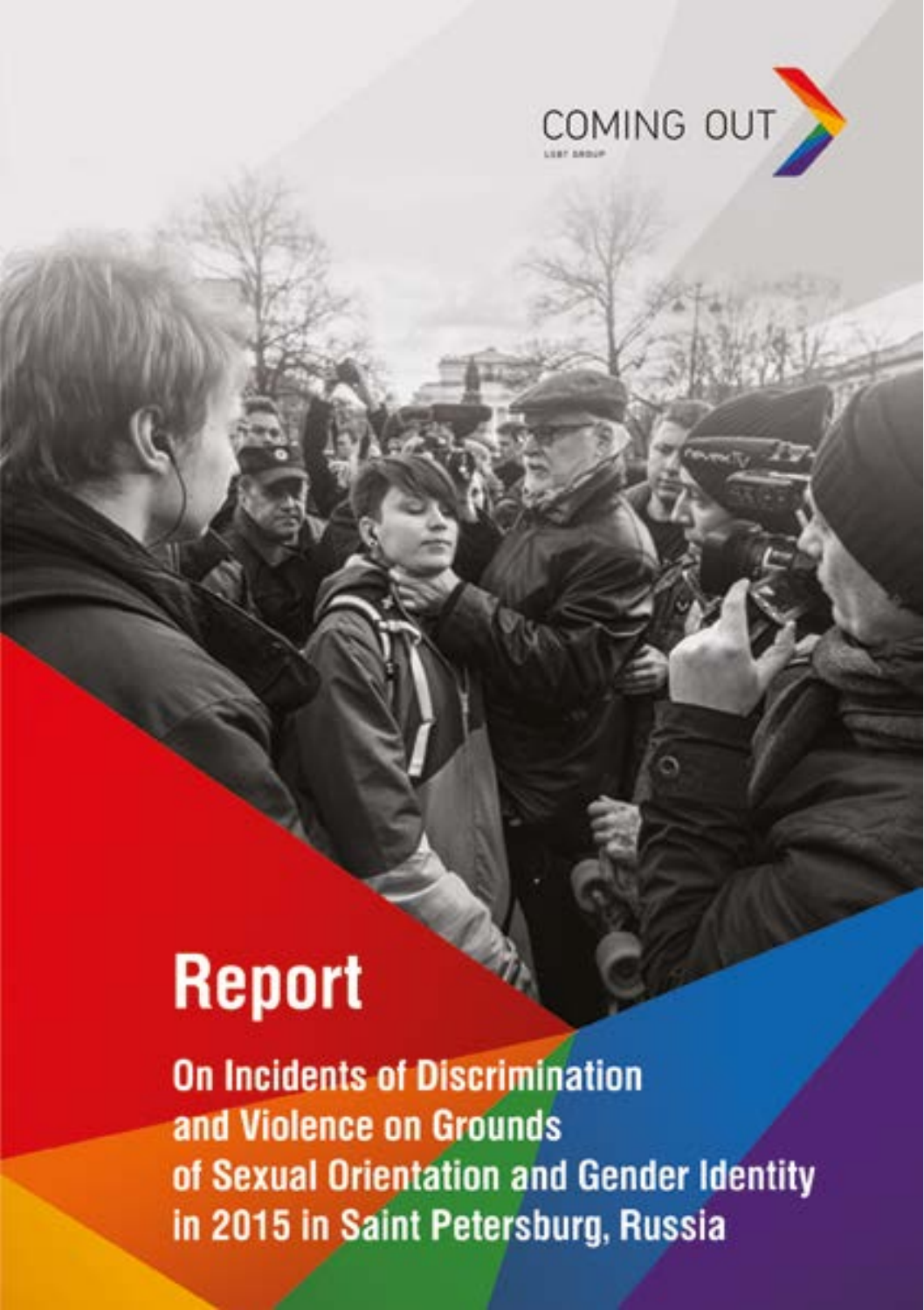### Report

On Incidents of Discrimination and Violence on Grounds of Sexual Orientation and Gender Identity in 2015 in Saint Petersburg, Russia

«ЛГБТ-группа "Выход"» признана Минюстом незарегистрированным общественным объединением, выполняющим функции иностранного агента

Coming Out LGBT Initiative Group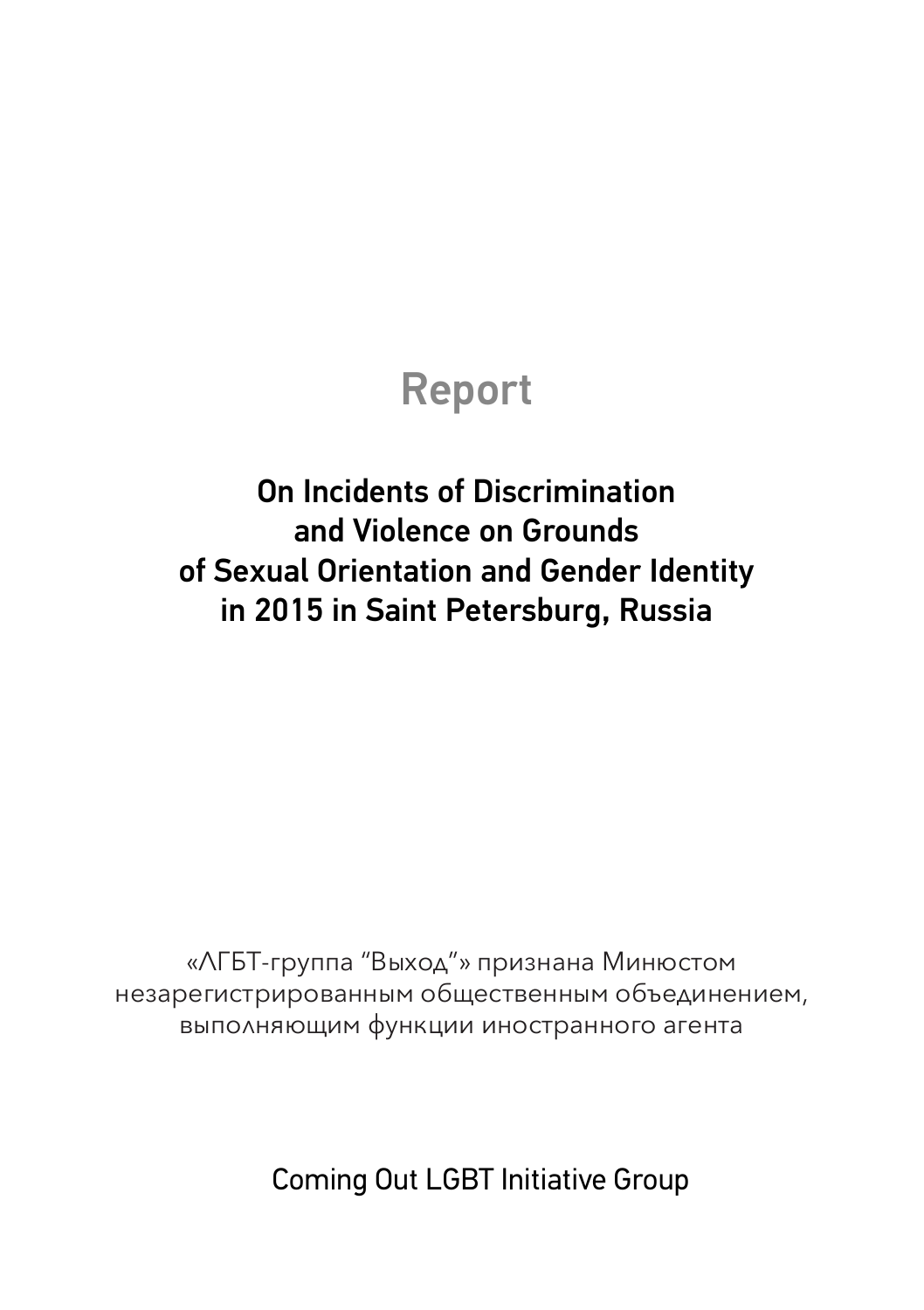# **Contents**

| <b>Review of the Situation of LGBTQI Persons</b>        |  |
|---------------------------------------------------------|--|
|                                                         |  |
|                                                         |  |
| Failure to Recognize LGBT                               |  |
|                                                         |  |
| <b>Physical Assaults on LGBT Activists</b>              |  |
|                                                         |  |
| <b>Physical Assaults on LGBT Persons</b>                |  |
|                                                         |  |
|                                                         |  |
|                                                         |  |
|                                                         |  |
| Workplace Discrimination in Education54                 |  |
| <b>Harassment and Dismissals of Educational Workers</b> |  |
| as a Result of Homophobic Persecution54                 |  |
| <b>Harassment and Workplace Discrimination</b>          |  |
| in Education Based on Sexual Orientation                |  |
|                                                         |  |
| <b>Discrimination and Violence</b>                      |  |
|                                                         |  |
|                                                         |  |
|                                                         |  |
|                                                         |  |
|                                                         |  |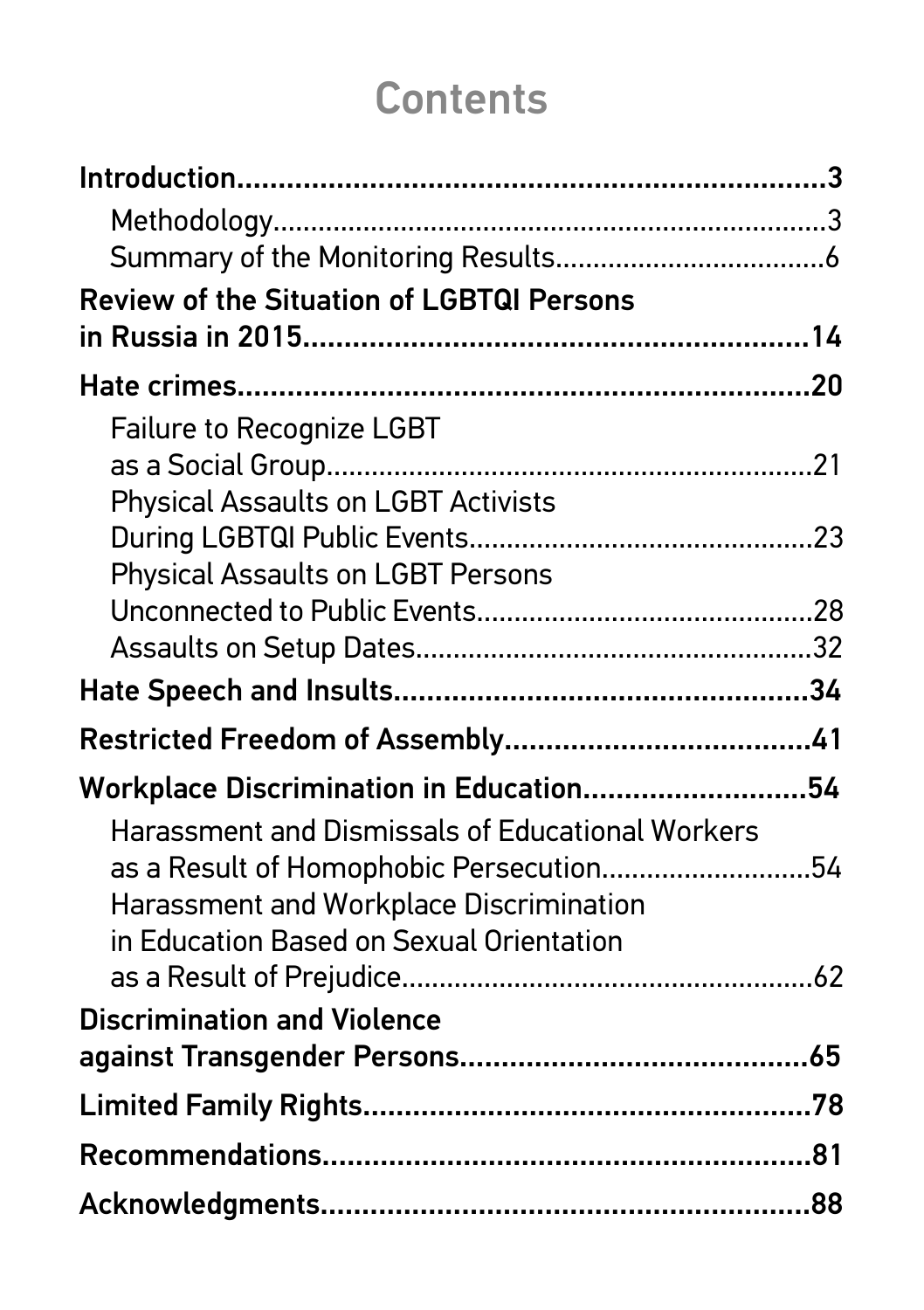# Introduction

This report shows the results of the monitoring of discrimination against LGBTQI<sup>1</sup> persons in Saint Petersburg, Russia in 2015. The monitoring was carried out by Coming Out LGBT initiative group. Coming Out has been working in Saint Petersburg since 2008 towards the goal of recognition by the state and society of the human dignity and equal rights of each person regardless of their sexual orientation and gender identity. We run seminars and roundtables, issue brochures, offer free psychological and legal services for the LGBTQI community and those close to it. Our work includes strategic litigation and monitoring of discrimination of LGBTQI persons.

### Methodology

The methodology of Coming Out's monitoring program is based on a standard guidance for the monitoring of human rights violations and discrimination on the grounds of sexual orientation and/or gender identity developed by Russian LGBT Network together with ILGA-Europe and HURIDOCS.

The situations of LGBTQI communities in Saint Petersburg on the one hand derives from vertical relations with government authorities and individuals who may cause "classical" violations of human rights (e.g. the restriction on freedom of expression

In this report with use abbreviations LGBT (lesbian, gay, bisexual and transgender persons) along with LGBTQI (lesbian, gay, bisexual, transgender, queer and intersex persons).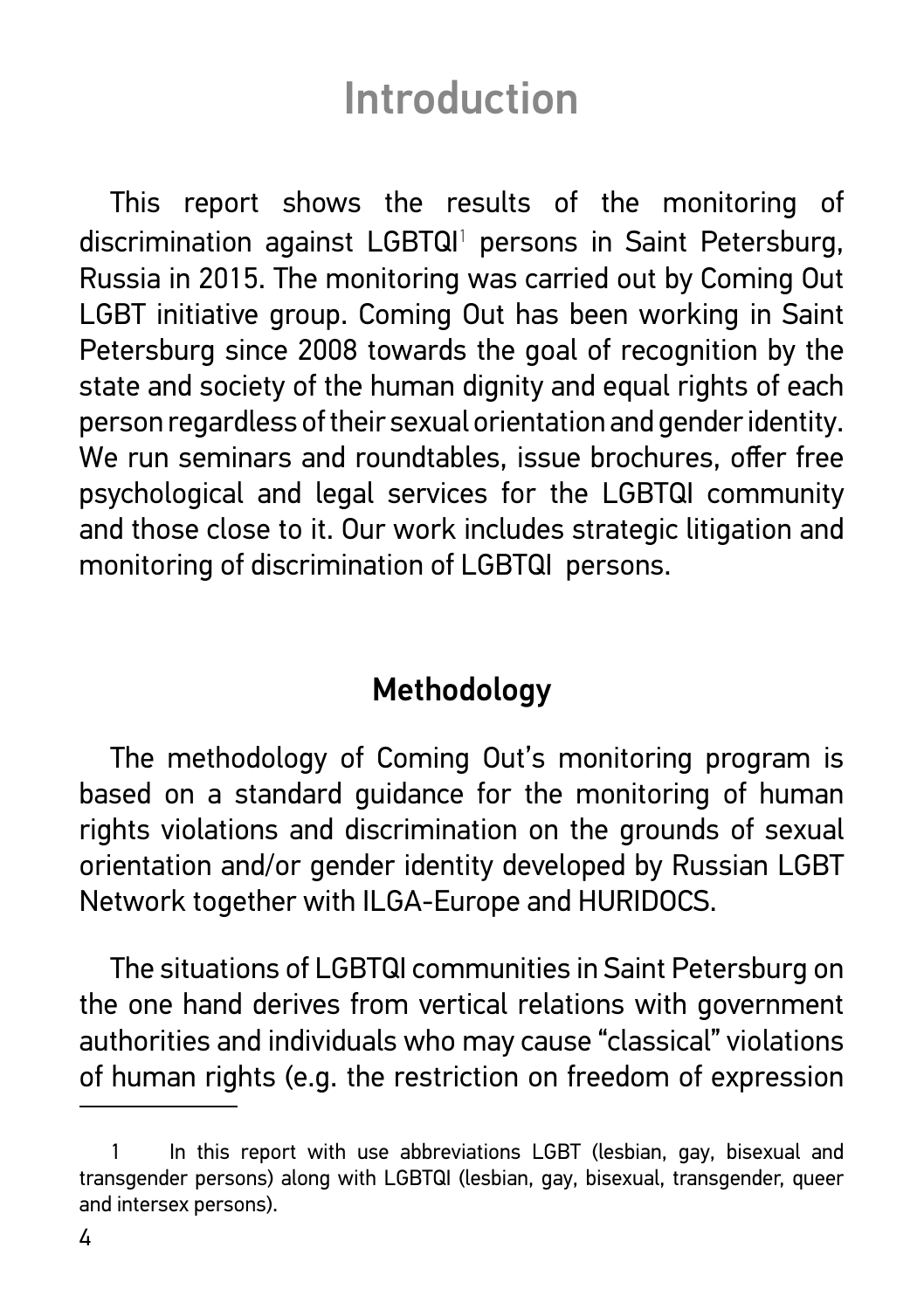and freedom of association, illegal actions or inaction of lawenforcement agencies, violation of the right to a fair trial). On the other hand, many cases of discrimination against LGBTQI persons happen in everyday life: at the workplace, in healthcare facilities and educational institutions, in families and between individuals (e.g. physical assault, insults, harassment, denial of goods and services). In this report, we examine both types: "classical" human rights violations (where the state, represented by authorities and public officials, is the violator) as well as violations based on sexual orientation and/or gender identity where private actors (individuals, commercial organizations, healthcare facilities etc.) act as violators. Our analysis was largely based on violations of the second type.

In the course of the monitoring process, the program coordinator and a team of volunteers gather testimonials of discrimination and violence against LGBTQI persons. The monitoring relies on the following types of primary sources: 1) victims and witnesses of violations (testimonials gathered via online questionnaire<sup>2</sup>); 2) Media reports; 3) information gathered by governmental and non-governmental institutions; 4) observation at street actions and other public events; 5) appeals of victims to Coming Out's Legal Assistance Program, and case materials of Coming Out's Strategic Litigation Program; 6) messages in the Internet (blogs, online forums and websites). Since January 2016, we monitor incidents of discrimination specifically against transgender persons in Saint Petersburg in collaboration with the Transgender Legal Defense

<sup>2</sup> Online questionnaire of Coming Out's Monitoring Program: http:// comingoutspb.com/soobshchit-o-narushenii/.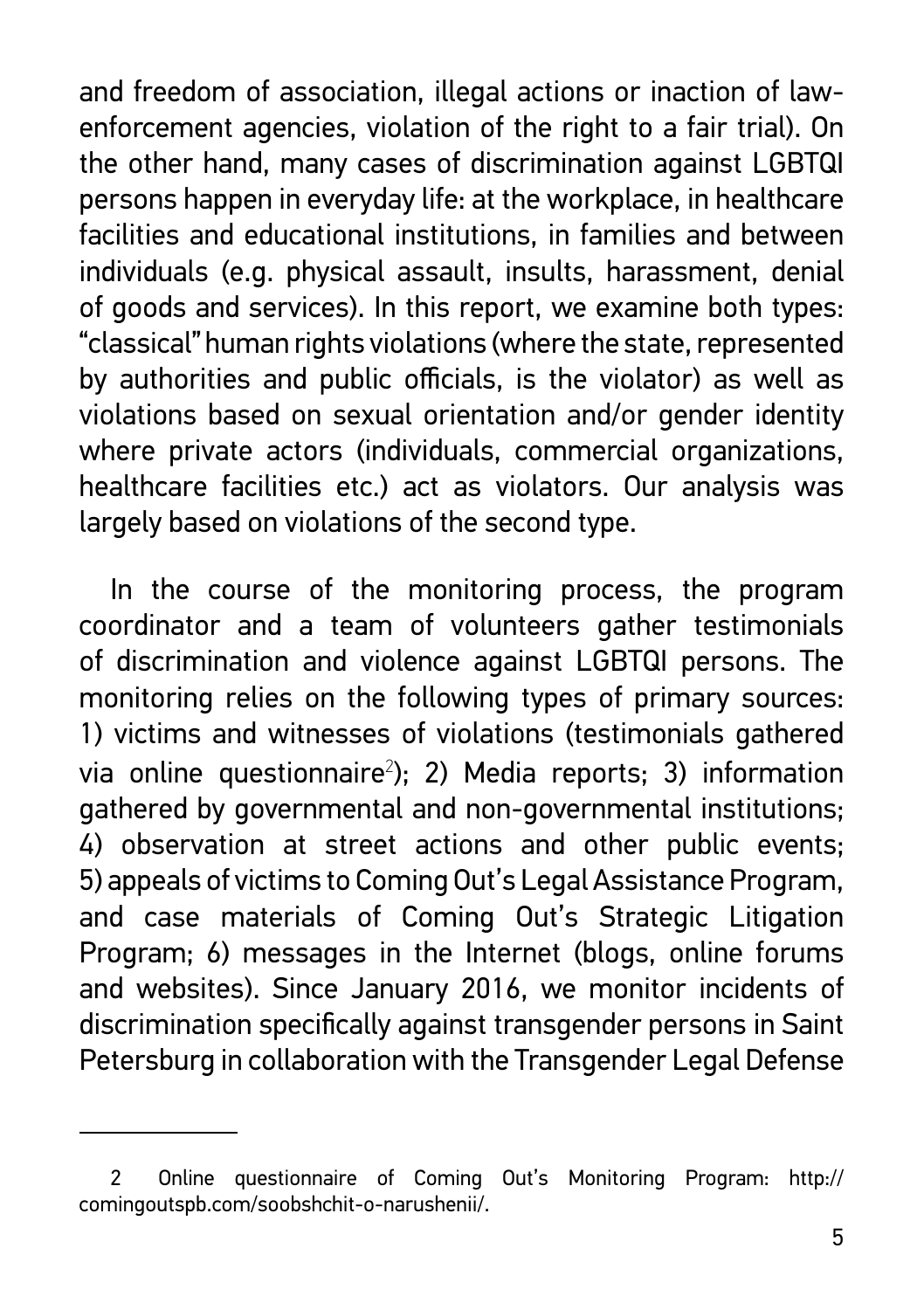Project $3$ ; some of the information on cases of discrimination reported here was gathered together with Transgender Legal Defense Project or documented by volunteers of the Project. All cases are collected in a database; with that, the monitoring team contacts victims and witnesses to conduct interviews and confirm the information.

One of the goals of the program in 2015 was to expand the monitoring and gather data on discrimination from a maximum number of persons with diverse identities. Regrettably, the monitoring selection remains limited due to the feeling of vulnerability experienced by LGBTQI persons and their reluctance to share stories. Many victims do not consider discrimination as something worth of consideration and publicity, since they are used to such situations and perceive them as normal.

As a result, mainly LGBTQI activists and open members of LGBTQI communities are ready to report violations, while incidents of violence and discrimination against closeted people remain unknown. Thus, our selection is not representative enough for a relevant quantitative research. In this report, we describe cases of discrimination and present a qualitative analysis in terms of accordance with the Russian legal system and international human rights standards.

<sup>3</sup> Monitoring of discrimination on grounds of discrepancy between appearance and identification documents data conducted by the Transgender Legal Defense Project: http://pravo-trans.eu/ discrimination-monitoring/.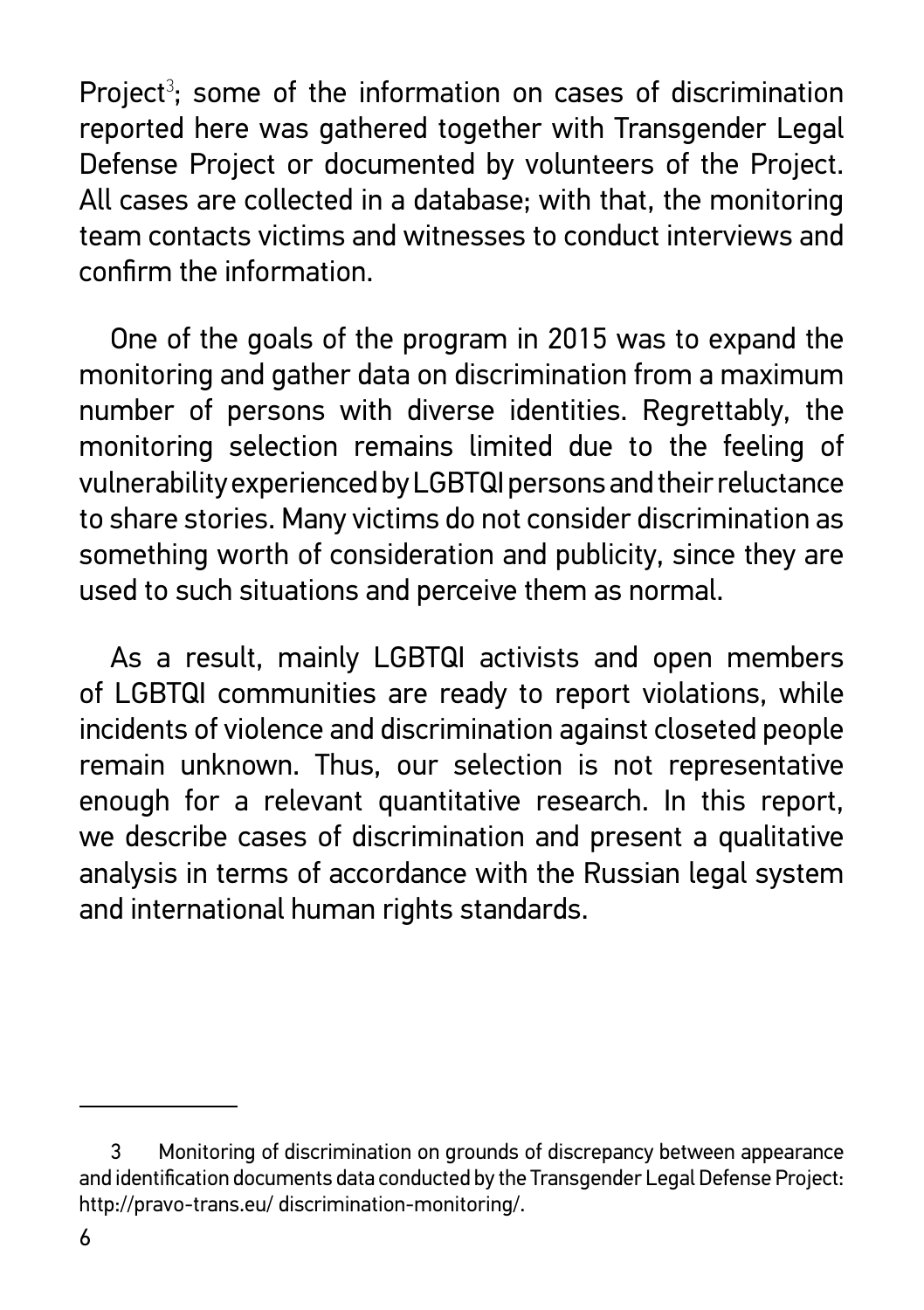# Summary of the Monitoring Results

Taking into account the aforementioned methodological restrictions, in 2015 we documented 122 incidents of human rights violations on the grounds of sexual orientation and/or gender identity.

The analysis of gathered data highlights the following major problems faced by LGBTQI persons and LGBTQI activist movement in Saint Petersburg in 2015.

Federal law banning "propaganda of non-traditional sexual relations among minors" (Article 6.21 of the Russian Administrative Code<sup>4</sup>) has not been applied in 2015 in Saint Petersburg to hold liable for relevant actions. However, the authorities used this law to abridge the constitutional rights to freedom of assembly and freedom of expression. Throughout the last year, several federal legislative initiatives were discussed and new bills were tabled. Their enactment would have drastically worsened the situation of the LGBTQI community. During the discussions, legislators, public officials and the Media used homophobic and insulting rhetoric, which inevitably supports aggression towards LGBTQI persons in the society.

Hate crimes remain a pressing and challenging issue. During 2015, lawyers of Coming Out and other advocacy groups tried unsuccessfully to achieve the classification of the motive of hatred in cases of assaults on LGBTQI persons and activists. In 2015,

The Administrative Offence Code of the Russian Federation as of December 30, 2001 № 195-FL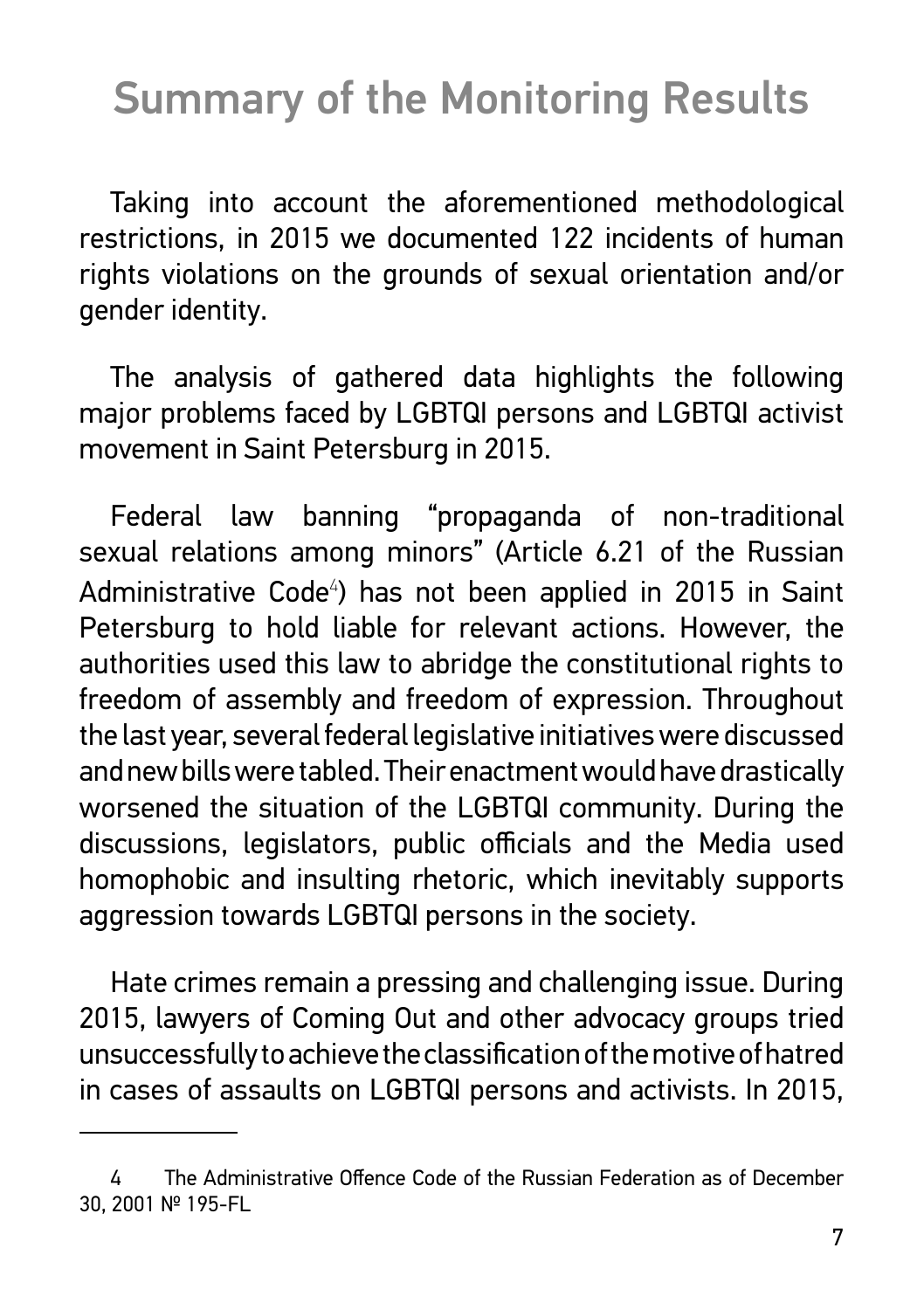we documented a number of new homophobic assaults. Several incidents took place during public events related to LGBT rights issues. In other cases, violence was preceded by identification of a person as LGBT, on grounds of their appearance, by the assailants. In regards of such cases, either criminal proceedings are not initiated at all, or the motive of hatred is not taken into account; in most cases, assailants escape punishment. The activities of organized homophobic groups, which assault LGBTQI persons by luring them into private apartments for setup dates, continue to be a serious issue.

Homophobic and transphobic hate speech and insulting utterances, which justify violence and discrimination against LGBTQI persons and support the existing negative stereotypes, continue to be voiced by public figures of Saint Petersburg and remain to be another problem. In 2015, despite the efforts of Coming Out's team of lawyers and attorneys, we could not achieve the implementation of existing civil, administrative and criminal measures in cases regarding hate speech. Though the Russian Criminal Code provides for recognition of the motive of "hatred or hostility towards a given social group" as an aggravating circumstance, LGBTQI persons still are not legally recognized as a "social group" entitled to this protection against hate crimes and hate speech.

Despite several positive examples of interaction with the police regarding provision of security on public events, problems concerning freedom of assembly and safety of public events remain. The Monitoring Program has documented cases when city authorities refused, referring to the law on "propaganda", to approve street rallies in support of LGBT rights. In addition, we have documented cases of inaction of the police during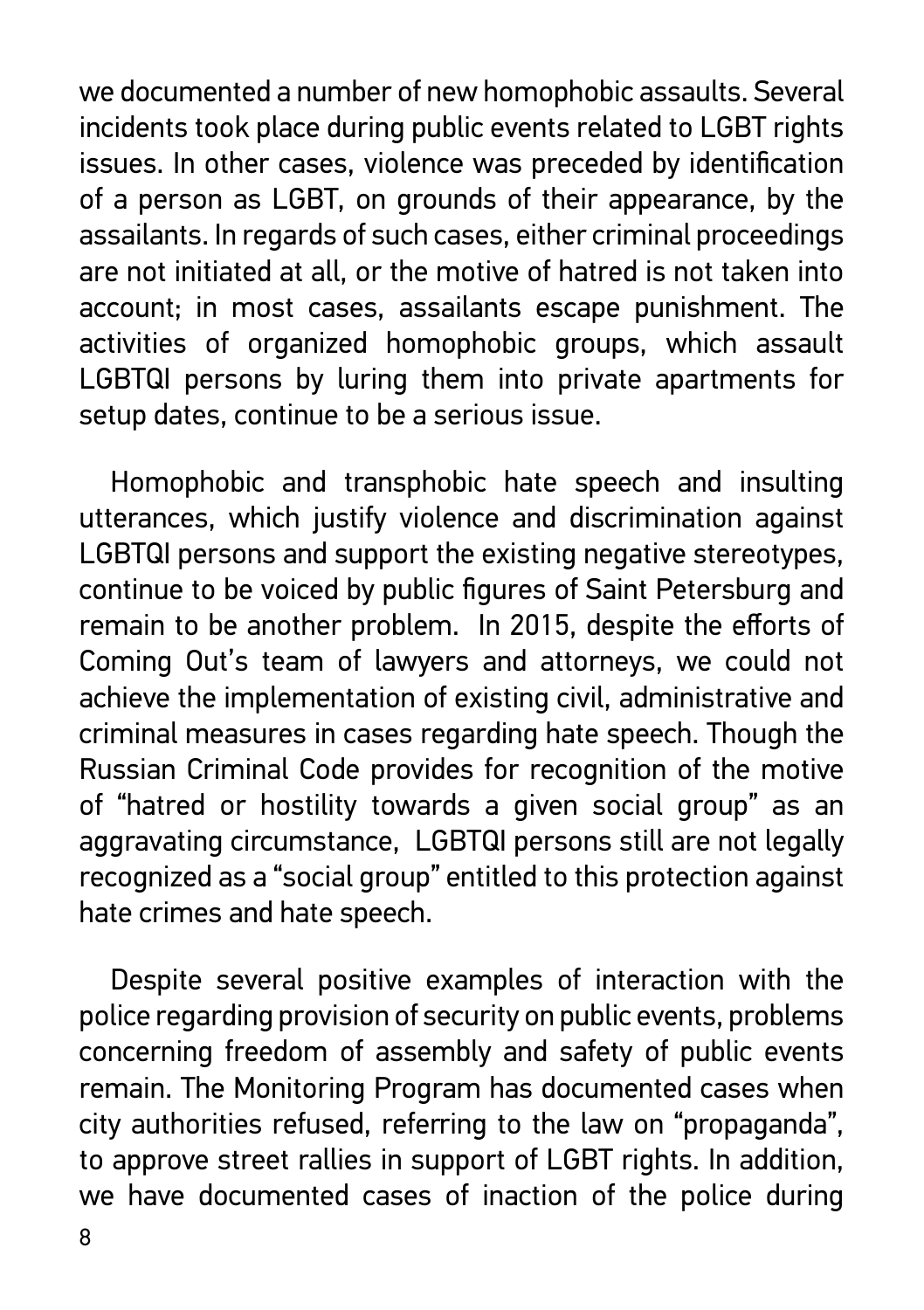homophobic attacks on LGBT activists during street actions. Homophobic activists and, in some cases, government authorities have tried to prevent LGBTQI festivals through pressurizing the venue owners and managers so that they refused to hold events; in some cases homophobic activists come to the venue trying to disrupt the event.

Outing $^{\rm 5}$  of LGBTQI persons and their allies remains a serious issue, especially for educational workers, when the goal of outing is the educational worker's dismissal. LGBTQI persons working in education face pressure on the workplace and employment denials due to their sexual orientation or gender identity. Workplace discrimination is one of the main issues for the transgender community, who are denied employment because of discrepancy between their appearance and identification documents.

The situation of transgender persons in Saint Petersburg deteriorated drastically in 2015, first and foremost regarding access to legal gender recognition: the quick procedure to change documents in Civil Registry Offices is no longer accessible, and transgender persons have to turn to court. Lack of access to a quick procedure increases the risk of discrimination against those transgender persons whose appearance has changed, but whose documents still hold the old name and gender marker $\delta.$ 

<sup>5</sup> "Outing" refers to acts of deliberate revealing of person's sexual orientation or gender identity by other persons without his or her permission, generally to the purpose of ruining his or her reputation or causing problems in his or her professional or private life.

<sup>6</sup> Refers to the "sex" information field in identification documents, also called "legal/passport sex".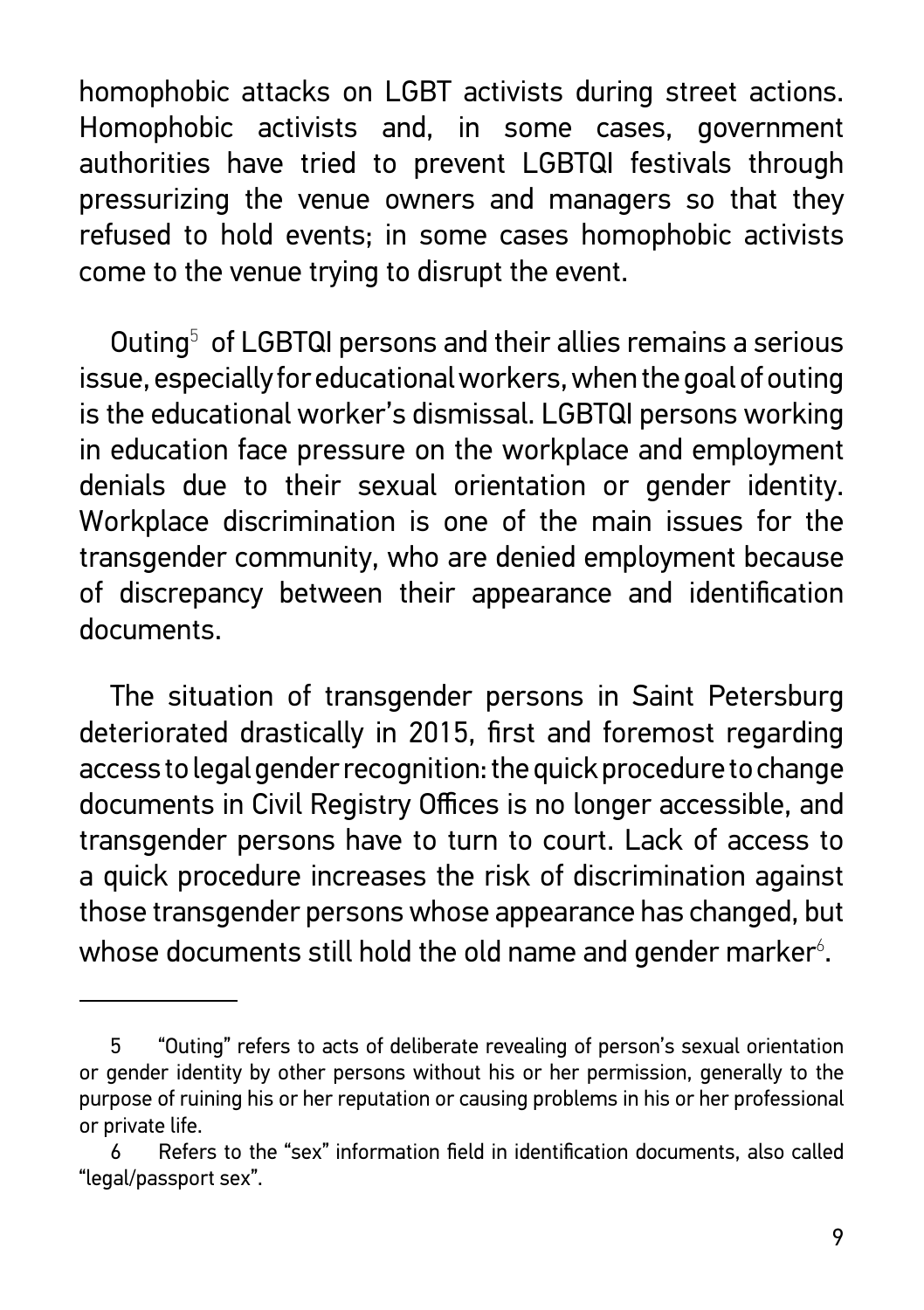Cover image: counterprotester attacks a holder of a picket in support of LGBT teenagers. April 17, 2015. *Photo by Alek Naza.*



Alexey after the homophobic attack near the venue of Side by Side LGBT film festival. November 22, 2015. Personal photo.



Deputy Vitaly Milonov shouting insults at the participants of «Rainbow Column» at a May Day demostration. May 1, 2015. *Photo by Alex Novikov.*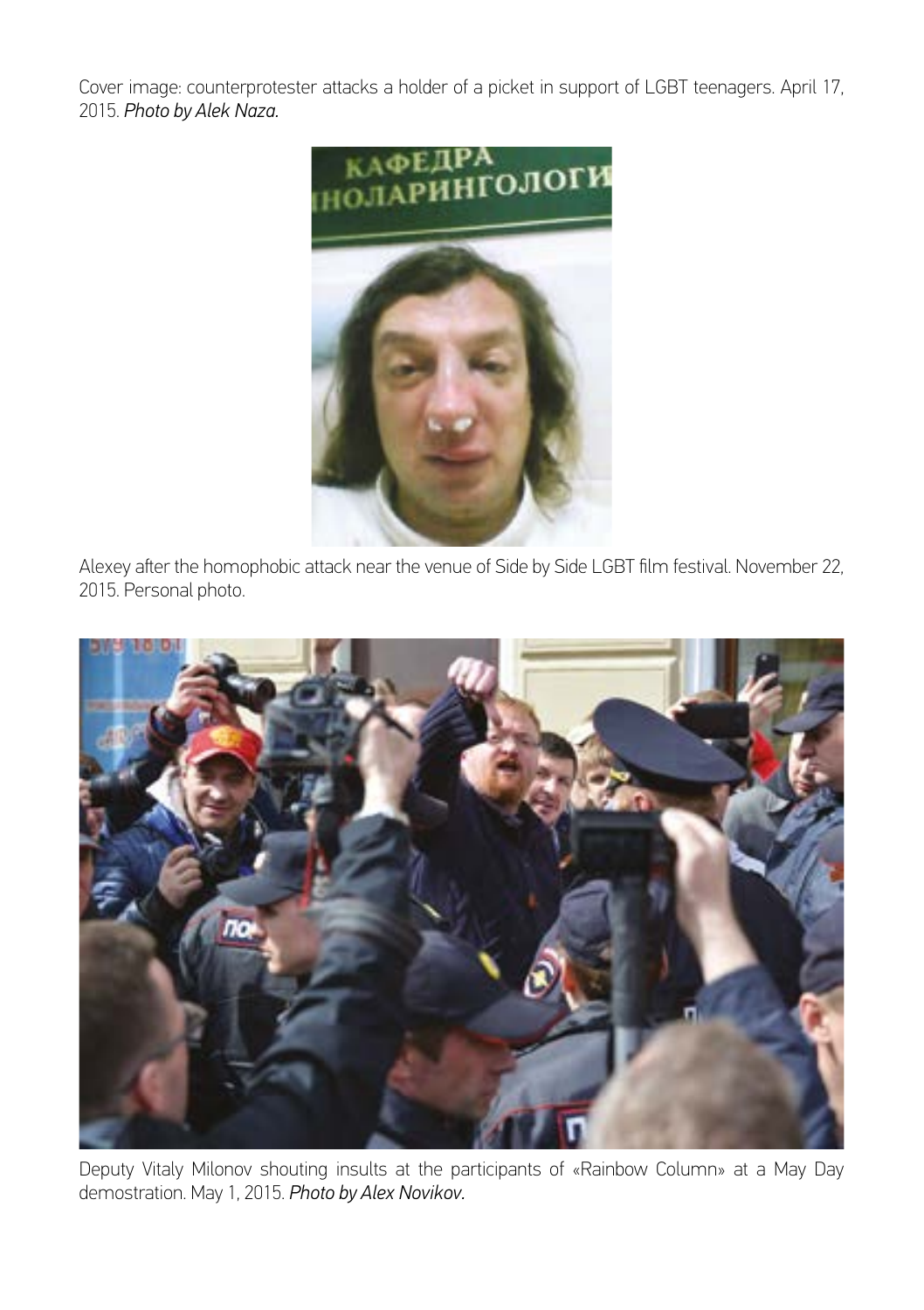

Anatoly Artyukh and his associates burn posters ripped from the hands of activists at Day of Silence pickets. «Children 404 group has no right to exist and will not exist. We are making our own flashmob which will clearly show what will happen to this group and to anyone who supports faggots». April 17, 2015. *Caption from the video uploaded to VKontakte network.*



Olga Panova holding a single person picket on Palace Square in protest against numerous bans of an LGBT Pride march and rally, several seconds before being detained. August 2, 2015. Photo by *David Frenkel.*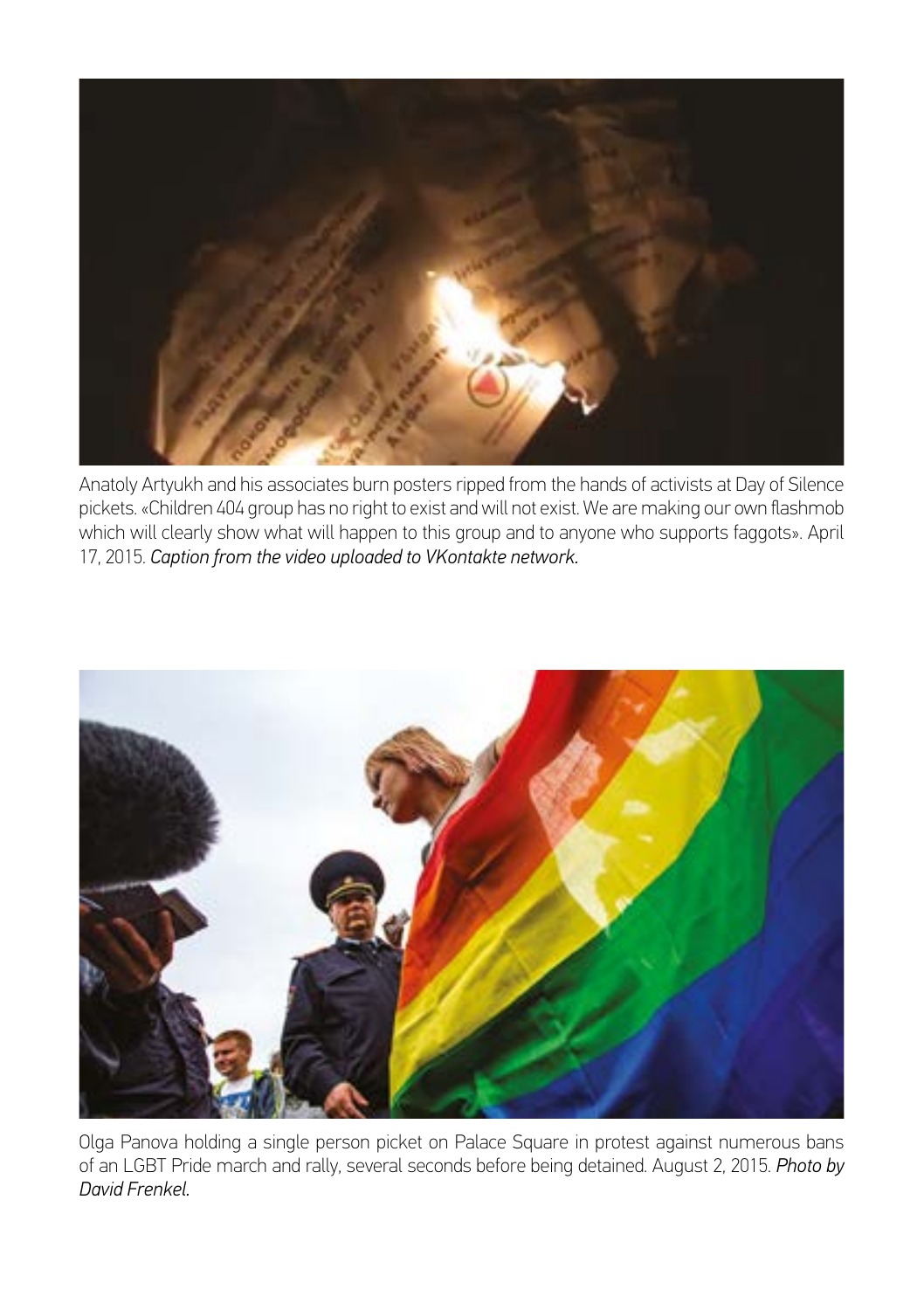

:Alexey Sergeev holding a single person picket on Palace Square in protest against numerous bans of an LGBT Pride march and rally, while another activist defends him from attacks. August 2, 2015. *Photo by David Frenkel.* 



«Rainbow Flashmob» rally celebrating IDAHOT was peaceful: the police ensured the event's safety and repressed all homophobic provocations. Two ranges of metal fence and hardened police defense is up to date the only possibility to avoid violence on LGBT street rallies in Saint Petersburg. May 17, 2015. *Photo by David Frenkel.*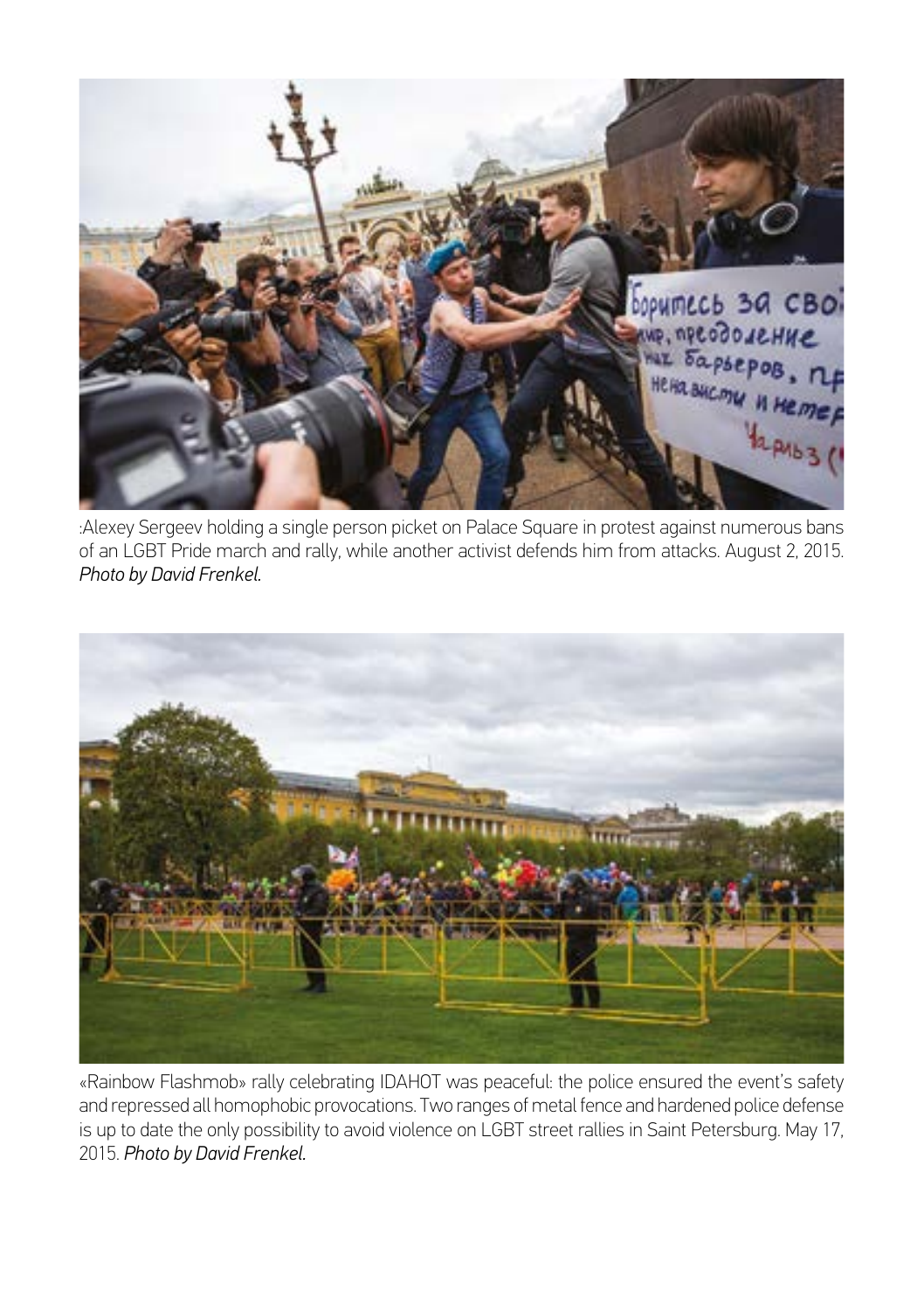

Diana, the first transgender individual to be refused changes to her identification documents because she has not undergone surgery. *Photo by Vincent Voignier.* 



Kseniya and Elena, standing by the Saint Petersburg Center for Child and Family Support. Kseniya was denied the license to adopt a child, officially on the ground of her "psychological unpreparedness". Informally she was told that her sexual orientation was a real reason for denial. August 2015, *Family archive.*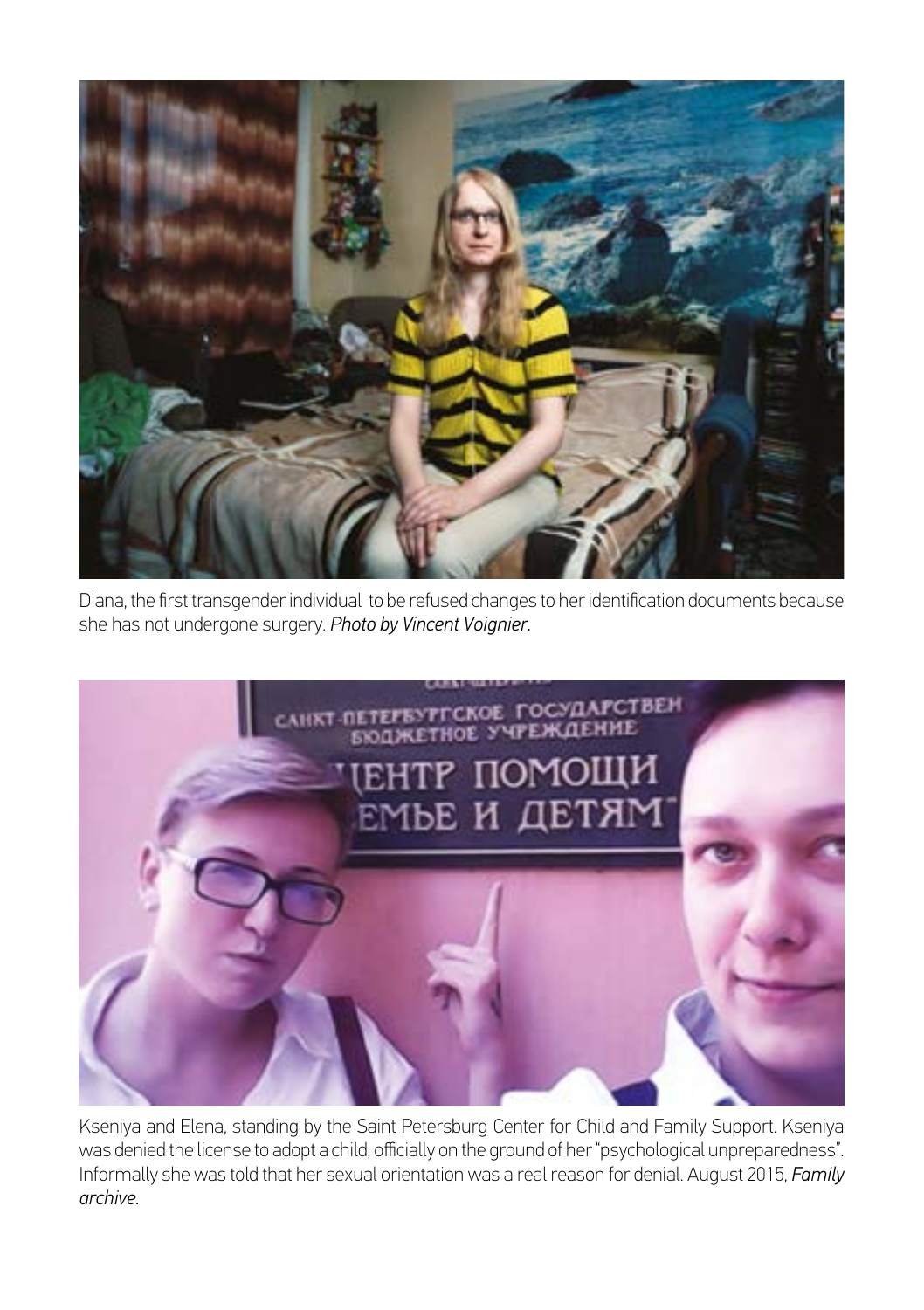The situation with access to healthcare, namely to quick and professional diagnostic and hormone therapy, has also worsened.

LGBTQI persons remain vulnerable in the field of family law. In Saint Petersburg, as anywhere else in Russia, same-sex couples cannot legitimize their relationship in any form and are thus denied the enjoyment of all rights resulting from marriage or recognized partnership. Beyond that, the Monitoring Program has also documented cases of refusal to grant permission for adoption on the grounds of sexual orientation, as well as a refusal to divorce and refusal to conduct a wedding ceremony for a couple of a cisgender $^7$  woman and a transgender woman, regardless of a masculine gender marker in the documents of the latter.

The analysis of the documented violations of the rights of LGBTQI persons in Saint Petersburg allows us to say that this social group remains exceedingly unprotected in the existing legislation and law enforcement practice. In order to improve the situation of LGBTQI communities, we have developed recommendations to the local authorities, medical workers and non-governmental organizations of Saint Petersburg.

<sup>7</sup> "Cisgender" refers to persons whose gender identity conforms with the gender assigned at birth (opposite to transgender).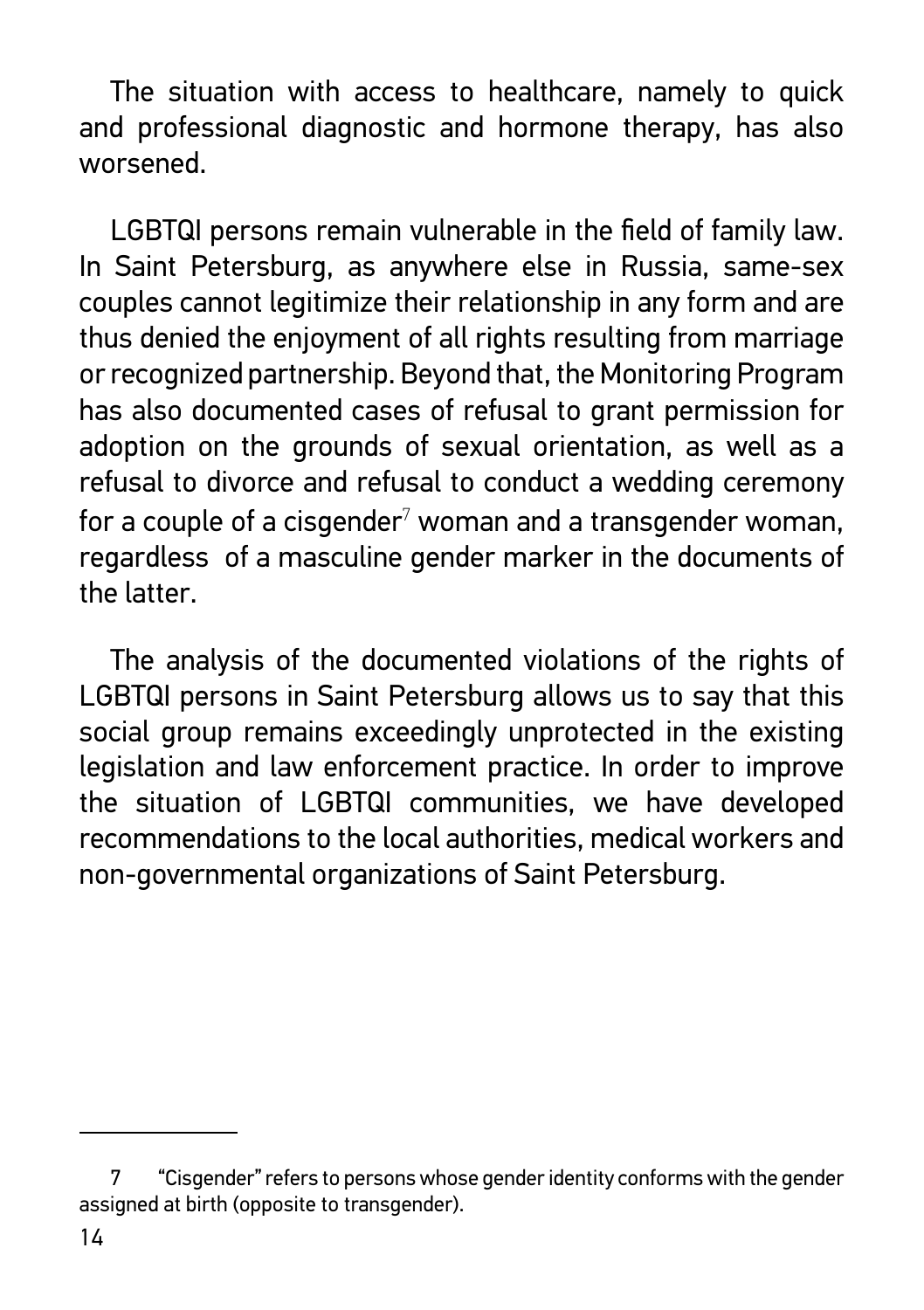# Review of the Situation of LGBTQI Persons in Russia in 2015

The situation of the LGBTQI community in Russia remained negative in 2015.

In April and June 2015, Russian Public Opinion Research Center (VTsIOM) conducted a poll on public attitude towards "persons with non-traditional sexual orientation" and marriage equality in Russia. According to the research results, 41% of respondents agree that "the state must persecute people with homosexual orientation and this phenomenon must be eradicated". 20% of respondents agree that homosexuals are dangerous and "must be isolated from the society"<sup>8</sup>. Levada Center research on attitude of Russians towards different groups with "deviant behavior", including homosexual people, shows that 21% respondents agree that homosexuals must be "eliminated" and 37% think that they must be "isolated"; this data shows that homophobia hit record level since the first such poll in 1989 $^{\circ}$ .

Regulations banning "propaganda of non-traditional sexual relations among minors" (Article 6.21 of Administrative Offences Code of Russian Federation) were not applied to prosecute for corresponding actions in Saint Petersburg in 2015. However, the negative effects of law on "propaganda" are noticeable: the

<sup>8</sup> Same-Sex Marriage: Pro And Contra: VTsIOM. Press-release 2876: http:// wciom.ru/index.php?id=236&uid=115315

<sup>9</sup> Deviating Behavior. Levada Center. Press releases. 09.10.2015: http://www. levada.ru/old/09-10-2015/otklonyayushcheesya-povedenie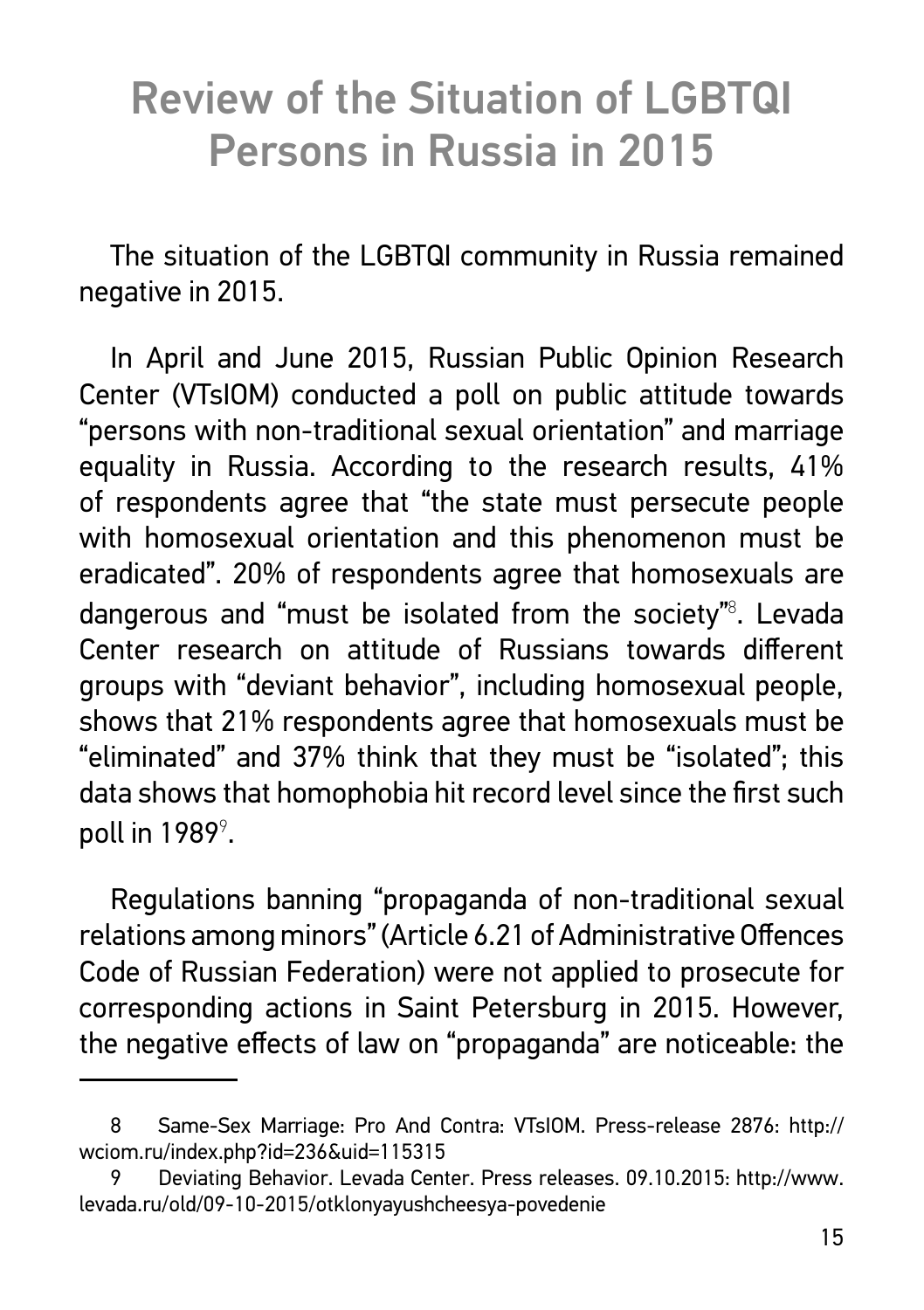authorities use it to restrict the constitutional rights to freedom of assembly<sup>10</sup> and freedom of expression<sup>11</sup>, while homophobic activists and even policy-makers justify the harassment of LGBTQI persons by the necessity to protect children from "gay propaganda". Often, reference to "propaganda" is used to pressurize LGBTQI persons and LGBTQI activists who work in educational institutions: homophobic activists strive for their dismissal, insisting that such teachers are dangerous for minors.

In 2015, several federal legislative initiatives were introduced.

<sup>10</sup> In July 2015, Saint Petersburg city authorities repeatedly declined to approve a march and rally because they detected violation of the law on "propaganda" in the goals of the event mentioned in the notification. When the same organizers notified the authorities on their intention to hold a rally in the specially designated place for expression of public opinion, the authorities replied with a warning about the legal responsibility for propagating non-traditional sexual relations among minors. See chapter "Restricted Freedom of Assembly" section for more information on this case.

<sup>11</sup> Here we refer to the case of "Children 404" Project. "Children 404" is an Internet project aimed to support LGBT teenagers established in 2011 by activist Lena Klimova. The project publishes letters from LGBT minors in social networks. In these letters, teenagers share their problems of experiencing homophobia and transphobia from their relatives, teachers, classmates and acquaintances. Members of the project share their stories and support each other. The project also offers support from volunteer psychologists. On January 23, 2015 a court in Nizhny Tagil sentenced Klimova to a fine of 50,000 rubles (approximately 700 Euro) for violating the law on "propaganda". Following this ruling, activists of "Young Guards of "United Russia" filed a petition to Prosecutor General's Office with a demand to block "Children 404" page in Vkontakte social network. On March 25, 2015, Oktyabrsky District Court of Saint Petersburg sustained a motion made by Prosecutor General's Office to add "Children 404 page to the list of websites banned on the territory of Russia. On October 1, Saint Petersburg City Court dismissed Oktyabrsky District Court ruling and stopped the proceedings because the decision of Barnaul Central District Court's decision took legal effect and the proceeding where transferred to the city of Barnaul. After Barnaul Court ruling the group "Children 404" in Vkontakte network was added to Unified Register of Prohibited Information and banned. The other case when "propaganda law" was implemented was when activists were detained during single pickets on Dvortsovaya Square on August 2.See chapter "Restricted Freedom of Assembly" for more information on this case.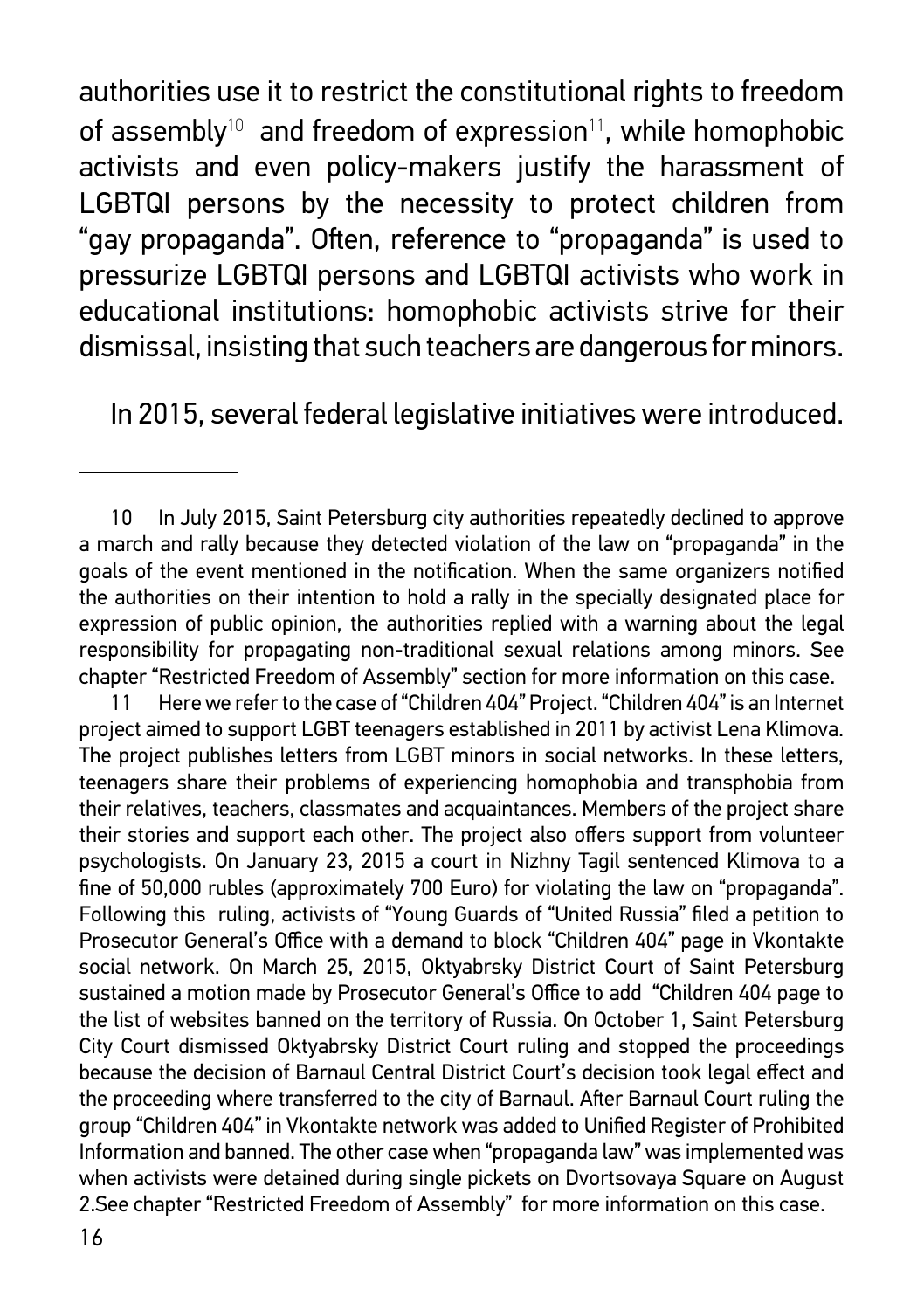If passed, these laws would deteriorate the situation of the LGBTQI community dramatically. During the discussion of these proposals, legislators, public figures and the Media widely used homophobic and humiliating rhetoric.

In May 2015, a bill de facto banning marriage for transgender persons was introduced to the State Duma<sup>12</sup>. This bill proposed to amend Article 14 of the Russian Family Code ("Circumstances preventing marriage") with the following paragraph: "a marriage between two persons of the same sex (assigned at birth) is prohibited, including cases when one of the marrying persons has undergone a procedure of sex change before marriage or is undergoing the procedure of sex change as of the time of marriage registration". In case this bill is passed, transgender persons will not be able to marry before, during or after transitioning. According to Transgender Legal Defense Project, this bill fails to meet rules of legal engineering, and is inconsistent with international law and the Russian Constitution; the proposed law cannot be applied without violating the rights and legally protected interests of the citizens $13$ .

On October 29, 2015, a bill titled "On the amendments to the Administrative Offense Code of the Russian Federation (in part for public expression of non-traditional sexual relations)" was introduced to the State Duma. The bill intends to introduce penalty (fines from 4 to 5 thousand rubles (65 Euro) for public

<sup>12</sup> Bill № 790069-6 "Concerning Amendments to Article 14 of Domestic Relations Code of Russian Federation (In Part Concerning Prohibition Of Marriage Between People Of Same Sex (Defined At Birth) Including Cases of Sex change by One of the Marrying Persons)": http://asozd2.duma.gov.ru/main.nsf/(Spravka)?OpenAgent&RN=790069-6.

<sup>13</sup> Statement by lawyers of Transgender Legal Defense Project, May 15, 2015: http://pravo-trans.eu/zayavlenie-yuristov-proekta-pravovoj-pomoshhitransgendernym-lyudyam/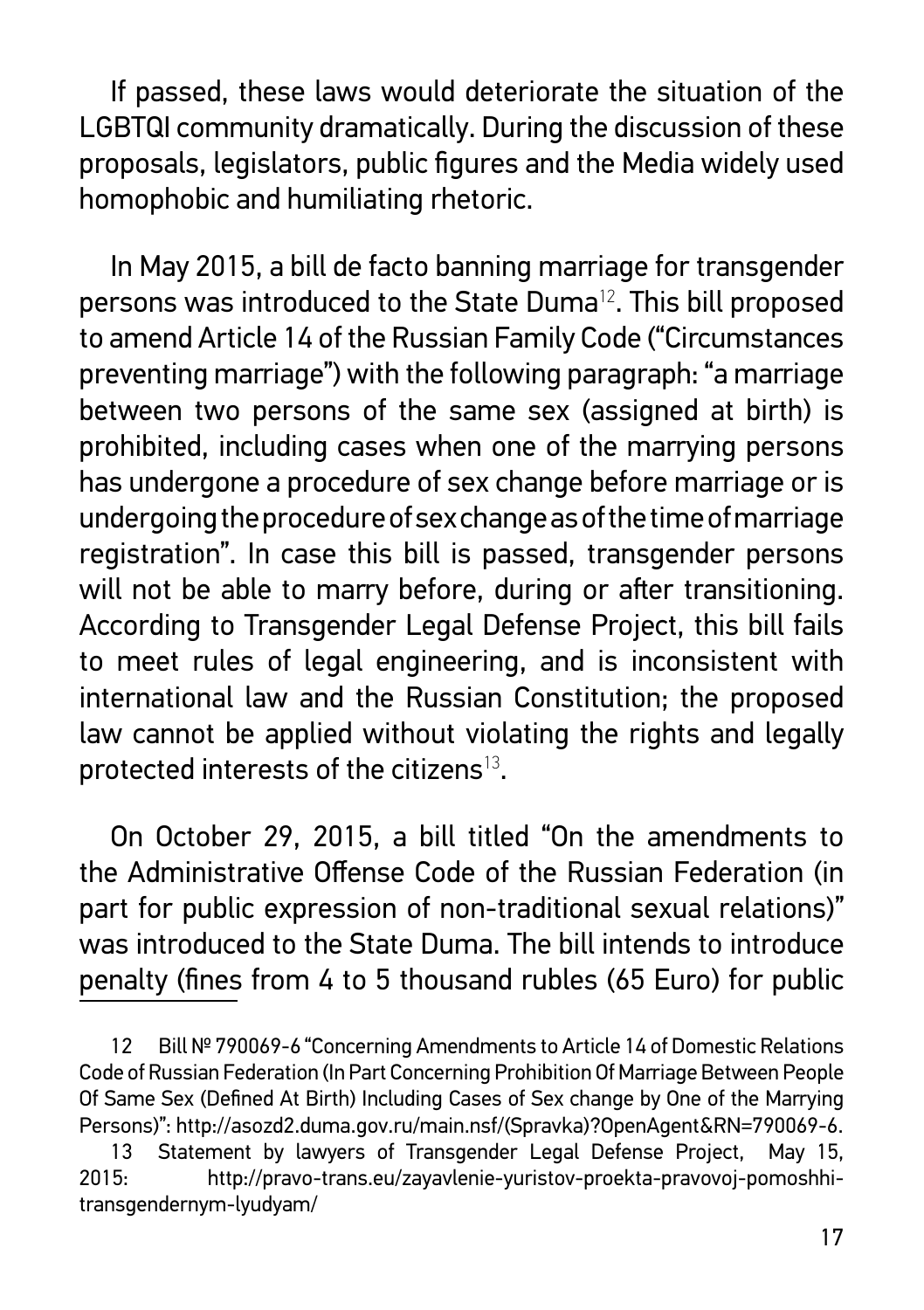demonstration of "perverted sexual attraction in public places"<sup>14</sup>. The same actions in educational and cultural institutions would be punishable by administrative arrest up to 15 days. The bill and explanatory note included numerous humiliating and unscientific remarks and positive references to the "Sodomy" article of the Criminal Code, which had been in force until 1993. On January 18, 2016, the State Duma Committee on Constitutional Legislation and State-Building recommended the lower house of Parliament to reject this bill. On February 19, 2016, the bill was rejected in the first reading.

On December 18, 2015, the State Duma Committee on Constitutional Legislation and State-Building introduced the revised version of Administrative Offense Code<sup>15</sup>, where the penalty amount for "propaganda of non-traditional sexual relationships" is hugely increased $16$ .

The introductions of such bills and initiatives, as well as homophobic rhetoric used in debates and Media discussions, inevitably contribute to the increase of enmity towards LGBTQI persons in the general public.

In December 2014, a regulation of the Russian Government

<sup>14</sup> Bill № 916716-6 "Concerning amendments to Administrative Offense Code of Russian (concerning determination of responsibility for public expression of non-traditional sexual relations)": http://asozd2c.duma.gov.ru/addwork/scans.nsf /8516e42dc998bfc343257ac60049e694/321a096da20917c043257eed00490c63/\$FI LE/916716-6.PDF.

<sup>15</sup> Bill Nº 957581-6 on Administrative Offense Code of the Russian Federation: http://asozd2c.duma.gov.ru/addwork/scans.nsf/ID/361FFC984B318CA543257F1F00 4A1 0C2/\$FILE/957581-6\_18122015\_957581-6.pdf.

<sup>16</sup> State Duma may increase penalty for propaganda of homosexualism among minors: RIA News. 23.10.2015: http://ria.ru/society/20151023/1307111005.html.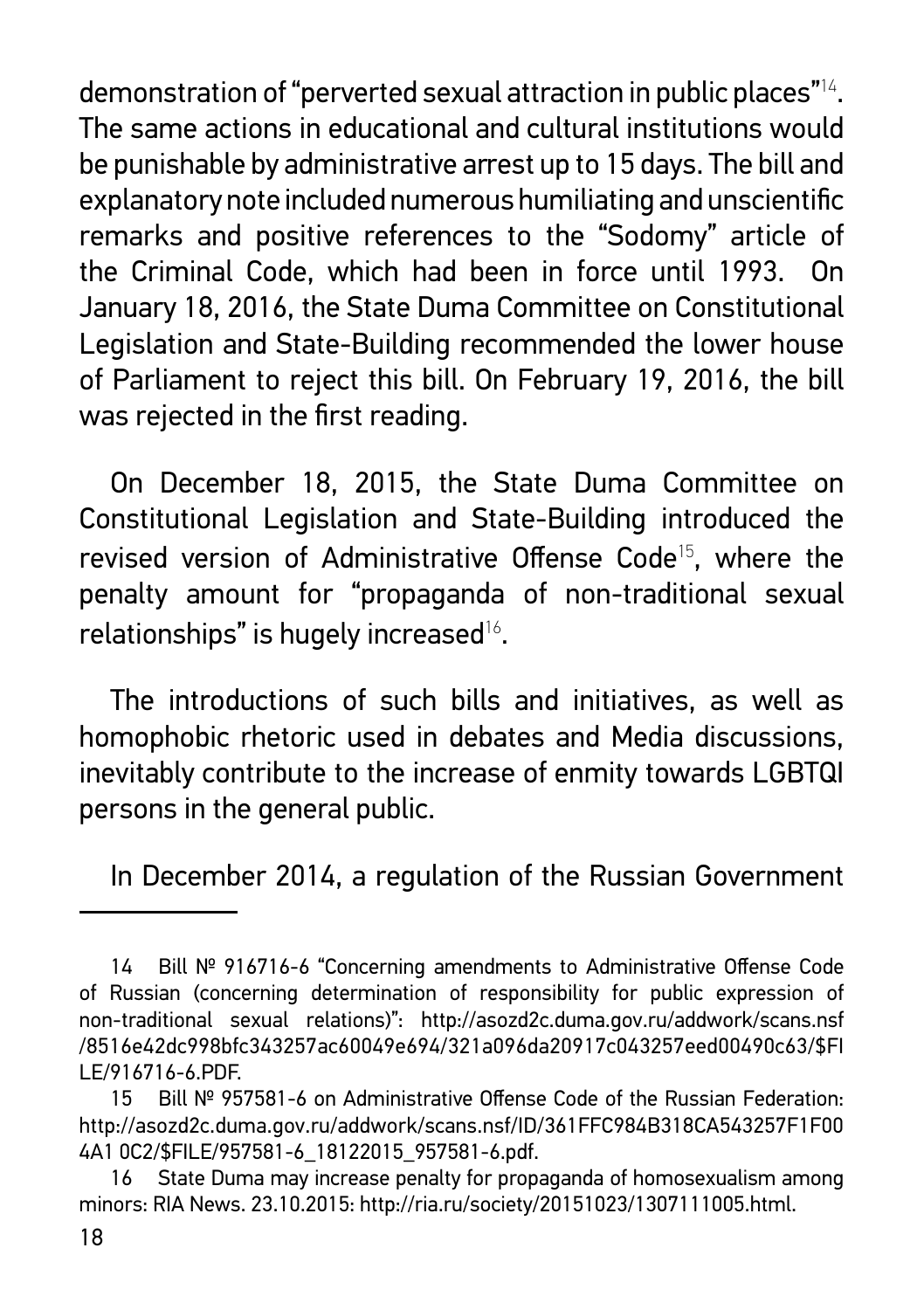approved of a list of medical contraindications for motor vehicle driving<sup>17</sup>, which lists a number of diagnoses of "mental and behavioral disorders" from ICD-10, including "transsexualism" (F64.0), a diagnosis which is necessary in Russia in order to access medical (surgical) and legal gender reassignment. It is likely that inclusion of this diagnosis into the list was accidental and was not purposively aimed at discriminating transgender persons. After a wave of negative Media reaction to the new regulations, in January 2015 a representative of the Ministry of Health made a statement that "mental or behavioral disorder per se cannot be considered a contraindication for motor vehicle driving"<sup>18</sup> and consequently the new list will not become an obstacle for obtaining driving licenses for transgender persons. We have not heard of specific cases of discrimination against transgender persons in connection with the new regulations in Saint Petersburg. However, transgender persons still face the risk of being discriminated at the local level when specific psychiatrists interpret the list loosely.

The report by Russian LGBT Network on the results of monitoring of discrimination and violence against LGBT persons in Russia in 2015 $19$  highlights the following tendencies and major types of violations faced by LGBT throughout the country: use of the "propaganda law" to limit the rights to freedom of assembly

<sup>17</sup> Regulation of the Government of the Russian Federation  $N<sup>°</sup>$  1604, 29 December «Concerning list of medical counterindications, medical grounds and medical restrictions for motor, vehicle driving": http://publication.pravo.gov.ru/Document/ View/0001 201501040003?index=0&rangeSize=%29.

<sup>18</sup> Ministry of Health disproved driving prohibition for LGBTs, Lenta.ru, 13 January 2015: http://lenta.ru/news/2015/01/13/autolgbt.

Report on Discrimination And Violence Against LGBT People in Russia in 2015: the Results of Monitoring: Russian LGBT Network: http://www.lgbtnet.org/ru/content/ diskriminaciya-i-nasilie-v-otnosheniilgbt-v-rossii-v-2015-rezultaty-monitoring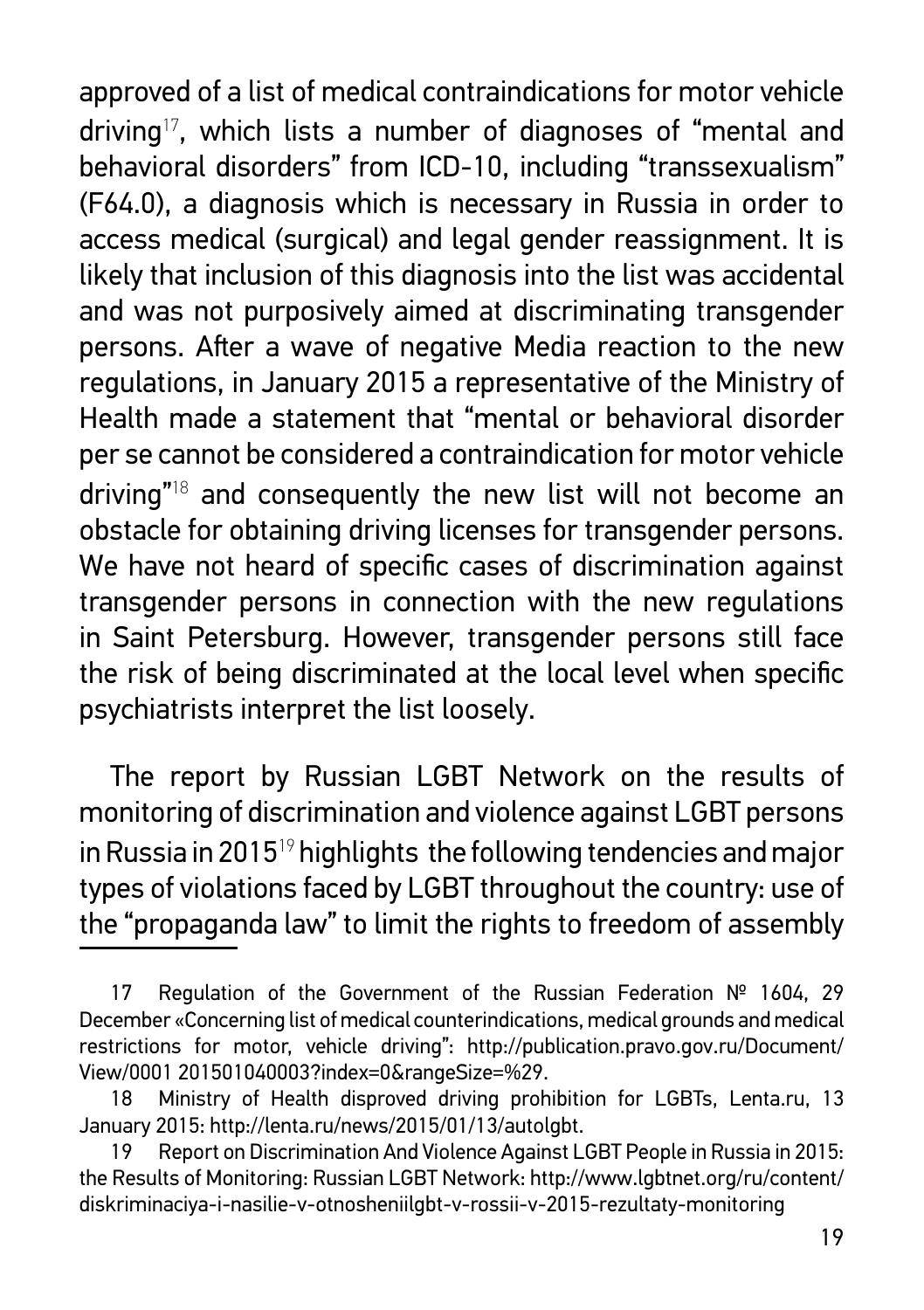and freedom of expression, as well as to violate the right to private and family life (e.g., restriction of parental rights of LGBT persons); disregard of the motive of hatred in investigations of physical violence incidents; persecution of LGBT educational workers; vulnerability of the transgender community, intersectional discrimination (increased vulnerability of people who are members of two or more minorities, for example LGBT persons with disabilities); unwillingness of victims to report violence and discrimination to law enforcement agencies and unwillingness of law enforcement agencies to start investigations in cases where LGBT persons were victims.

Almost all of these tendencies are relevant for Saint Petersburg, which can be seen in the cases described below.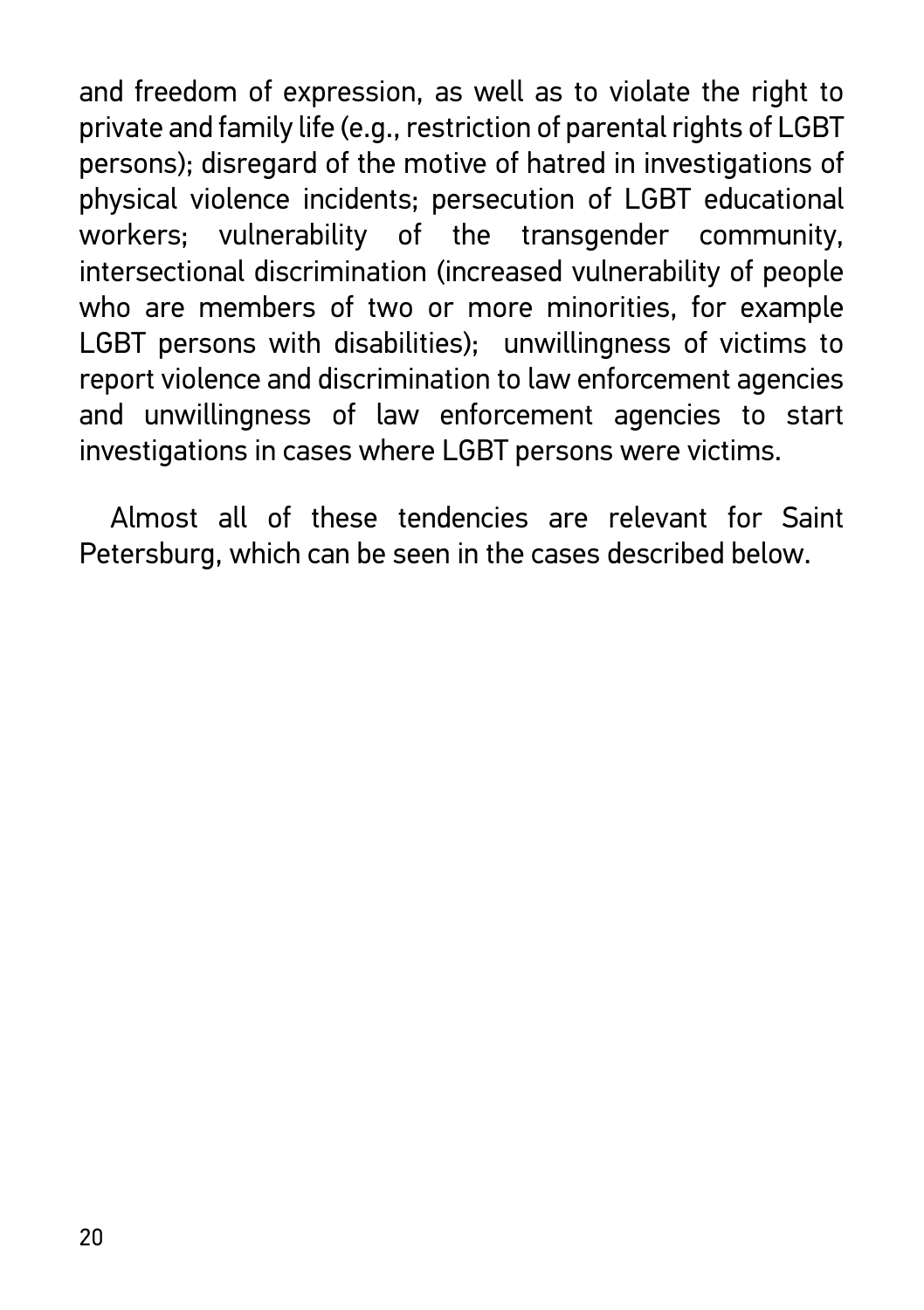### Hate crimes

The term hate crime applies to prejudice-motivated criminal activity against a member of a certain group of people. Homophobic or transphobic hate crimes are crimes (often physical violence, attacks) *motivated by hate or enmity towards LGBTQI persons*.

International human rights institutions have developed a series of standards for governmental authorities to prevent and investigate homophobic and transphobic hate crimes, as well as to punish such crimes and compensate the victims. Thus, the Recommendation of the Committee of Ministers of the Council of Europe proposes to member states to ensure effective, prompt and impartial investigation into alleged cases of crimes and other incidents, and to that when determining sanctions, a bias motive related to sexual orientation or gender identity may be taken into account as an aggravating circumstance<sup>20</sup>. As of 2012, The Committee Against Torture has recommended to the Russian Federation to investigate all acts of violence and discrimination promptly, impartially and effectively, bring the perpetrators to justice, provide redress to the victims, to compile statistics regarding all crimes against LGBT and to publicly condemn attacks against LGBT persons and to conduct informational educational programs among police officers $^{21}$ .

<sup>20</sup> Recommendation of the Committee Of Ministers of the Council of Europe, March 31, 2010  $N^{\circ}$  CM/ Rec(2010)5 to member states on measures to combat discrimination on grounds of sexual orientation and gender identity.: http://www.coe. int/t/dghl/standardsetting/hrpolicy/Publications/LGBT\_en.pdf

<sup>21</sup> Committee Against Torture. Concluding Observations: Russian Federation. CAT/C/ RUS/ CO/5 (2012). Para. 15.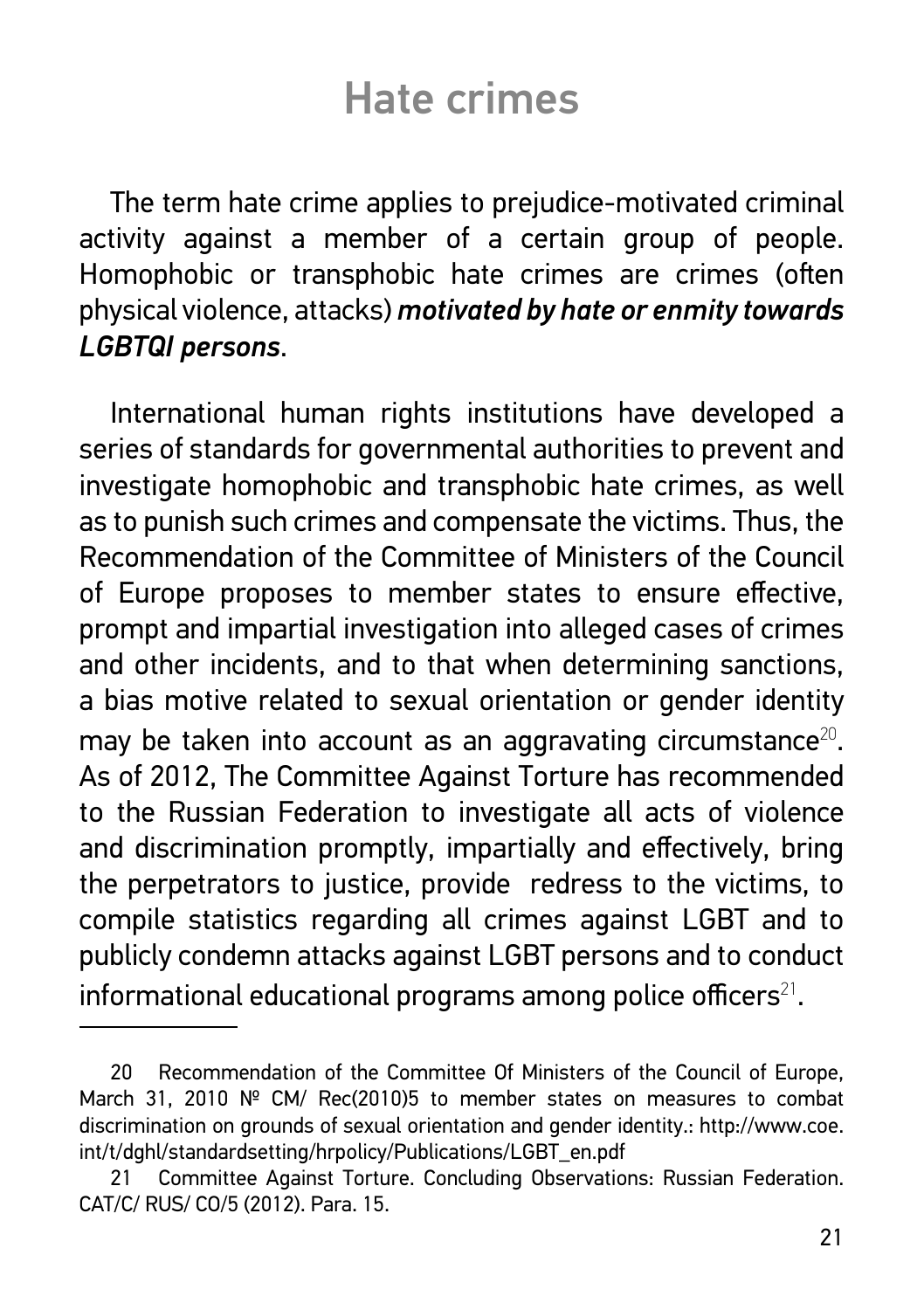### Failure to Recognize LGBT as a Social Group

The current version of the Russian Criminal Code<sup>22</sup> allows to consider the motive of hatred against a social group as an aggravating circumstance (para. "e" part 1 of Article 63 of the Russian Criminal Code) or defining indicia (in particular para. "i" part 2 of Article 105, para. "e" part 2 of Article 111, para. "e" part 2 of Article 112 of the Criminal Code). However, all attempts to apply those norms to homophobic and transphobic hate crimes have been futile. LGBTQI persons were not recognized as a social group even in cases where the police and courts were presented with expert opinions confirming the opposite.

In 2014, the Constitutional Court of Russia introduced a ruling on federal law on "propaganda of non-traditional sexual relations among minors", stating: 'The state should take measures aimed at eliminating possible infringements of the rights and legal interests of individuals based on their sexual orientation, and quarantee effective opportunities for the protection and restoration of their violated rights based on the principle of equal rights before the law and the court. The given constitutional principle, which assumes, inter alia, the inadmissibility of both restricting rights and freedoms and offering advantages based on belonging to one or another social group, under which can be understood groups of individuals of a particular sexual orientation, is concretely defined in the norms of the legislation regulated specific areas. State and legal protection from discrimination, including that motivated by belonging or nonbelonging to a social group, is also ensured by the application of

<sup>22</sup> Criminal Code of the Russian Federation as of June 13, 1996 № 63-FL.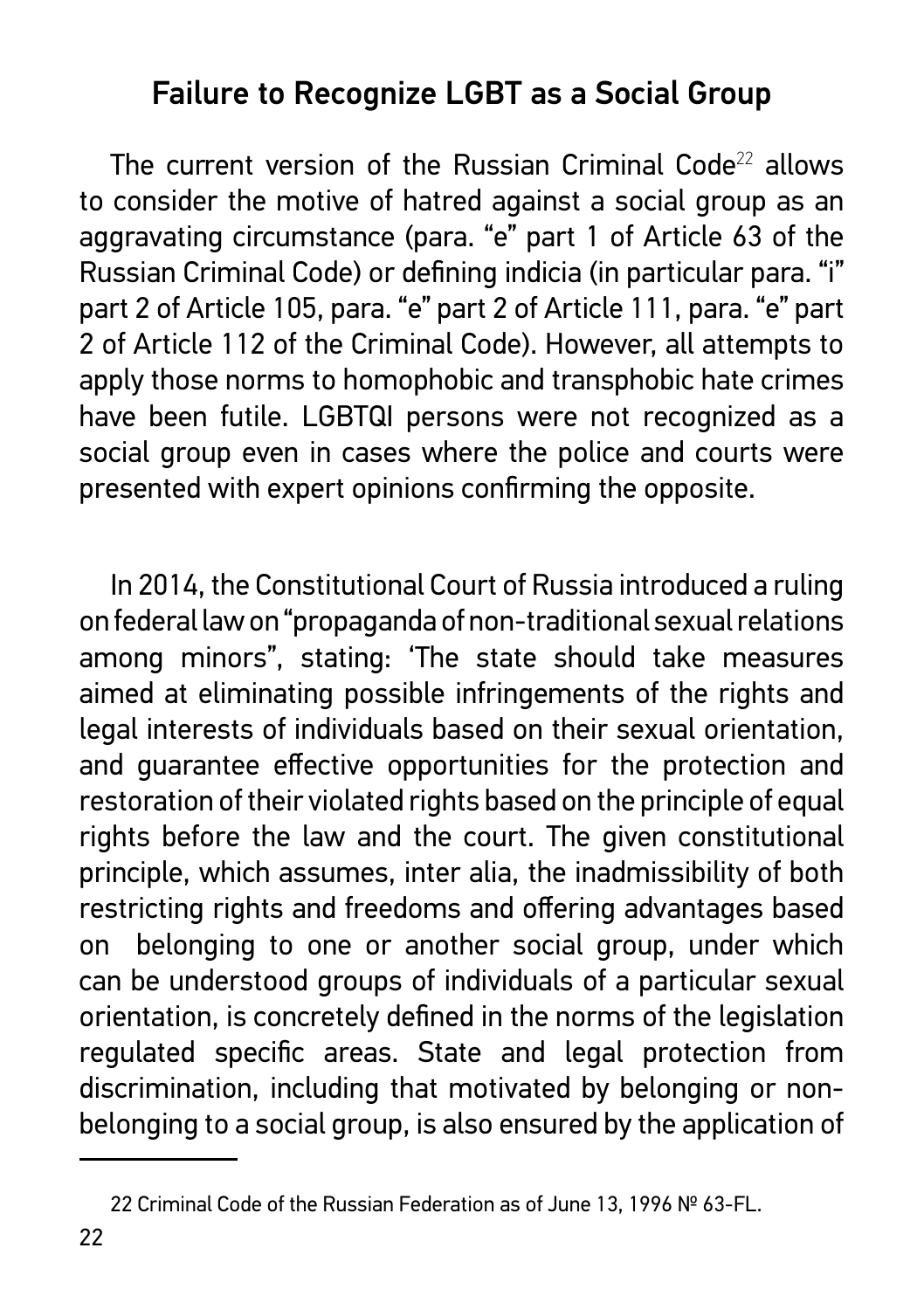administrative (article 5.62 of the Administrative Offence Code of the Russian Federation) and criminal (point e, part one, article 63 and article 136 of the Criminal Code of the Russian Federation) liability measures"<sup>23</sup>. Lawyers and attorneys of Coming Out use this ruling in their cases; however investigators and judges do not take it into account.

In March 2015, reviewing the periodical report of the Russian Federation on implementation of provisions of the International Covenant on Civil and Political Rights, the United Nations Human Rights Committee indicated the necessity to apply the provisions of para. 1 of Article 63 of the Criminal Code in cases of crimes committed with the motive of hatred against LGBT persons, which means it recognized LGBT as a social group which must be protected from discrimination and crimes committed with the motive of hatred against a social group<sup>24</sup>. In October 2015, during the review of Russia's periodical report in the United Nations Committee on the Elimination of Discrimination against Women, the experts expressed their dismay at lack of implementation of the provisions of the Criminal Code concerning the hatred motive against the social group of LBT women $25$ .

<sup>23</sup> Decision of 23 September 2014 No. 24-P of the Constitutional Court of the Russian Federation in its review of the constitutionality of part 1, article 6.21 of the Administrative Offence Code of the Russian Federation in connection with the petition of citizens N.A. Alekseyev, Y.N. Yevtushenko, and D.A. Isakov.

<sup>24</sup> Human Rights Committee. Concluding observations: Russian Federation. CCPR/C/ RUS/CO/7 (2015). Paragraph 1.

<sup>25</sup> Record of the meeting of the Committee on the Elimination of the Discrimination against Women on October 27, 2015: http://www.treatybodywebcast.org/category/ webcast-archives/.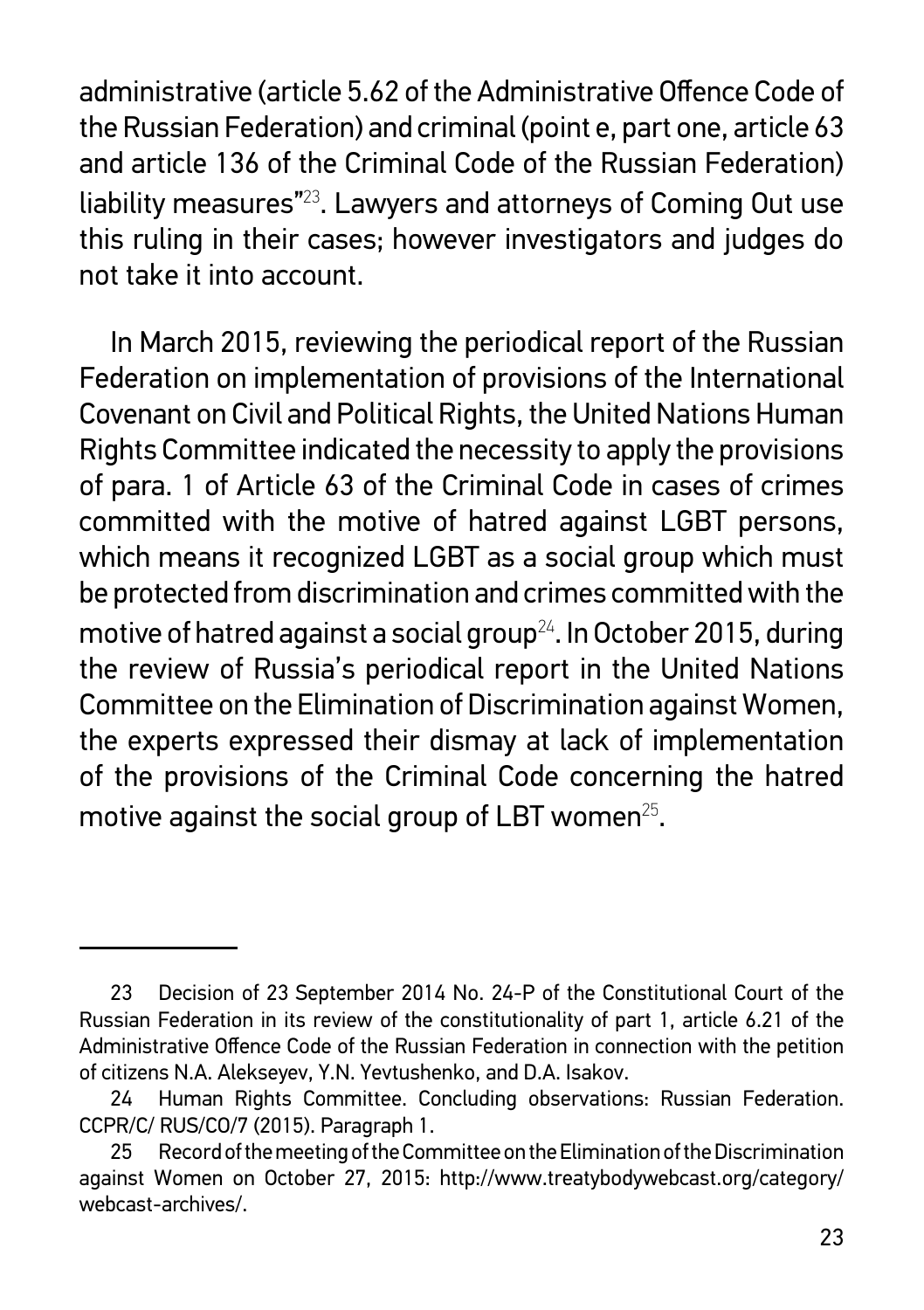The data gathered by Monitoring Program of Coming Out group can be divided into three categories:

1. Physical assaults on LGBT activists during LGBTQI events (3 cases);

2. Physical assaults on LGBT persons unconnected to public events (4 cases);

3. Assaults through alluring the victim on a setup date (12 cases);

### Physical Assaults on LGBT Activists during LGBTQI Public Events

• On April 17, 2015, a group of LGBT activists was holding pickets dedicated to the Day of Silence, a commemorative date when the LGBTQI community raises the issues of discrimination and the veil of silence over it. Several people were rotating in single pickets on Malaya Sadovaya street, protesting against the silencing of the situation of LGBTQI minors. Approximately six police officers and a group of journalists were present. Anatoly Artyukh, leader of the right-wing Narodny Sobor ("People's Gathering" or "People's Cathedral") movement and renowned homophobe, also appeared on the venue. Artyukh and a group of aggressive people repeatedly insulted the participants of the picket, using humiliating expressions and trying to obstruct the event. At some point, the activists and their opponents started an intense argument, and a heavily built elderly man started to insult M., a transgender activist who was standing between the picketing activist and her opponents. While talking to M., this man said "you all must be killed" and physically assaulted M.: he grabbed M. by the throat and started to strangle him. Other activists pushed him aside. The police officers saw the incident but did not interfere and did not detain the perpetrator even after M. approached the officer, described the physical assault and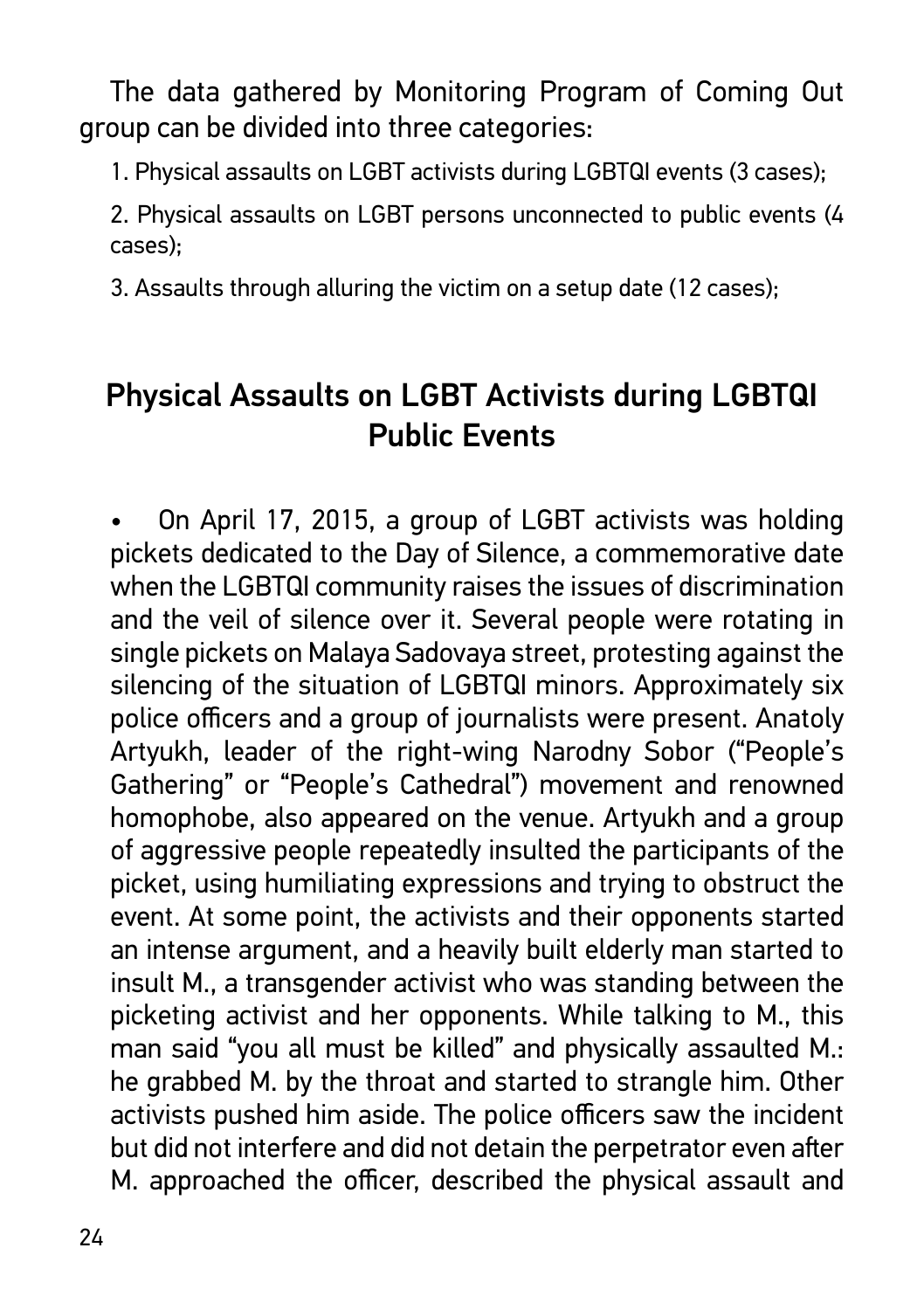showed bruises on his throat. On April 20, M. documented the trauma in a first-aid station and on the same day filed a report to the police where he demanded to initiate criminal proceedings under Article 115 (Intended Infliction of Minor Harm to Health) and Article 116 (Battery)<sup>26</sup> of the Russian Criminal Code. The police refused to initiate a criminal investigation. They explained their refusal by the impossibility to identify the assailant and absence of the event of a crime<sup>27</sup>.

• On April 17, 2015, an anti-discrimination was held on Nevsky Prospect. The rally began at the square in front of the Galereya shopping mall. Some participants of the event had noticed a group of people in sports clothes standing nearby and watching the activists. The participants assumed that these people were homophobic provokers. They informed the police officers about a possible provocation, who in turn assured the LGBT activists that they were going to escort the march and would stop any provocation. When the rally started, the group of young people in sports clothes followed the participants. Some of them insulted the activists. The police asked the group to stop the provocations. However, when the participants were crossing Nevsky Prospect, an unidentified young man from the group took out a bottle of beer and started to splutter the liquid on LGBT activists. The activists seized the provoker and handed him over to the police. The march resumed. However, after some time another provoker ripped the leaflets from the hands of one of the participants and threw them on the ground. The police detained him. After some time another man used a pepper spray on the participants of the rally. We know of at least two persons

<sup>26</sup> Crime Notification Logbook 7538, April 20, 2015.

<sup>27</sup> Order to dismiss criminal complaint, April 24, 2015 by the chief district police officer of the police office 78 of the Administration of the Russian Ministry of Internal Affairs in the Central District of Saint Petersburg.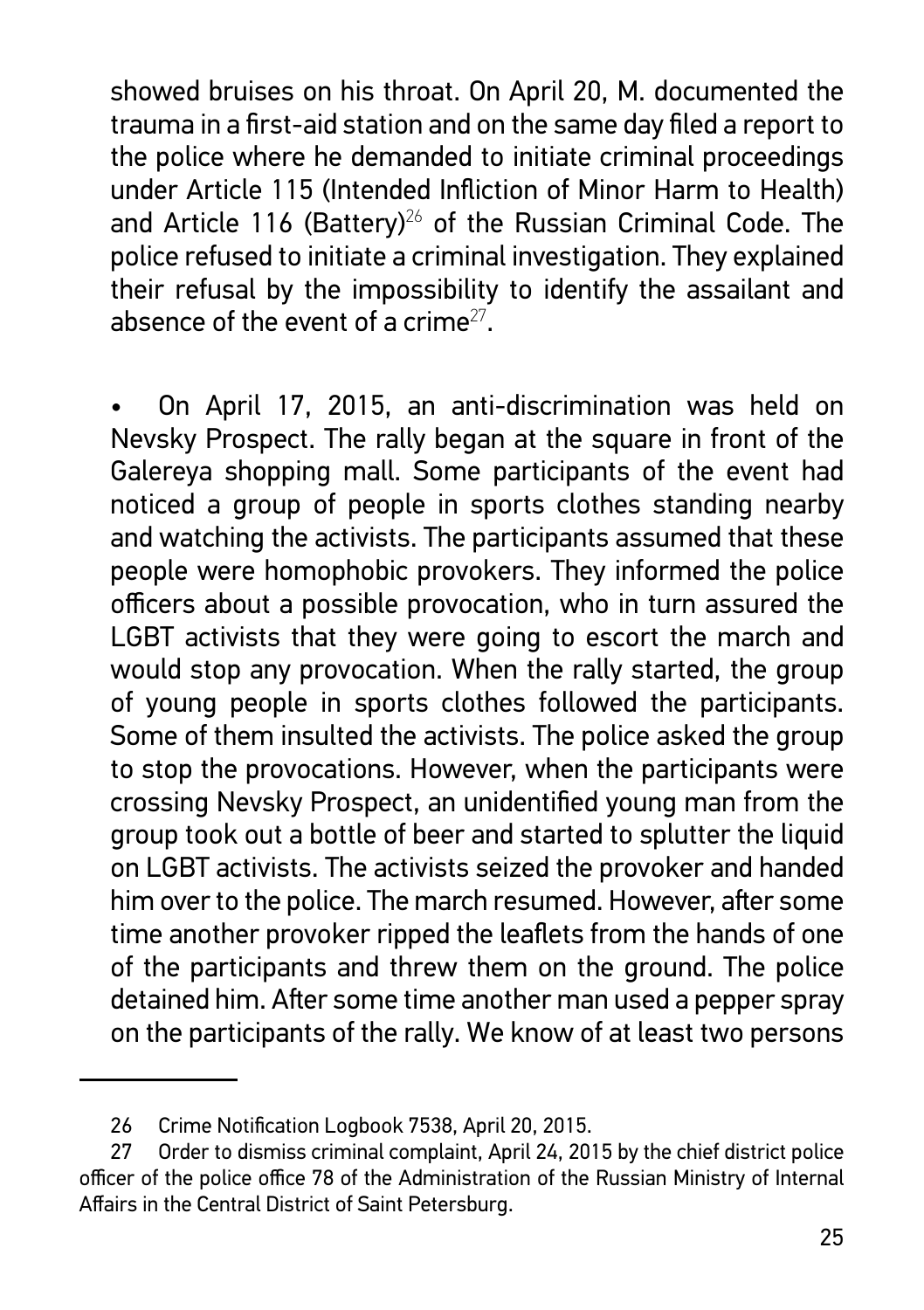who were hurt by the spray: they felt sick, experienced dizziness and throat irritation after the incident. However, they did not request medical assistance.

• On November 22, a group of homophobes violently attacked Alexey, a guest of the Side by Side LGBT film festival. A festival screening took place in the hotel Sokos Hotel Palace Bridge on Birjevoy lane. Alexey had left the venue not long before the end of the film. In the street, he saw two men watching him intently while he passed them. Shortly after that, another unknown man walked toward him. The man said: "Hi, faggot!" and hit Alexey in the face with his fist. Alexey tried to run back to the hotel, but the two men who were watching him earlier ran toward him and cut him off. They assaulted him, beat him with their hands and feet and shouted insults: "Well, fag", "Catch it, faggot", "Jerk". The attackers blocked Alexey from running back to the guarded hotel. Alexey tried to run away, but the attackers followed him, knocked him down and continued to hit him with their feet for another minute. When Alexey cried for help, they stopped their attack and Alexey managed to stand up and run away. Turning around, he saw that the attackers had joined a larger group of approximately 10 men. This group marched to the Sokos hotel shouting in unison "A good faggot is dead faggot!" When Alexey distanced himself from the venue, he called the ambulance and the police. His face was damaged, his nose was broken and he felt dizzy. Alexey was taken to the Mariinsky hospital; after some time he felt sharp pain in his side and breastbone. Alexey was provided with immediate medical assistance; he was diagnosed with concussion and nose fracture. Also, his kidneys were damaged. Alexey spent two days in the hospital and a week in strict bed confinement. Two other quests of the festival had witnessed the assault. They saw that after attacking Alexey, the assailants joined the group of other aggressive men, came up to the hotel entrance and tried to enter the building.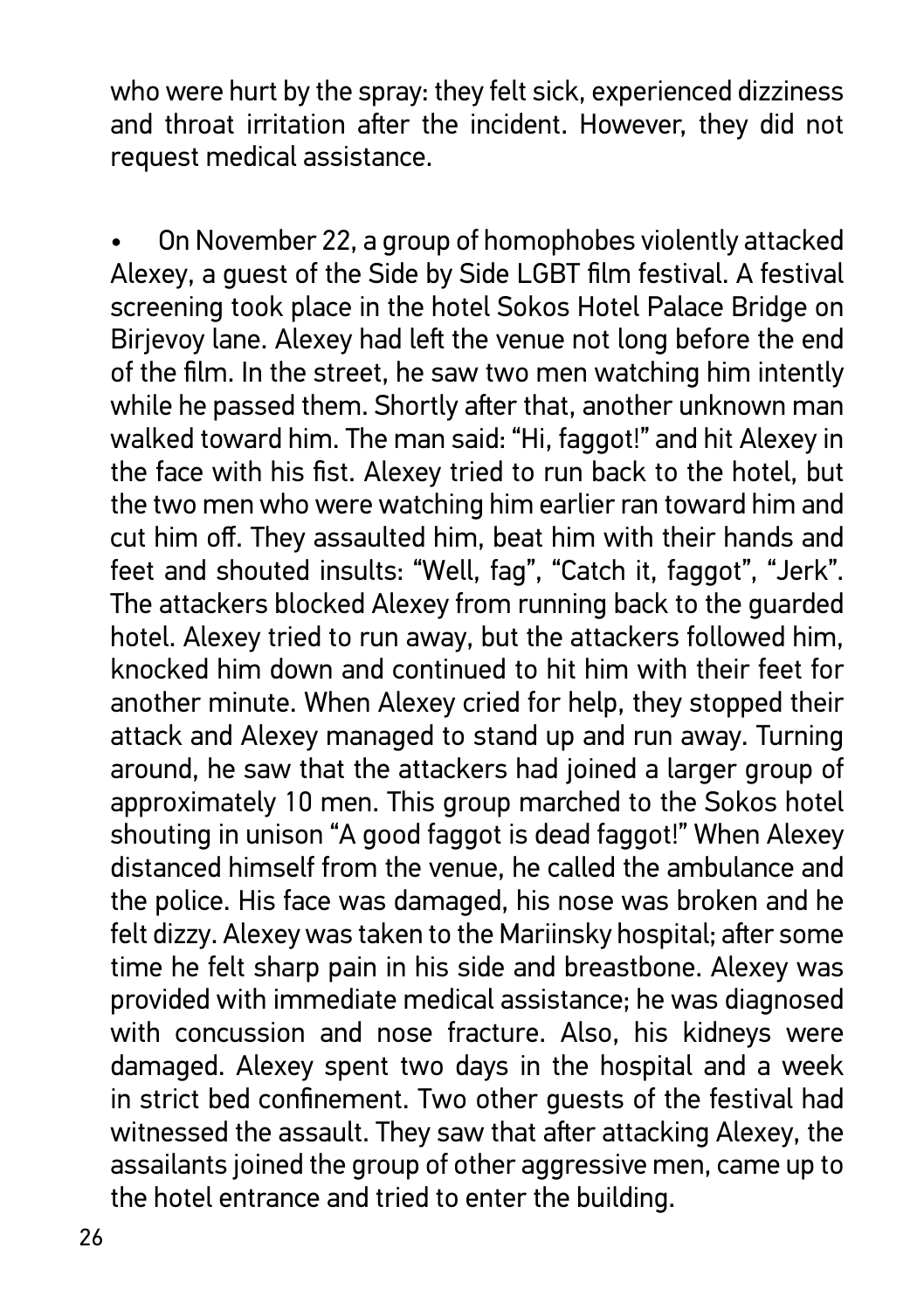On November 24, Alexey filed a report to the police demanding to start criminal proceedings on the indicia of the crime under para. «g», «d», «e» part 2 of Article 112 of the Criminal Code (Intended Infliction of Medium Harm to Health) and part 2 of Article 213 of the Criminal Code (Hooliganism). The police carried out an inspection and interrogated witnesses; the investigator claimed to have interrogated a staff member of the private security firm and to have recovered security recordings from the hotel). Alexey's medical certificates were sent to a medical examination; investigation time limit has ended by the time the documents were examined. Despite of interrogating witnesses, the police refused to start criminal proceedings on the ground of lack of evidence of harm to health. However, the Prosecutor's Office returned the case for reinvestigation, because the proceedings were denied while the medical certificates were still being examined. Another medical examination was commissioned, but again it did not meet deadline and the case was transferred to the Prosecutor's Office for the second time. The investigator refused to recover medical certificates from the clinic since the medical treatment was not finished. After that, he did not work on the case due to illness. The investigator advised Alexey's representative to recover certificates herself. In face-to-face dialogue, the investigator clearly stated that he was not going to resume the investigations on this case because the attackers could not be identified; he could not start criminal proceeding because he did not receive the results of medical examination and was not sure which article of the Criminal Code he should use to start the proceedings. Thus, the inquiry bodies did not ensure the start of criminal proceedings. According the Alexey's representative, such proceedings must be initiated immediately due to the fact of harm to health, regardless of the perpetrators' motive<sup>28</sup>

<sup>28</sup> The description is based on the interview with the survivor, the survivor's representative and a witness of the incident.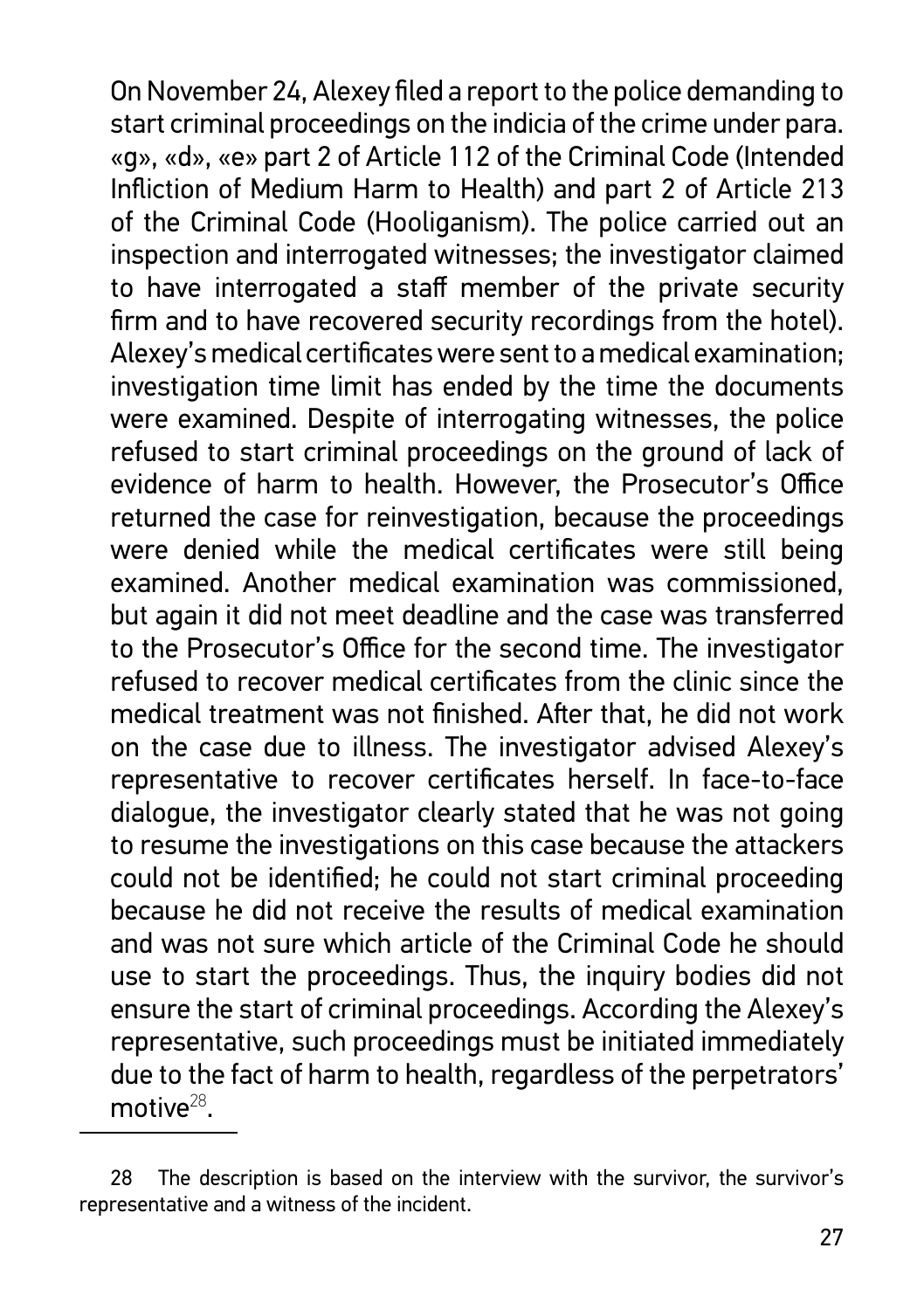In 2015, the lawyers of Coming Out continued their attempts to classify the motive of hatred in the case against Gleb Likhotkin. On May 17, 2012, during the annual LGBTQI "Rainbow Flashmob" rally Likhotkin, the leader of radical Orthodox "Warriors of Life" movement fired from a gas pistol at Boris Romanov, participant of the rally. Boris Romanov was talking to journalists and holding an air ball with an inscription "Christ loves both men and women" when the attack happened. Romanov suffered bruises to the face and a chemical burn to both eyes. Likhotkin was detained by the police immediately after the assault. While being detained, Likhotkin shouted "Sodomy is a mortal sin!" That day, criminal proceedings were initiated under para. «a», part 1 of Article 213 of the Criminal Code (Hooliganism). Romanov's representative filed a petition to investigate the homophobic motive of the assault, which was dismissed. On November 11, 2013, Petrogradsky District Court found Likhotkin guilty of hooliganism but did not classify the crime as motivated by hatred or hostility against LGBT. The court fined Likhotkin with 10 thousand rubles (140 Euro) of compensation for moral harm. Romanov appealed the verdict to the City Court. However, in 2014 the appeal was dismissed due to amnesty. In 2014, the victim's lawyer petitioned the European Court of Human Rights, claiming violation of several provisions of the European Convention: Article 3 (lack of proper investigation of incident involving minimal level of cruelty) in accordance with Article 14 (Prohibition of Discrimination); Article 11 (assault during peaceful event; violation of the obligation to investigate such crimes) also in accordance with Article 14 (Prohibition of Discrimination). In the beginning of 2015, Boris Romanov filed a report to Nevsky District Court with demand to recover compensation for moral harm<sup>29</sup>. On May 26, 2015, the court satisfied his claims and recovered 50 thousand rubles

<sup>29</sup> Nevsky District Court of Saint Petersburg, case № 2-2757/2015, the judge Ikonnikova N.G.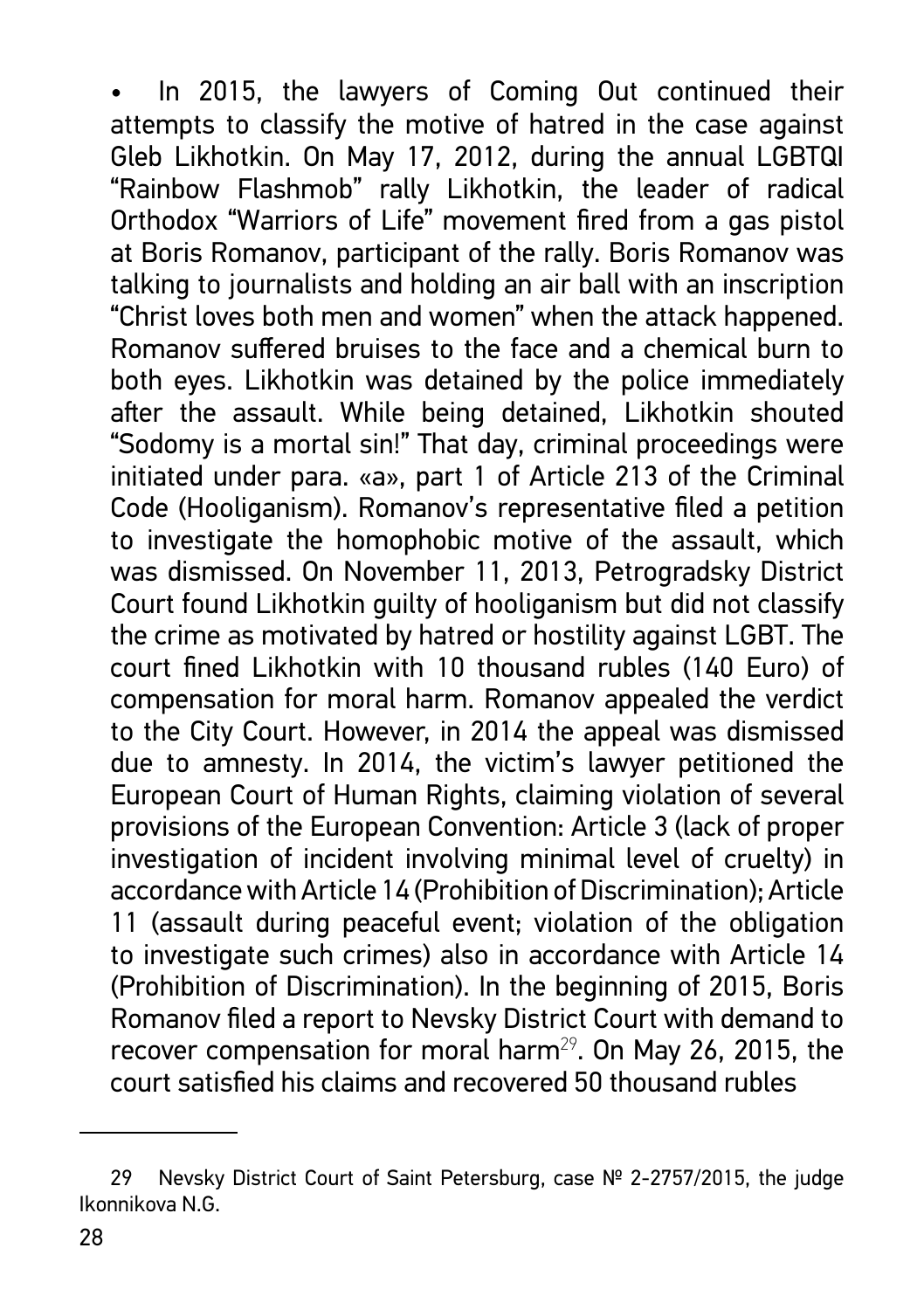(700 Euro) as a compensation for moral injury. However, the motive of hatred again was not taken into account $30$ .

### Physical Assaults on LGBT Persons Unconnected to Public Events

Homophobic and transphobic assaults happen not only during public events. Not only LGBT activists become the victims of such assaults, but members of LGBTQI community who are closeted and not involved in politics at all. However, homophobes identify them by their appearance or behavior.

• In 2015, the team of lawyers and attorneys of Coming Out continued their attempts to obtain justice in connection to the assault on a lesbian couple. On the night of October 19, 2014, two unidentified men assaulted two women who were returning home on the last subway train. The men saw the women hugging on the escalator and followed them; on the street, one of the men attacked the women, hitting them both in the face, head and body, while the other one recorded the attack on his phone camera. During the attack, the men were shouting homophobic insults ("Fucking lesbians!", "I've seen you - you propagandize LGBT!", "No to LGBT!"). Before running away, one of the men said he would kill the women if he ever saw them again. The survivors sustained bodily injuries and experienced deep stress. On October 21, they reported the attack to the police, who took virtually no steps to look into the facts they reported in their complaint. On October 28, they filed a report to the Prosecutor's

<sup>30</sup> The case is a part of Strategic Litigation Program of LGBT initiative group "Coming Out".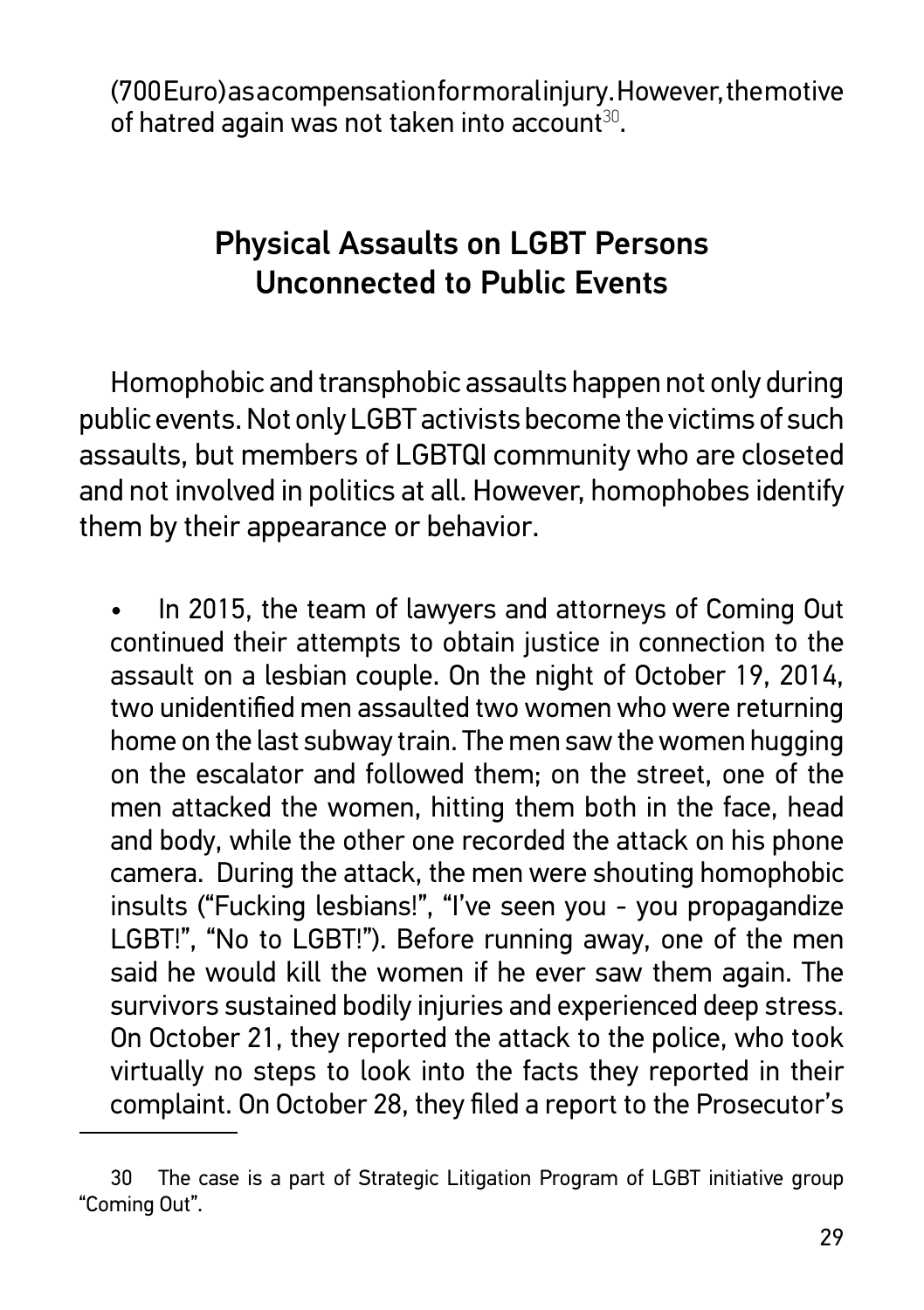Office on failure of the police to act. On October 30, the women received a refusal to initiate criminal proceedings on the grounds of unavailability of witnesses and inability to identify the suspect<sup>31</sup>. Following a series of refusals to initiate criminal proceedings, in May 2015 a criminal case was finally initiated. However, law enforcement authorities did not consider hatred as a motive for the crime: the proceedings began under Part 1 of Article 116 of the Criminal Code of Russian Federation (Violence "Occurring during a Conflict Resulting from Personal Hostilities"). The victims filed a petition asking to reclassify the case and take motive of hatred into account. In their statements, the women consistently referred to homophobic insults that accompanied the assault. On June 20, the investigator dismissed their petition, referring to the fact that the motive can be established only after the identification of the assailants and, since the men were not found, there was "no information on the motives of hatred to lesbian women and LGBT social group."<sup>32</sup>

Four similar attacks were documented in 2015.

In February 2015, a group of men attempted to attack Ruslan Savolainen, a gay man, in the subway. Ruslan stepped out of a subway train on Pionerskaya station when he noticed a group of seven men. Due to their appearance, Ruslan suggested that they belong to a nationalist group. One of them noticed Ruslan and said loudly: "Look, a fag!" After that, the group turned and followed Ruslan; by their behavior and the fragments of conversation, Ruslan understood that they were going to attack

<sup>31</sup> Order to dismiss criminal complaint, October 30, 2014, affirmed by the Police Station 29 Head Officer of the Administration of the Ministry of Internal Affairs of Russia in Moskovsky District of Saint Petersburg, major of the police R.A. Shadiev.

<sup>32</sup> The case is a part of Strategic Litigation Program of Coming Out LGBT initiative group.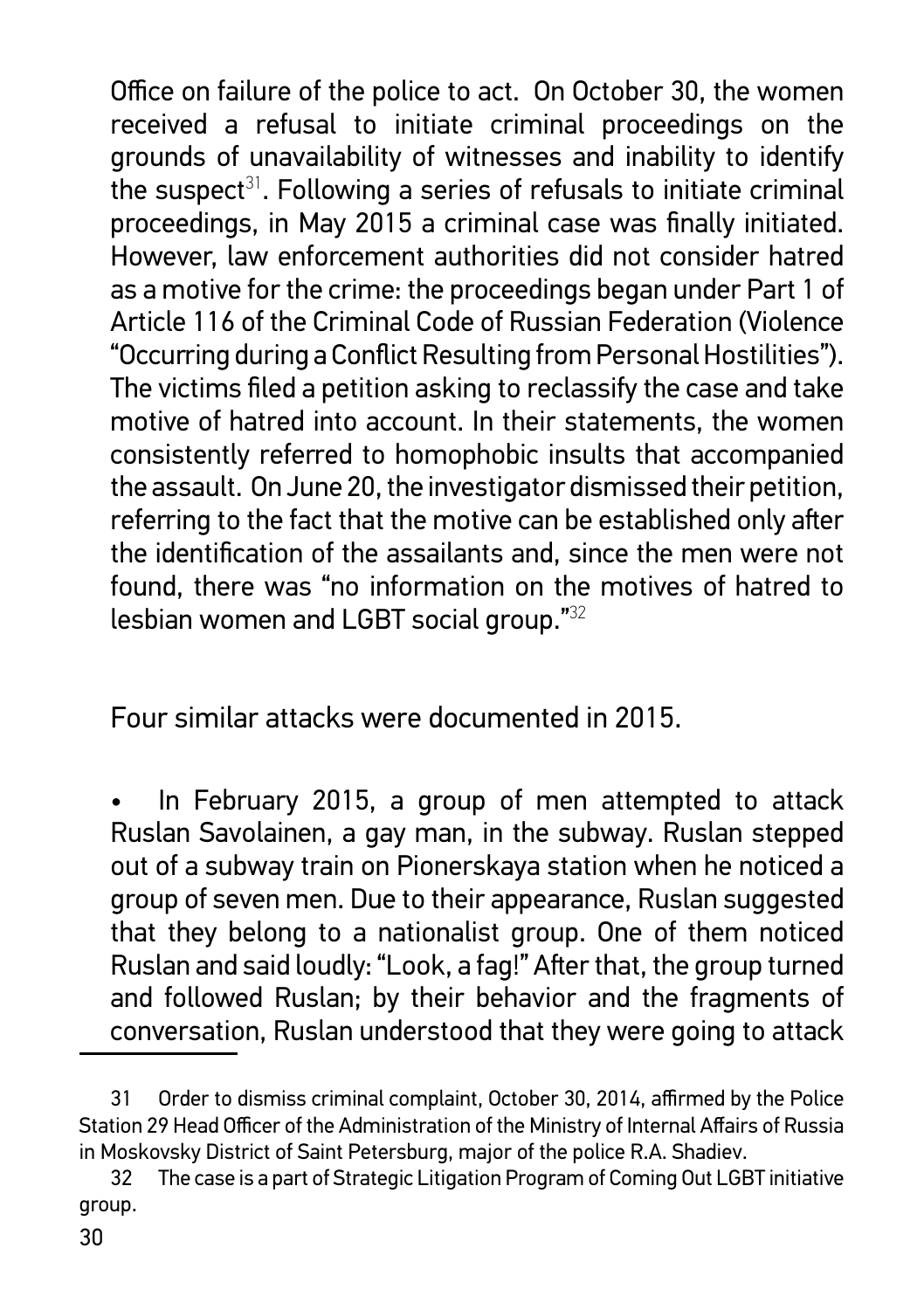him. He ran up the escalator. They chased him upstairs and to the street. Ruslan took the first taxi he saw and left. Ruslan was not wearing any LGBT symbols and was dressed simply that day, his appearance and slim build was probably the only reason for the attack. Ruslan did not file a report to the police<sup>33</sup>.

• On April 18, 2015, at about 2.30 p.m., a gay man and LGBT activist D. was attacked on Nevsky Prospect. D. was wearing rainbow badge and rainbow sunglasses. Two men were walking towards him. When they approached D., one of them punched him on the shoulder. D. asked the man what was going on. After that, the man approached D. and hit the bridge of his nose with his head. D. suffered a strong pain shock and his nose bridge started to bleed. To defend himself, D. used a pepper spray on the attackers, and they ran away. D. went to a first aid station (he received lacerate wound of the bridge of his nose). Later, D. filed a petition to the police, demanding to start investigation of the assault. The police refused to start proceedings because the first aid station did not provide it with data on D.'s trauma after the police requested it  $34$ .

• On April 24, 2015, in Peterhof (the suburb of Saint Petersburg), Maria, a young lesbian woman and LGBT-activist, was waiting for transport on a bus stop. She had a rainbow badge pinned on her hat. A man approached her, hit her in the head and tore the hat off. The assailant shouted: "Dirty lesbian, burn you all!" and added: "Nobody wanted to fuck you, that's why you started on girls". A bus arrived, so Maria picked her hat up and hurried into the bus. The man hit the bus door when it started to move. Maria noticed that her earlobe was bleeding.

<sup>33</sup> The description is based on an interview with the survivor.

<sup>34</sup> The description is based on an interview with the survivor.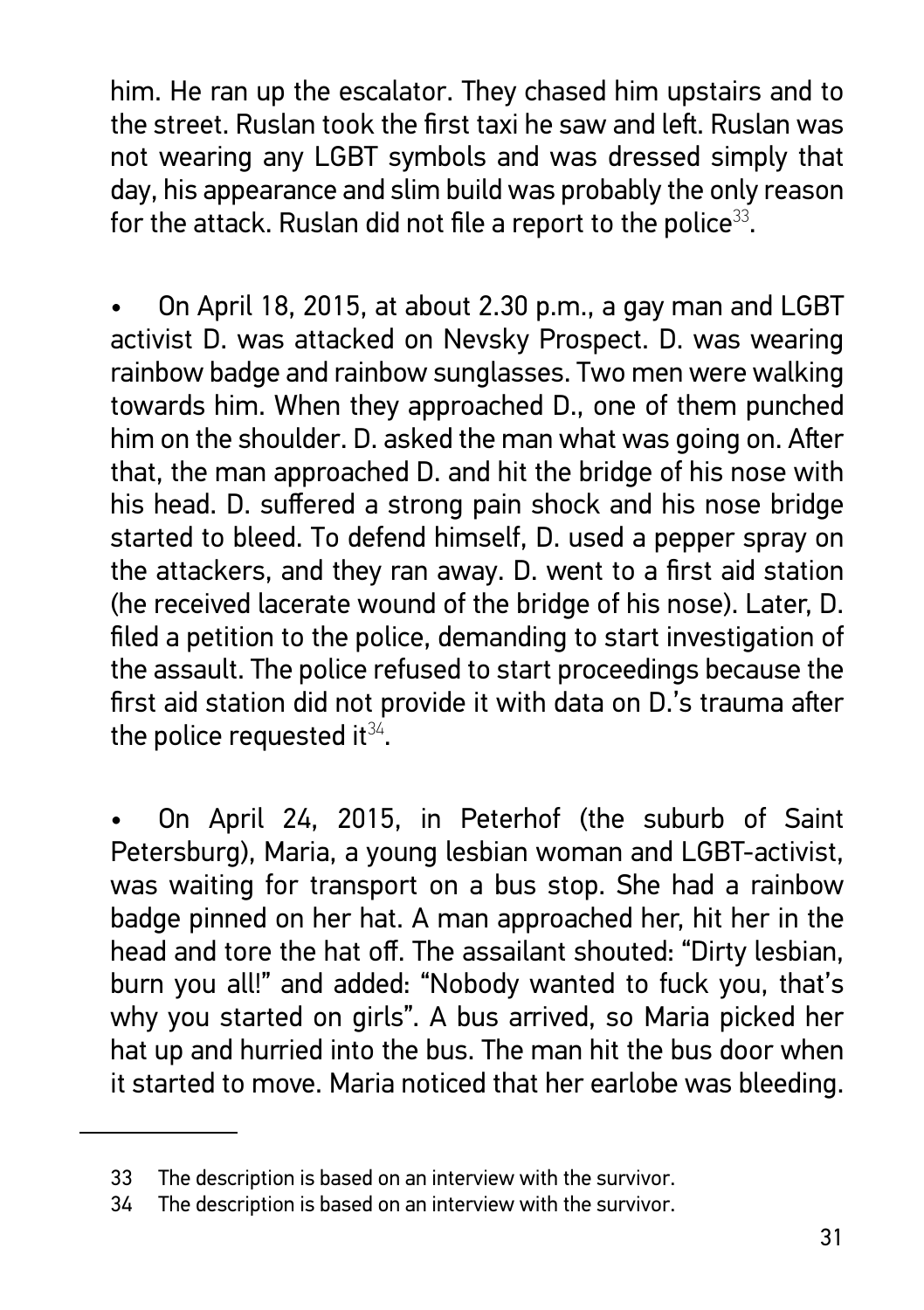Maria suffered from headache for some time. She did not file a report to the police $35$ .

In the beginning of September 2015, A., genderqueer<sup>36</sup>, faced physical violence and attempt of sexual assault. He was walking one of the city's downtown streets in the evening. Two unknown men approached him and asked for directions. They considered A. to be male and talked to him using masculine gender. A. decided to help them. One of the men began to ask obtrusively: "So are you a guy or a lady?" A. considered the men safe and answered: "More of a guy, you are right". After that one of the men suddenly started to grab A.'s coat and then pressed him to the wall, saying: "No, let's check". A. managed to run  $a$ way $37$ .

• In October 2015, LGBT and civil activist Dante Teodori was assaulted in the subway. He was headed to a meeting wearing a rainbow-colored scarf. Dante had noticed that one person in the train, a heavily built man in sports clothes, was looking at him aggressively. In some time, the man approached Dante and leaned over his seat. Using obscene language, the man aggressively threatened to beat Dante if he did not remove his scarf or left the car. Dante refused to either take off his scarf or leave, and the man hit him, splitting his lip. The attacker demanded that Dante remove the scarf or leave the train for a second time. Dante refused and the man hit him again. The second time he hit Dante on the head and split his brow. A passenger interfered and pushed the attacker away. Dante called an ambulance and came to the hospital where his brow was sutured. He also filed a

<sup>35</sup> The description is based on an interview with the survivor.

<sup>36</sup> Genderqueer refers to a person with a non-binary or nonconforming gender identity, other than male or female.

<sup>37</sup> The description is based on an online interview with the survivor.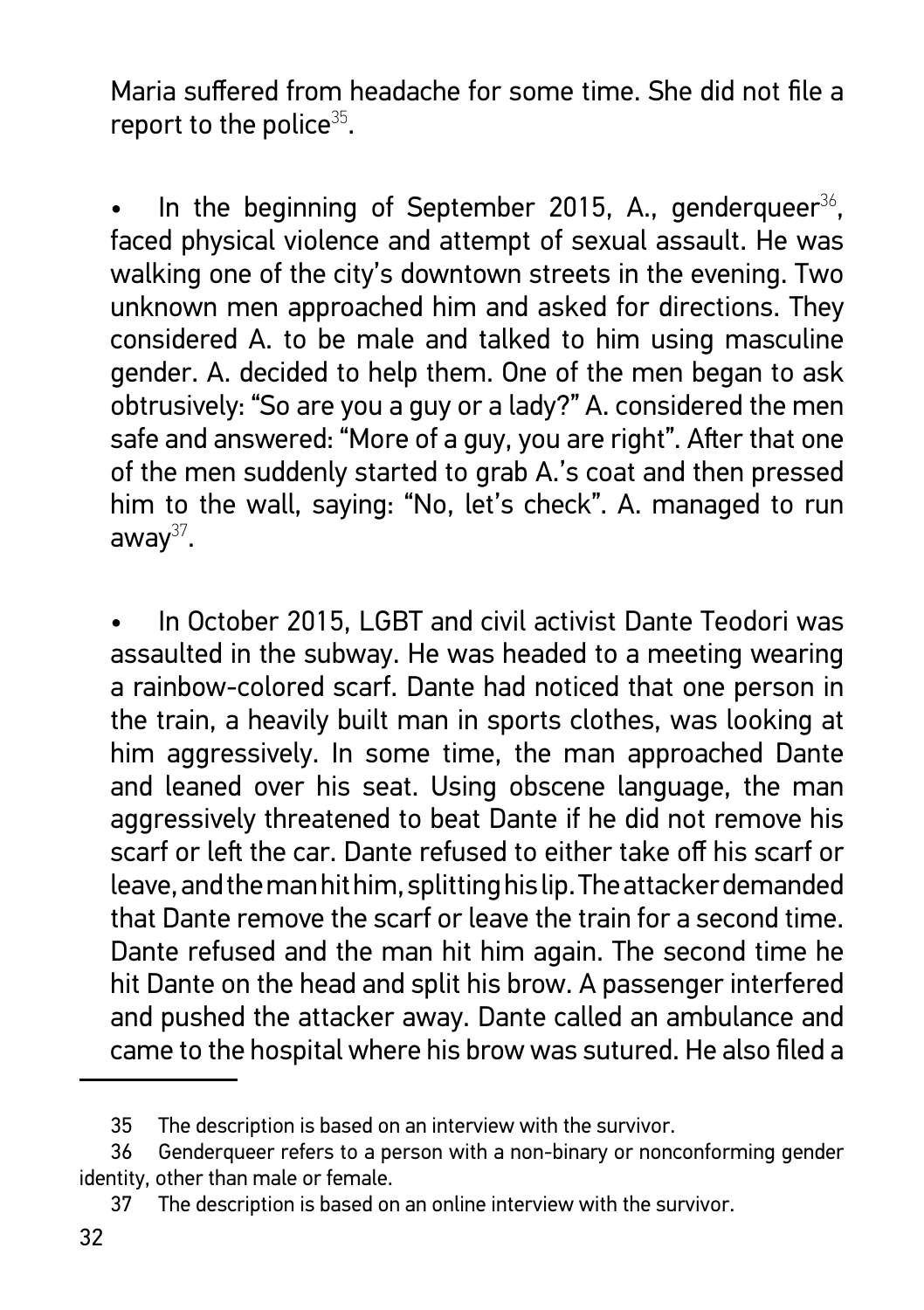report to the police. In the Department of Initial Investigation of the Subway Police, he was recognized as a victim and criminal proceedings were initiated under Part 1 of Article 115 of the Criminal Code (Intended Minor Harm to Health)<sup>38</sup>.

#### Assaults on Setup Dates

Hate crime also take form of so-called setup dates. This type of assault became publicly renowned in 2013-2014, when organized homophobic groups appeared throughout Russia, including Saint Petersburg. These groups were often formed by radical nationalists and became known on the Internet as the "Occupy-Pedophilia" movement. These groups used teenagers or young adults as bait to lure men on fake dates. On these "dates", the victims were subjected to indignities and physical harm. These groups often record their assaults on video to blackmail the survivors with the threats of further violence and publishing these videos online. Survivors of such assaults fear further harassment; therefore, they rarely go to the police or request legal assistance. Compared to similar cases in the previous years, activities of these groups do not have an ideological background anymore. Only rarely attackers introduce themselves as "Occupy-Pedophilia" and they never post videos of the assaults in nationalistic groups online. Now they act like a gang and just use a good opportunity to blackmail vulnerable people and extort large sums of money.

We know for a fact of 12 cases of such assaults in 2015

<sup>38</sup> The description is based on the survivor's texts in social networks, interview to the media and an online interview.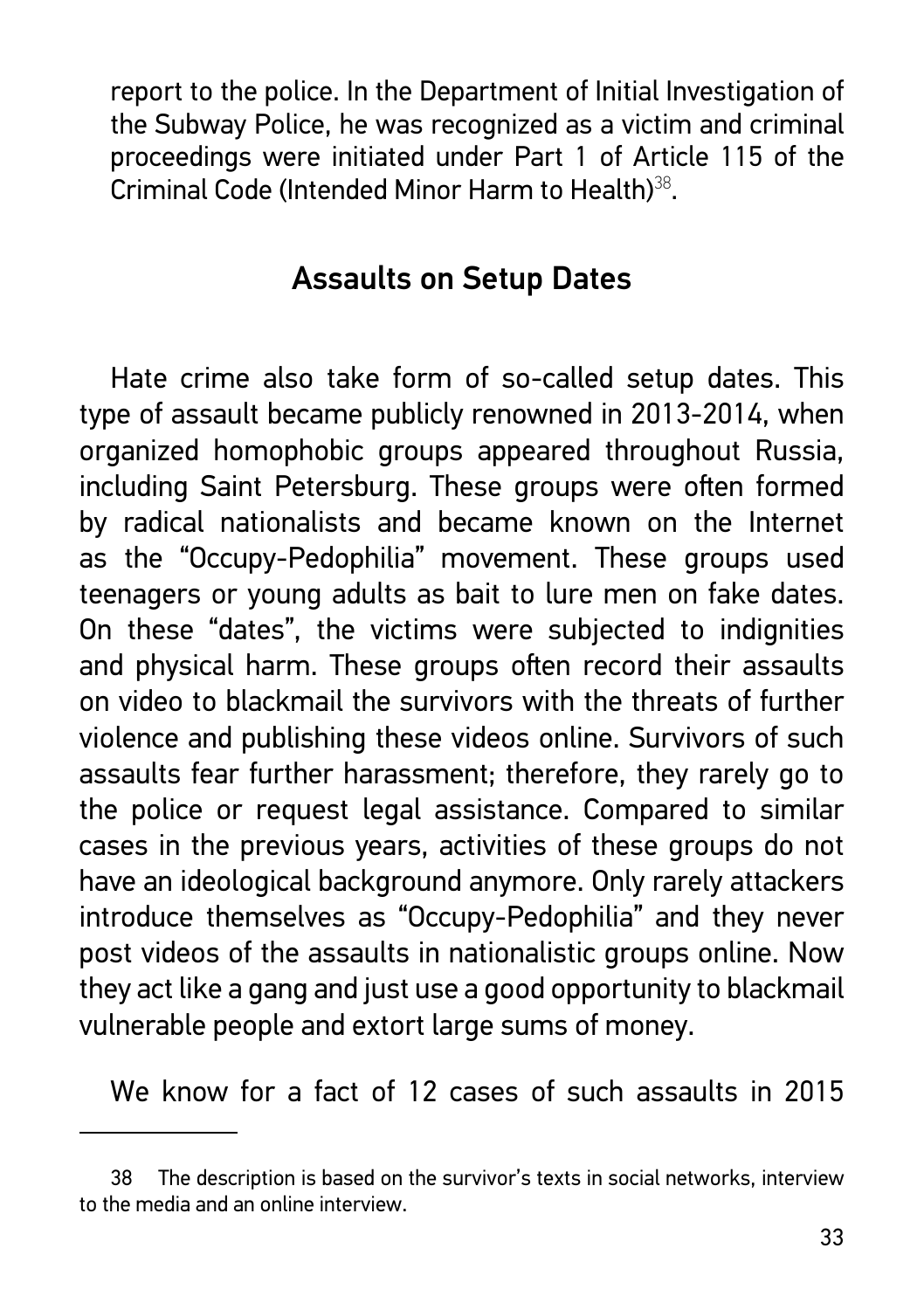(victims consulted Coming Out's Legal Assistance Program). In all 12 cases, the men did not reports the crimes to the police fearing harassment by the police officers. In two cases, gangsters persuaded the victims to give them 50,000 rubles (700 Euro), in one case – 30,000 (400 Euro), and in another case – 80,000 (1000 Euro). Below is a description of one of such cases:

In the end of October, a young man contacted D. through dating web application. When D. agreed to meet hin and the young man sent him his photos, D. and the young man made an appointment. When D. came to the appointed place, he saw that the man who came to meet him was not the one on the photos; the man who came looked much younger and when D. asked for his age, he said he was nineteen "but looks young". D. did not guess to ask to show his documents. When they came to young man's apartment, D. noticed that it looked uninhabited. The young man started to instigate D. to sexual activity. However, D. became suspicious and did not reciprocate. Suddenly the young man left the room, saying he was going to drink some water, and at this moment 5 heavy built men aged 25-35 broke into the apartment. They demanded D. to lay out all his possessions, documents and money. The attackers acted as a team, each of them had his own role. The men threatened D. with physical violence, exerted moral coercion on him and demanded to confess of sexual abuse of children. They told him that a filming team will arrive shortly and demanded him to give them all his money. Finally D. gave them 50 000 rubles (700 Euro) and the criminals let him go. D. did not file a report to the police<sup>39</sup>.

The description is based on an online interview with the survivor.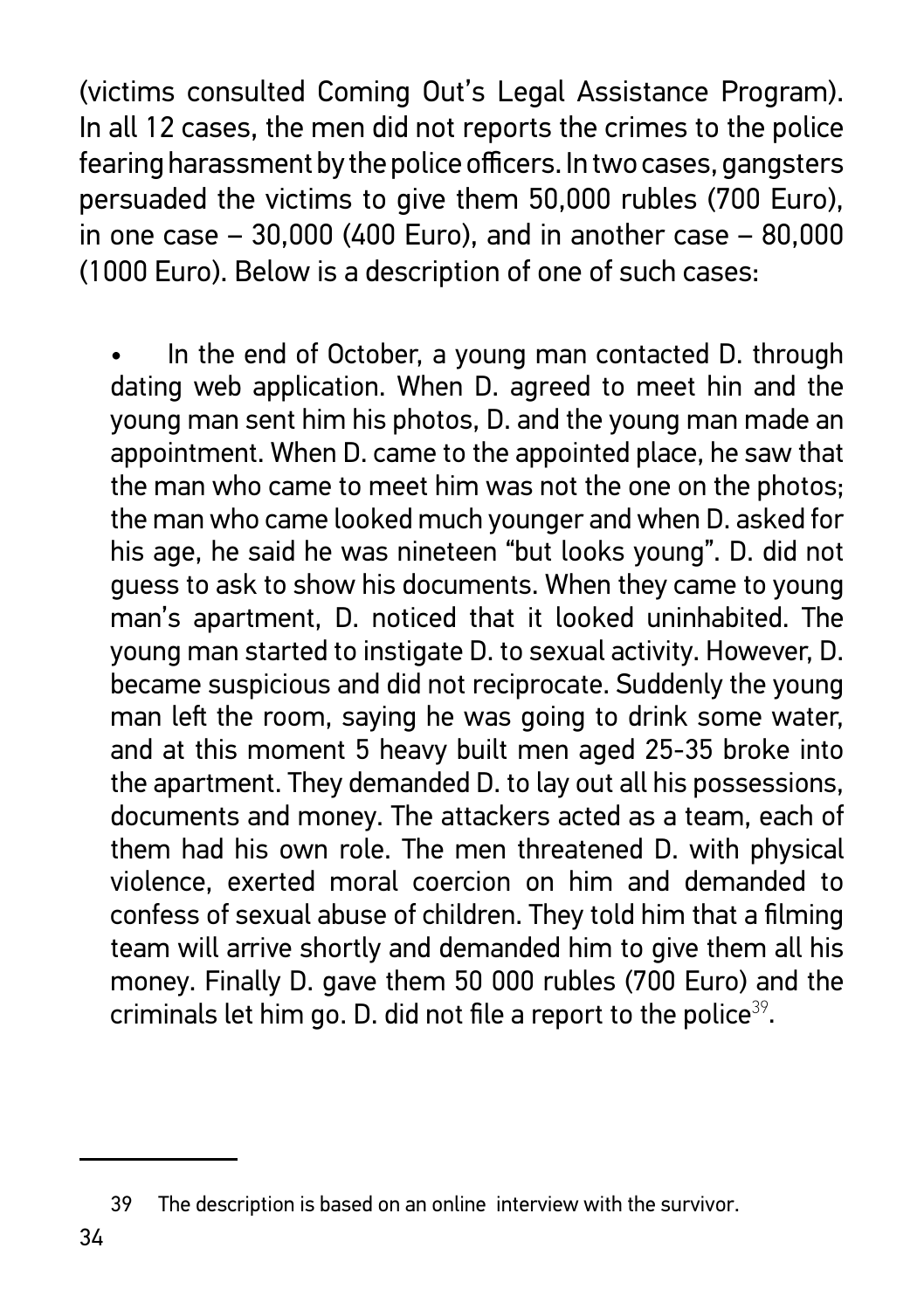# Hate Speech and Insults

Homophobic and transphobic hate speech refers to forms of expression which may be reasonably understood as likely to produce the effect of inciting, spreading, or promoting hatred or other forms of discrimination against LGBT persons<sup>40</sup>.

International human rights standards require that governments prohibit and publicly condemn such pronouncements of hatred regardless of where they take place; also, to raise awareness of public authorities and institutions on all levels about their responsibility to refrain from using hate speech, especially in the Media $41$ . In March 2015, the United Nations Human Rights Committee recommended the Russian government to "clearly and officially state that it does not tolerate ... hate speech ... against persons based on their sexual orientation or gender identity"<sup>42</sup>.

Theoretically, Russian legislation allows prosecution for homophobic and transphobic hate speech. Article 282 of the Criminal Code commissions a crime «actions aimed at incitement of hatred or enmity, as well as abasement of dignity of a person or a group of persons on the basis of … as well as affiliation to any social group... committed in public or with the use of mass media». The Russian Administrative Offence Code

<sup>40</sup> The definition can be found in the recommendation of the Committee of Ministers of the Council of Europe CM/Rec(2010)5 (app., part 6).

<sup>41</sup> The recommendation of the Committee of Ministers of the Council of Europe CM/Rec(2010)5 (app., part 7).

<sup>42</sup> Human Rights Committee. Concluding observations: Russian Federation. CCPR/C/RUS/CO/7 (2015). Paragraph 10.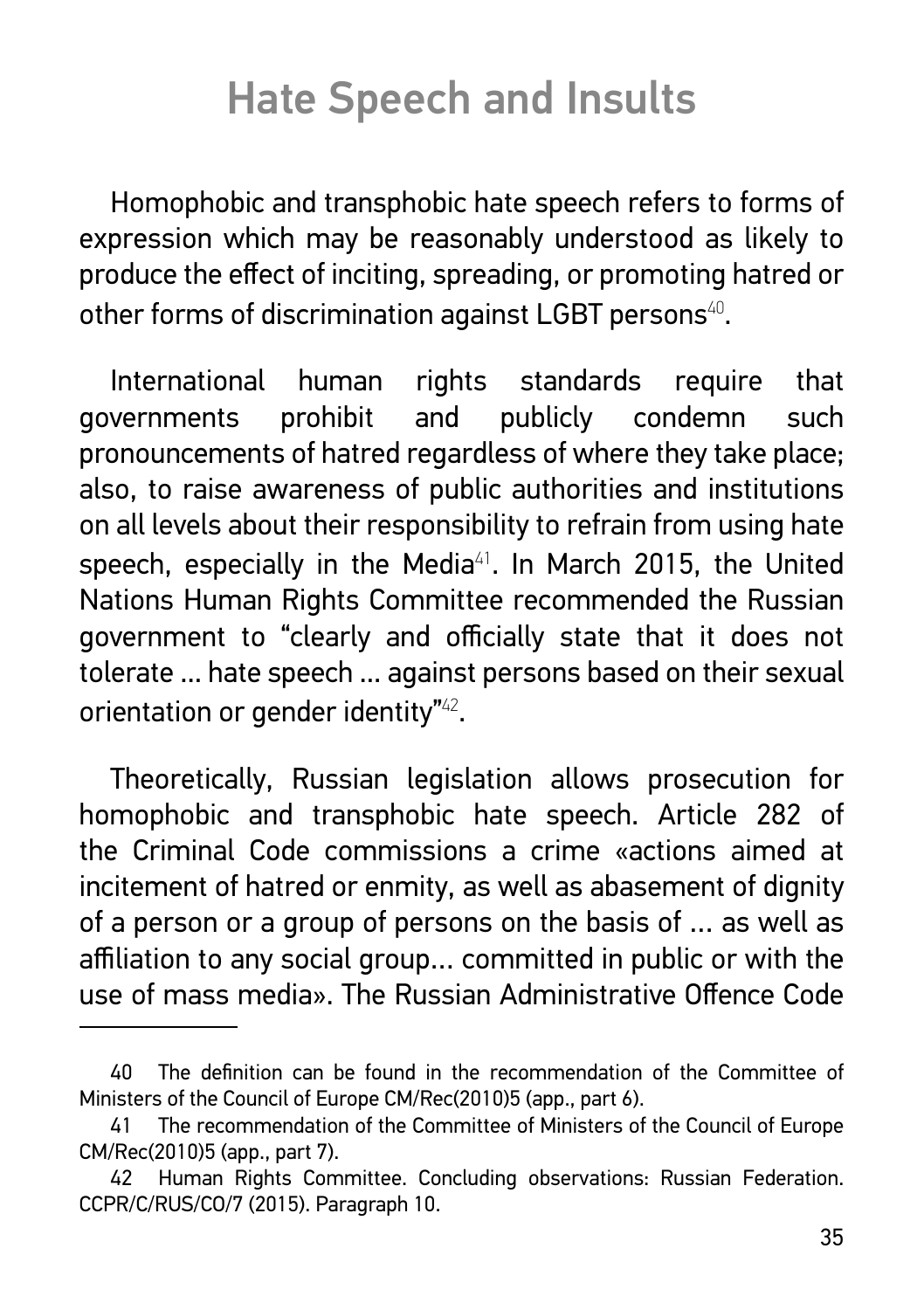provides punishment for insult (article 5.61) and discrimination (article 5.62). Finally, personal non-property rights and nonmaterial values (e.g., the right to respect for private and family life and the right to dignity of the human person) are protected by the Civil Code (Art.  $150-152.2$ )<sup>43</sup>. In practice, politicians and journalists of Saint Petersburg use hate speech in their public statements. They have never been brought to justice; legal mechanisms provided by Criminal, Administrative and Civil Codes do not work.

In 2015, Coming Out continued litigation on the case against deputy Vitaly Milonov (a member of the Saint Petersburg City Council and one of the authors of regional "propaganda law") on a hate speech incident in his interview to The Fontanka newspaper, where the deputy made a series of homophobic statements justifying violence and the abuse of LGBT persons' rights. In particular, Milonov had said that the attack on the office of the LaSky Project had been staged by LGBT activists themselves, and the survivor had been shot in the eye "accidentally". Milonov compared LGBTQI persons to murderers and said that "These are not human rights, these are rights of sick people and perverts". Sasha Krik, a survivor of the attack on LaSky, applied to the Investigative Committee with a demand to review the deputy's statements and to initiate a criminal case on hate speech. The appeal was dismissed in 2014. In this period, the investigators commissioned several expert opinions, most of which confirmed that Vitaliy Milonov used "derogatory characterizations, negative emotional evaluations and negative attitudes toward members of a the social group (people with a homosexual sexual orientation)" and that "the

<sup>43</sup> The Civil Code of the Russian Federation (part 1), November 30, 1994, № 51-FL.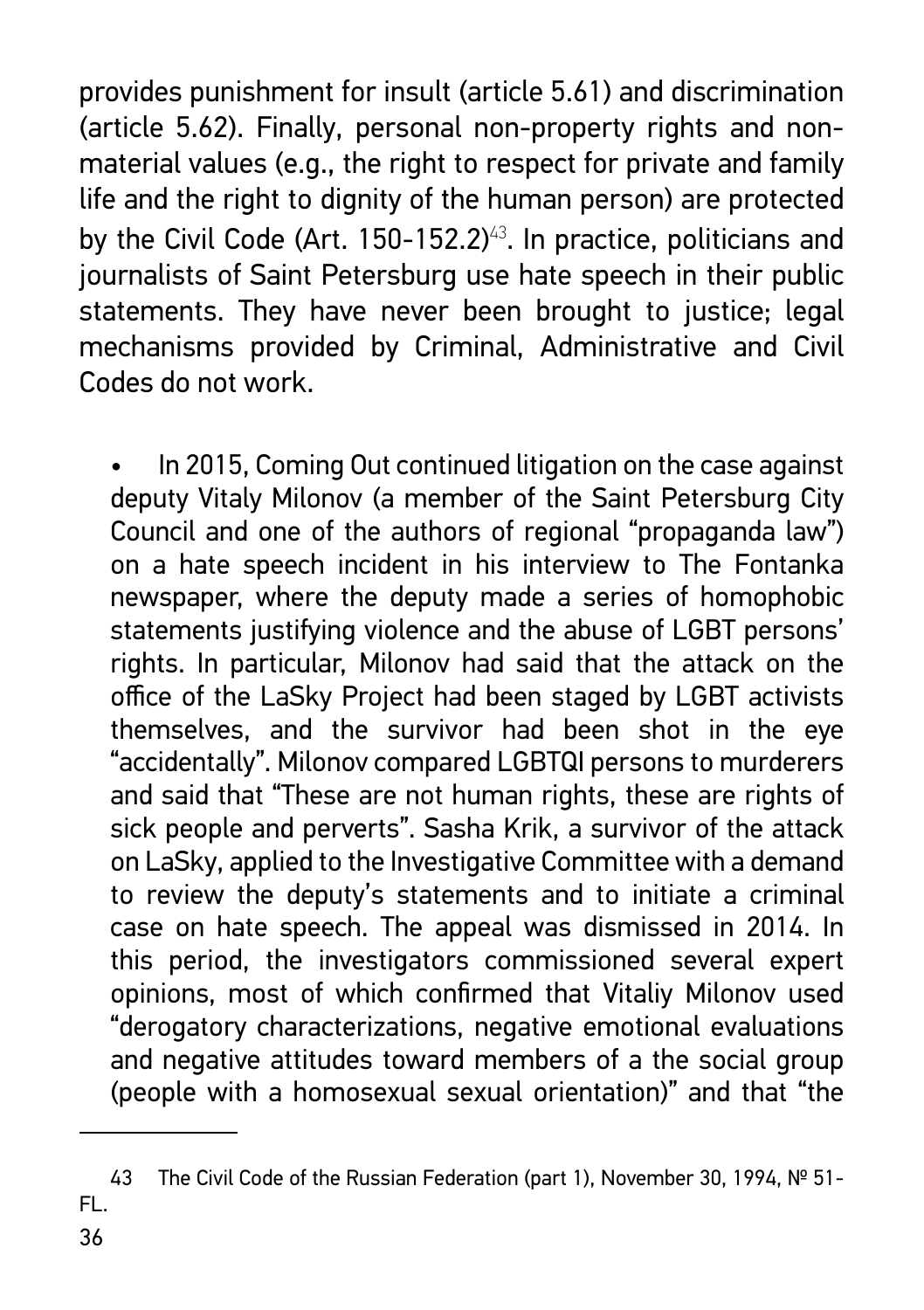interview contains information that incites the commission of action against this social group, as well as special linguistic forms meant to communicate a targeted, offensive portrayal of this social group". However, another expert opinion showed that "people with homosexual orientation are a group, but they cannot be clearly defined as a social group". On the grounds of the latter opinion report, and referring to the fact that there were no direct intentions in Vitaliy Milonov's actions, the Investigative Committee refused to initiate a criminal case $44$ . Sasha Krik appealed the investigator's decision to the court, but on June 26, 2015, Kuybyshevskiy District Court dismissed the appeal. An appeal to Saint Petersburg City Court was also dismissed. Simultaneously, the survivor also appealed to the Kirovskiy District Court with a civil suit for compensation of psychological damage caused by violation of moral rights and discrimination. However, on June 26, the district court dismissed it.

provision of the investigator of the Investigation Department of the Central Investigation Department of the Investigative Committee of Russian Federation in Saint Petersburg, Captain of Justice Yasman P.A. on refusal to initiate criminal proceedings under 07.18.2014 based on materials of report of a crime verification № 1019.13;

<sup>44</sup> Provision of the incumbent investigator of the Investigation Department of the Central Investigation Department of the Investigative Committee of Russian Federation in Saint Petersburg, Lieutenant of Justice Stepanova E.A. on refusal to initiate criminal proceedings under 13.01.2014 based on materials of report of a crime verification  $N<sup>°</sup>$ 1019.13; provision of the investigator of the Investigation Department of the Central Investigation Department of the Investigative Committee of Russian Federation in Saint Petersburg, Lieutenant of Justice Sedyshev S.I. on refusal to initiate criminal proceedings under 31.03.2014 based on materials of report of a crime verification  $N<sup>°</sup>$ 1019.13; provision of the investigator of the Investigation Department of the Central Investigation Department of the Investigative Committee of Russian Federation in Saint Petersburg, Captain of Justice Yasman P.A. on refusal to initiate criminal proceedings under 12.05.2104 based on materials of report of a crime verification № 1019.13;

provision of the investigator of the Investigation Department of the Central Investigation Department of the Investigative Committee of Russian Federation in Saint Petersburg, Senior Lieutenant of Justice Vlasova V.V. on refusal to initiate criminal proceedings under 11.09.2014 based on materials of report of a crime verification  $N<sup>°</sup>$ 1019.13.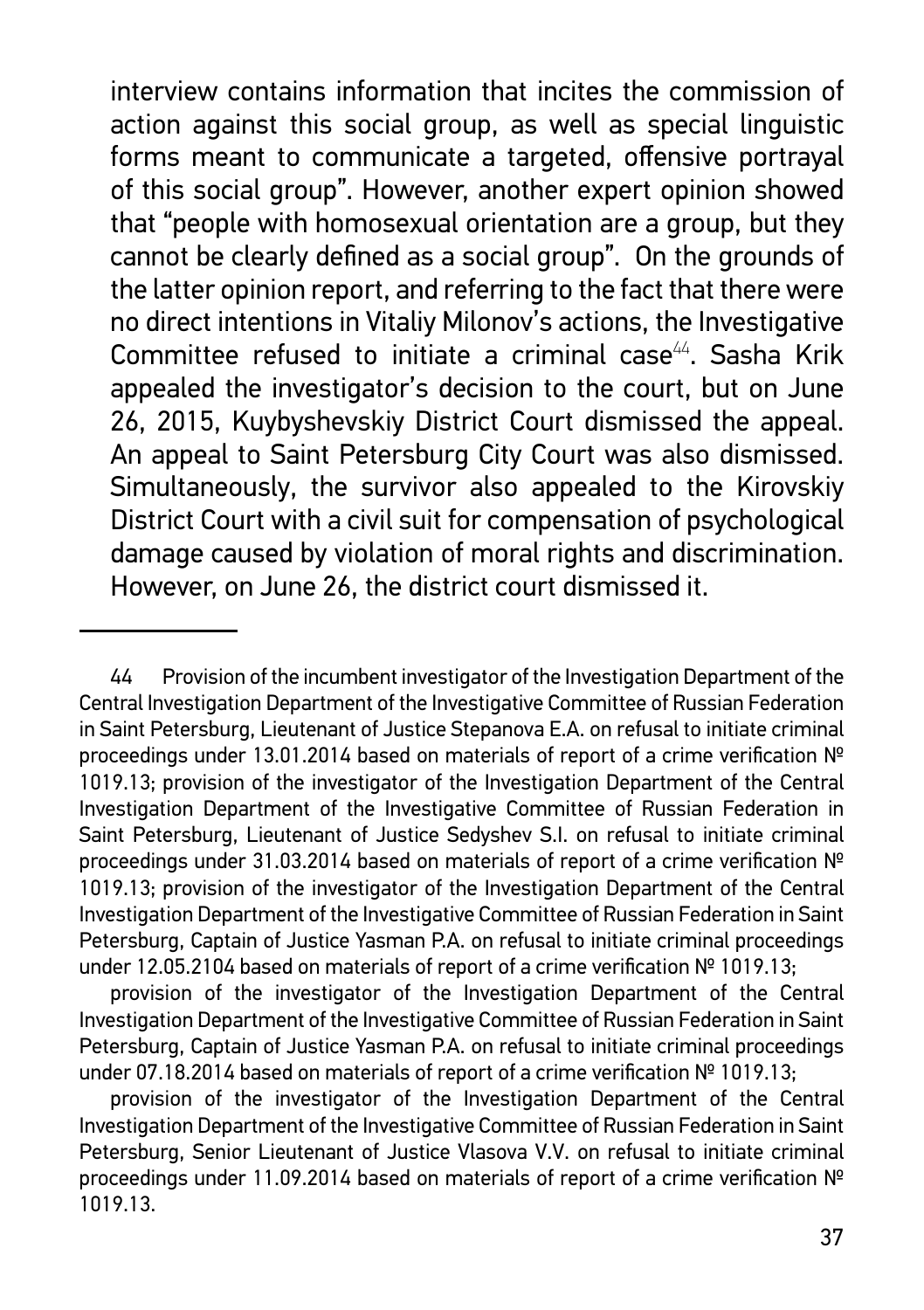On December 1. the City Court upheld the District Court ruling<sup>45</sup>.

• On April 17, Anatoly Artyukh with a group of counterprotestors attempted to disrupt single-person pickets in support of LGBT rights dedicated to the Day of Silence on Malaya Sadovaya street. An unidentified man approached the activist who was holding the posters from behind and ripped out the posters from her hands. He threw the posters to Artyukh, who took and rumpled them. After that, Artyukh put the posters into a police car. In the evening of April 18, Artyukh published a video on Youtube and on his personal page in Vkontakte social network. The title of the video was "Cleansing by fire. Our answer to the sodomites...", which in itself can be considered as inciting hatred against LGBT. The recording shows Anatoly Artyukh and his associates holding two posters taken earlier from the activists. Artyukh says: "Despite of faggots' raids that came out to Nevsky Prospect, they did not ruin our celebrations. Here. They were looking bleak, so to say. As always, they were trying to propagandize their abomination to our children. They did not succeed. Here are our trophies. They had a flashmob: they wanted to prove that "Group 404" has a right to exist. We are saying - No, it does not, and it will not exist. In protest, we are making our own flashmob which will clearly show what will happen to this group and to anyone who supports faggots." After that, Anatoly Artyukh burns the posters $46$ .

• On May 1, 2015 a May Day demonstration took place in downtown Saint Petersburg. A "Rainbow Column" of LGBTQI activists and their allies took part in the march. The protesters carried rainbow flags symbolizing equality, posters and banners

<sup>45</sup> The case is a part of Coming Out's Strategic Litigation Program.

<sup>46</sup> Video: https://vk.com/artaa?w=wall68391434\_2825, http://www.youtube. com/ watch?v=g3Vy1hOJk8M.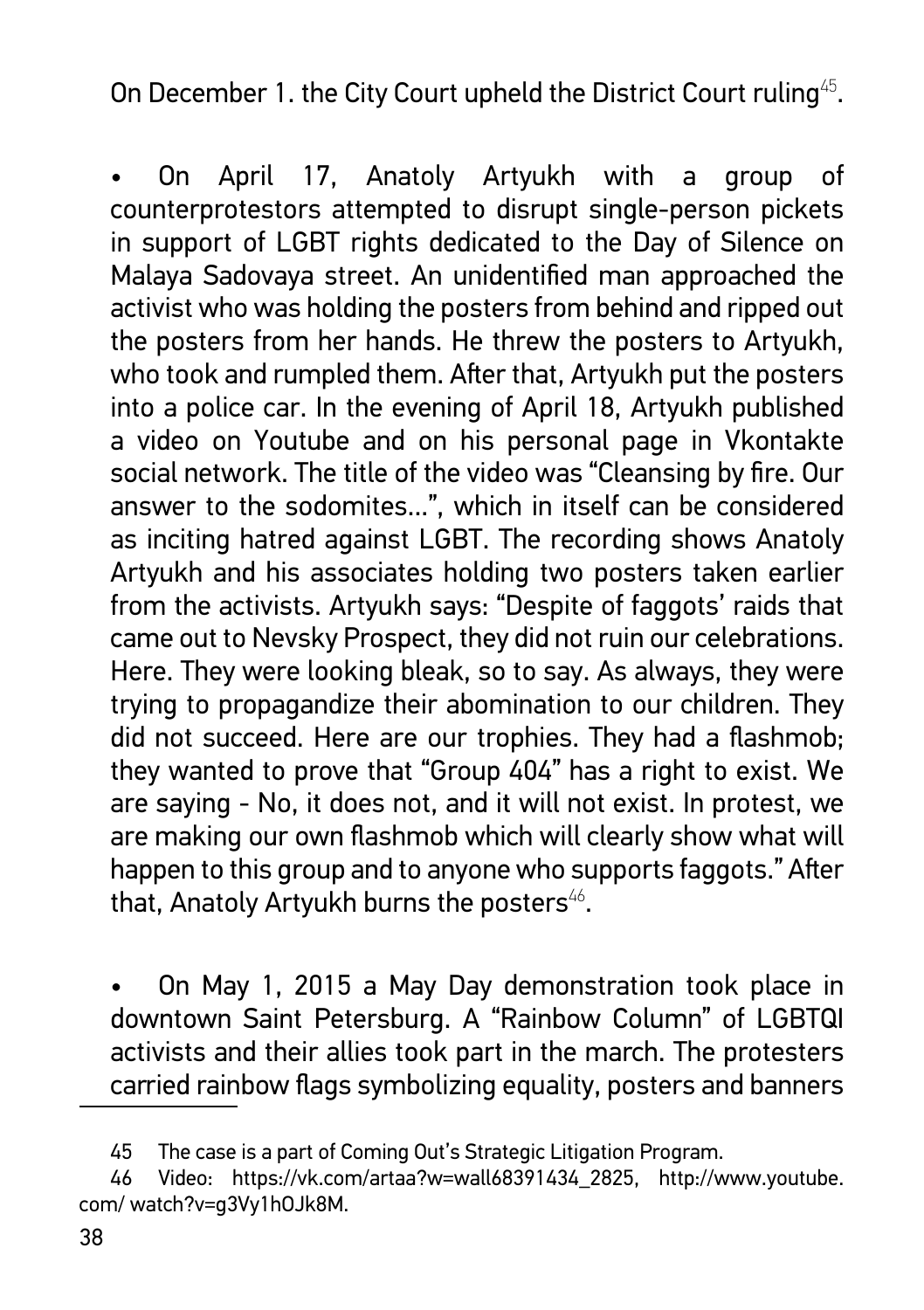with signs in support of LGBT (e.g. "For a world without borders, hatred, discrimination and violence", "Heterosexuals and LGBT unite for peace, freedom and equality", "Friendship has no orientation", "Homophobia leads to xenophobia", "I love a person, not a gender"). While the participants were gathering, they noticed Anatoly Artyukh nearby. Several minutes after the column started to move, the participants saw deputy Milonov standing on a pedestrian walk, surrounded by the police. Milonov was shouting insults, some of which included prison jargon targeted toward LGBT. In addition, Milonov falsely accused participants of pedophilia. He stated: "If we become tolerant like in France, pedophiles will fuck our children", "There are people with flags associated with pedophiles, homosexualists, lesbians", "They all get to children, they defile our children. I know half of them, they are pedophiles". Milonov made threats and statements which can be qualified as inciting enmity and violence against LGBT persons: "I will find you, fear me! Fear me!", "You will swim in the Neva river, you fingerer!", "They are nobody, they are animals", "This is my country, we will gnaw on them", "They must all be sent to GULAG", "We must clean our city from this filth", "They ought to be crushed by tanks, by tractors!", "They should be put away for five years - all of them, leave no one", "Liquidation! Liquidation awaits you!"; "No one of you will be left in our country! You are shameful fascists!" Milonov addressed his speech to all of the participants, but some words targeted individuals: "I will find you, fear me, fear me, you goat!", "I will rip your head off, no more shouting from you, you understand? Fucking dyke!", "Faggot, faggot, faggot, go away!", "Fingerer, dyke!", "Fuck off!" He addressed specifically one of the activists: "Catch that fag, you - faggot, I will find you! Arrest that faggot!"

Following the incident, a group of eight LGBT activists turned to law enforcement authorities and court with demands that the deputy be brought to criminal, administrative, and civil liability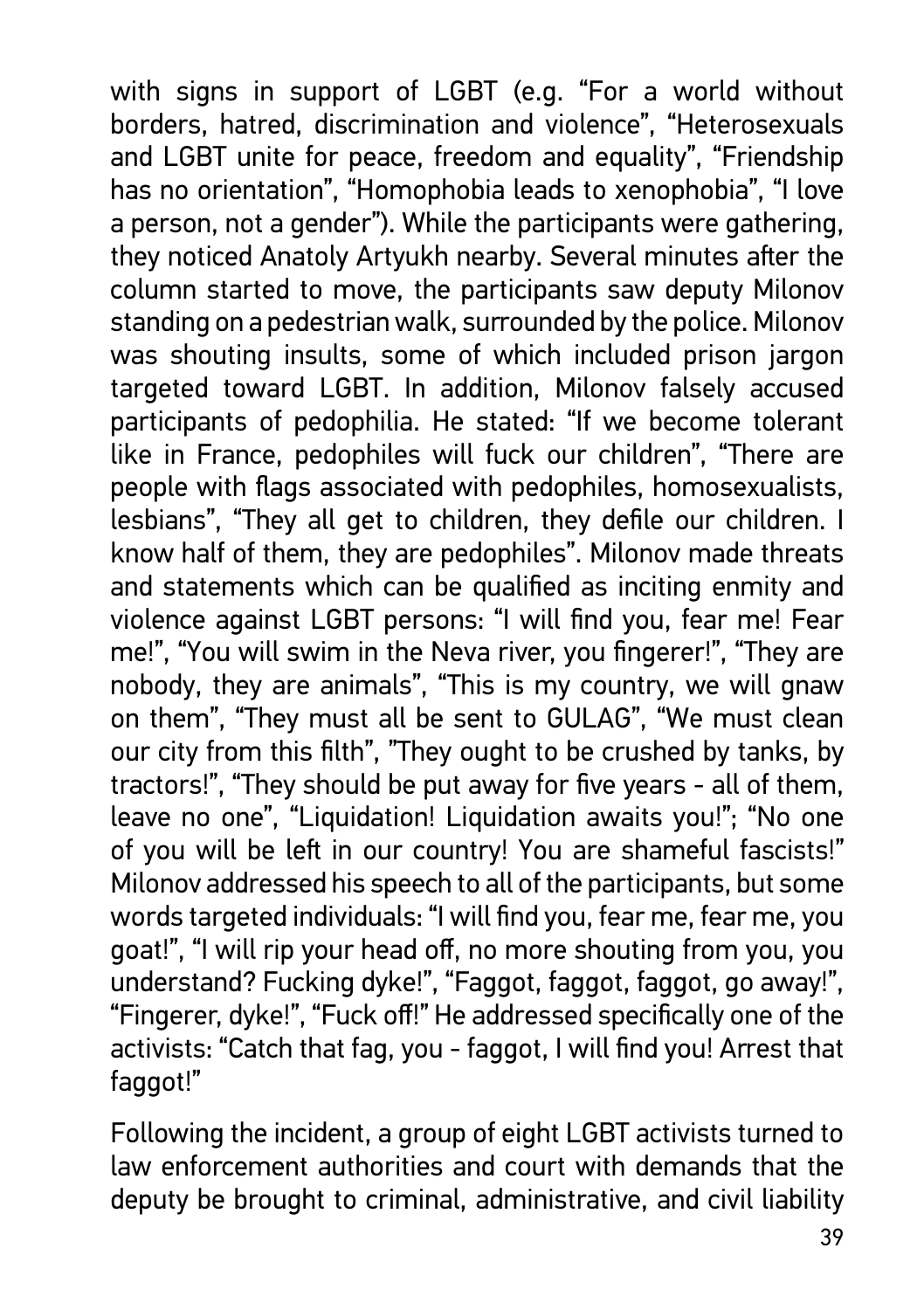for insults and hate speech $47$ .

The activists filed a report to the Investigative Committee with demands to start criminal proceedings on part 4 of Article 128.1,(Slander), article 136 (Violation of the Equality of Human and Civil Rights And Freedoms), part 1 of Article 280 (Public Appeals for the Performance of Extremist Activity) and part 2 of Article 282 (Incitement of Hatred and Enmity, As well As Abasement of Human Dignity) of the Criminal Code<sup>48</sup>. On June 25, 2015 the Investigative Committee refused to register the report and gave a response stating that "the report does not contain information evidencing V.V. Milonov having committed any crime; his actions do not constitute a crime. The arguments [of LGBT activists] amount to a negative assessment of the actions of Milonov, who was expressing his personal opinion on the LGBT community." The activists challenged the refusal in Smolninsky District Court but did not win the case<sup>49</sup>.

The activists also filed a report to the Prosecutor's Office of the Central District of Saint Petersburg to initiate administrative proceedings against Milonov on Articles 5.61 (Insult), 20.1 (Minor Hooliganism) and 5.62 (Discrimination) of the Administrative Code<sup>50</sup>. The Prosecutor's Office refused to start proceedings, claiming that "…it was established that the recording does not contain enough evidence on alleged offenses by V.V. Milonov that violate the rights, freedoms, and legal interests of any persons based on their gender; race; skin color; nationality; language; ancestry; material, familial, social, or occupational status; age;

<sup>47</sup> The case is a part of the Strategic Litigation Program of Coming Out LGBTQI Initiative Group.

<sup>48</sup> Application to the Investigative Committee was filed on May 27, 2015. Registration number 902-15.

<sup>49</sup> The ruling of the Smolninsky District Court on November 23, 2015 № 3/10-390/15

<sup>50</sup> Application filed on May 26, 2015, number 1997.2015.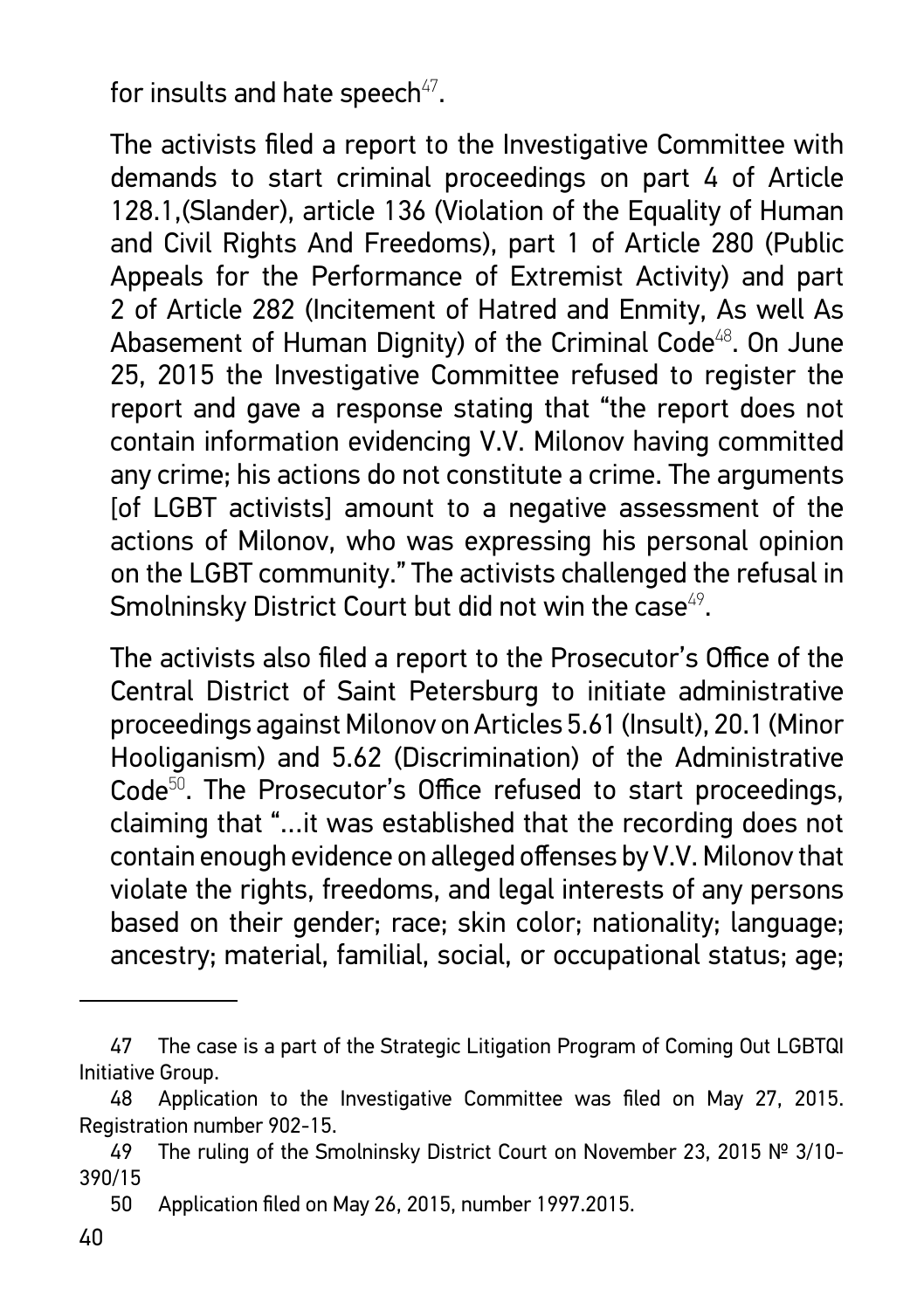place of residence; relationship to religion; convictions; or belonging or non-belonging to private associations or any social groups.' The response from the Prosecutor's Office was not sent to the applicants in any form required by law<sup>51</sup>. In October, the applicants filed a complaint on the Committee's refusal to start administrative proceedings to court and a collective action to challenge the legitimacy of the agency's inaction, to no effect.

Besides hate speech from homophobic activists, members of LGBTQI communities often come across homophobic insulting texts on the Internet and in Media.

• In #10 (October 2015) of the local journal *Cars and mechanics*, distributed free in universities, an article *Parasitonomics* was published by Kim Alexandrov. The article included the following text: 'What is the ideological guilt of the USSR? ... In totalitarism and oppression of dissent? If we consider "non-freedom" as following the norms of public morale, it is better to be an "oppressed individual" with sex determined by nature, than totally free transvestite dying of AIDS".

Homophobic insults also appear in advertisement:

• In November 2015, a popular bar network "Killfish" sent out advertising SMS messages with the following text: "Melonoff day in all Killfishes of Saint Petersburg! ... Fags are prohibited! We wait for you, superstraight guy!"

The Monitoring Program has documented more than 20 cases of homophobic insults sent to LGBT activists in social networks.

<sup>51</sup> Response from the deputy prosecutor of the Central District of Saint Petersburg on June 19, 2015 № 1997.2015.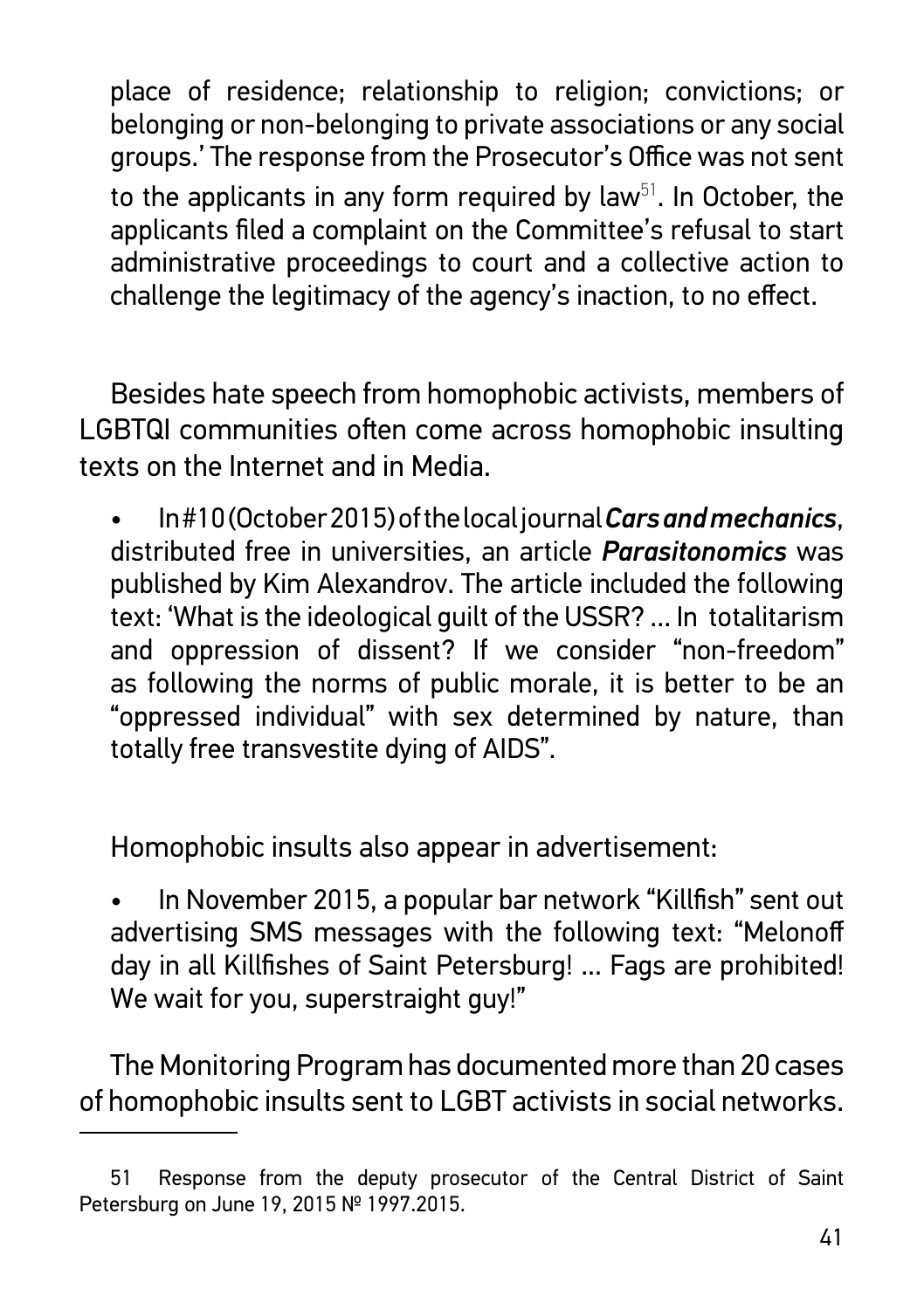## Restricted Freedom of Assembly

Compared to other Russian regions, the situation with freedom of association for LGBTQI communities in Saint Petersburg is relatively good. Communication with the police may be efficient: for example, the police ensured the safety of "Rainbow Flashmob", an IDAHOT rally on May 17, 2015, which was held in the specially designated place for expression of public opinion ("hyde-park") on Mars Field. Police officers stopped all provocative actions of homophobic activists and counterprotestors. However, in a number of cases, the police had not ensured safety of the participants of LGBT events. In one case, the authorities banned a street rally.

In 2015, it became clear that the refusal to recognize LGBT as a social group is used both in criminal and administrative cases, when relevant government authorities refuse to initiate proceedings on the article 5.62 of Administrative Offense Code (Discrimination).

• On April 17, 2015, a group of LGBT activists held pickets devoted to the Day of Silence. Several persons rotated in single pickets on Malaya Sadovaya street protesting against the silencing of the problems of LGBT teenagers. Six police officers and a group of journalists were present. Anatoly Artyukh, the leader of Narodny Sobor movement known for his intolerance towards LGBTQI, arrived at the venue. Artyukh and a group of aggressive people had repeatedly insulted participants of the event, using humiliating expressions: "Here is one fag, there is another!", "Arrest the fag!" (Artyukh to the police); "I'll beat each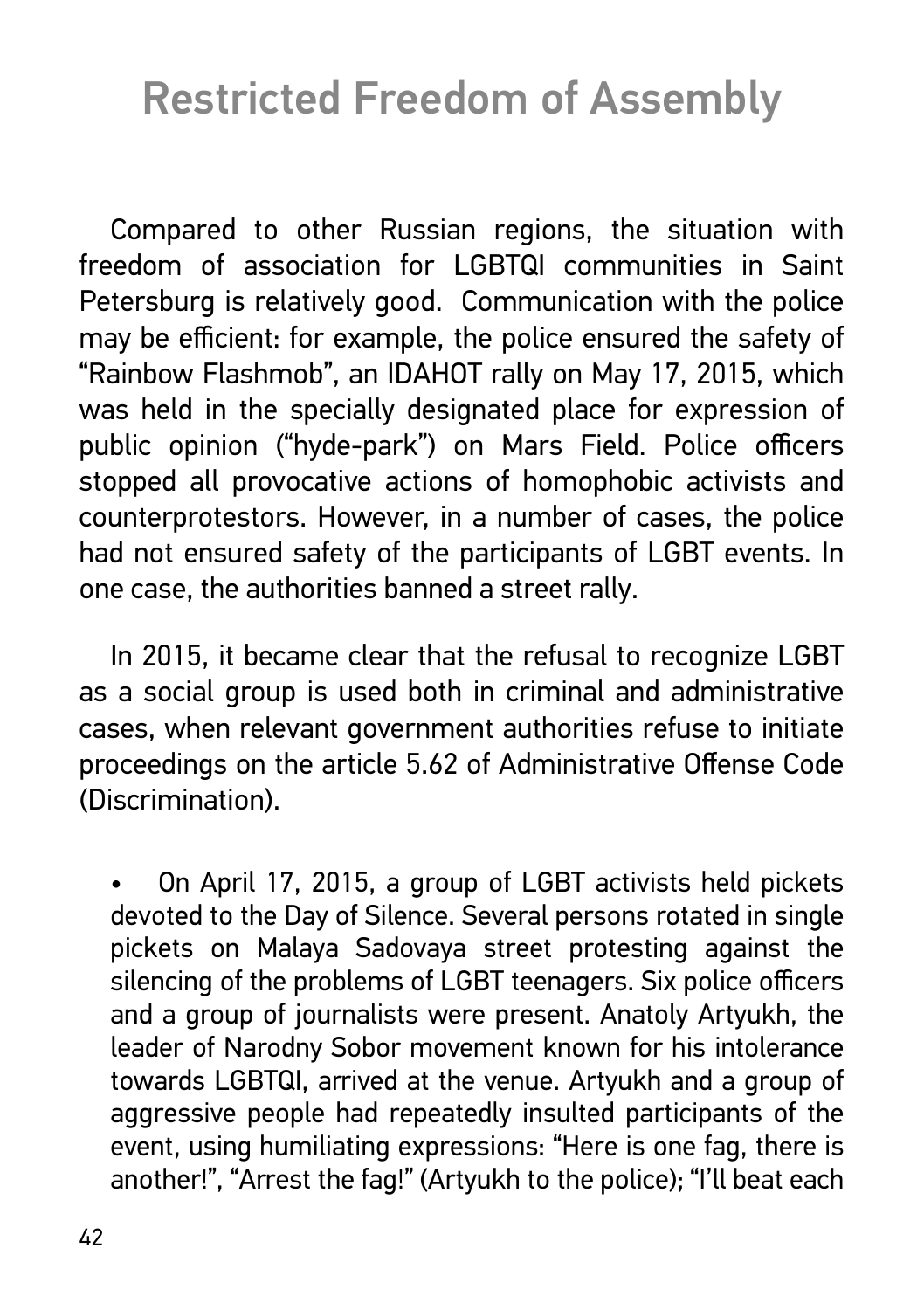of you. All of you. You are nobody, God tramped you into shit", "Shut your trashy mouth", "Faggot snout" (elderly bypasser to activists). Artyukh ripped out a poster held by activist K. He tore the poster and K. could not continue her picket. The police officers did not stop him and ignored the activists' requests to interfere. When the activists were taking out a new poster, an unknown man approached the activist holding posters from behind, ripped the posters out and threw them to Artyukh. Artyukh rumpled the posters and put them into a police car. The police officers refused to answer the activists' questions about the reason why a hooligan was using a police vehicle. K. filed a report on Anatoly Artyukh to the police to initiate proceedings against him on administrative charges under Article 5.38 of the Administrative Offense Code (Violating the Laws on Meetings, Rallies, Demonstrations, Processions and Picketing). On May 28, K. received a letter signed by Deputy Chief of the police stating that K.'s report has been reviewed. K. was informed that she can pursue litigation in the general jurisdiction court. K. supposed that administrative proceedings against Anatoly Artyukh had not been initiated. She filed a complaint to Dzerzhinsky District Court challenging the refusal to initiate proceedings. Twice, Dzerzhinsky District Court transferred the complaint to a different court. On June 15, the court returned the complaint to K. and informed her that it would not be reviewed because the Court did not receive a copy of denial from the police office (the police had never provided K. with this document; however, the Court could have requested it in the police).

Concurrently with filing a report to the police, K. filed an application to the Prosecutor's Office of Saint Petersburg Central District to initiate proceedings against Anatoly Artyukh under Article 5.62 of Administrative Offense Code (Discrimination). The Prosecutor's Office refused to start proceedings, claiming that LGBT persons were not a social group and did not have protection under the Discrimination article. After several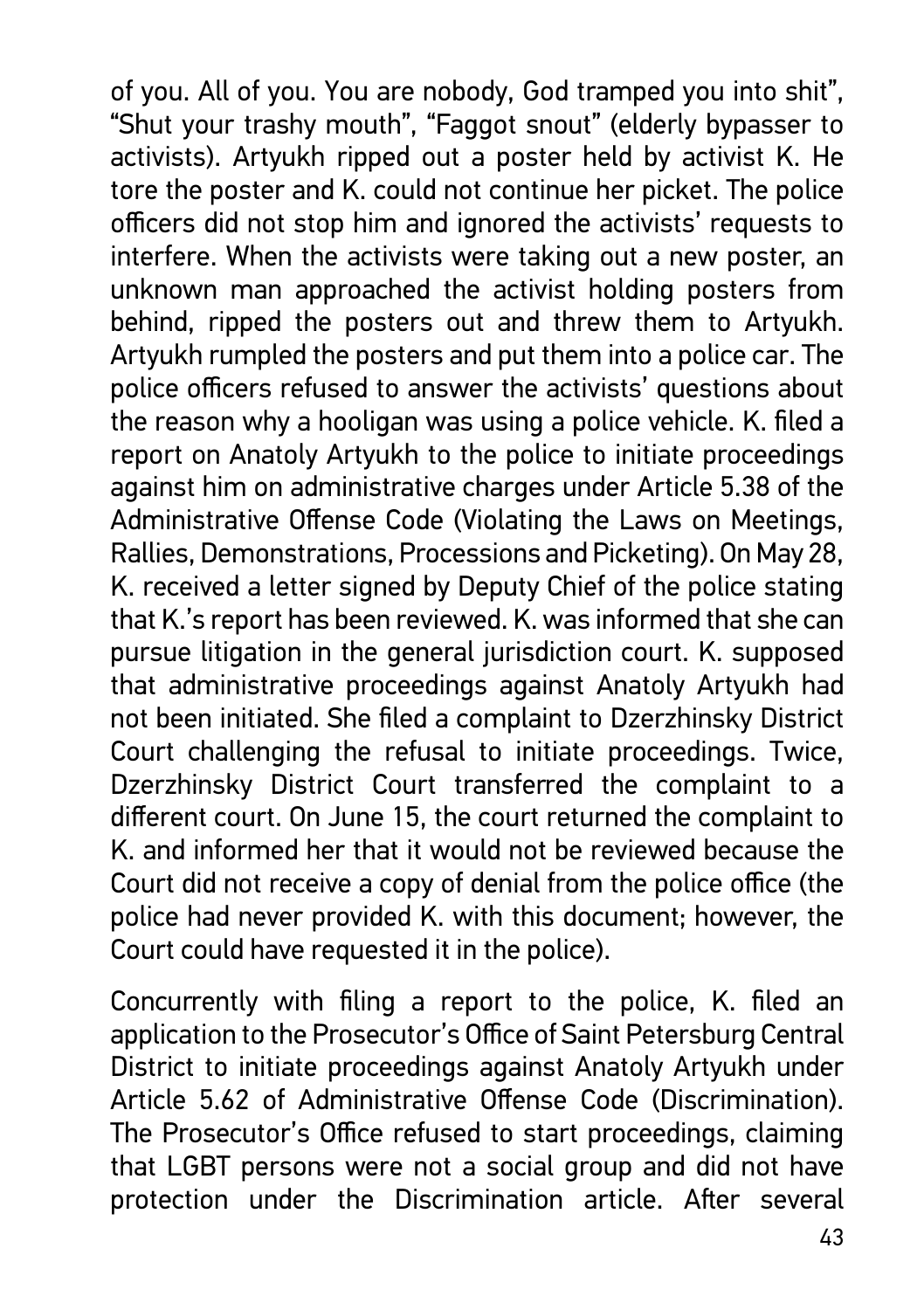requests, K. was given a letter where she was informed of the ruling (K. has requested the ruling itself but never received it). The Persecutor's Office ruling was based on an expert report of April 16, 2014 prepared by the specialists of Expertise Center of Saint Petersburg State University; this report stated that "definition of social group is not applicable to LGBT communities" and that "LGBT communities cannot be considered a social group but rather social-network communities which are weakly or moderately structured and include individua and organizations with different tendencies". K. tried to challenge these decisions in courts of different instances but has not succeeded.

In March 2015, organizers of Animate Library Project received threats and messages from homophobic activists who demanded cancellation of the event, due to the fact that one of the "books" of the project was a transgender person. Organizers of the event reported this to the police. According to the organizers, the police was outraged by their call and told them that they should be able to provide safety of the event themselves. However, during the event the police officers were present near the venue for safety. There were no assaults or any other attempts to disrupt the event $52$ .

• On May 29, anti-racist "Open Your Eyes" international film festival screened **Call me Kuchu**, a film telling the story of Ugandan LGBT activists. The screening was co-organized with Side by Side LGBT film festival. A few days before the screening, the managers of the venue (SkyPoint at Bolshaya Konyushennaya street, 12) had received threats from homophobic activists. Persons calling themselves "Deputy Milonov's assistants" recommended to the managers to cancel

<sup>52</sup> The description is based on the interview with the organizers.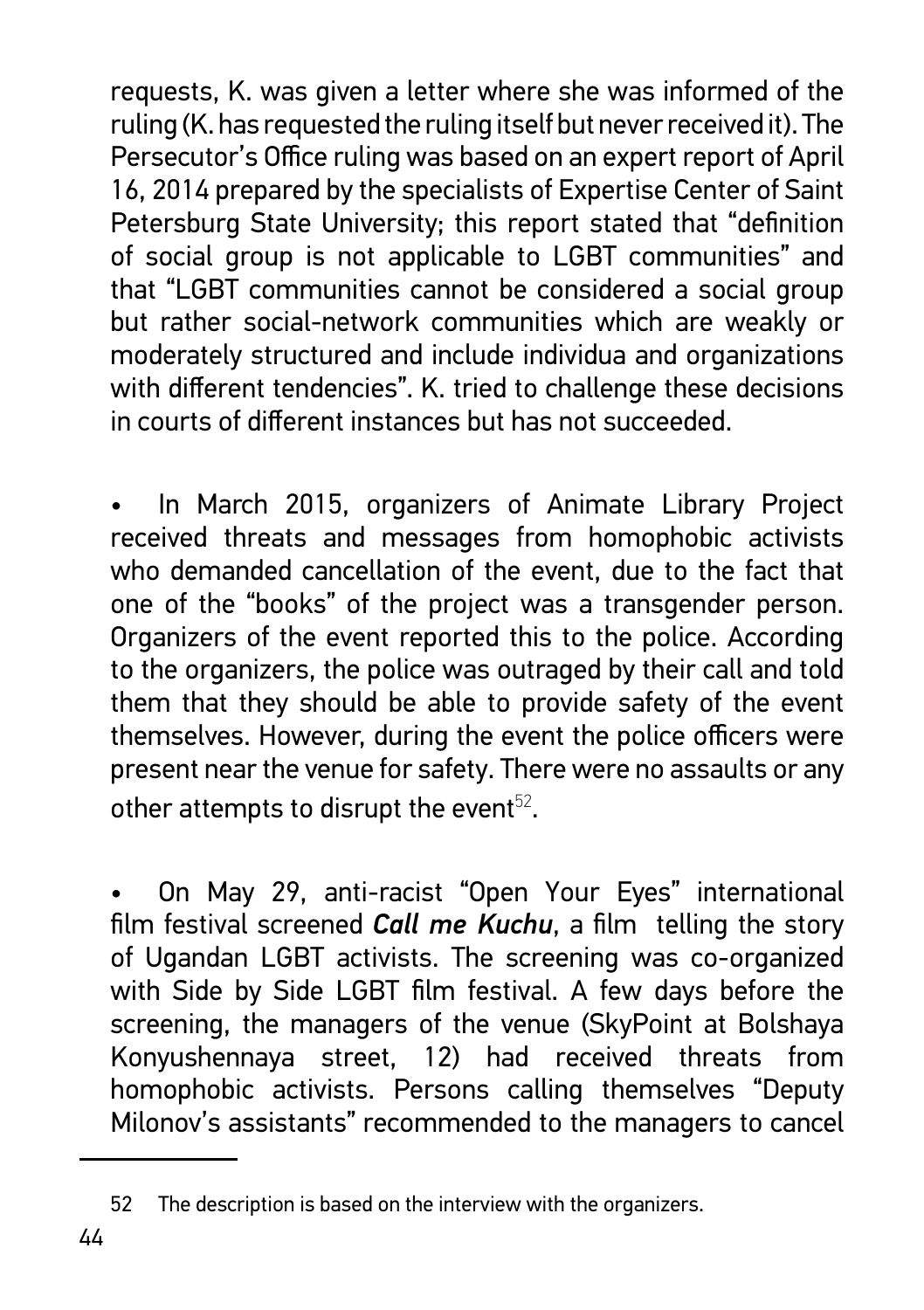the screening of this particular film. Other screenings within the festival did not bother them. They threatened them with "a police inspection" in case the event took place. Soon after the call, a police inspector visited the venue and told the administration that he keeps track of the situation and that the venue must not screen the film, otherwise the police will "close down everything" and will call the economic crime department. After these threats, the managers of SkyPoint refused to screen the film, and organizers were forced to search for another venue.

Homophobic activists attempted to disrupt the screening of the film at the new venue. An hour before the start of the event, the organizers came to the venue and noticed a group of homophobic activists standing nearby, Anatoly Artyukh among them. The venue's security group managed to stop homophobic activists from entering the building during the beginning of the event, but after some time a group of approximately six people, including deputy Vitaly Milonov, entered the building. They tried to break into the venue, concurrently insulting security officers and participants of the event. The organizers called the police; it arrived in 25 minutes. The police officers required that the organizers show them the documents confirming the lease of the venue. After that, they behaved neutrally and did not support homophobic activists. Neither did they arrest them nor did they do anything to secure the safety of the festival. When the door to the venue opened, homophobic activists tried to break through it. During the film screening (an hour and a half), Vitaly Milonov was standing on the staircase near the venue and insulting the organizers and guests of the festival. He also tried to break the organizers' camera. Vitaly Milonov insulted and threatened participants and organizers of the event with the following words: "A normal person cannot watch such movies. Only dragsters and faggots...";, "On the floor, face down! You must be laid face down and checked for drugs!"; "Faggots' organization Coming Out ..."; "If I were not a deputy, I'd beat you up, is that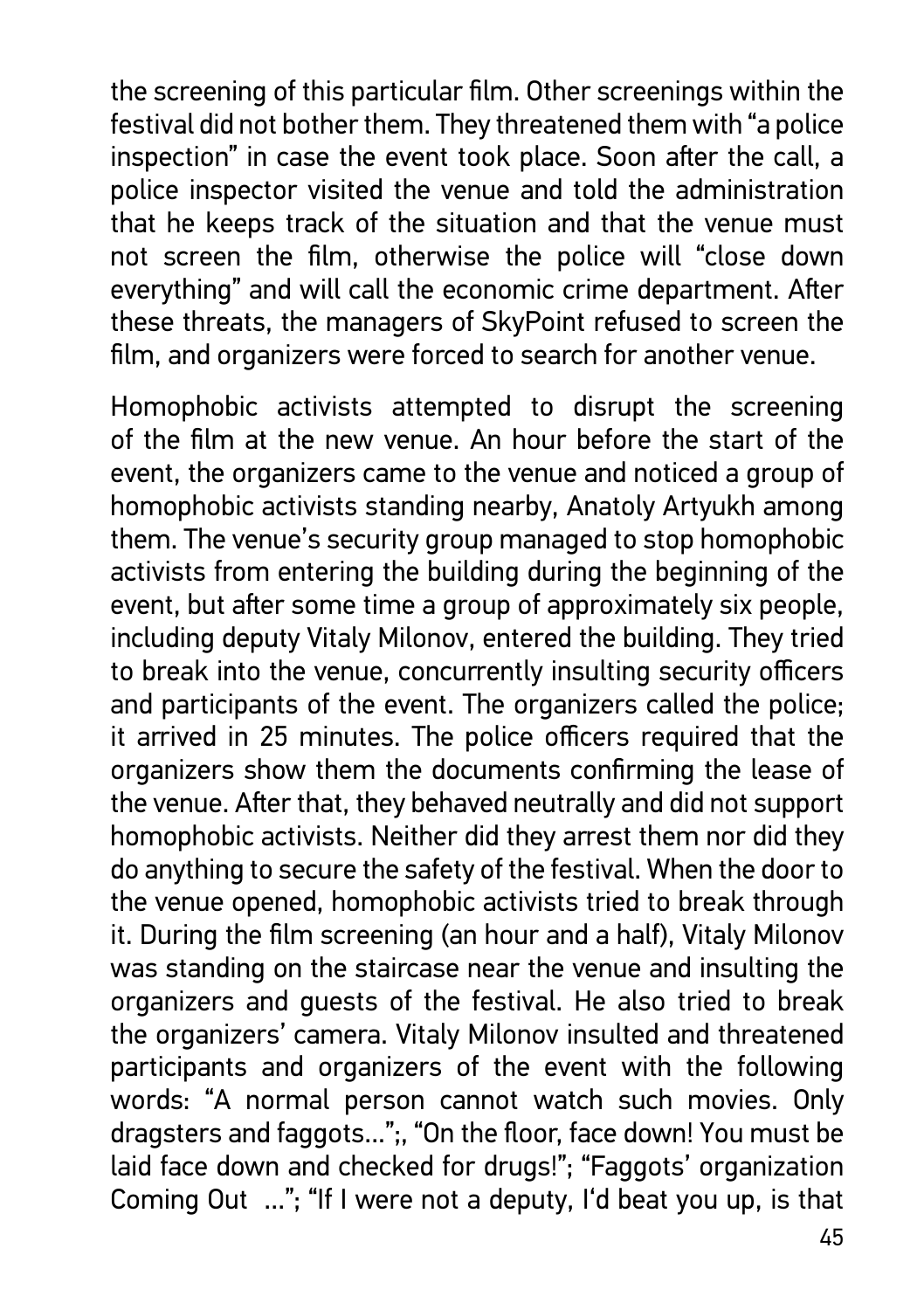clear?" (addressing the organizer); "How many children have you raped?"; "Pedophiles and sodomites are almost the same thing, they are perverts"; "Minorities have no rights. If they are people, they must behave like people, if they need additional rights they can go fuck themselves"; "Clear your ears from semen!"; "This is not a dialogue, this is your verdict, I will talk to you in Criminal Intelligence like with dangerous criminal". Organizers of the festival filed a report to the police on the disturbance of public peace by Vitaly Milonov; the fate of this report is unknown. Not long before the end of the screening, the homophobes left the venue $53$ .

• On July 25, a group of LGBT activists planned to hold a rally dedicated to Saint Petersburg LGBT Pride, which has been held annually for 5 years.

Yuri Gavrikov, organizer of the event, notified the city authorities twice on his intentions to hold a march around Mars Field territory and a rally on Mars Field. He offered two variants of time and route for the demonstration. The organizers listed the goals of the event: demand to adherence to freedom of assembly for LGBT, development of legislation against workplace discrimination, ban of hate crimes against LGBT as a social group; demand of development of state programs for HIV treatment and prevention for LGBT and guarantee equal access to medical treatment; expansion of marital law on LGBT persons in the light of the tendencies to marriage equality in developed states. The organizers expressed their willingness to alter the time and route of the demonstration at the demand of authorities in all their notifications. Both time the authorities did not approve the activist's notification for march and the

<sup>53</sup> The description is based on the monitoring of the event and on the interview with the organizers.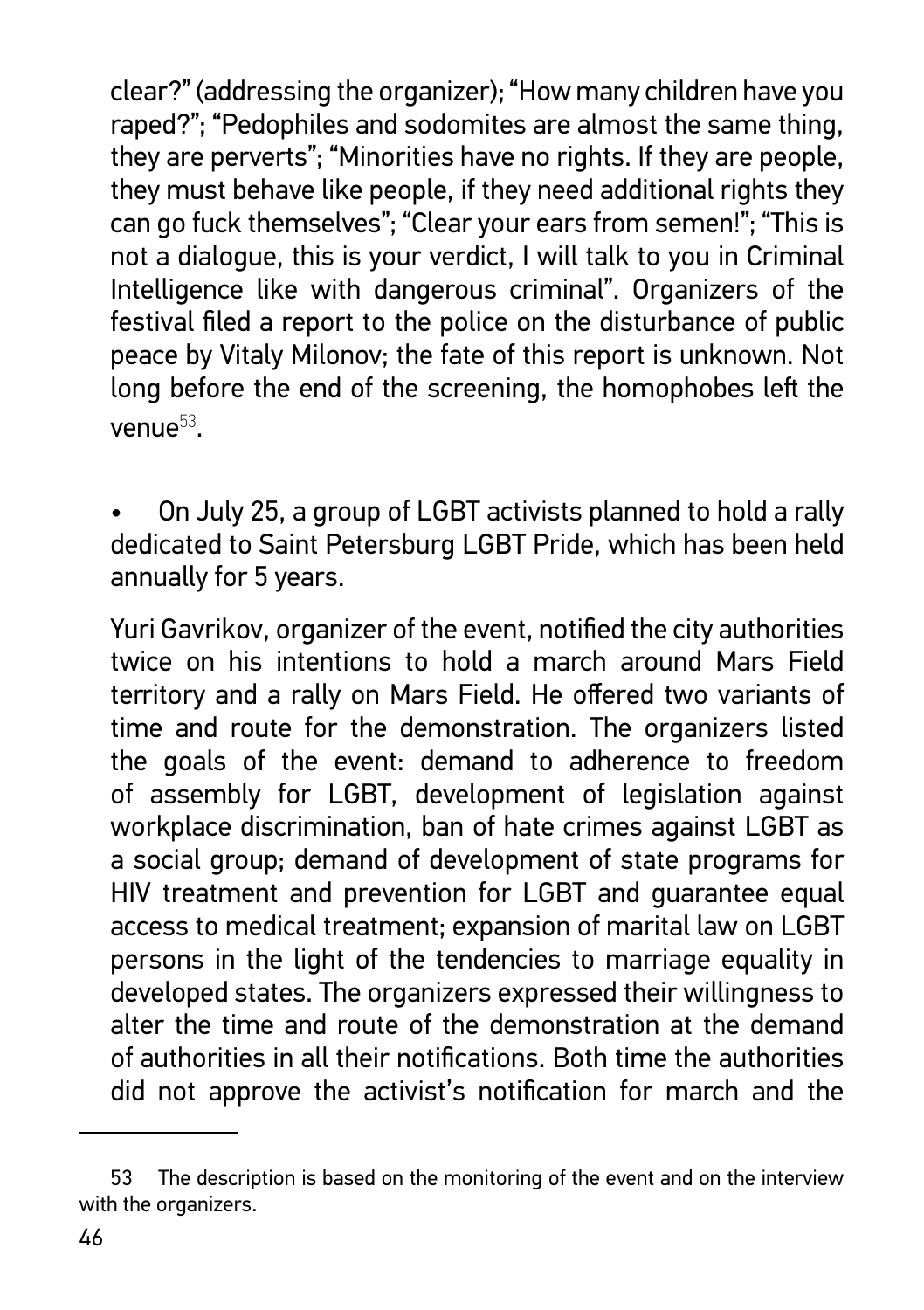rally: they considered goals of the event to violate the law banning "propaganda of non-traditional sexual relationships"<sup>54</sup>. The authorities did not suggest alternative routes of the demonstration. Both times the organizer resent the notification, editing the text and slightly altering the goals, with human rights of LGBTQI persons remaining the central topic. In one of the notifications, the organizers suggested two alternative routes in Polustrovsky park of Krasnogvardeyski district (far from the city centre). The authorities replied again that the goals of the event contradicted the "propaganda law", with no suggestions of alternative routes or time<sup>55</sup>.

Besides the attempts to receive approvals for the march and rally, the organizers also tried to receive approval for holding these events in specially designated place for the expression of public opinion (the so-called "hyde park" on Mars Field). Between 13th and 30th of July, they submitted 5 notifications to the authorities on their intention to hold a rally (on July 25, and August 1, 2, 9 and 10). The organizers did not mention the goal of the event in the notifications (which is allowed in the case of the specially designated area). In all five cases, the authorities responded with denials, specifying that the area would be occupied by other events for the whole day<sup>56</sup> (allegedly a mass cultural event, a rally devoted to Paratrooper Day, an anticorruption efforts demonstration; demonstrations "supporting President Putin's efforts against «fifth column»"). On July 29, after receiving the third notification, the authorities informed the organizer that the earliest date when the designated area would

<sup>54</sup> Responses from Committee on Legitimacy, Public Order and Security on July 16, 2015 №19.7-4517/15 and 23 July 2015 № 19.7-4863/15.

<sup>55</sup> Responses from Committee on Legitimacy, Public Order and Security on July 21, 2015 №19.7-4517/15 and 29 July 2015 № 19.7-4862/15-2.

<sup>56</sup> Responses from Committee on Legitimacy, Public Order and Security on July 16, 2015 № 19.7-4516/15, 23 July 2015 № 19.7-49.7-4862/15, July 21, 2015 № 19.7-4955/15, July 29, 2015 № 19.7-4954/15, and August 3, 2015 № 19.7-5020/15.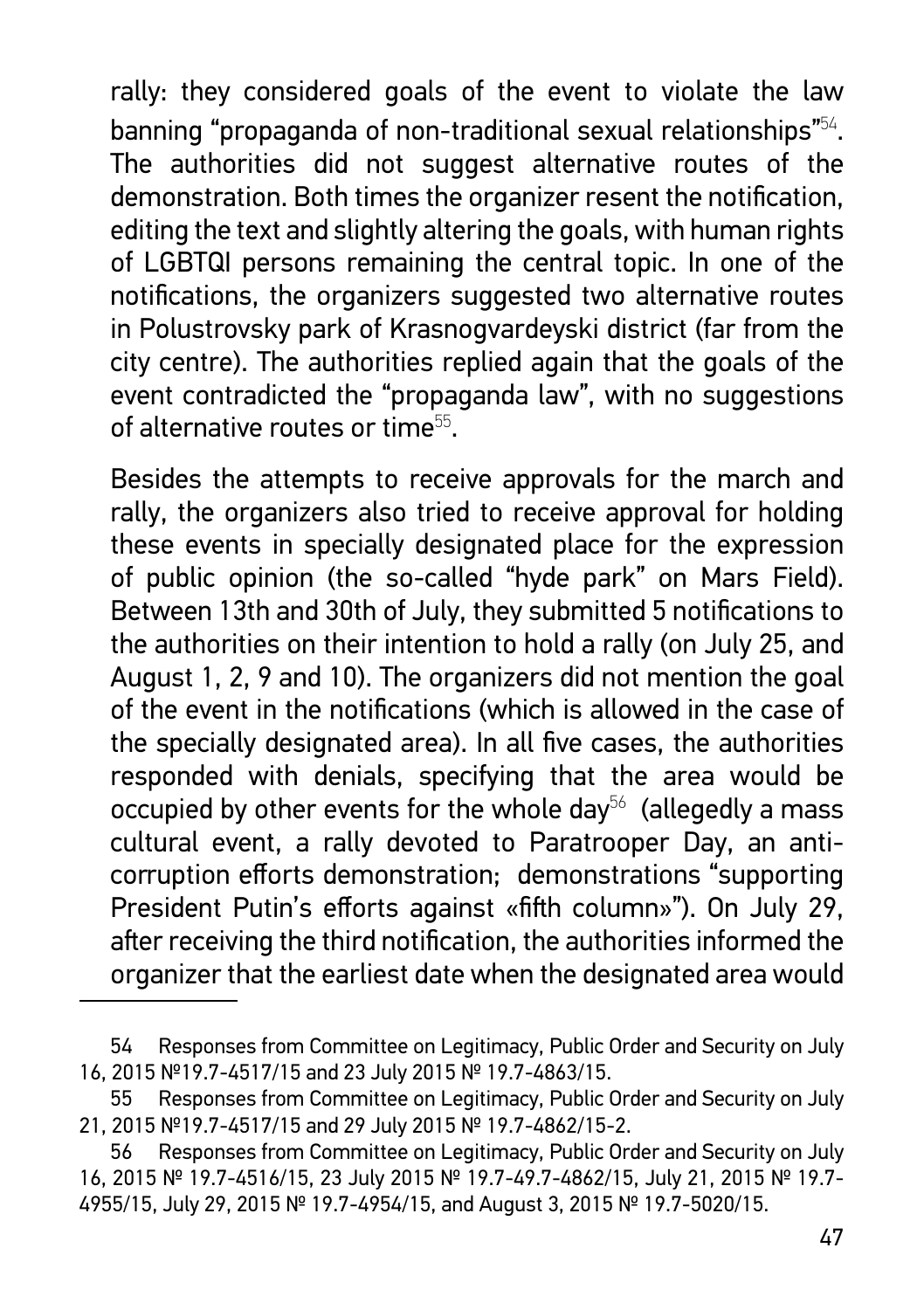be free was August 9. However, when the organizer informed the authorities of his intention to hold the event on August 9, he was answered that the designated area would be occupied again for the whole day by an anti-corruption demonstration. The organizer did not mention LGBT rights as the agenda of the event. However, in all responses the authorities notified him of responsibility for the violation of the "propaganda law".

• To protest against numerous bans of Saint Petersburg LGBT Pride rallies, Yuri Gavrikov publicly promised to hold a single-person picket on August 2 on Palace Square to inform the general public and the authorities of all his demands concerning LGBT rights. On August 2, two hours before the scheduled picket, Yuri Gavrikov was detained after a conflict, which he describes as a planned provocation. He had spent the night at his friends' apartment, fearing possible provocations to prevent him from protesting. According to Gavrikov, when he was leaving his friends' house, a bypasser deliberately ran into his bicycle, shouting. "You hit me!" A second man approached and also imitated the collision with the activist's bicycle. According to Gavrikov, 20 seconds after the incident, a patrol bus drove over and police officers came out of it. Yuri Gavrikov apologized for accidentally running into the bypasser; the supposed provokers had told the police officers that Gavrikov had sworn at them using obscenities. A video recording of the incident confirms that Gavrikov did not hit the men and did not use foul language $57$ . Gavrikov also claims that the two supposed provokers are members of nationalistic organization "Narodny Sobor". All three men were detained. Yuri Gavrikov was taken to police office and detained for the whole day and night. He was charged with administrative offense under Article 20.1 of the Administrative Offense Code (disorderly conduct). On August 31,

<sup>57</sup> Video: http://www.fontanka.ru/2015/08/02/017/big.1.html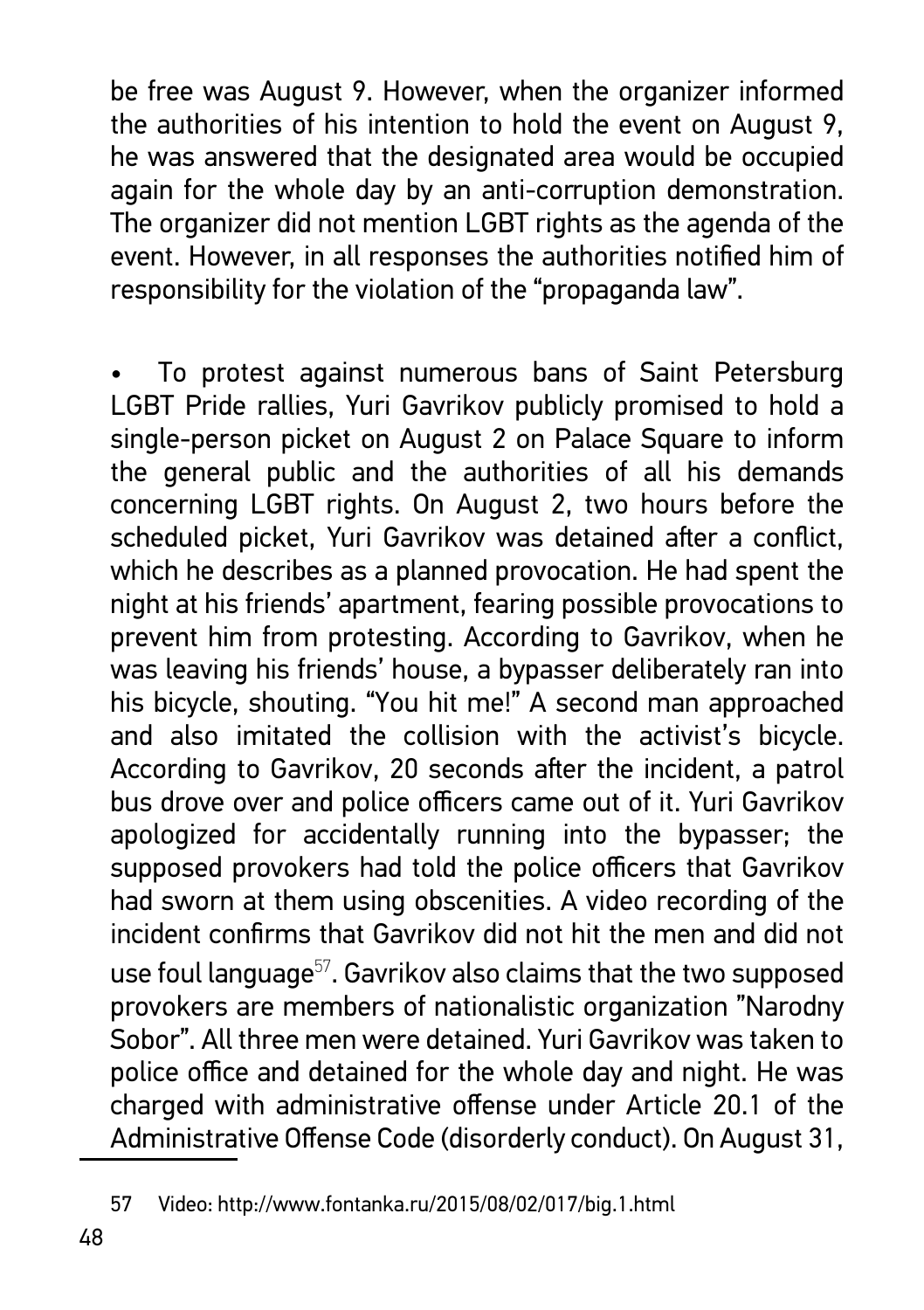after four court hearings, the case was dismissed $^{58}\!.$ 

• On July 2, 2015 several activists held single-person pickets on Palace Square to protest numerous rally bans and to support the detained activist Yuri Gavrikov. Single-person picket is the only form of public protest which does not require preliminary approval from the authorities. On July 2, Paratrooper Day was celebrated in the city and many people in military uniform were gathered on Palace Square along with journalists, tourists and the police. Some activists mention seeing men in civilian clothing whom they had seen before giving orders to the police on LGBT events. Two activists (Olga Panova and Mikhail Gerasimov), who attempted to hold pickets and raised rainbow flags, were soon detained by the police without any explanation. They were taken to a police office along with the third activist, who was not picketing, but just holding a folded rainbow flag, which Olga Panova gave to him when she was being detained. According to one of the detained activists, the police officers were trying to discuss "ideological issues" with them: they asked why the activists needed this, what they wanted to achieve by protesting and "propagandizing". The activists were charged with administrative offence under Article 6.21 part 1 of the Administrative Code (Propaganda of Non-traditional Sexual Relations among Minors) on the grounds of a complaint from a woman who was allegedly passing by with a child and saw the picket. All charges were soon dismissed; activists were freed several hours of detention<sup>59</sup>. They are planning to challenge the detention in court $60$ .

<sup>58</sup> Petrogradsky District Court acquitted LGBT activist Yuri Gavrikov: "Saint Petersburg" Channel, 31.08.2015: http://topspb.tv/news/news83084/

Copies of the records and rulings on the termination of administrative proceedings against Valery Ugarov and Mikhail Gerasimov online: http://vk.com/wall- 32875578?day=02082015&w=wall44991606\_27946.

<sup>60</sup> The description is based on interviews with the victims.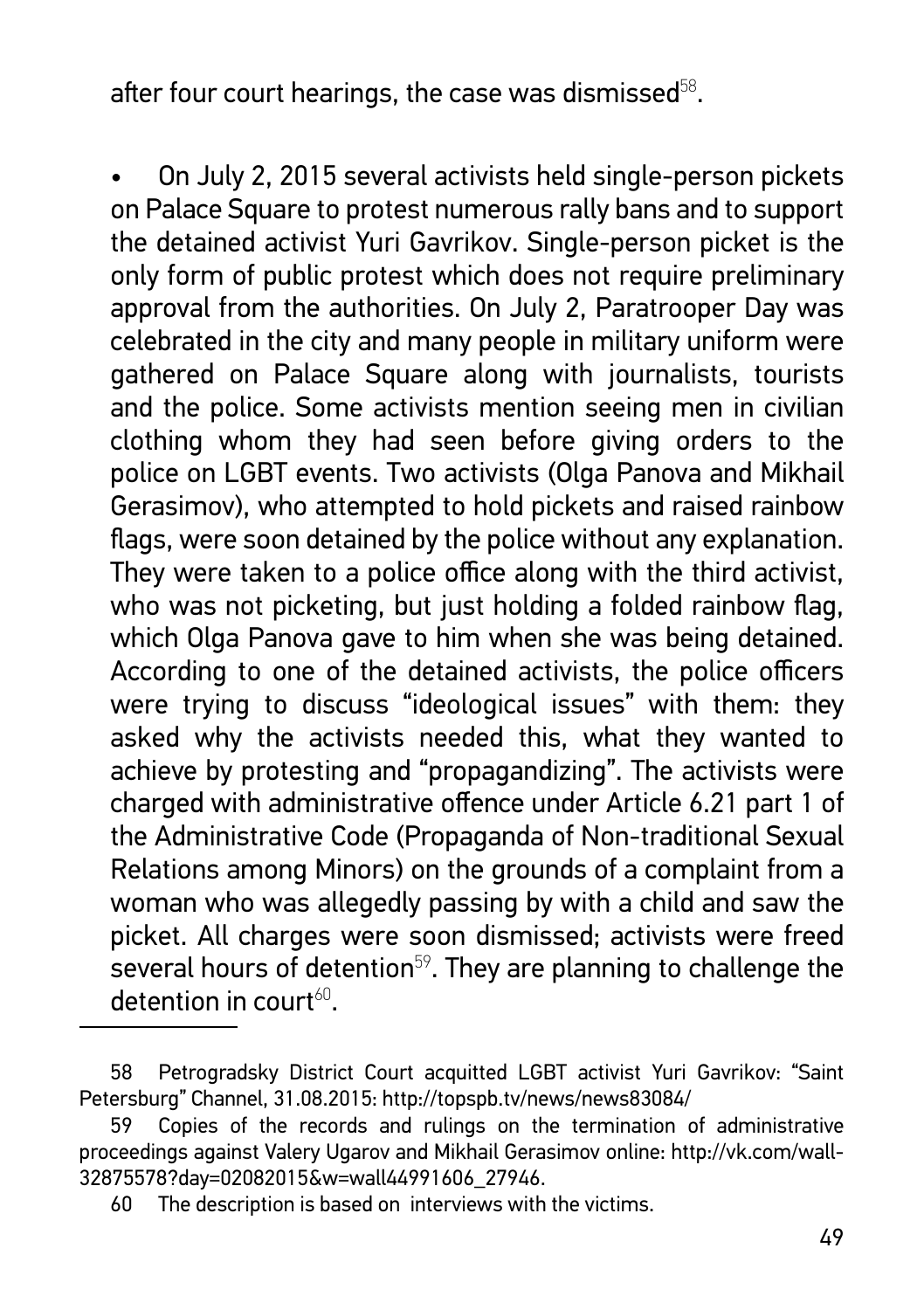• Activists Alexey Sergeev and photographer Alexey Nazarov, who were also holding single-person pickets on August 2 on Palace Square, were not detained. They were sequentially holding posters: first in support of the Article 31 of the Russian Constitution (Freedom of Assembly), second in support of the detained Yuri Gavrikov. The third poster was quoting Charlie Chaplin's movie *The Great Dictator*, calling for a fight against injustice, intolerance, nationalism, for freedom and dignity. The police officers did not act when aggressive men had started to tear out the posters from the activists' hands and shouting homophobic insults ("Faggots!", "Go away to the USA!", "Fucked up faggots are standing on Palace Square!", "Get out or you will be arrested!"). One of the provokers tore out one of the activist's poster; he crumpled it, ripped and returned it to Alexey saying: "Stick it into your ass, fag!" The police officers were standing ten meters away from the activists and the aggressive mob. They ignored the violence; the officer who was standing near the activists was talking on his phone and did not react on activists' requests to stop the provocateurs. The police also did not act when an aggressive man in military uniform approached the activists, shouting "Too many fags in Russia! Give me your banner, bitch!" Alexey Sergeev had to raise the poster above his head; the other activist stood close to protect him from attacks. Once, the police officers tried to calm the attackers and said that they were interrupting a picket. However, the police made no attempts to stop or detain the assailants $61$ .

• From 17th to 27th of September, LGBT Culture Festival Queerfest took place in Saint Petersburg. On September 3, the administration of the festival's venue received a phone

<sup>61</sup> The description is based on interviews with the victims.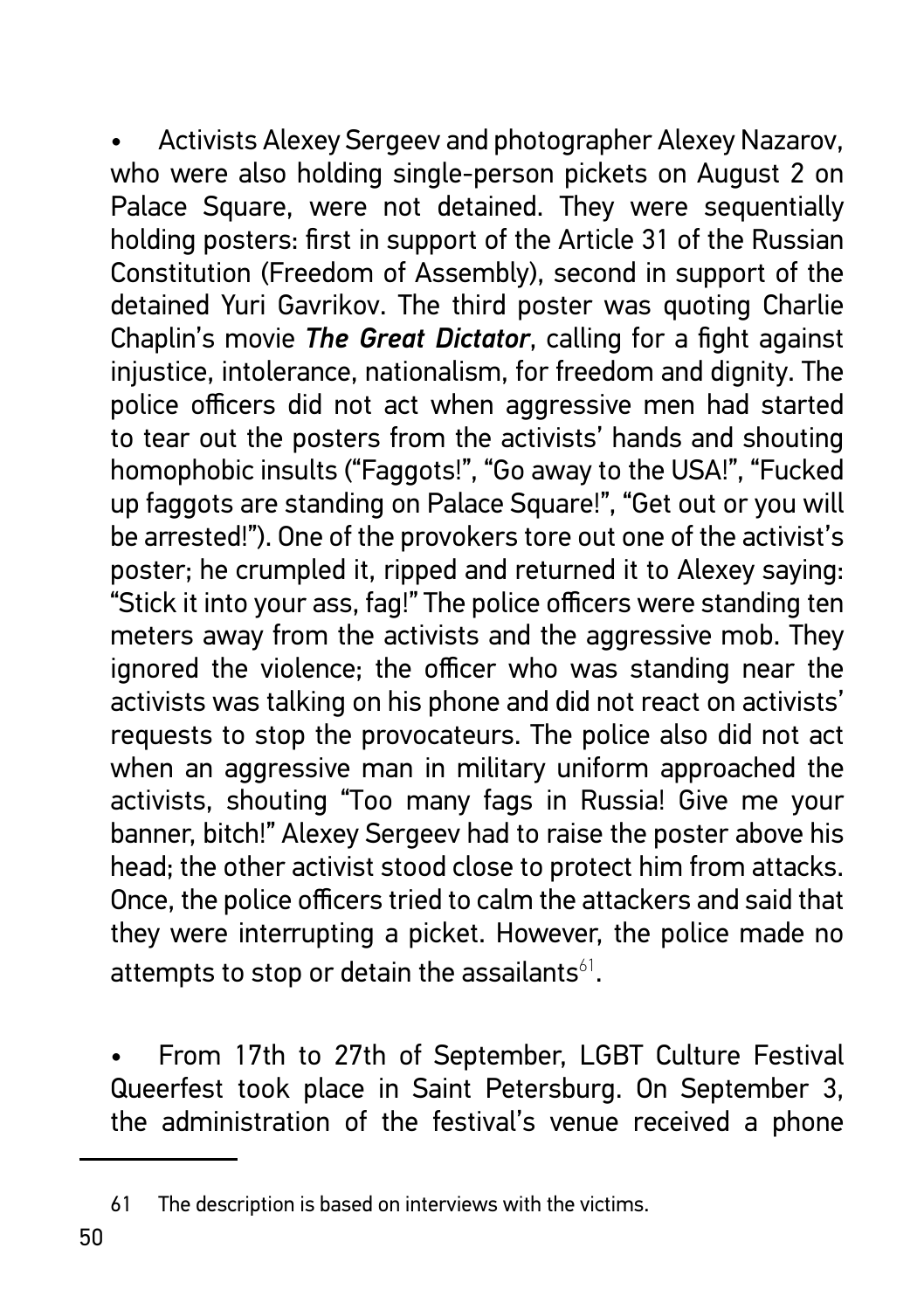call: unknown men threatened to "tear down the venue" if they cooperated with Queerfest. After receiving more threats on the first day of the festival, they refused to host other events of Queerfest, forcing the organizers to urgently move all events to a new venue.

• From 19th to 28th of November, Side by Side LGBT film festival took place in Saint Petersburg. Organizers of the festival faced pressure, venue cancellations and attempts to disrupt the screenings.

3 days before the festival commenced, the organizers received a call from "Center E" (Department for Countering Extremism) and were proposed to discuss the safety of the festival. "Center E" officers told the organizers that homophobic activist Timur Bulatov had filed complaints to the police in different districts against the venues on violation of "propaganda law".

On the same day, November 16, Vitaly Milonov spoke to the press against the festival and sent a press release to several local Media, stating his intention to come to the opening of the festival with a group of activists and children and disrupt the event.

The deputy arrived at the venue (a cinema hall in Varshavsky Express shopping mall) with a group of approximately six homophobic activists half an hour before the beginning of the event. They attempted to enter the venue, insulting the organizers, guests, venue administration and police officers. To ensure safety of the ceremony, private security officers and the police surrounded Milonov and stopped him. However, there were episodes of physical violence: Milonov grabbed the police officer, tore out his badge and threw it on the floor; one of the homophobic activists who came with Milonov hit one of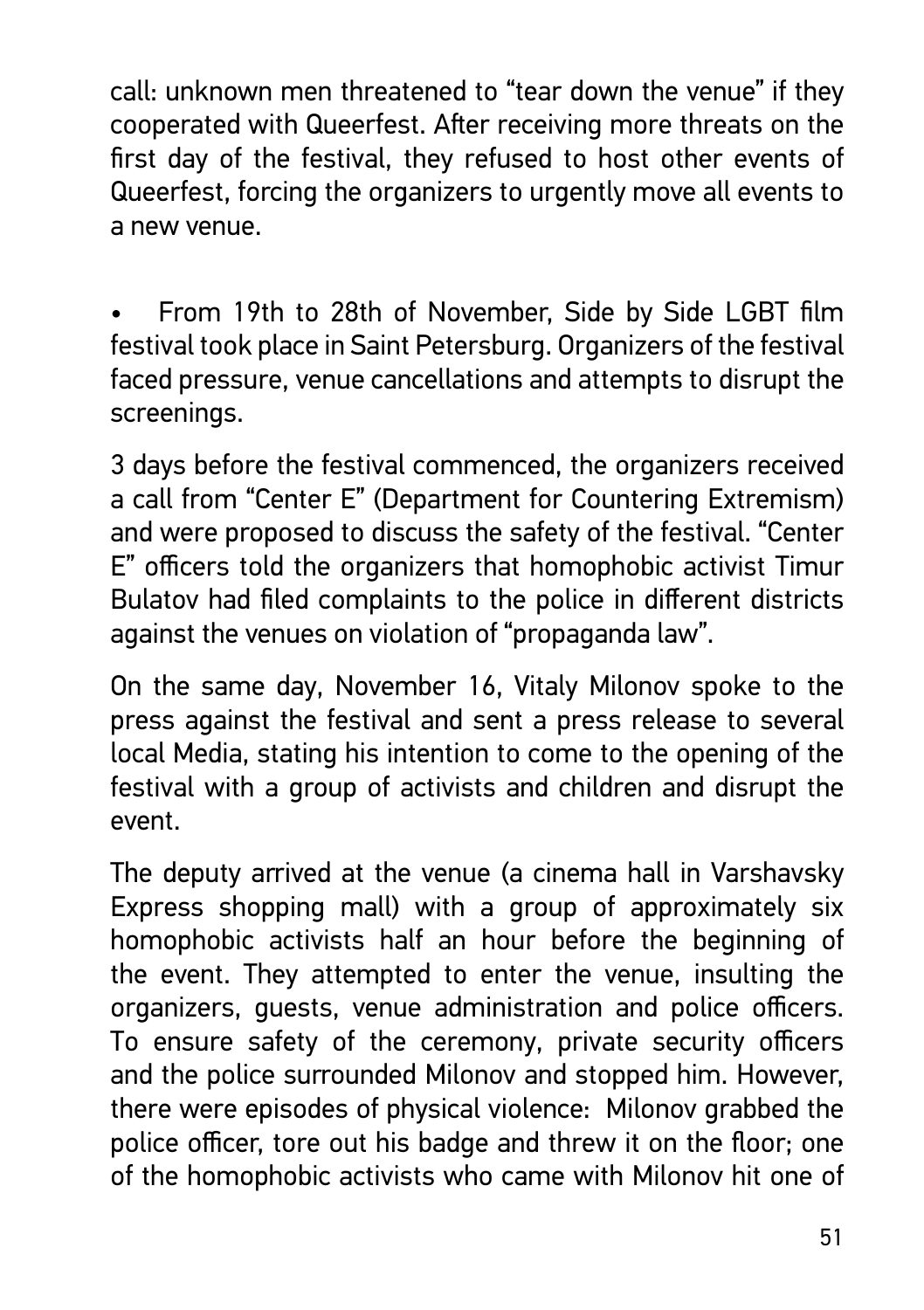the festival's guests in the face. According to the organizers, Milonov started to act even more violently when he noticed that his actions were being recorded. After that, the police warned him that they would detain him for the disturbance of public peace. When the screening started, Milonov left. However, about six people remained seated on the sofas near the entrance. They were watching the organizers and humming aggressively.

On November 22, during one of the screenings, Alexey, a guest of the festival, was attacked and beaten by homophobic group on the street near the festival's venue (See chapter "Hate crimes"). After the assault, the attackers (an aggressive group of more than 10 people) tried to break into the venue. On that day, despite of the agreement, the police was not present.

On November 23, managers of the venue for three of the festival's events contacted the organizers. They said that representatives of the Prosecutor's Office visited the venue owner and "prohibited" to host the events. The owner, in turn, brought pressure on the managers and, despite of rental contract, they refused to host the festival. The organizers were forced to search for a new venue.

On the same day, there was another attempt to disrupt a Side by Side screening. Three minutes before the event, there was an electricity blackout in half of the building, including the venue. Managers of the venue could not explain what happened and told organizers they had never faced such a problem before. The festival's guests went to check breaker boxes, which turned out to function normally. The organizers and managers tried to talk to the building's electrician, who could not explain clearly what had happened. By his behavior, the festival's organizers concluded that the electrician was somehow involved in the power cut. The electrician claimed that the repair service could arrive not earlier than in half an hour, and that the only way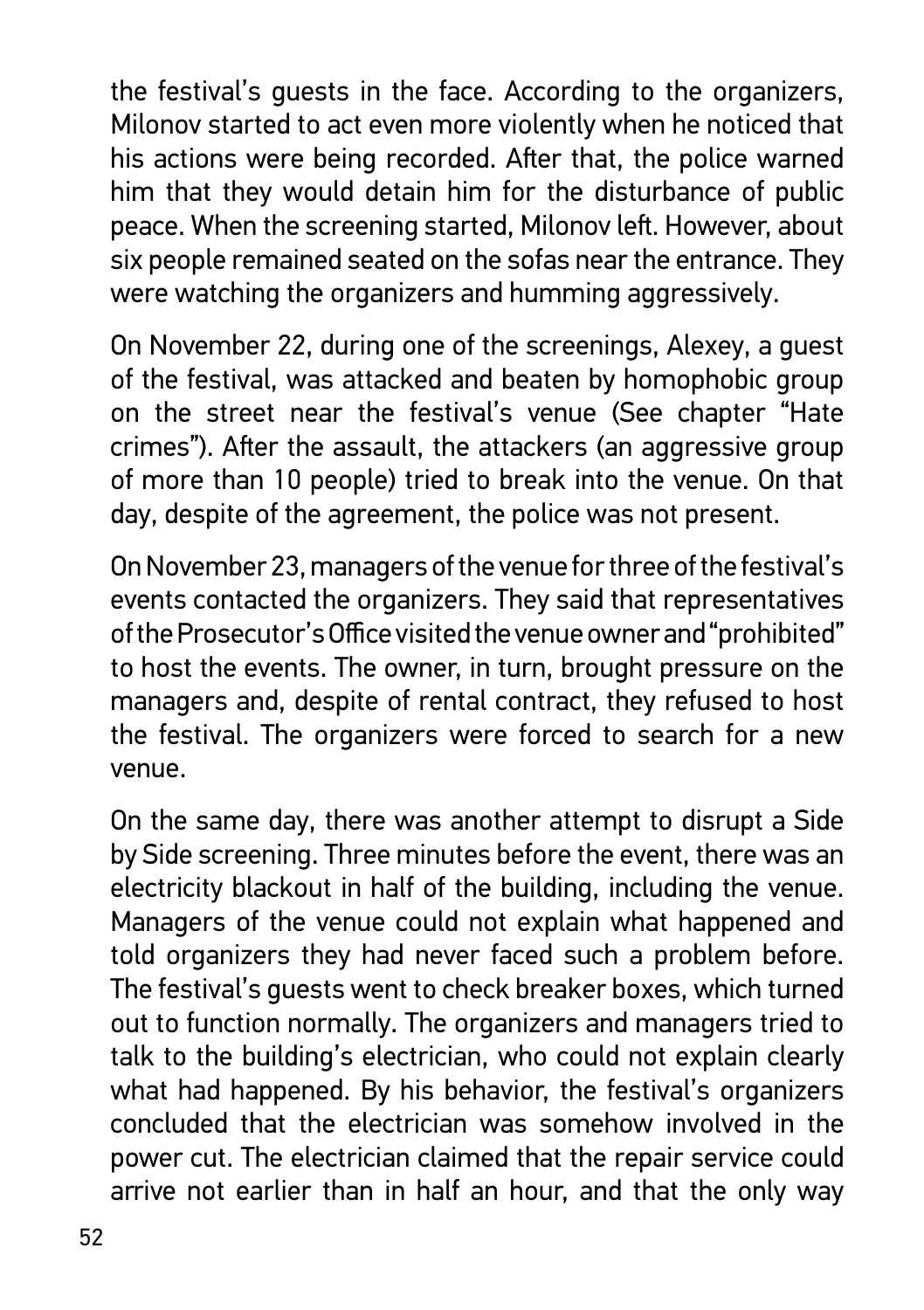to discover the reason of the blackout was to get the building's owner to file a special request with electricity distribution company. The organizers made a decision to continue the event despite the blackout. A team of volunteers bought an extension cord to wire the equipment. However, 15 minutes after the screening resumed, the power was cut again. The organizers went to check the wires and saw the electrician standing with extension cord turned off. His responsibility became obvious. The police detained the electrician. The next day, the event was held on the same venue without interruptions. The organizers assume that the electrician was paid to disrupt the event by homophobic activists. However, they did not file any complaints and did not initiate investigation $62$ .

In 2015, the litigation process on the case of mass detention and compensations for moral harm on an LGBT rally on Mars Field on October 12, 2013 continued $63$ . In four cases, the courts of the first, appellate and cassation instances dismissed activists' claims<sup>64</sup>. In three cases, Petrogradsky District Court partially satisfied the activists' claim and partially charged in the plainiffs' favor two (in two cases) or three (in one case) thousand rubles as a compensation for moral harm. The City Court upheld

<sup>62</sup> The description is based on an interview with the festival organizers.

<sup>63</sup> The case is part of the Coming Out Strategic Litigation Program.

<sup>64</sup> 1) The decision of Kuybyshevsky District Court under 26 February 2015, case Nº 2-284/2015 и № 2-391/2015; appellate ruling of the Saint Petersburg City Court under 12 August 2015, case № 33-13290/2015; judicial decision of Saint Petersburg City Court under 30 November 2015, case  $N<sup>°</sup>$  4Ga-4474/2015; 2) judicial decision of Saint Petersburg City Court under 06 February 2015, case № 4G-426/2015; 3) appellate ruling of the Saint Petersburg City Court under 11 March 2015 года, саѕе № 33-3383/2015; 4) judicial decision of Saint Petersburg City Court under 25 September 2015, case № 4G-3661/2015.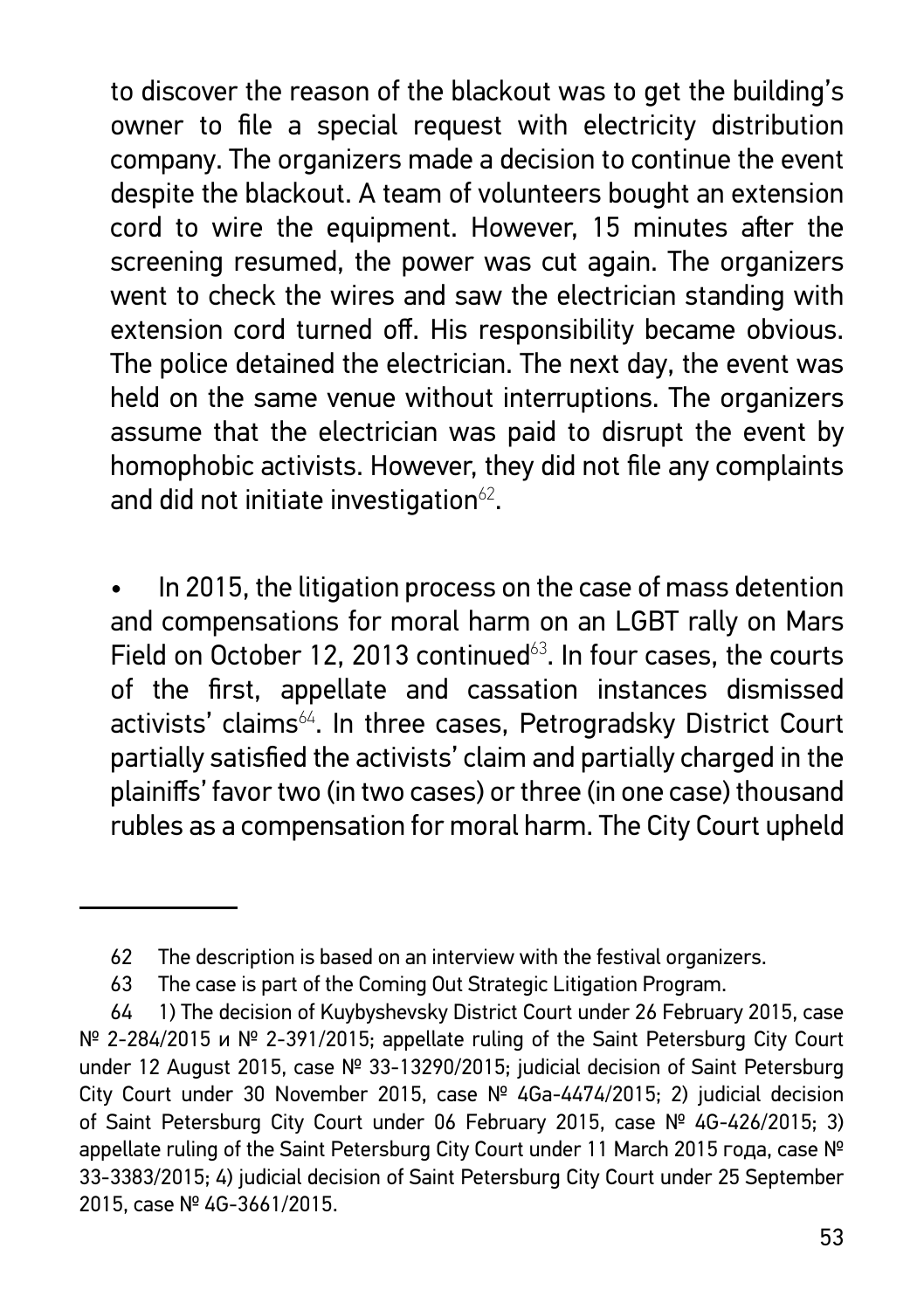the ruling<sup> $65$ </sup>. The amount of compensation was almost a hundred times less than the affected activists demanded<sup>66</sup>.

<sup>65 1)</sup> appellate ruling of the Saint Petersburg City Court under 29 September 2015, case  $N<sup>o</sup>$  33-159992015; 2) appellate ruling of the Saint Petersburg City Court under 20 May 2015, case № 33-7607/2015; ) judicial decision of Saint Petersburg City Court under 08 December 2015 года, case № 4G-4475/2015; 3) The decision of Petrogradsky District Court under 10 February 2015, case № 2-176/2015; appellate ruling of the Saint Petersburg City Court under 09 June 2015, case № 33-9247/2015; ) judicial decision of Saint Petersburg City Court under 19 November 2015, case № 4Ga-4478/2015.

<sup>66</sup> The activists demanded compensation of 225 000 rubles in correspondence with the amount of compensation awarded in the similar cases by ECtHR (e.g. "Brega vs. Moldova).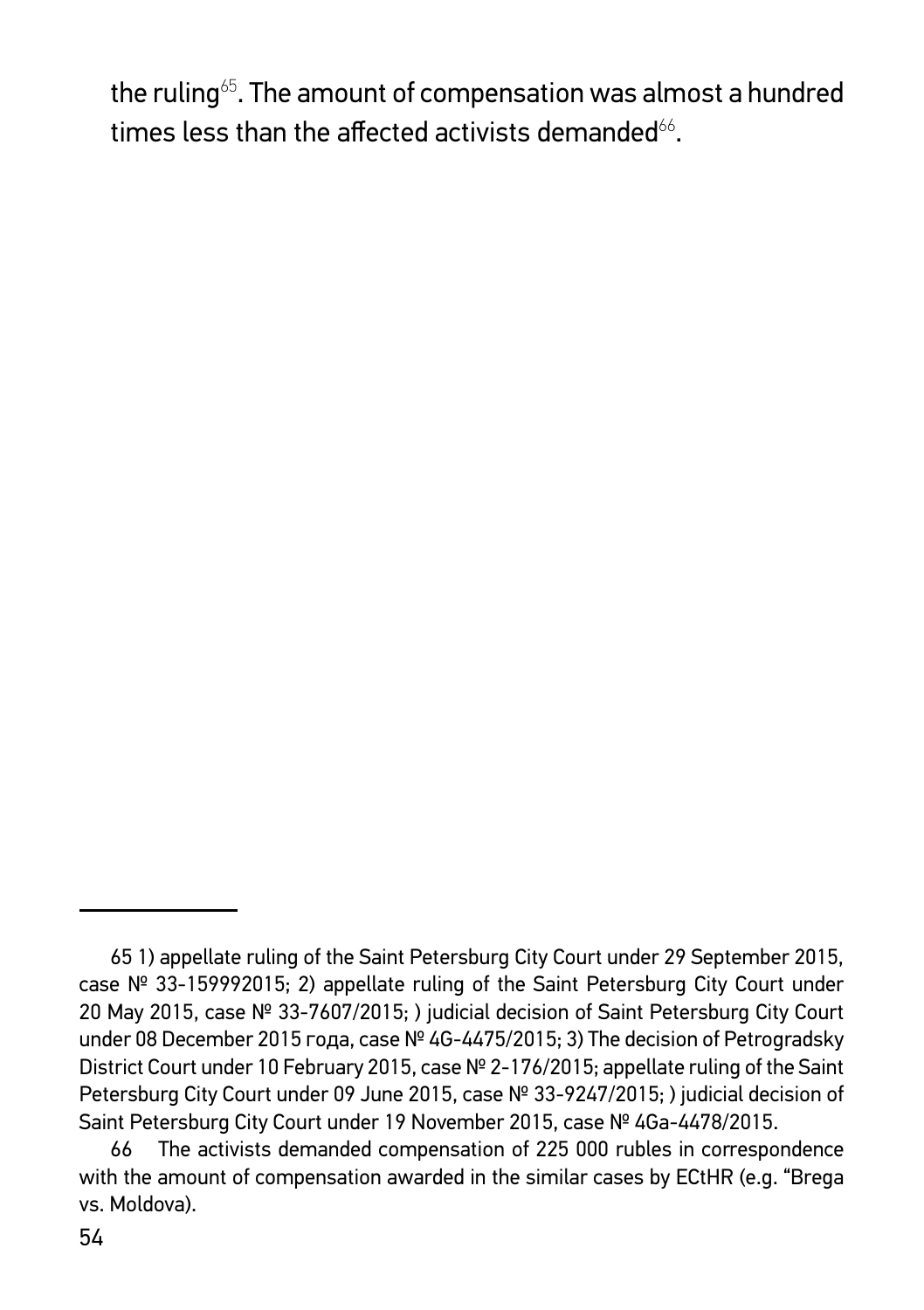### Harassment and Dismissals of Educational Workers as a Result of Homophobic Persecution

In 2015, homophobic groups in Saint Petersburg continued to collect information on the private lives and political positions of LGBTQI persons and allies using social Media, websites and online forums). This information is compiled into a file with commentaries from homophobic activists and then posted in online homophobic groups and/or forwarded to the persons' employers. This type of persecution is most often used against LGBT individuals who work in schools and universities. Homophobic activists send the compiled "profiles" to school administrations and educational authorities with demands that teachers who 'promote perversion' be dismissed. When faced with such demands, school administrations prefer to force these teachers to resign, fearing pressure from homophobic activists and authorities. When a person resigns of their own accord, he or she cannot challenge this decision in a court (we documented two cases of voluntary resignation in 2014, and one case in 2015). In 2014, a teacher was dismissed for "immoral act". Attempts to challenge this decision in 2015 remained unsuccessful.

This type of homophobic activity is associated with the name of Timur Bulatov (also known as "Timur Isaev"). In 2005, Timur Bulatov was charged guilty of embezzlement and sentenced for two and a half years in penal colony (he had been on "wanted"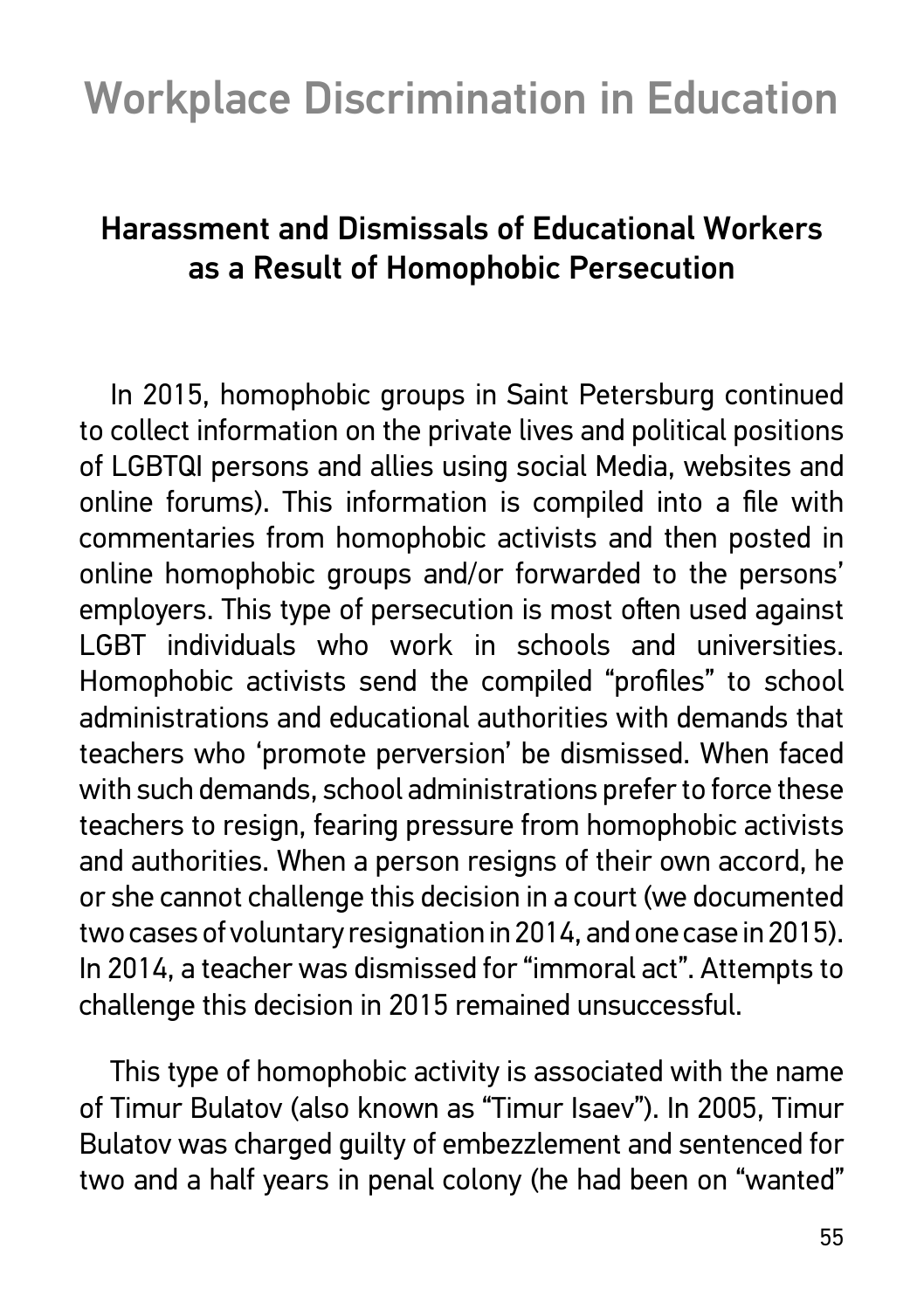list for nine years). He was arrested in December 2014 and spent six months in a detention facility, but was granted amnesty in August 2015. While Timur Bulatov was under arrest, other activists continued his outing campaign. Once freed, Bulatov resumed his activities.

Vulnerability of LGBTQI persons and their supporters who are outed by homophobic activists, especially educational workers, is aggravated by the lack of effective mechanisms to protect personal data, including information on sexual orientation and/ or gender identity, in Russian legislation.

In October 2015, during the review of Russian Federation's Periodic Report in the UN Committee on the Elimination of Discrimination against Women, Committee experts expressed dismay at cases of lesbian, bisexual and transgender school teachers' dismissals and raised a question whether images in social networks could become a reason for dismissal, as in the case of music teacher Alevtina (see below). Referring to the case of the music teacher, the Russian delegation answered that at the moment the woman was challenging the dismissal in court and in case she did not win, she would still be able to continue litigation. The Russian delegation informed the Committee that there was no such ground for dismissal as "if a person considers himself or herself LGBT»<sup>67</sup>. In November 2015, in its Concluding Observations on Russia's periodic report, the Committee recommended, inter alia, to "ensure that LBTI women are not

<sup>67</sup> Committee on the Elimination of Discrimination against Women reviews the report of the Russian Federation, pn October 27, 2015: http://www.ohchr.org/en/ NewsEvents/Pages/DisplayNews.aspx?NewsID=16662&LangID=E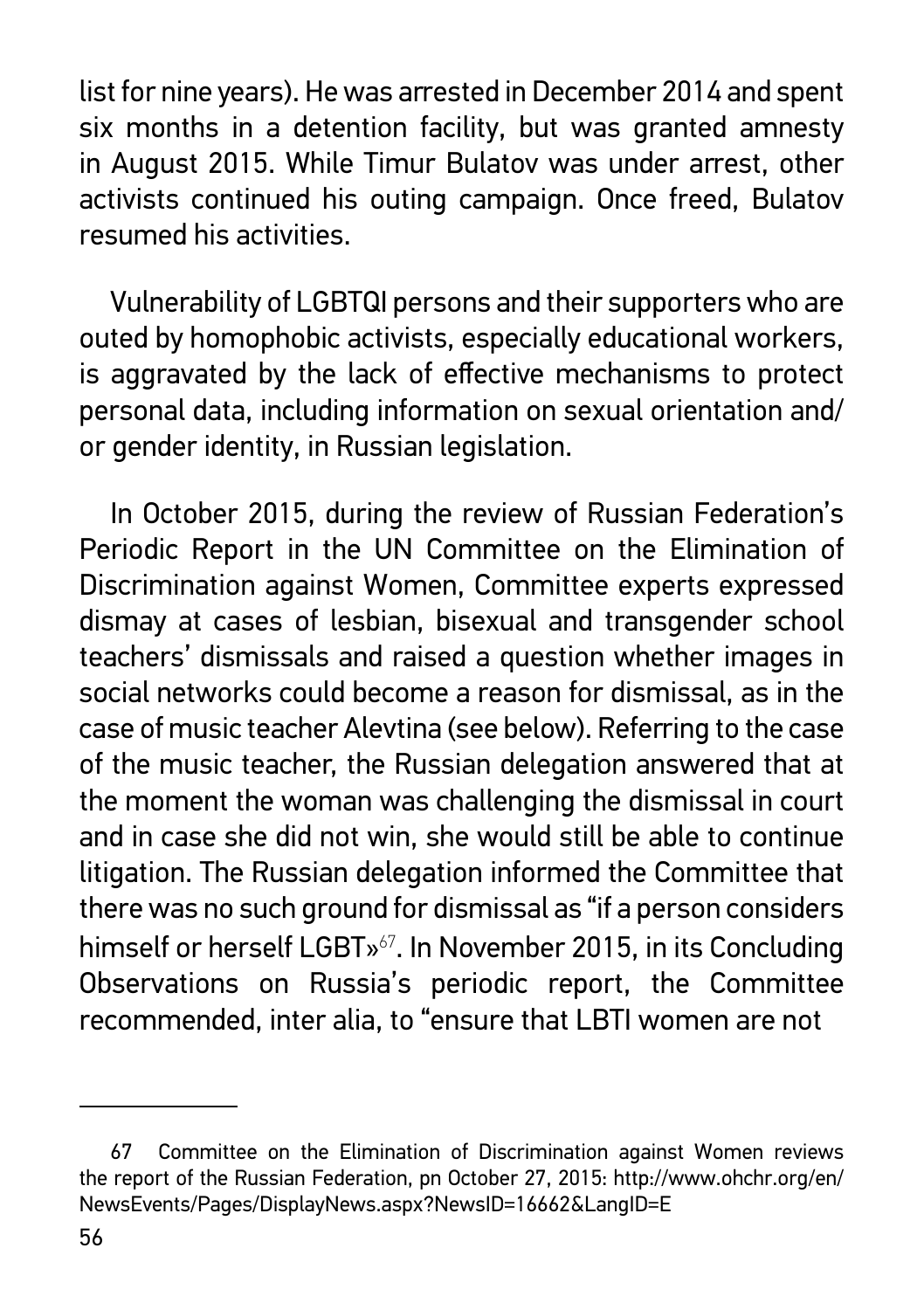facing discrimination in their professional life."<sup>68</sup>

• In 2015, the lawyers and attorneys of Coming Out continued litigation in case of discriminational dismissal of schoolteacher Alevtina.

For several years, Alevtina had worked as a music teacher in St. Petersburg Special School N 565 (a school for children with special needs). Timur Bulatov assembled her "profile", including photos from Alevtina's page in VKontakte social network, which depicts her kissing a woman in a club. Timur Bulatov sent this information to the school administration along with demands to dismiss Alevtina: "A lesbian teacher, unhealthy and with psychiatric deviances, is working at your school"; "This teacher shows herself in social networks as an immoral lesbian person and lives or cohabits, due to social networks data, with a similarly unhealthy lady"; "We highly recommend to fire her for incompetence". Timur Bulatov also sent the "profile" and complaint on Alevtina to the Educational Committee and to the Kirovskiy District Administration. Deputy Head of the Administration pressurized the school, demanding Alevtina's dismissal. The school director informed Alevtina that her sexual orientation was incompatible with work in the school and gave her a choice: to resign voluntarily or to be fired for "immoral act". The woman refused to resign voluntarily, and the director dismissed her under para. 8 of Article 81 of the Russian Labor Code (which makes it legal to dismiss "an employee performing educational functions if they commit an immoral act incompatible with continuing this type of work"). In firing the teacher, the director emphasized on many occasions that he had

<sup>68</sup> Committee on the Elimination of Discrimination against Women. Concluding observations: Russian Federation .CEDAW/C/RUS/CO/8 (2015). Paragraph 42(c): http:// tbinternet.ohchr.org/\_layouts/treatybodyexternal/Download.aspx?symbolno=CEDAW %2fC%2fRUS%2fCO%2f8&Lang= en.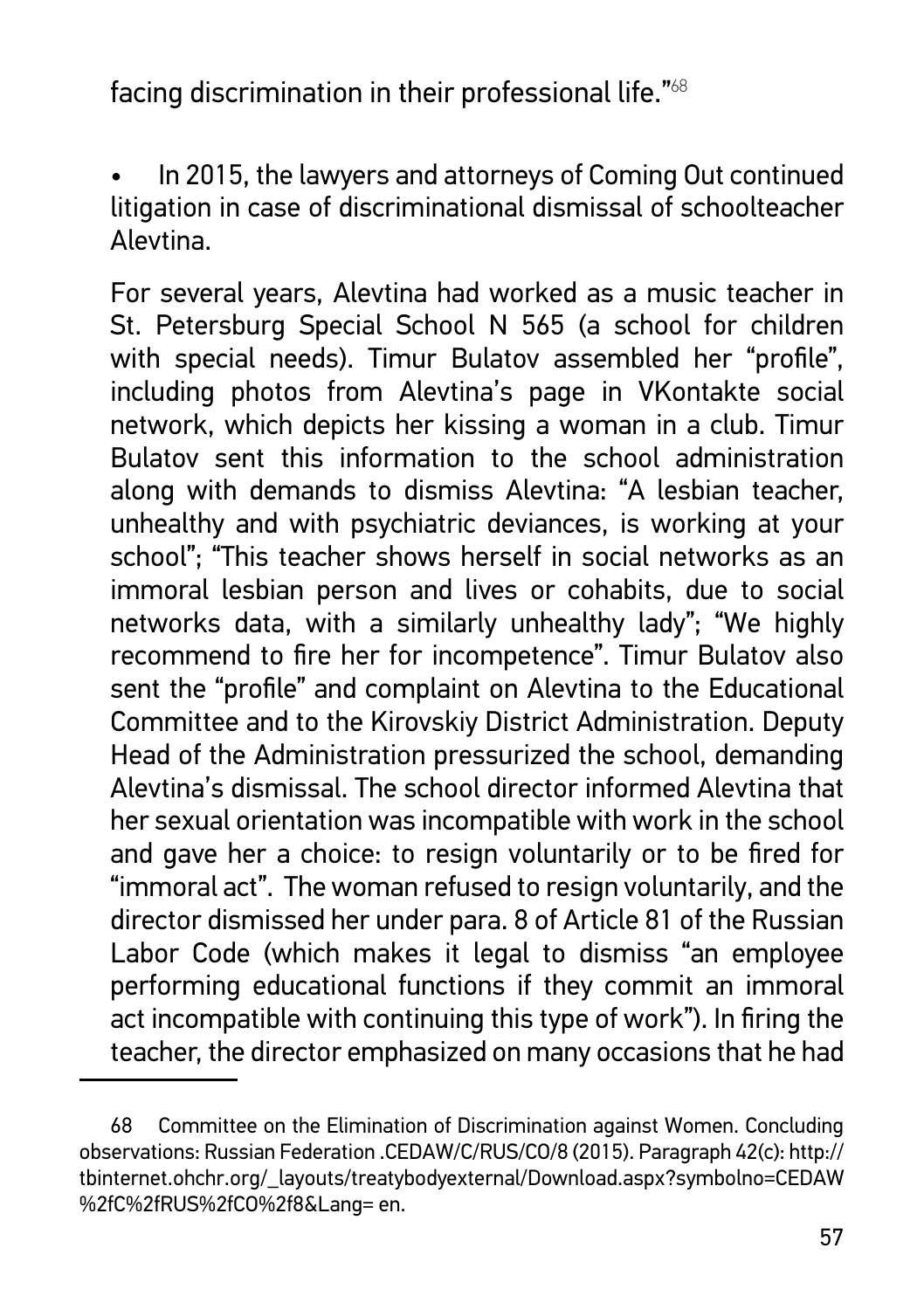no problems with Alevtina's professional performance and that her sexual orientation was the real reason for dismissal.

It is almost impossible to find a job in the educational sphere having a record of dismissal on the ground of immoral deed: such record becomes a reason for prepossession against the teacher's qualification and personality. In the beginning of 2015, with the help of Coming Out's lawyers and attorneys, Alevtina filed a suit to Kirovskiy District Court where she stated the inconsistency and illegality of her dismissal along with moral harm due to discrimination. Alevtina's attorneys demanded to reinstate her in position, to enforce salary payment for the term of involuntary absence and to compensate moral harm. During the court proceedings, representatives of the school were proving that the reason for dismissal was not Alevtina's sexual orientation but "immoral and unethical behavior, inappropriate for an educational worker, which can be seen on obscene photos where she publicly demonstrates inappropriate gestures, poses and an unethically close same-sex relationship". Remarkably, the interests of the school were represented in court by lawyer Vladislav Nechunaev, member of the Narodny Sobor movement, who was present on the rally on the May Day demonstration where he, together with deputy Milonov, insulted the participants and demonstrated inappropriate and insulting gestures in public himself. On April 21, 2015, the court of the first instance dismissed Alevtina's claim and on May 21, her attorneys appealed to the Saint Petersburg City Court. On September 3, the City Court heard the appeal. The hearings continued for approximately 10 minutes. Timur Bulatov came to the hearing and was making insulting comments on the attorney's statement. He made rude gestures, argued with the court and tried to make nonauthorized audio recording and photos. The appellate complaint was dismissed. Alevtina's attorneys filed a cassational appeal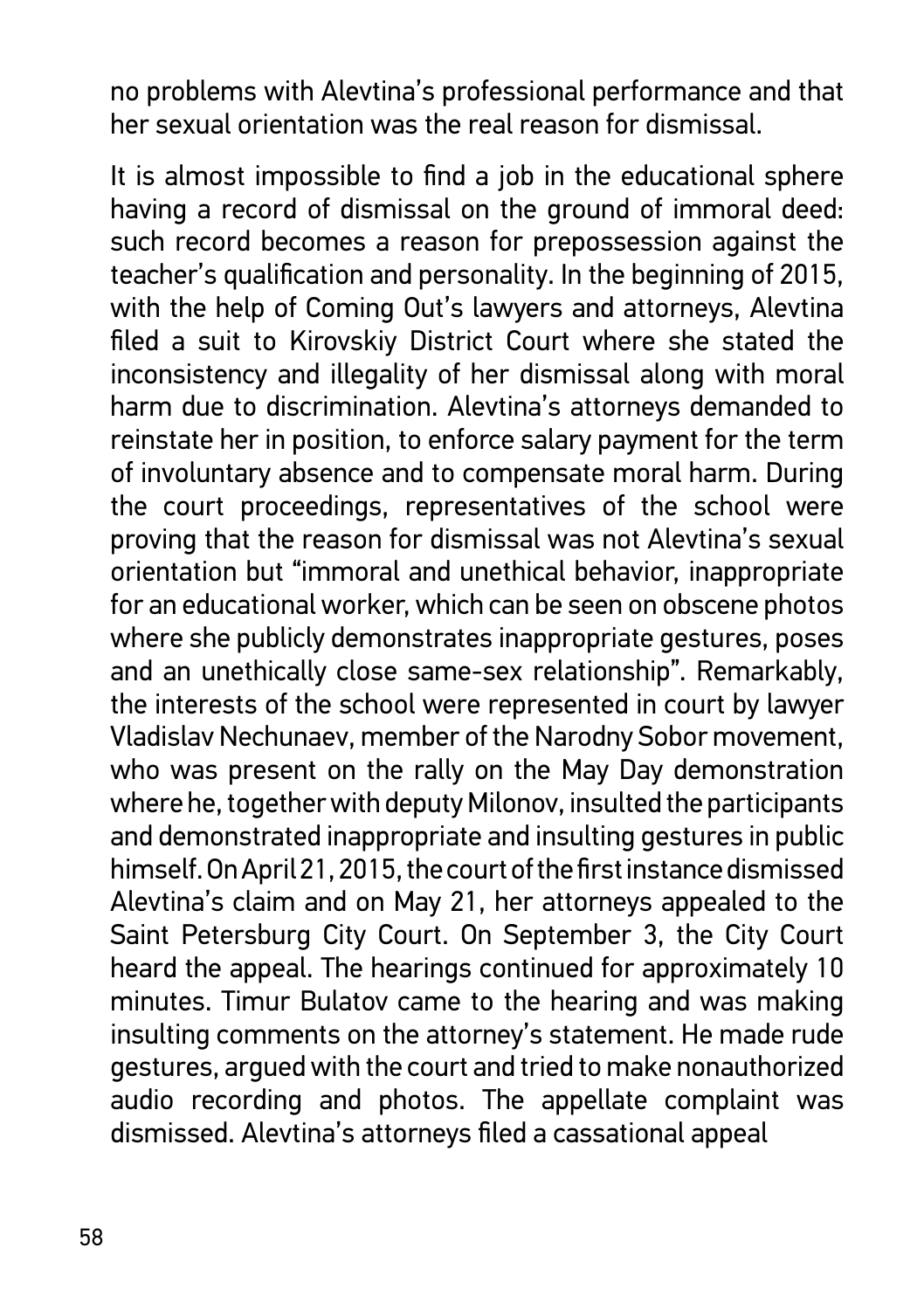#### to Saint Petersburg City Court Presidium<sup>69</sup>.

In summer 2015 Dmitry Isayev, MD, head of Clinical Psychology Department of Saint Petersburg State Medical Pediatric University, lost his job after being persecuted by homophobic activists. Dmitry Isayev is a psychiatrist and psychotherapist, specialist in gender and sexual psychology. For many years, Isayev has been working in the field of transgender health. He had been the head of diagnostic commission on the basis of Saint Petersburg State Medical Pediatric University since 2006; in this commission, transgender persons could undergo medical examination and be diagnosed with "transsexualism", a diagnosis which is necessary to undergo medical and legal gender reassignment. Transgender persons valued Isayev's professionalism; examination in his commission was far more accessible than in other specialized institutions, and transgender persons from across the country came to Saint Petersburg for Isayev's help. Also, Isayev repeatedly spoke up against homophobia and transphobia, supported the LGBTQI community and held lectures for LGBTQI persons. In May 2015, he delivered an online lecture for the Children 404 project. After that, an online transphobic and homophobic campaign against Doctor Isayev began. Timur Bulatov played the leading role in this harassment campaign. Homophobic activists had gathered a "profile" on Isayev where, inter alia, they catalogued all Isayev's public presentations on LGBTQI issues, his statements in support or LGBT minors, criticism of homophobia and the "propaganda law". The "profile" also included a list of Isayev's online "friends" in VKontakte social network, including members of the transgender community and LGBT-activists. According to the document, Doctor Isayev "actively promoted destructive ideas of genderism and sodomy in the country". Timur Bulatov

The case is a part of Coming Out's Strategic Litigation Program.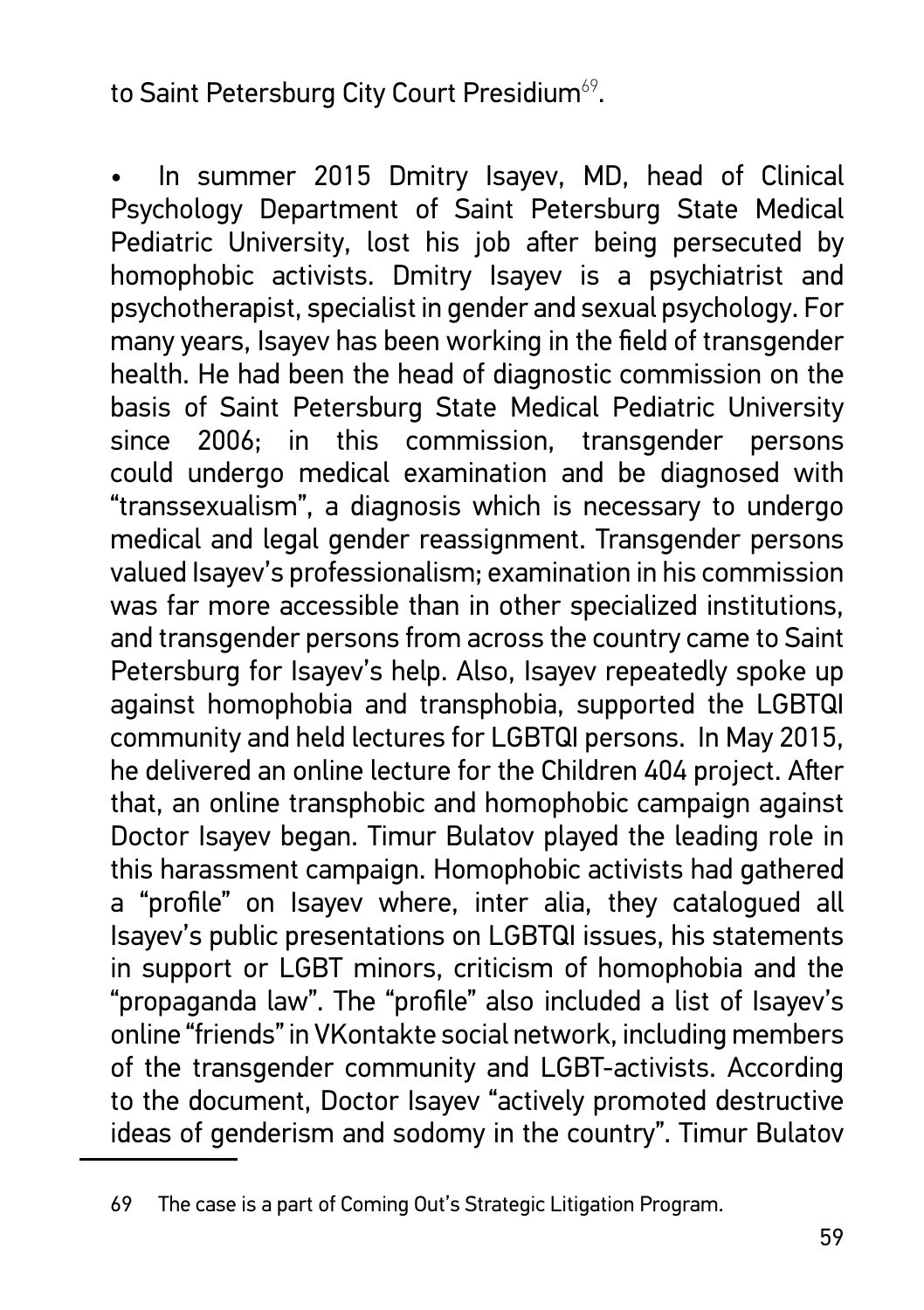publicly stated his intention to achieve doctor Isayev's dismissal and started to call for filing complaints against Isayev to the University and to the Prosecutor's Office. Homophobic activists filed numerous complaints where they demanded to verify whether it was legitimate for Isayev to be the Head of the Department of clinical psychology, to verify the legitimacy of his licenses for medical gender reassignment, and to investigate supposed violations of the "propaganda law". All complaints were filed through the Internet in a unified form created on one of the homophobic websites.

In the end of June, representatives of the Prosecutor's Office carried out an investigation in the University and pressed the Principal to dismiss Isayev. The next day, the Principal summoned Isayev and presented him with a choice: either to write an application for voluntary withdrawal or to be fired on the ground of "immoral act". The Principal also required to write an explanatory report where Isayev was to explain that he "did not propagandize non-traditional relations". On the same day, Isayev was dismissed retroactively. On July 10, Isayev was summoned to the Prosecutor's Office<sup>70</sup> where he was demanded to write another explanatory report. After that, representatives of the agency informed Isayev that they had no claims against him. Thus, Doctor Isayev was forced to withdraw voluntarily. The medical commission for transgender persons was dissolved.

In December 2015, Timur Bulatov resumed the distribution of lsayev's "profile" and to call for complaints against him, this time to the medical clinic where D.D. Isayev works currently, and to the Ministry of Health $71$ .

<sup>70</sup> Letter from the Prosecution Office of Vyborgsky District on June 30, 2015 № 2306/2015

<sup>71</sup> The description is based on the online interview with the victim.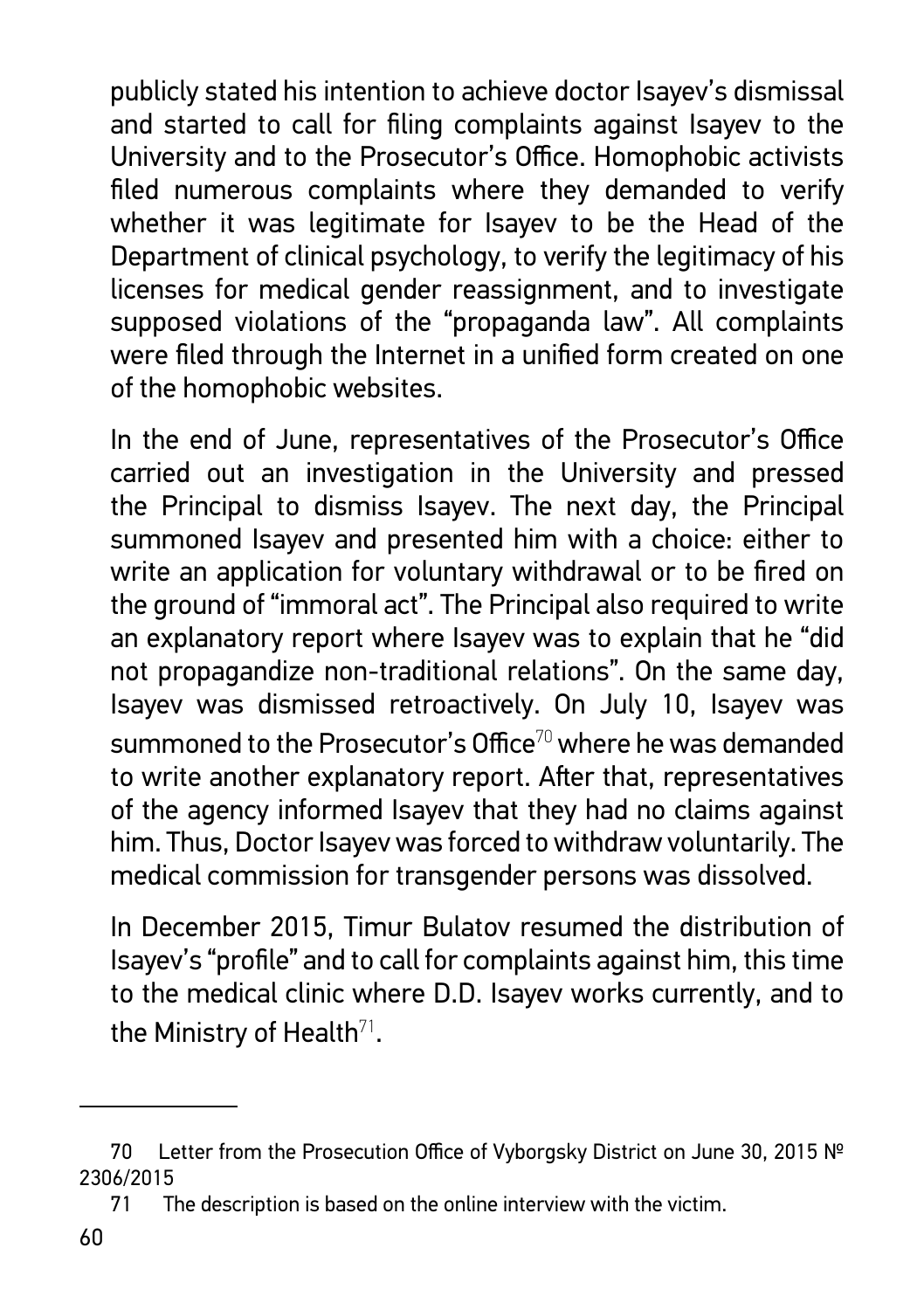Sometimes, homophobic activists persecute educational workers for months: they trace their career development and as soon as they learn of the new workplace of their victims, they start to file complaints to the administration of the educational institutions. In most cases, their victims lose jobs; sometimes the administration chooses to stand up for its employees and ignores the complaints. In 2015, we documented two cases of persecution of educational workers, which did not result in their dismissal thanks to the school's support.

• R., a gay man, is a teacher who works in several educational institutions for children; he had also worked in a children's shelter. He also acts in performances for children. R. is not out at work. On June 2, 2015, he received a message in VKontakte network from unknown user (whose account was subscribed to several homophobic groups): "So... I received some information that you're a fag working with children. There are grounds for believing that you are a pedophile. To avoid scandal and rampage we advice you to quit your job at the shelter and never again approach a child. Otherwise we will be forced to send a group to deactivate you. When you make a decision, inform us. Your silence means refusal to cooperate..." At that time, R. had already quit his job in the shelter, which led him to a conclusion that homophobic activists had been gathering information about him for a long time. He did not answer, and after some time he received the threats again. R. ignored them. In summer, after taking part in organizing an educational summer camp for children, R. received a job offer in a new educational project from A., one of the camp organizers. For two months, they discussed the proposal and planned the project. In August, A. suddenly wrote to R. that if R. was gay, they could not allow him to work with children. R. asked how they came to know of his sexuality, and whether they had issues with him as a teacher. A. did not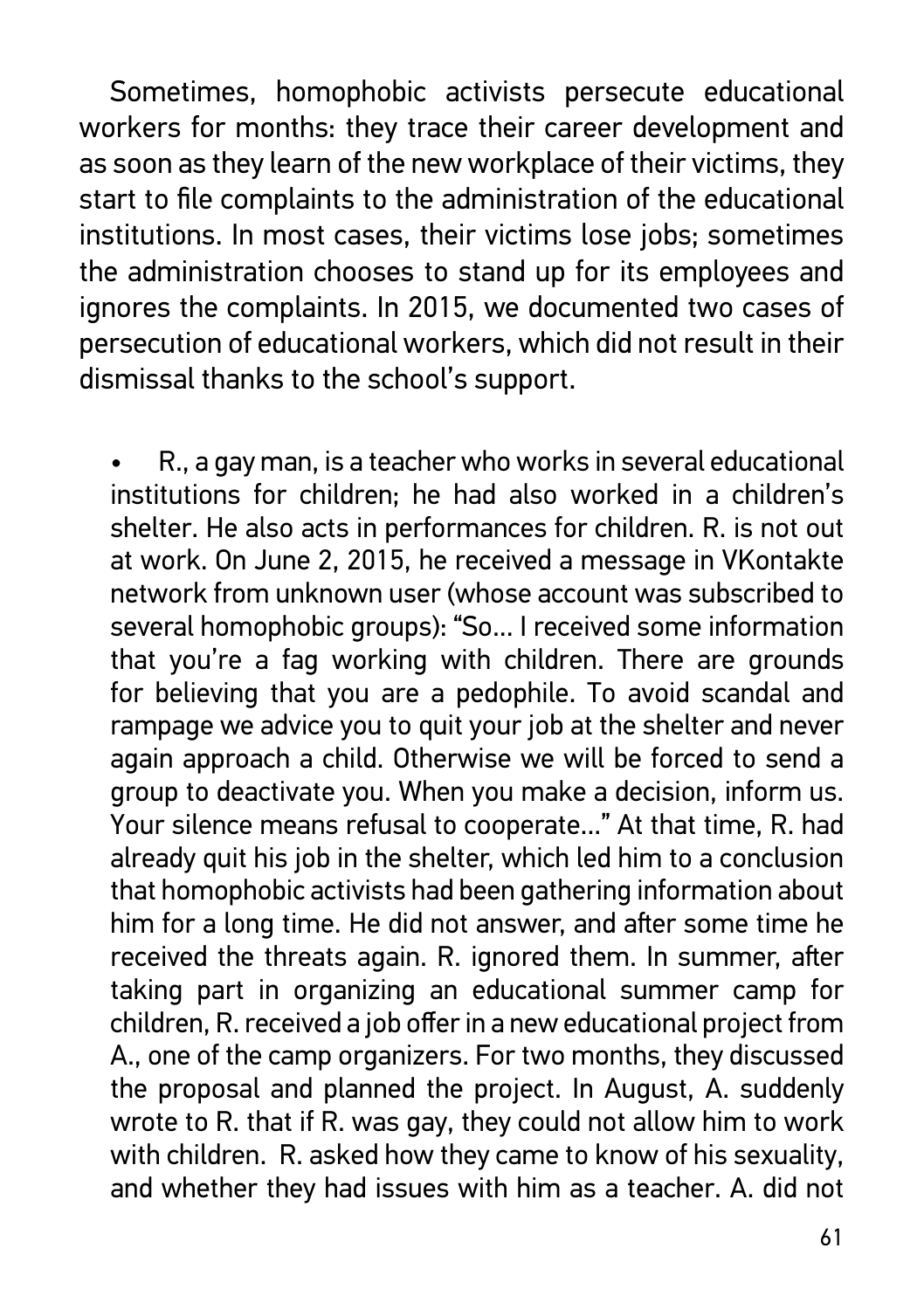answer. R. supposes that his potential employer had received a "profile" from Timur Bulatov. While working on different project, R. consulted A. on some issues, but A. accused him of "propagandizing homosexualism" and refused to talk to him. In the middle of September, a manager of the child center where a performance with R. was to be shown received a phone call from Timur Bulatov. Bulatov demanded to prohibit the performance because R. was gay and allegedly a pedophile. Bulatov sent R's "profile" to the director of the center. It also came to R's knowledge that Bulatov had been making calls to his friends, fishing out for information on R's current employment and place of residence. R. had talked to the administration of the child center and to the principal of the school where he currently works; they supported him and R. kept his job. At the same time, Timur Bulatov mentioned on his personal page that he had gained R.'s dismissal.<sup>72</sup>.

• A., a gay man, works in one of Saint Petersburg's schools as vice principal for information system development. He works with computers and documents; he is not a teacher. Not long before the start of the school year, Timur Bulatov assembled a 129-page "profile" on A. and sent it to the school administration and to the chief manager of the local Educational Department, along with letters with demands of A.'s dismissal. Timur Bulatov disseminated the "profile" in the Internet and called to write complaints against A. to the school. A.'s "profile" mainly consisted of the content of A.'s Vkontakte personal page; it did not include sensitive or LGBT-related content, only a sarcastic image of Vitaly Milonov and some photos taken during the flashmob "People under 18 are not allowed to see me". On September 1, when A. came to the celebratory school assembly, he noticed a police squad in the schoolyard. The principal approached A.

<sup>72</sup> The description is based on an interview with the victim.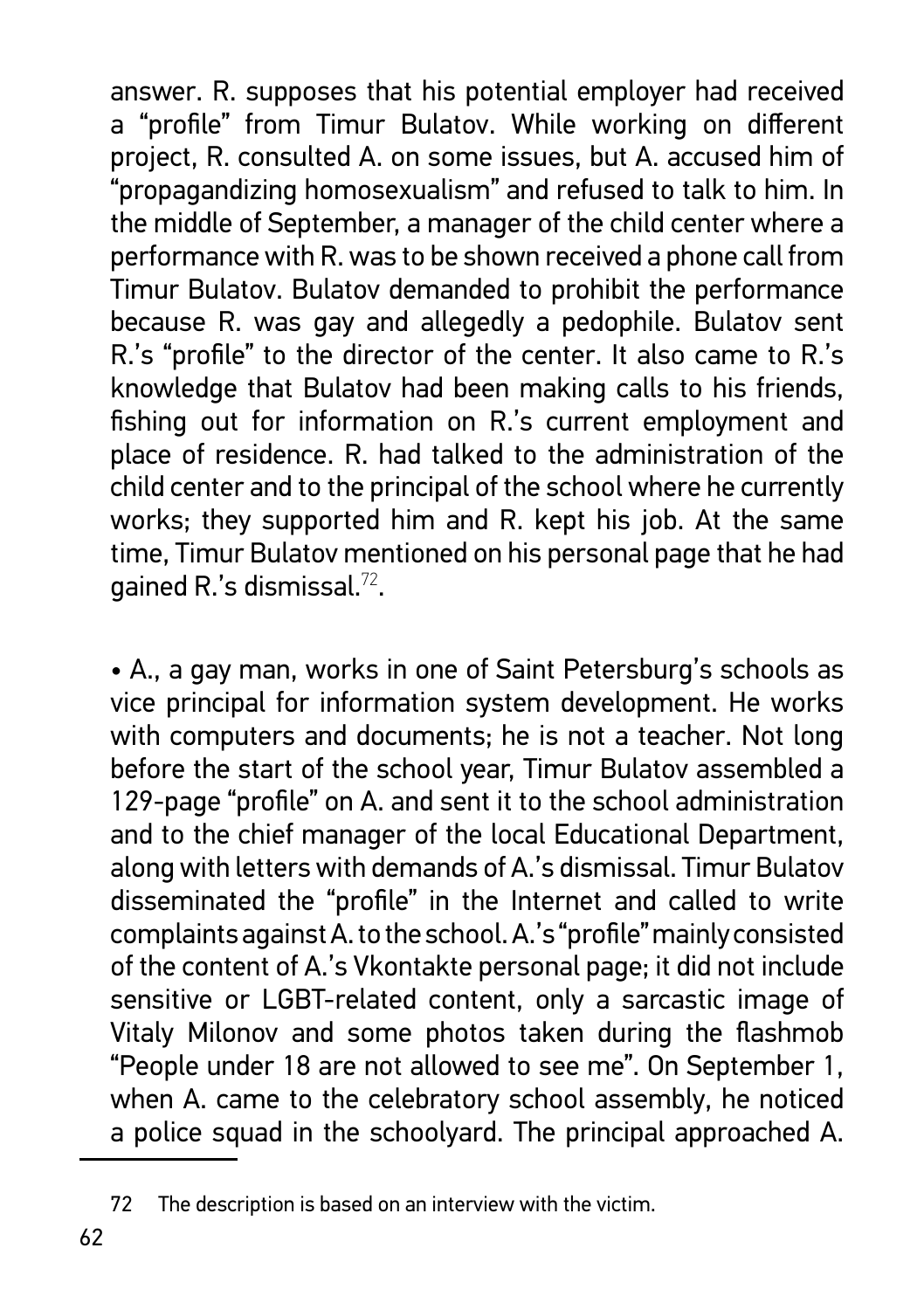and asked him "to keep it low". After the end of the celebrations, the principal told A. that she had received letters from an "NGO Action<sup>"73</sup> and showed him the letters. The school principal and some of A.'s colleagues know of his sexual orientation, but A. is not an activist and has never come out publicly. It remains unknown where Timur Bulatov had gathered the information. A. suspects that the information could come from several of the students, whom he had noticed visiting both gay and nationalistic groups on the Internet. The principal supported A. and visited the District Administration (they had also received the letters; presence of the police squad was on the Administration's instruction). The Principal talked to the Head of the Educational Department and they agreed that Bulatov's letters were not credible, and A. was a good employee with no reasons to be fired. The Head of the Department acknowledged that "sexual orientation cannot be considered as a ground for impossibility of work at school". The principal asked A. to work from home for some days for reasons of safety. The Principal and A. agreed to ignore any further letters from Bulatov $74$ .

#### Harassment and Workplace Discrimination in Education Based on Sexual Orientation as a Result of Prejudice

Some LGBTQI persons working in education face pressure and workplace discrimination based on their sexual orientation because of the employers' prejudice and discriminatory policies.

<sup>73</sup> Timur Bulatov calls himself leader of this organization. Upon open sources of information, this organization is not officially registered, does not have the status of NGO and is actually only a group in Vkontakte social network (https://vk.com/deystvie islam).

<sup>74</sup> The description is based on the interview with the victim.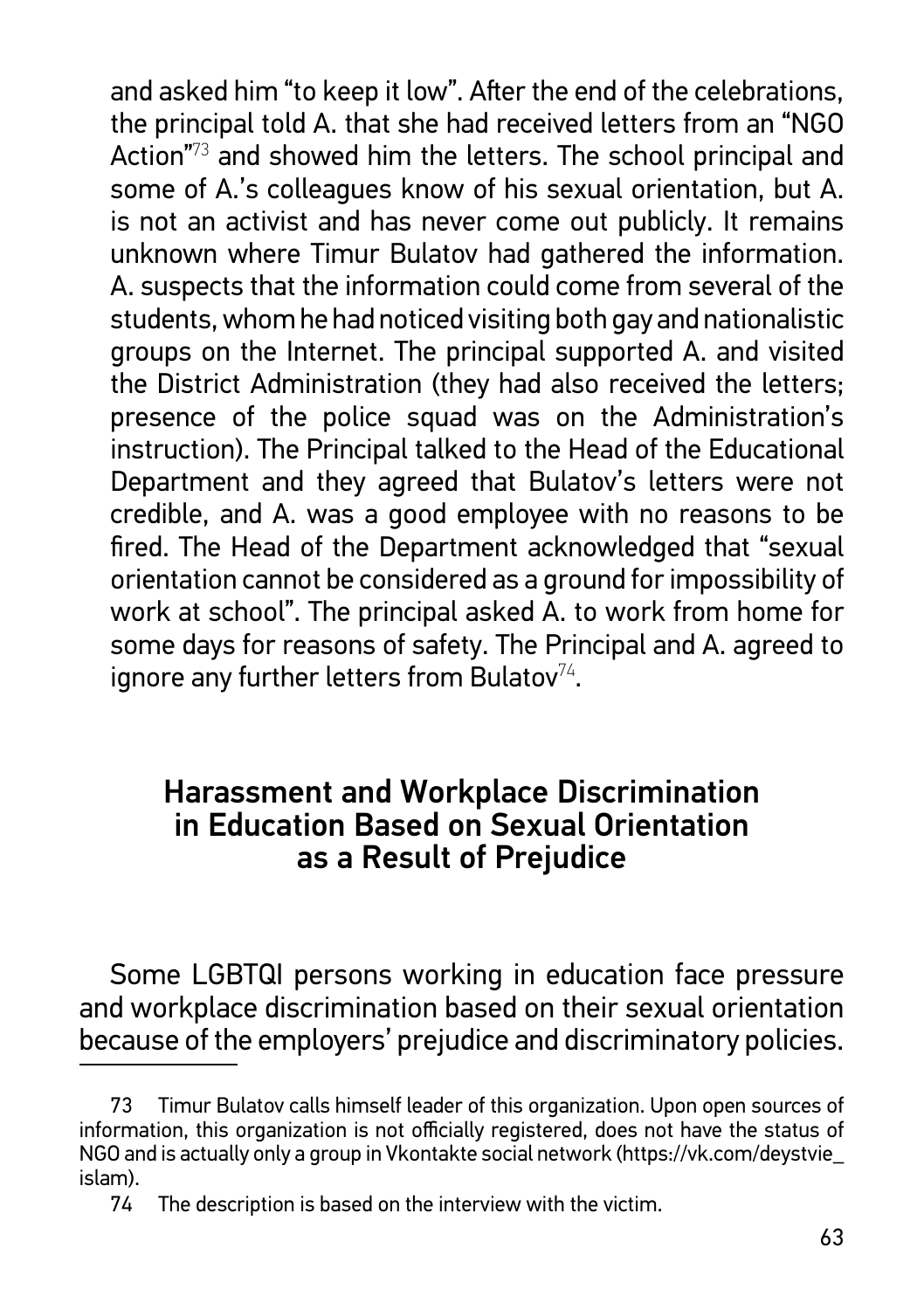• D. is a University professor. In spring 2015, he married a man in a European country. On May 18, a University security officer summoned D. and insisted that he must delete all the information about his personal life from the Internet, including photos of the wedding. D. refused and explained that there was nothing illegitimate in the information. The security officer toned down but continued to put pressure on D., explaining that "it would be less dangerous" for him. They also mentioned that the Prosecutor's Office had warned them that D. might "cause problems" for the University. Again, D. said that he would not delete the information and the officers stopped pushing.

• In July 2015, Denis Oleynik was denied employment based on his sexual orientation. In search for a job, Denis had posted his CV on recruitment websites. On July 6, he received a letter from a representative of *The Captains* Foundation, coordinator of the educational program *The Captains of Russia*, where she offered him a job interview for vacant position of training manager. Denis confirmed his interest in the job, and agreed for a skype interview. During the interview, the representative of The Captains Foundation explained him in detail the work features of the educational program and the functions of a training manager. After the interview, Denis was offered the job. The organization is situated in Moscow and the representative of the Foundation told Denis that they were ready to cover the expenses for the tickets to Moscow and accommodation fee during the probationary period, and after the end of the period, he would receive financial help to pay rent. After that, the representative offered Denis to add her to his "friends" list in VKontakte network for "faster communication". Denis did so. In the evening, Denis received a message in VKontakte from the representative where she asked him to "clarify his orientation". Denis answered that he was in a stable relationship with a man. The representative of the Foundation told him that "the ideology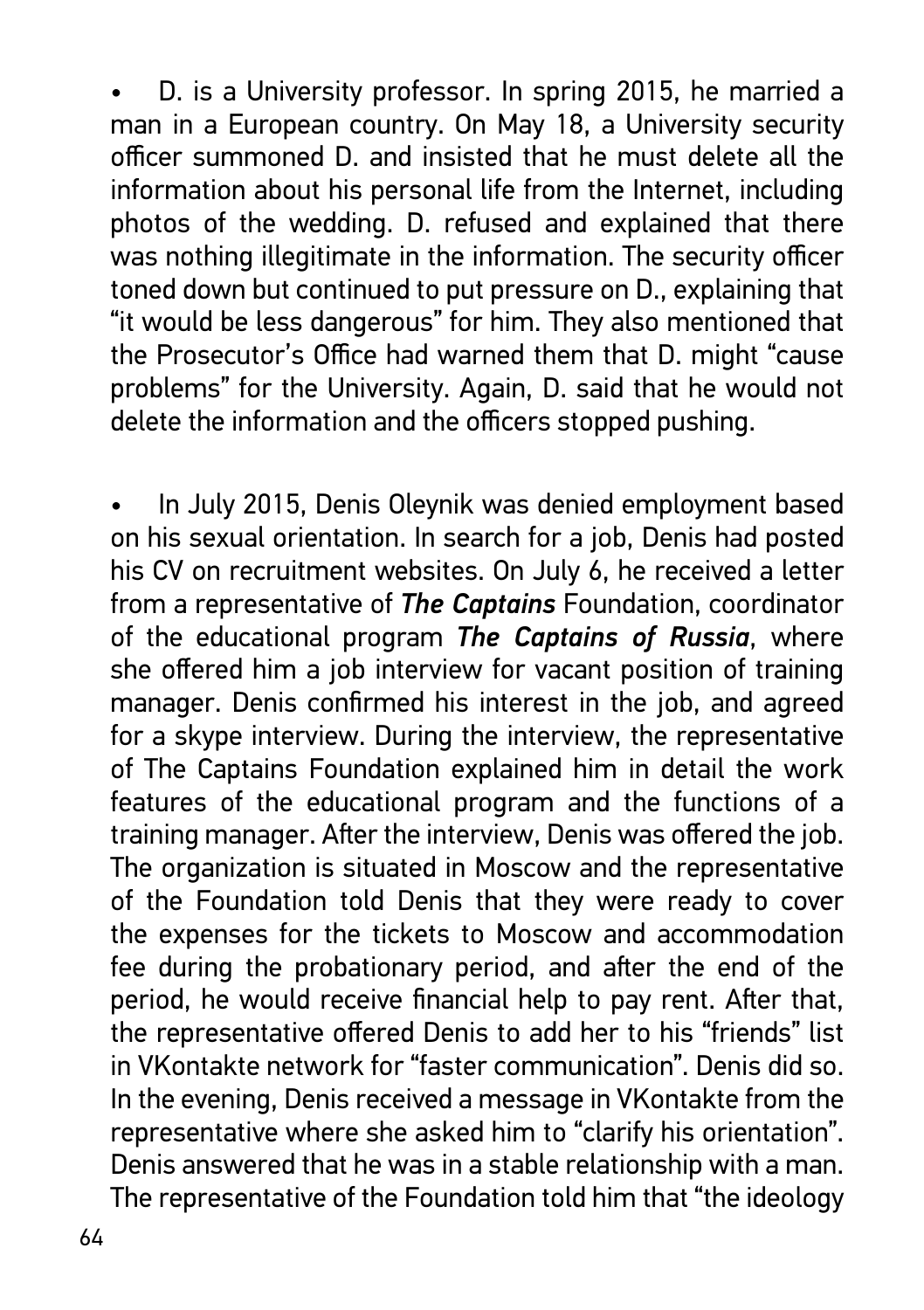and management of our program are such that we adhere to a traditional point of view on many questions". She also told about some "strict criteria" for employees one of which was, implicitly, heterosexual orientation. Consequently, during this communication, Denis was refused the job. Later that day, Denis received an email from the representative, where she wrote that the Foundation cannot work with Denis. Denis' qualification level met the organization's criteria; Denis received an official job proposal from the Foundation. Homosexual orientation was the only reason for employment denial.

On the 5th of October, Denis pursued litigation and filed a claim to Nagatinsky District Court of Moscow to declare illegal the discriminational denial of employment and to charge The Captains Foundation with 75 000 rubles (1000 Euro) as compensation for moral harm. On November 25th, the court dismissed the claim due to lack of evidence of connection between the person communicating with Denis and and The Captains Foundation<sup>75</sup>. Denis' lawyers are going to appeal against this decision<sup>76</sup>.

<sup>75</sup> The decision of the Nagatinsky District Court of Moscow under 25 November 2015, case № 2-11405/2015.

<sup>76</sup> The case is a part of Coming Out's Strategic Litigation Program.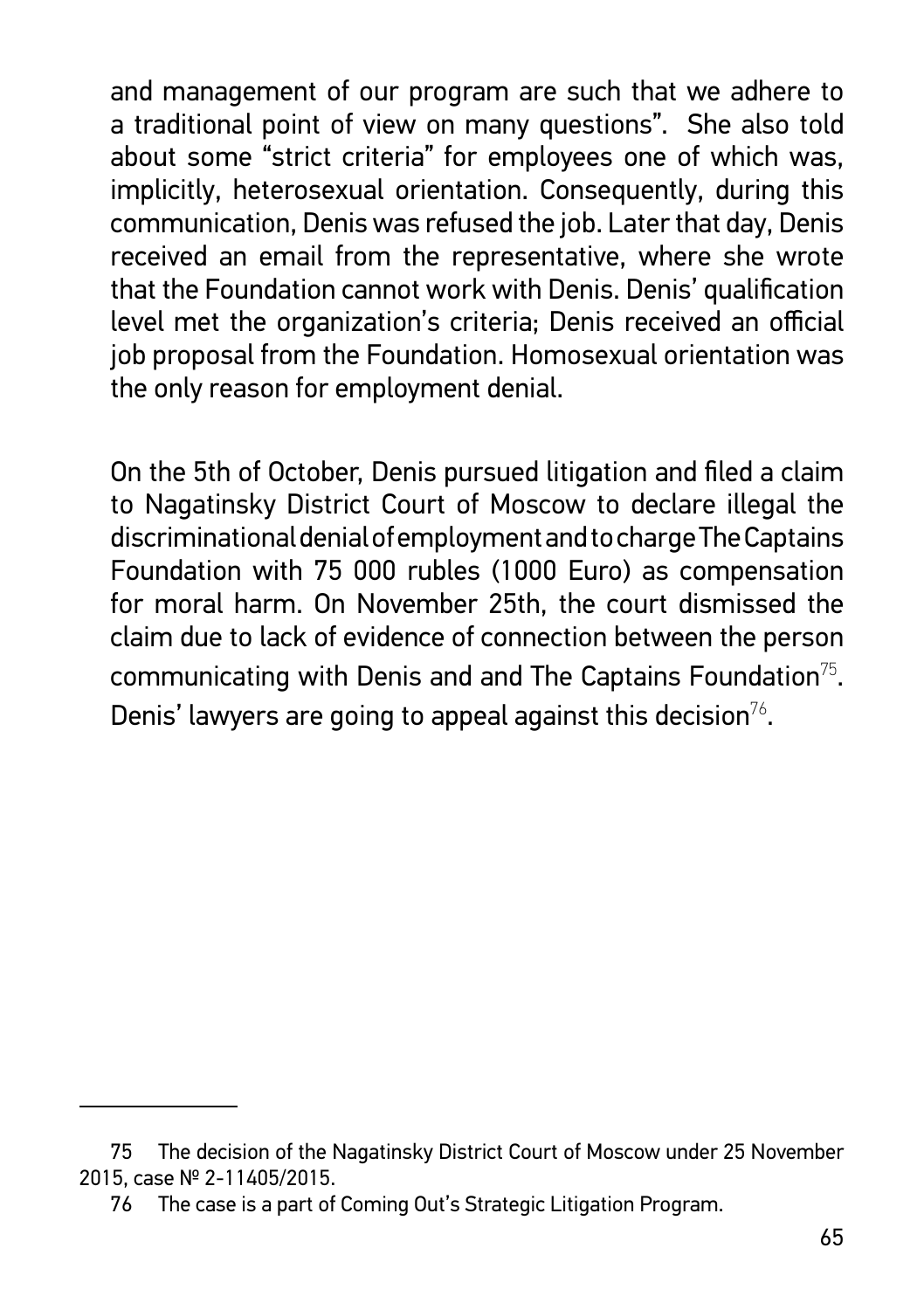# Discrimination and Violence against Transgender Persons

Many cases of human rights abuses documented by Coming Out's Monitoring Program in 2015 are related to violence and discrimination against transgender persons based on their gender identity, documents status or appearance. We documented seven cases of denial of legal gender reassignment by Civil Registry Offices, 19 cases of service denial, 13 cases of workplace discrimination, 2 cases of harassment in educational institutions, 4 cases of physical violence (including 2 cases of physical assault by law enforcement officers).

In 2015, the situation with transgender rights in Saint Petersburg deteriorated dramatically due to the changes in practice of legal gender reassignment.

The procedure of legal gender reassignment in Russia is poorly regulated in law. The possibility to change one's gender marker in identification documents is stated in the Article 70 of the Federal Law "Concerning Acts of Civil Status": "A decision on the making of corrections or changes of an act of civil status is to be made by the Civil Registry Office provided that ... documents on change of sex delivered by a medical organization in the proper form and by the proper procedure established by the Ministry of Health"<sup>77</sup>. The law refers to a document "of a proper form and procedure", which implies the existence of supplemental regulatory legislation. However, such regulations were never

<sup>77</sup> Federal Law as of 25.11.2013 N 317-FL.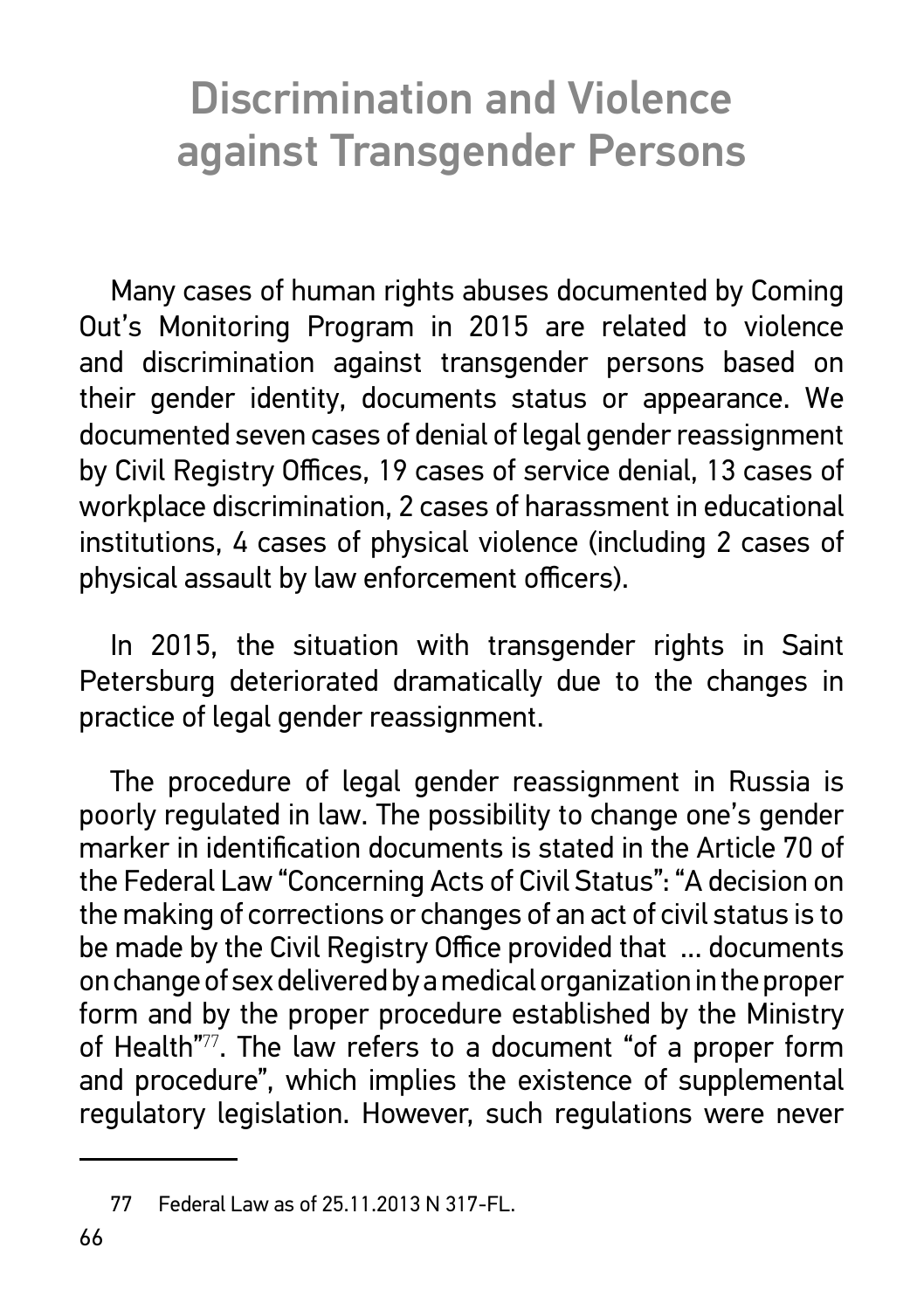introduced. In 1998, a Government Regulation delegated the development of the form in question to the Ministry of Health. However, this form has still not been adopted. In 2005, a special working group in the Ministry of Health was assembled to develop the form<sup>78</sup>; however, in 2007 the body was disseminated without achieving any significant results<sup>79</sup>. In a vast majority of cases, Civil Registry Offices in Russia deny legal gender reassignment for transgender persons referring to the lack of the proper form, and transgender individuals are forced to go to court in order to have their documents changed. The insufficiency of the legal framework regulating terms and procedures of legal gender reassignment leads to disunity of legal practice: the access to right to civil gender reassignment de facto depends on how a Civil Registry Officer or judge interprets the situation.

Until recently, the practice specifically in Saint Petersburg adhered to international standards. The procedure was quick, transparent and accessible: transgender individuals were able to change documents via administrative procedure in Civil Registry Offices; a certificate confirming surgery was not required. In 2011, the Civil Registry Office Committee of Saint Petersburg formulated a policy, stating that Civil Registry Offices are to change documents for transgender individuals without legal proceedings and without a requirement of surgery and

<sup>78</sup> Order of the Ministry of Health and Social Development of the Russian Federation of April 25, 2005: "On the creation of working group for preparation of regulatory legal enactment and guidelines concerning issues of diagnostics, treatment and rehabilitation for people diagnosed with transsexualism and other gender identity disorders": http://rudoctor.net/medicine/bz-rw/med-umnuz.htm.

Order of Ministry of Healthcare and Social Development of Russian Federation under 12 December 2007 r. "Concerning orders of Healthcare and Social Development of Russian Federation declared to be no longer in force": assistance system "Consultant Plus".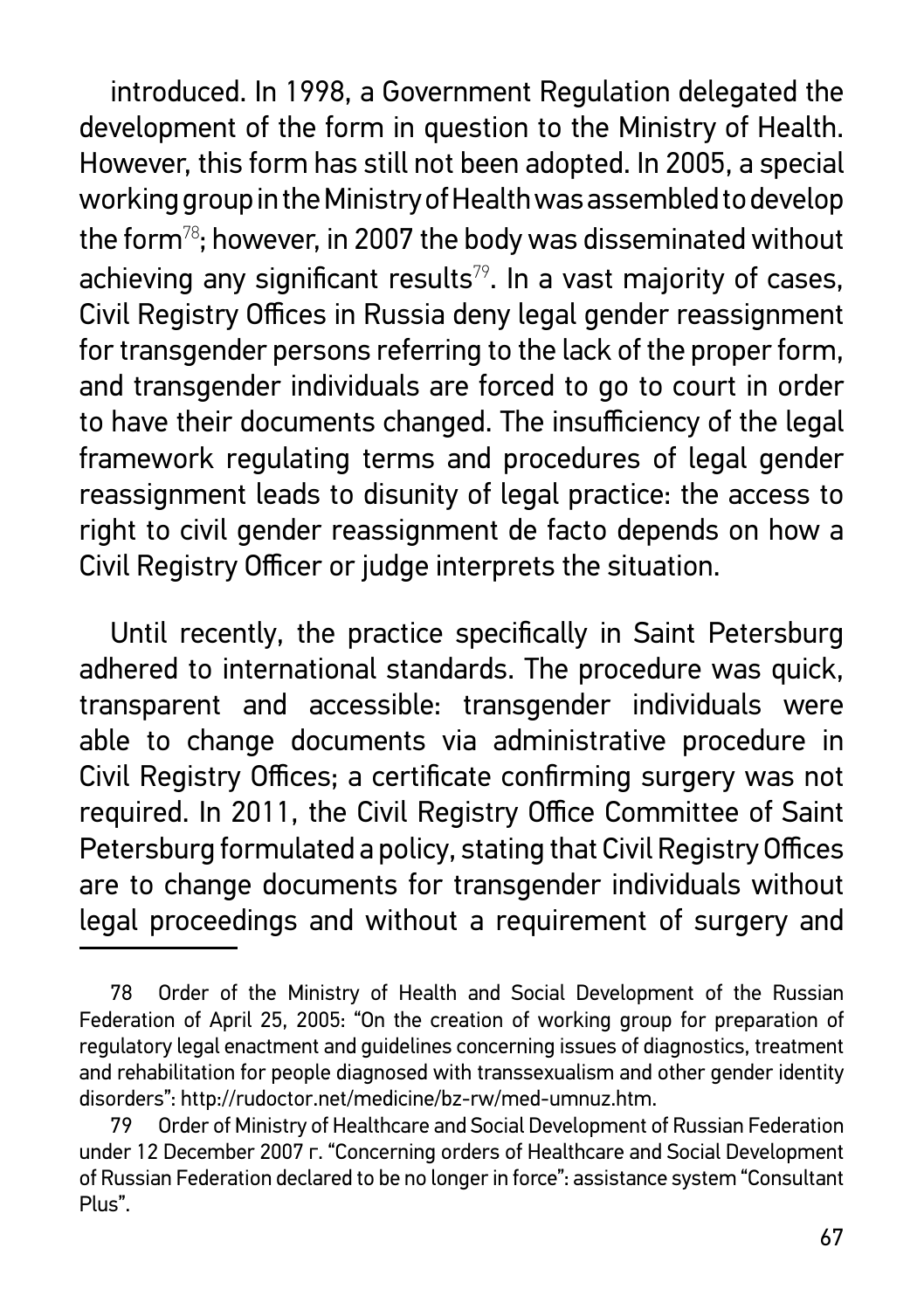hormonal replacement therapy $80$ .

Since the summer 2015, transgender persons started to get refusals from Civil Registry Offices to their applications for document change. Now, the procedure can be obtained only through court proceedings. Moreover, in a majority of cases surgery certificates are now required. The Monitoring Program has documented six cases of such refusals in 2015.

• Diana Yashenkova is a transgender woman. She has been undergoing hormonal treatment for several years and is socialized as a woman. On June 11, 2015 Diana filed a petition to the Civil Registry Office of the Vyborgsky District of Saint Petersburg to make changes to the birth certificate<sup>81</sup>. She attached four medical certificates: confirming her diagnosis of "Transsexualism" by a psychiatrist, indicating that she had undergone irreversible hormonal gender reassignment, and a recommendation to change her legal gender. After the Registry Office received the petition, they called Diana and asked her if she was planning to undergo surgery and informed her that the duration of the review of her petition was prolonged for three months "due to the necessity of surgery". In August, Diana and her representative visited the Civil Registry Office to discuss the possibility to change the documents. They submitted a legal opinion on the possibility of legal gender reassignment without surgery along with examples of positive court decisions on document change for transgender persons without surgical interventions and an answer of the Civil Registry Office Committee dated 2011, where it was stated that surgery is not

<sup>80</sup> A Letter from Civil Registry Office Committee of Saint-Petersburg Government under 18 March 2011 Nº 5.03-6-126/11-01.

<sup>81</sup> The case is part of Coming Out's Strategic Litigation Program and Transgender Legal Defense Project.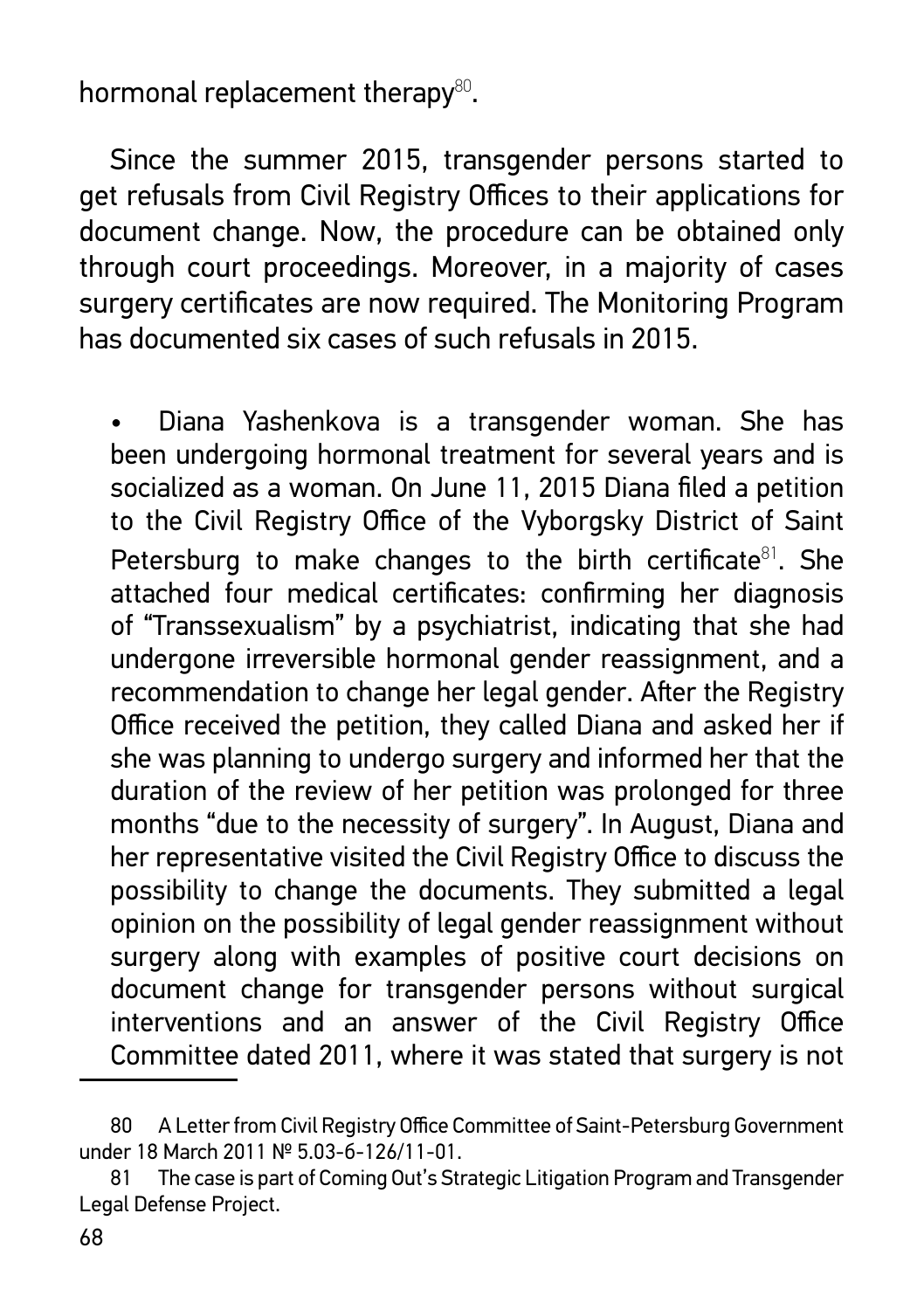required for the procedure. Immediately after that, Diana and her representative visited the Legal Affairs Office of the Civil Registry Office Committee. They showed Diana's documents to the office's representative and enguired of the possibility to make changes to Diana's birth record. A representative of the agency answered that the practice in Saint Petersburg had changed, and now the procedure could be done either with a surgery certificate or in the court. On September 15, 2015, the Civil Registry Office refused to make changes to the Diana's birth certificate due to absence of surgery $^{82}$ . On October 19, 2015, Diana petitioned Vyborgsky district court with administrative appeal challenging the Civil Registry Office's decision.

• D. is a transgender man who has undergone mastectomy and has been on hormonal treatment for several years. On September 24, 2015, D. filed a petition to the Civil Registry Office according to place of residence to make changes to his documents. He attached a certificate with a diagnosis of "Transsexualism" and certificates confirming hormonal and suraical gender reassignment along with a certificate on the necessity to change the legal gender marker. The Civil Registry Officer studied the documents and made a phone call. During the phone conversation, she loudly discussed D.'s situation with a Civil Registry Office associate of a different district. After that, she explained to D. that according to new instructions from the Office of Legal Affairs, all Civil Registry Offices must now change documents for transgender individuals only after a court decision. She was constantly referring to "orders from above" but did not show any official document and did not explain when and why such a decision was made. On September 29, D. received an

<sup>82</sup> Letter of Civil Registry Office of Vyborgsky District of Saint-Petersburg on making amendments to the the act of civil status on September 11, 2015 (case N 61), notification on September 12, 2015.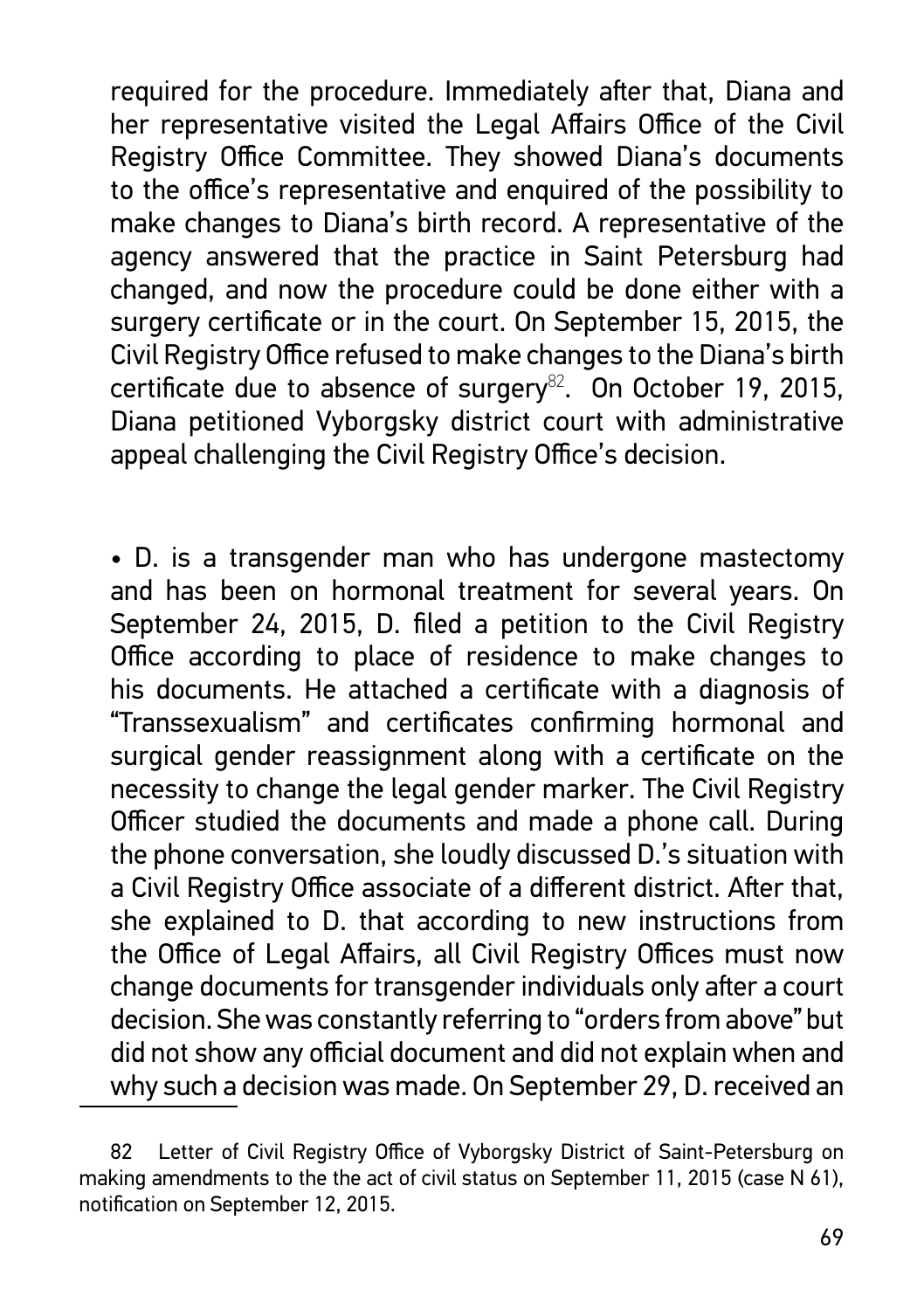official refusal to change his gender marker "due to lack of the proper form". After receiving the refusal, D. made an appeal to the Primorskiy District Court<sup>83</sup>.

Some transgender persons, lacking the opportunity to undergo all medical treatment required for legal gender reassignment, decide to change their name and keep the previous gender marker. However, in Saint Petersburg they are not able to do even that.

• Anna, a transgender woman, filed an appeal to the Civil Registry Office of Frunzensky District to change her name from traditionally male to traditionally female one, without the change of gender marker $84$ . Anna has been living as a woman for many years and has often faced problems when using documents (which hold a male name): representatives of government agencies and organizations do not identify her as male. Anna had also informed the Civil Registry Office of her decision to eliminate the patronymic in her documents. However, the Chief Officer informed her that this procedure is impossible, so Anna decided to change her patronymic from masculine to feminine and included it in her appeal. Before applying personally, Anna filed an appeal for change of a name via an online application system, leaving the "patronymic" field blank.

On February 9, the Civil Registry Office refused the name change, citing the fact that official records must be kept in Russian, and the rules of the Russian language dictate that a man must have a male name, and a woman must have a female name. Anna

<sup>83</sup> The case is conducted under Coming Out's Strategic Litigation Program with support of Transgender Legal Defense Project.

<sup>84</sup> The case is part of Coming Out's Strategic Litigation Program with the support of Transgender Legal Defense Project.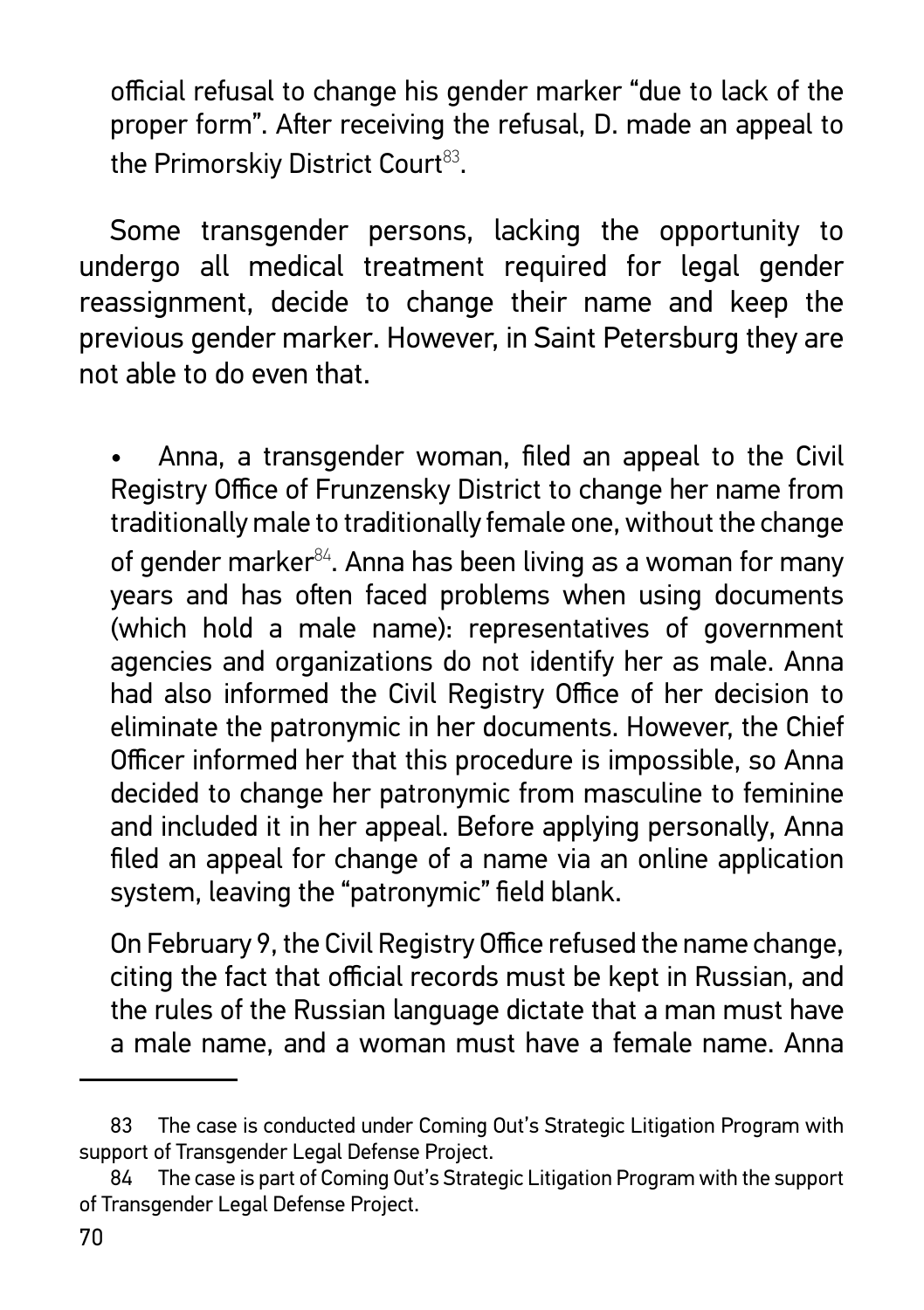challenged the refusal in court but on July 16, her appeal was dismissed $85$ . The court's refusal was motivated by the argument that a citizen's name change affects public interest, meaning that the absence of a ban on name choice cannot be interpreted as the right to use any name. Therefore, an individual with a gender marker of male does not have the right to use a female name. The court also indicated that in order to change her name to a female name, the petitioner must present the court with evidence of gender reassignment. The City Court upheld this ruling<sup>86</sup>.

The prolonged legal gender reassignment procedure through court significantly complicates the life of transgender persons: they have to use their old documents in this period and are thus exposed to discrimination and forced to reveal their gender status in everyday life. Transgender persons who had not changed their documents risk facing service denials and humiliating treatment every time they have to use their passport. In 2015, we documented 19 cases of service denial to transgender persons based on the mismatch between their appearance and passport data: 1 case of bank services denial, 1 denial of medical services, 3 denials of transport services, 14 cases of goods denials in shops.

We have also documented 13 cases of workplace discrimination of transgender persons based on the mismatch between documents and appearance/identity.

<sup>85</sup> Letter from the Civil Registry Office of Frunzensky District of Civil Registry Office Committee of the Saint-Petersburg government under 03 February 2015 N 654, signed by the chief officer E.E. Veselova

<sup>86</sup> Appellate ruling of Saint-Petersburg City Court. November 26, 2015, case № 33-19742/2015.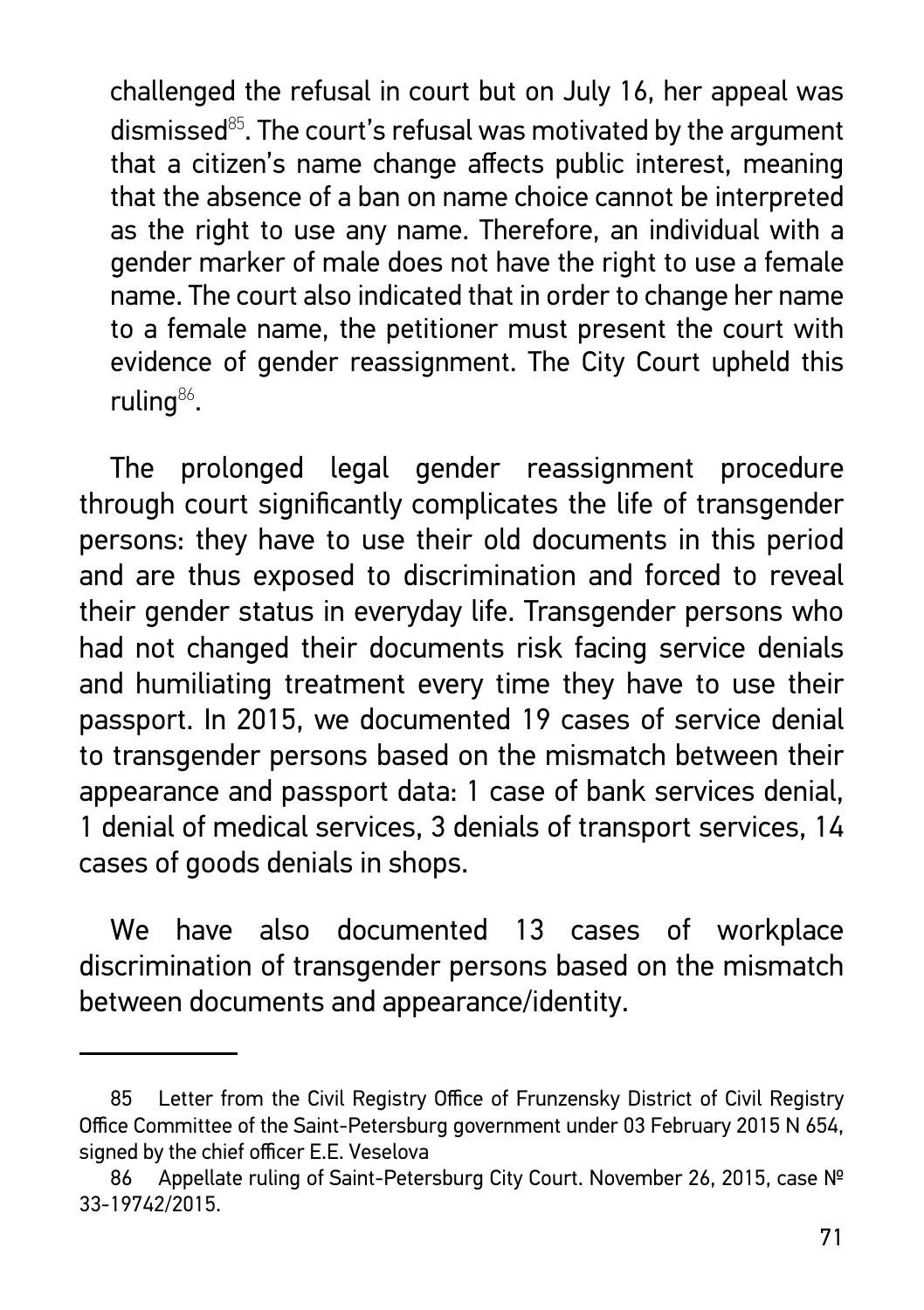• E., a transgender man, was fired after a horizontal promotion without any explanations. E. supposed that the reason of the dismissal was the female gender marker in his documents.

In August 2015, Irina, a transgender woman, was denied employment because her appearance did not match her documents. She was interviewed in a renowned IT company. The interview had gone well and Irina understood that the company was ready to hire her. In the end of the interview, Irina came out as trans and explained that she still had male documents. A company representative called back and to tell Irina that she was eligible for the vacancy and they would have definitely employed her, but could not do this because of her documents.

• Diana, a transgender woman, was denied employment 4 times in 2015. In two cases, the employers told her that the discrepancy between appearance and documents was the reason of denial, and in two other cases, the employers gave no explanation (however, Diana suspects the same reason).

• Natalya, a transgender woman, faced an attempt to fire her and six employment denials in one year. She got humiliating comments and faced an incident of physical assault from the manager of a florist shop where she used to work (she had been employed with male documents). After Natalya came out as a trans, she was forced to resign. At a job interview in a *Lush*  retail chain store, the managers refused to hire Natalya and said that they "would be sent to prison if we hired someone with such a passport". During a job interview for the position of a callcenter operator in *Rostelekom* company, Natalya explained her situation and said that she was going to undergo a diagnostic commission for gender reassignment. She was told to return after changing her documents. On another job interview, the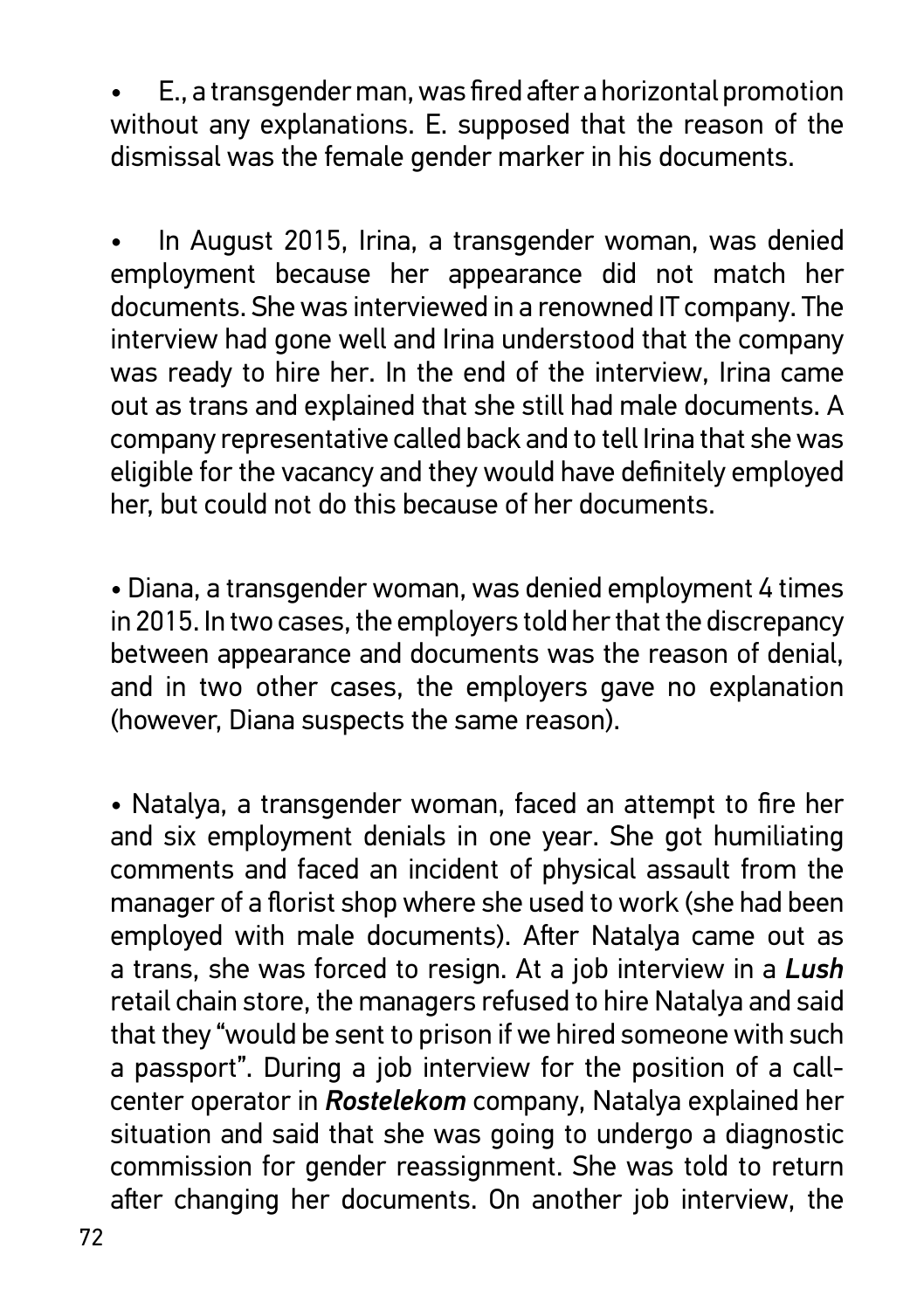woman was told that she was qualified for the position and document discrepancy would not be a problem, but soon after that she was denied employment. During a job interview in the *Pyaterochka* chain store, Natalya was told that she was eligible for the position; after she explained her situation, the interviewers gathered HR specialists to discuss "where to place her so that people would not kill her". Later she was denied employment. She was dismissed from *Floral Fantasy* store after the first day of probation period. In August 2015, Natalya tried to get a job as a waitress in a coffee-bar. During the interview she was told that her appearance was not fit for the position ("large hands, male nose - we need employees to look perfectly ordinary!") and that coffee-bar will have problems in case of inspection. The coffee-bar owner offered Natalya a plongeur position. When she refused, the owner rudely advised her to "find a job in a thematic club or a transvestite show".

In 2015 we documented two cases of harassment of transgender persons from professors or administration of educational institutions based on the mismatch between their appearance and documents.

• Egor, a transgender man, studied a Masters of Psychology program in one of the higher education institutions of Saint Petersburg. When he entered the program, he had been undergoing hormonal treatment for 10 months, his appearance was masculine but he still had old documents. Egor explained his situation to the administration and told them that he would change documents in approximately half a year. He asked the Office of Dean to list him as Egor in all academic records but was denied and told that "we will write your passport name everywhere until you change your documents". As a result,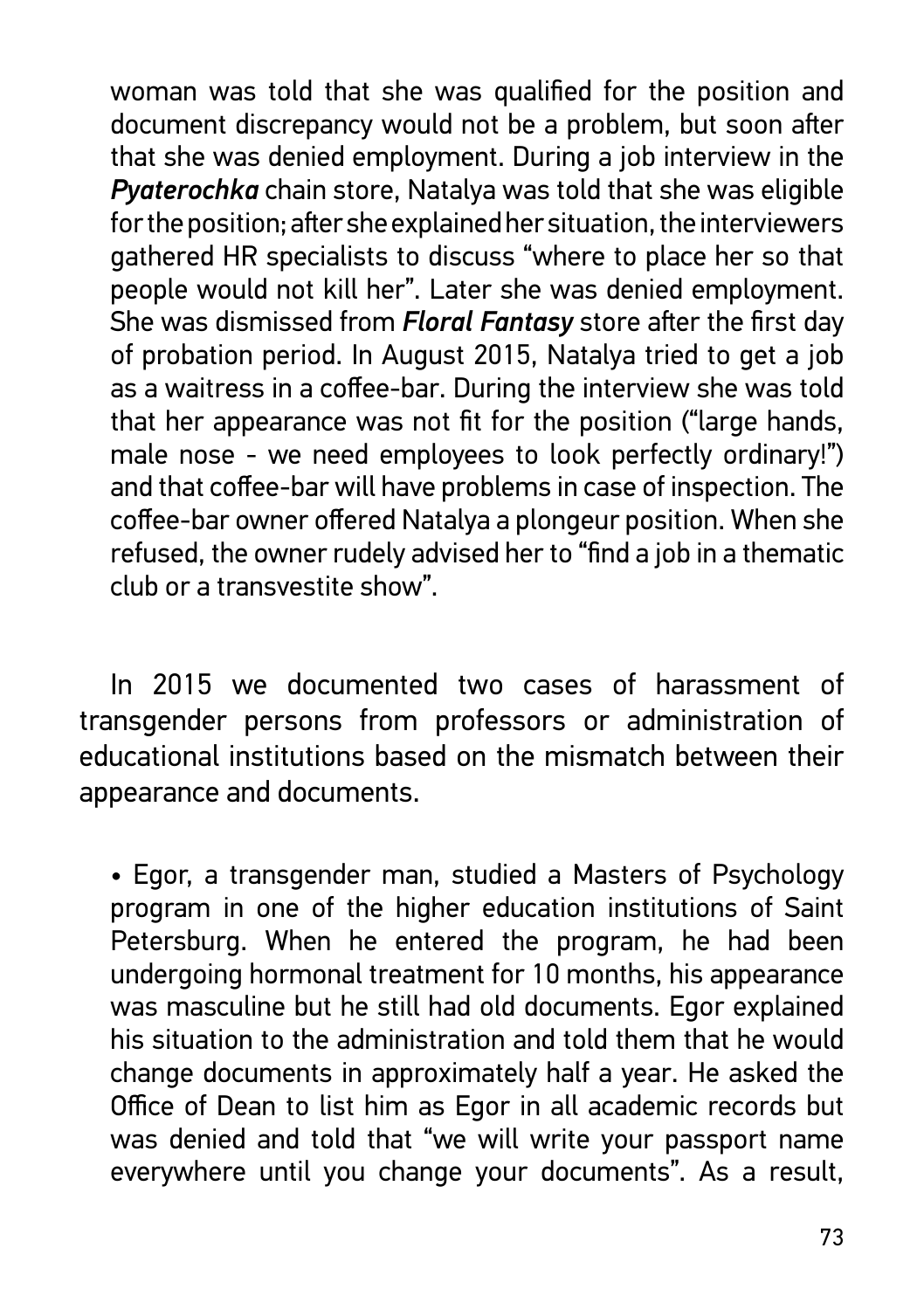many professors reacted harshly on the discrepancy. When Egor declared his intention to focus his MA thesis research on counseling services for transgender persons, he was repeatedly asked to change the topic and not to mention transgender issues in the title. During such dialogues, the University staff addressed Egor with his passport name and referred to in feminine pronouns, which caused great stress to him. Egor's legal gender reassignment procedure was delayed; in March 2015 the University's Vice-Principal started to threaten to ban him from exams because he promised to change documents but had not done it. Egor brought a certificate from the Civil Registry Office, which confirmed that his documents were in the process of change. However, he was prohibited from taking exams with explanation that he neglected to pay for the studies (however, the Accounting Department confirmed that he had done the payment). The Dean Office explained that the Vice-Principal personally prohibited Egor from taking exams. Egor came to the Principal to discuss the situation (during the conversation the Principal told Egor that "the government does not approve of transgenderness") and after that he summoned the Vice-Principal, who gave Egor a resignation notice with a demand to sign it. This case came public in the University and Egor gained support from other students. It helped, and Egor was allowed to take exams in an additional period, but he did not receive any apologies from the University staff $^{87}$ .

• In the autumn of 2015, K., a 19-year-old transwoman, faced bullying in the higher school of Saint Petersburg State University of Aerospace Engineering and had to leave the school. Several months earlier K. had started hormone replacement therapy, and soon the changes became noticeable. When K. started to socialize in female gender in everyday life, her groupmates began

<sup>87</sup> The description is based on an interview with the victim.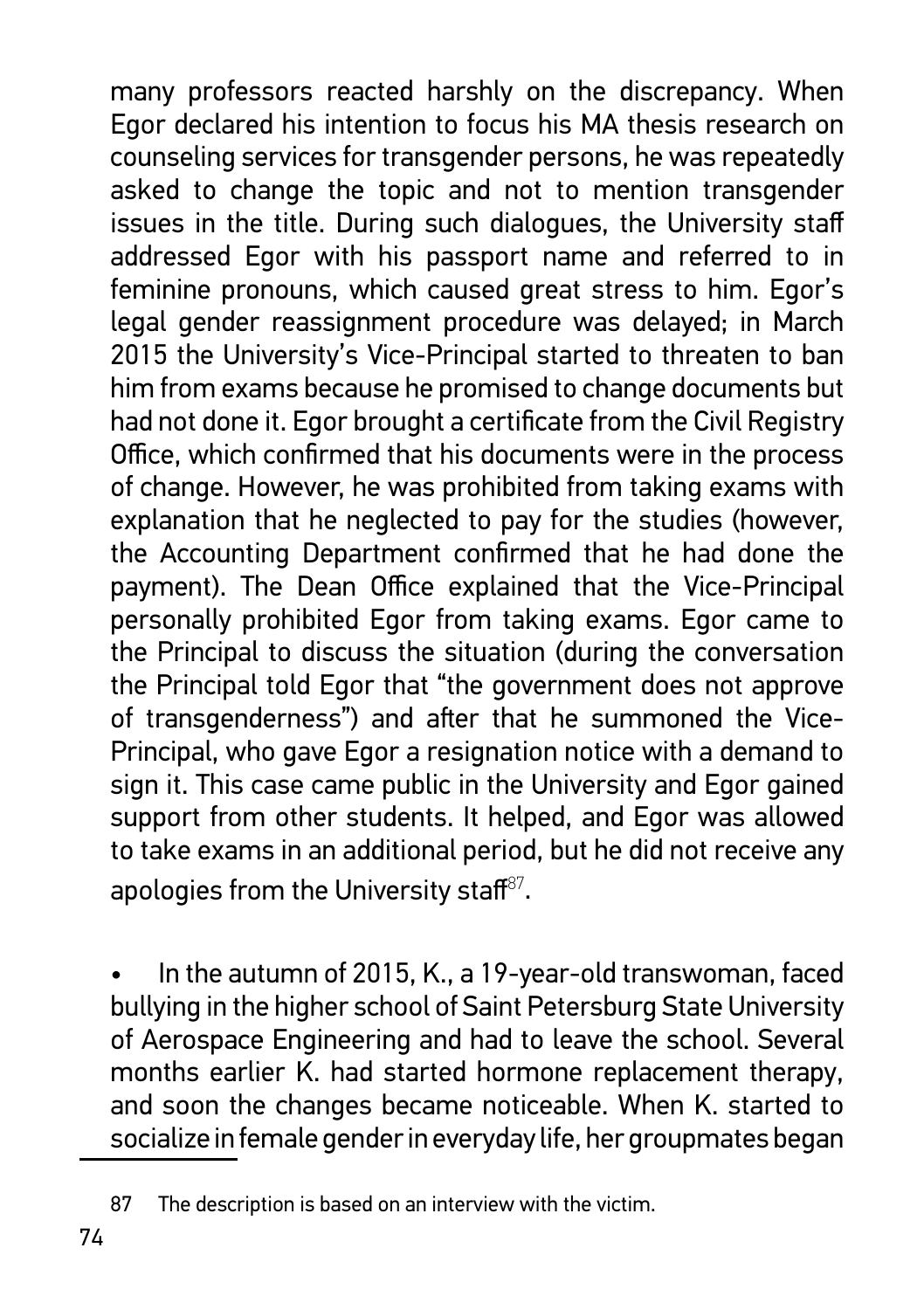harassing her. The professors often laughed at her and never tried to stop or punish the bullies. After a week of humiliation, K. quit her studies<sup>88</sup>.

Transgender persons are especially exposed to violence. Because of the mismatch between their appearance and documents and fear of further harassment, transgender individuals often choose not to report crimes to law enforcement agencies. Incidents of transphobic violence and humiliating treatment from police officers are a challenging issue.

• In July 2015, D., a transgender woman and sex worker was detained by the police while she was at a client's house. She was beaten at the police station; the officers appropriated her personal belongings. As far as we know, D. did not appeal against their actions in fear of further violence and harassment $89$ .

• In October 2015, K., transgender woman, was stopped inside the "Moskovskaya" subway station for documents inspection; the officers did not explain the reason for the check. When the officers saw K.'s documents, they started to laugh, and then one of them grabbed K. by the hand and led her somewhere by force, without any explanations. It continued for about ten minutes. K. was frightened; she started to cry and asked to let her go. Police officers laughed at her, shouted "Piss off, fag!" and let her go $^{\%}$ .

Transgender persons are often subjected to discrimination,

<sup>88</sup> The description is based on an interview with the victim.

The description is based on an interview with the victim.

The description is based on an interview with the victim.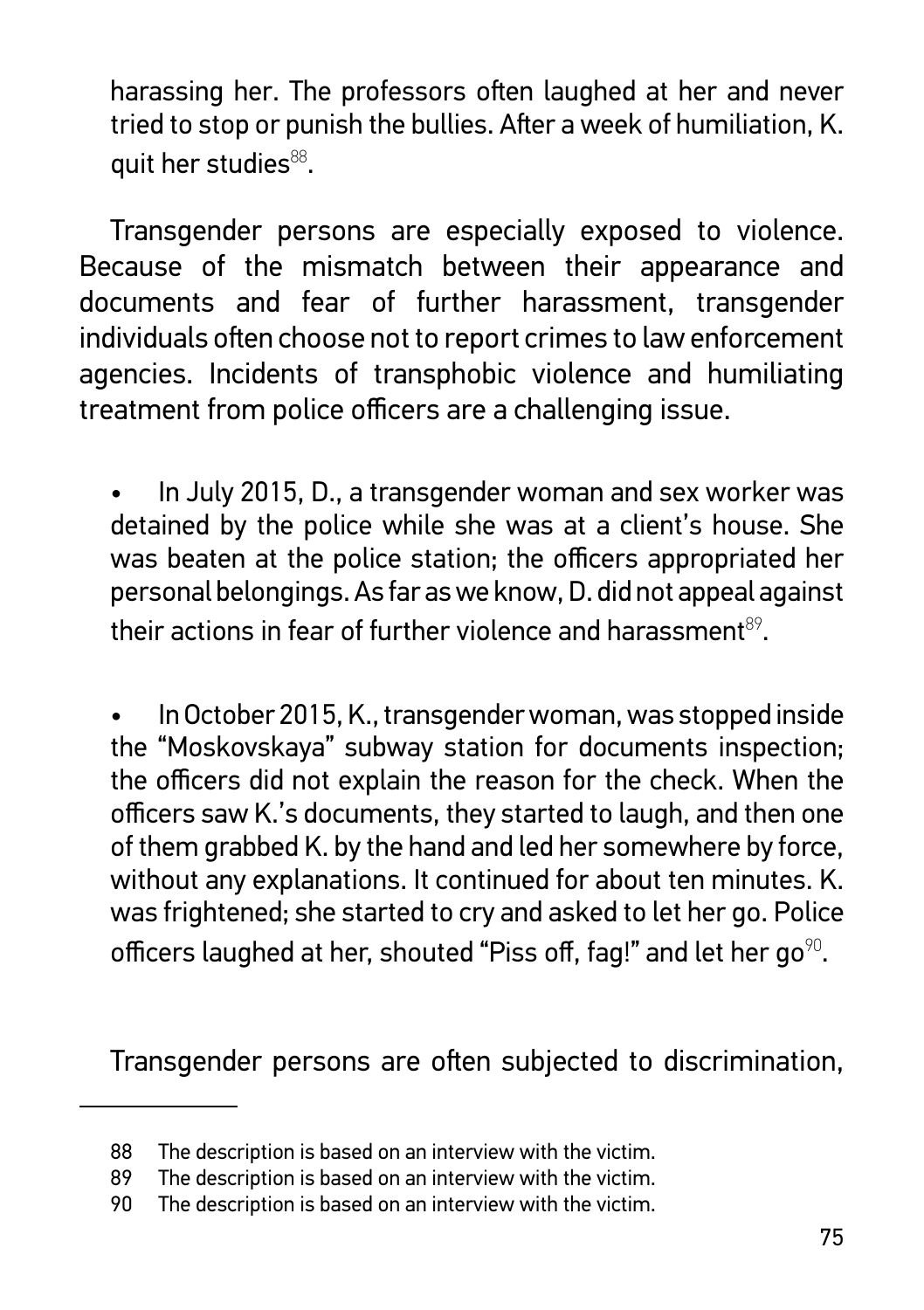humiliating treatment, service denial and violation of their rights in healthcare facilities:

• Kira, a young transwoman, faced de-facto involuntarily hospitalization, along with abuses and humiliating treatment in the hospital. On December 29, Kira was stressed after a quarrel, and took high but not dangerous dose of sedatives (4 pills of phenazepam). She felt sick from the pills, and Kira's neighbor called an ambulance. Seeing an empty box of sedative drugs, the doctors made a conclusion that Kira committed a suicide attempt. They started medical procedures necessary in such cases (e.g. gastric lavage) without listening to her explanations and refusals to undergo the procedure. Kira was taken to toxicology ward of I.I. Dianelidze's Scientific Research Institute of First Aid. The hospital staff spoke to her rudely; they did not ask for her consent to medical procedures, addressed her in masculine gender and by passport name, the doctors rudely discussed Kira's gender status ("What is this creature? Should we put it with men or with women?"). They did not believe that Kira had not attempted suicide. Kira's friends brought her hormone and antidepressant pills, but the hospital staff refused to give her the medicine (Kira must take the pills every day; even the short interruption is dangerous for her health). Kira began to suffer from withdrawal: she was nauseating and was experiencing vertigo. When Kira informed the doctors, they did not give her necessary medicine and injected her with droperidol, a strong anti-psychotic with numerous dangerous side effects. They also took away Kira's cell phone. Next morning, a lawyer from an human rights organization came to the hospital, but was refused to visit Kira. The next day Kira was transferred to the psychosomatics ward for women (as she asked). The doctors continued to treat her rudely, repeatedly commented on her male documents; when Kira complained that she was cold, the doctors threatened her ("Shut up, or I'll send you to the men,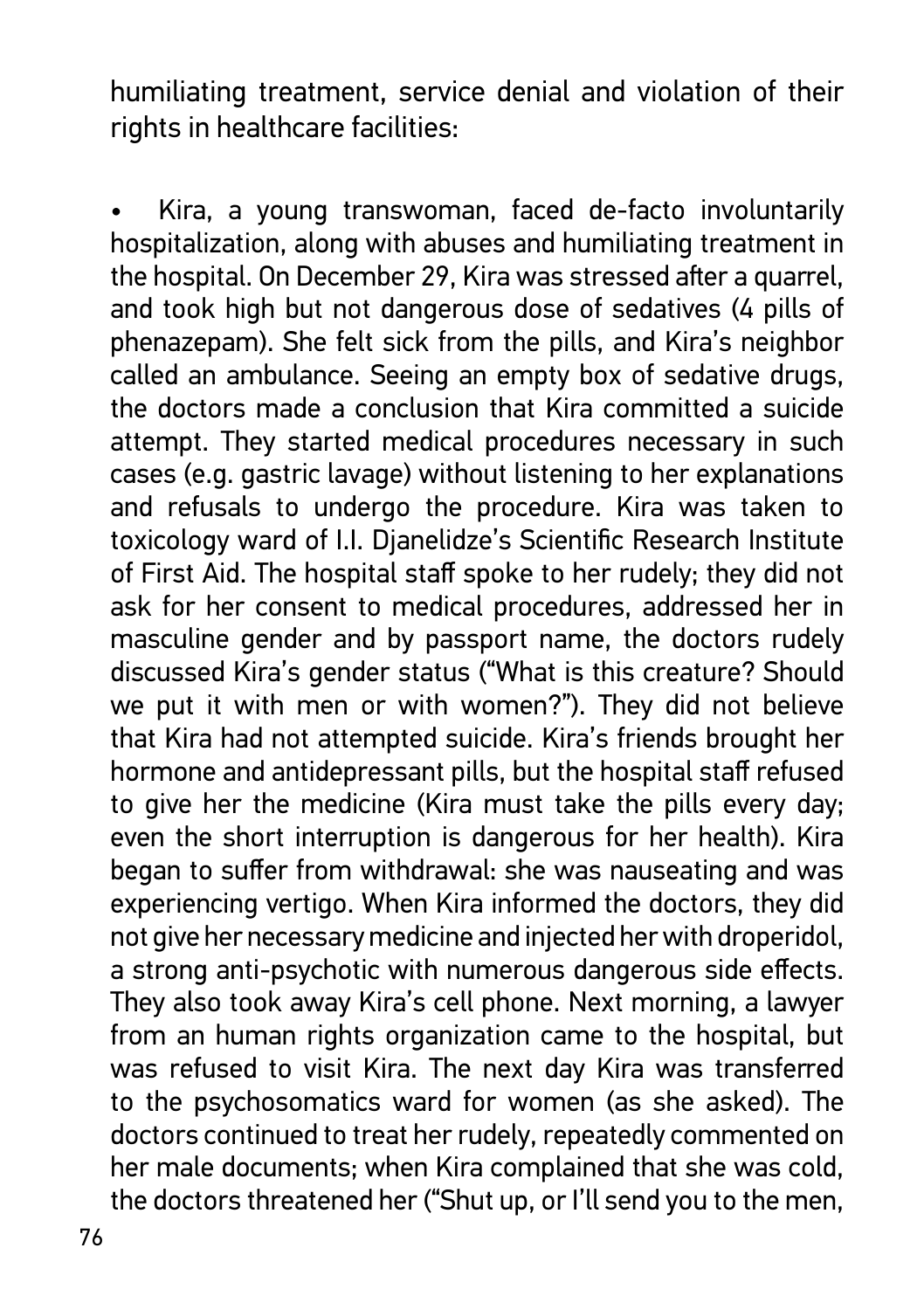they will have fun with you"). According to Kira, she cried every day in the hospital: she was scared since the doctors would not tell her anything of her medical treatment and of what will happen to her. Soon she was told that if she refused to transfer to a psychiatric hospital, she would be transferred involuntarily, because the doctors suspect her of suicidal behavior. On the same day, a board of doctors discussed her future treatment. She was present on the concilium; the doctors addressed Kira by her passport name, and when she asked to name her by her chosen female name, the doctors stopped to address her at all. It was so humiliating that Kira left the room. After that, a hospital psychologist advised Kira to write an application of voluntary transferal to a psychiatric hospital. Kira agreed; at the new hospital, she was treated professionally and politely<sup>91</sup>.

• Irina, a transgender woman, was refused medical service in one of Saint Petersburg's medical centers: the doctors did not believe that the documents were hers. When Irina explained that she was a transwoman, she was told to "Piss off, freak" $^{\%2}.$ 

The situation of the transgender community in Saint Petersburg was strongly aggravated by the dissemination of the dismissed Doctor Isayev's diagnostic commission on the basis of Saint Petersburg State Medical University. Now, transgender persons do not have access to quick and professional diagnostics and are forced to delay their transition or travel to other cities to be diagnosed. The Monitoring Program has also documented a case when a surgeon, in fear of persecution, refused to conduct surgery (mastectomy) and to give a surgery

<sup>91</sup> The description is based on an interview with the victim, the witness of the incident and the victim's lawyer.

<sup>92</sup> The description is based on an interview with the victim.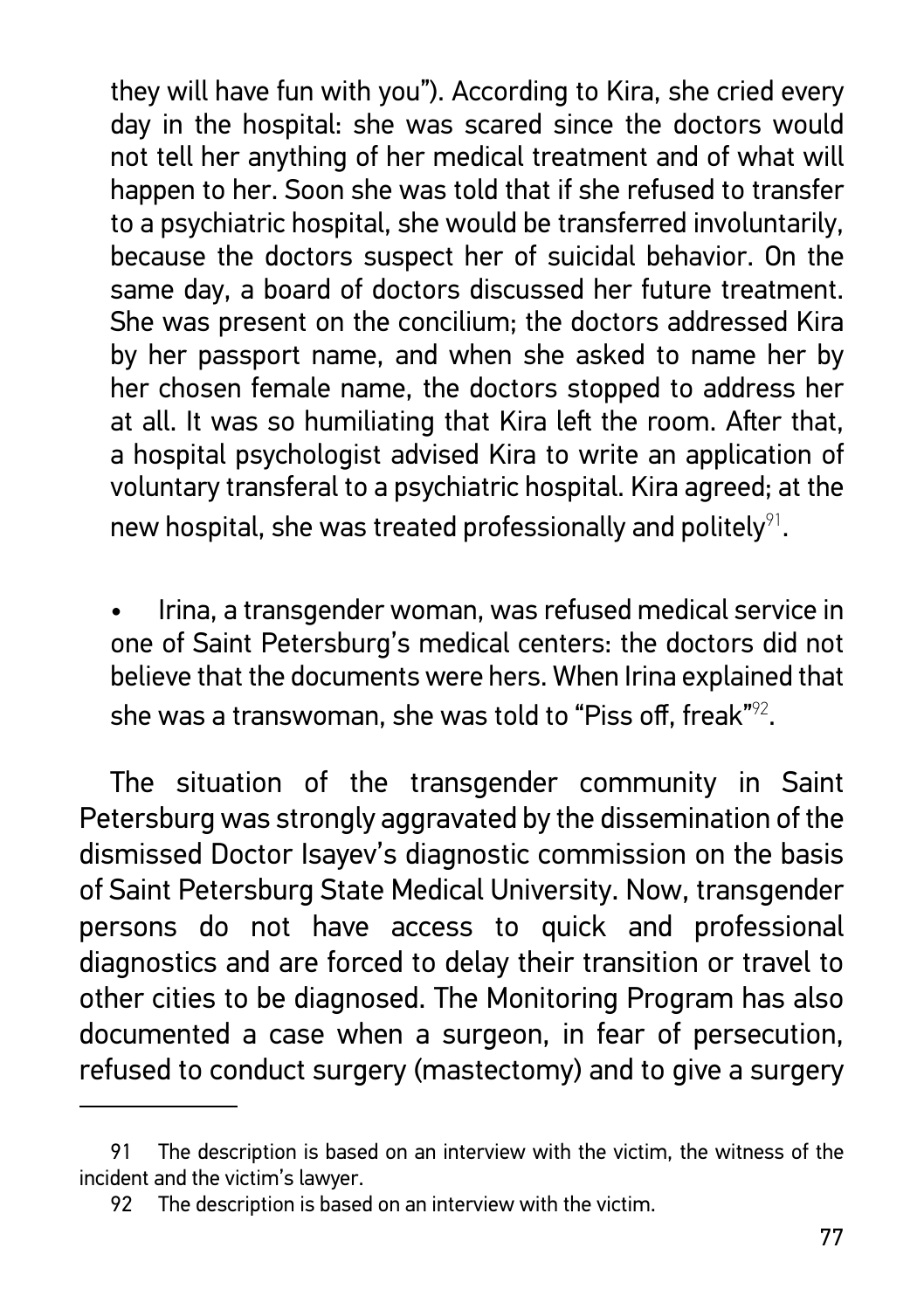certificate to transgender man who had been diagnosed with "Transsexualism" by Isayev's commission.

Access to hormonal treatment for transmaculine individuals has also been compromised. In autumn 2015, all steroid healthcare products were included to the List of Regulated Medications. Legal regulations concerning pharmaceutical business were altered and became more complicated. Consequently, many pharmacies stopped the distribution of medications containing testosterone. As a result, few pharmacies selling testosterone medications are left in the city. In the end of 2015, the average price of «Omnadren», the most accessible androgen medication popular among transmasculine persons undergoing hormonal treatment, increased greatly<sup>93</sup>. The change of dosage form, along with the introduction of new proscription regulations, has led to a situation when transgender persons have to obtain a new proscription for every ampoule (which implies a visit to an endocrinologist every two or three weeks, most often in commercial medical centers). Taking into account that transgender persons undergoing hormone replacement therapy are assigned to the medicine for a lifetime and a pause in the therapy may cause damage to their health, this situation is alarming.

Compared to the situation in the beginning of 2015 (when a package of 5 ampoules had cost 500 rubles / 7 Euro at an average), in the end of 2015 the medication has risen 8 times (the new dosage form, where the package contains a single ampoule, costs 800 rubles / 11 Euro at an average).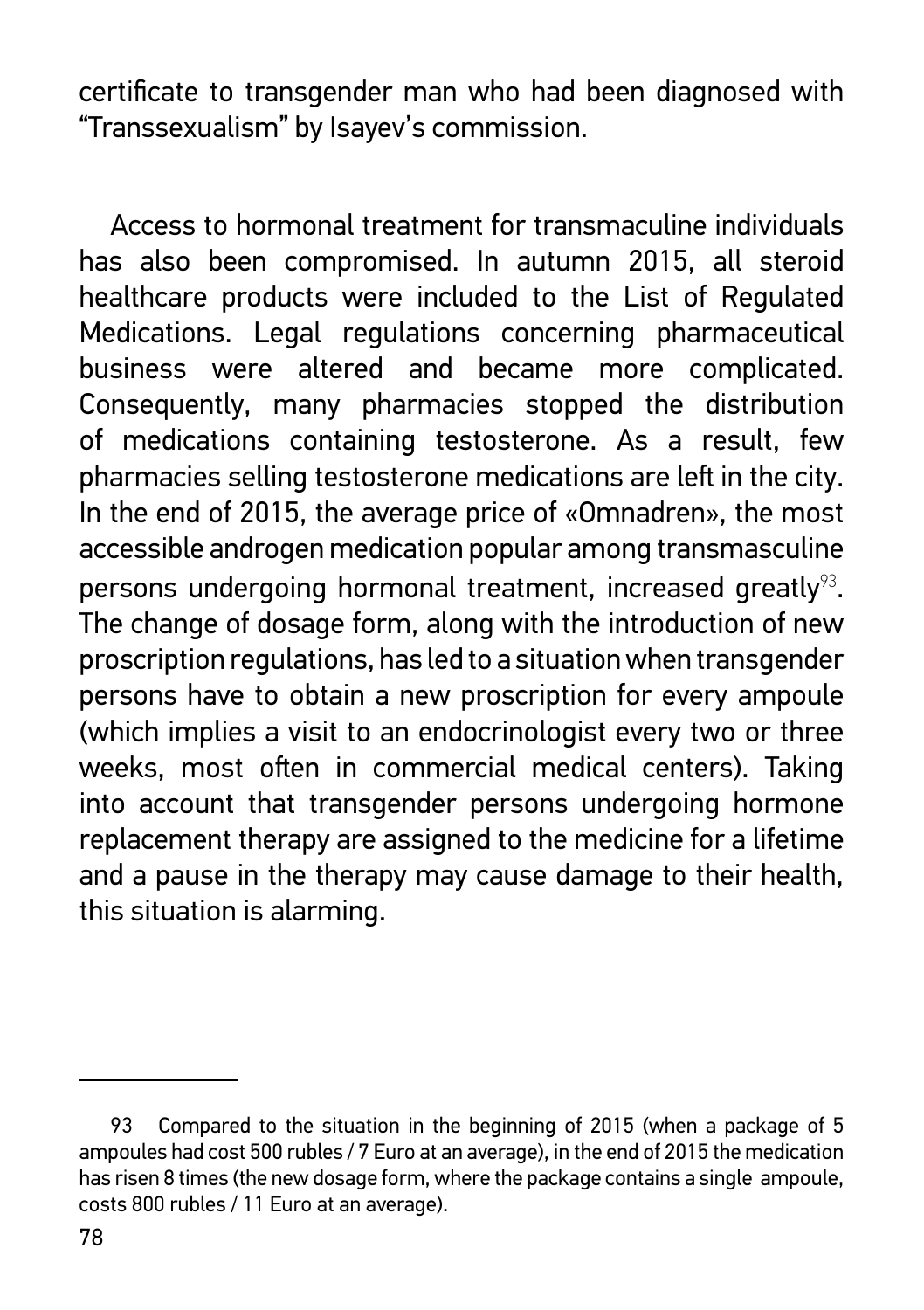# Limited Family Rights

LGBTQI persons remain vulnerable in the field of family rights. In Saint Petersburg, as in other regions of Russia, same-sex couples cannot legitimize their relationship through marriage or civil partnership, and thus lack access to family rights. Also, the Monitoring Program has documented cases of denial to license child adoption on the grounds of sexual orientation, as well as denials by Civil Registry Offices to register divorce and carry out a wedding ceremony for a couple of a cisgender woman and a transgender woman, regardless of a masculine gender marker in transwoman's documents.

• In autumn 2015, Kseniya was denied the license to adopt a child; informally the authorities acknowledged that her sexual orientation was the reason of refusal. For years, Kseniya had been in stable partnership with Elena, and the women made a decision to bring up the child together. Kseniya went through all the procedures necessary for adoption: a medical commission, psychological evaluation, a series of several months' training at a foster parent school and inspection by state guardianship and custodianship authorities. Throughout the process, Kseniya was often asked inappropriate questions about her health and marital status. The doctors and psychologists consistently asked Kseniya why she did not want to give birth herself, where her male partner was and why he did not participate in the adoption process. Kseniya understood that revealing her sexuality might become an obstacle for obtaining the adoption license. She decided to use a legend: for the authorities, she was in a partnership with a man who often traveled and could not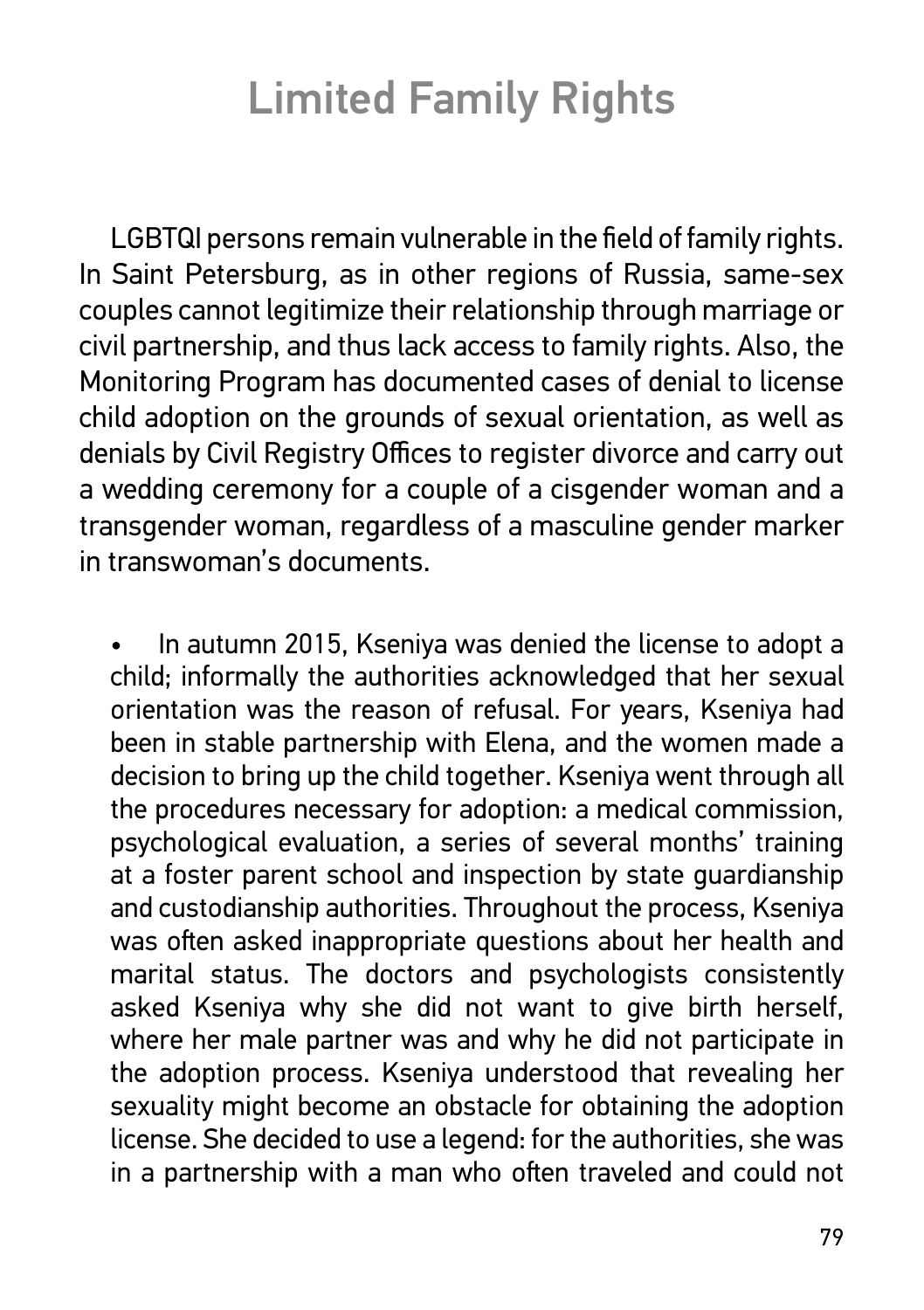participate in the process; therefore Kseniya gained qualification for adoption as a single mother. Kseniya had an impression that throughout the consultations in the foster parent school and during the inspection, she was being forced to confess her sexual orientation. In particular, the psychologist asked her questions about her hairstyle and clothes. She also demanded for a photo and contacts of Kseniya's alleged male partner. Kseniya refused, and after some the time the guardianship and custodianship agency denied her the license to adopt, officially on the ground of her "psychological unpreparedness". When Kseniya asked about the reasons of this decision, the agency's representative told her: "There is a nuance - we think that you have a non-traditional sexual orientation". Kseniya is going to appeal to the court<sup>94</sup>.

• Irina, a transgender woman, was denied the right to divorce by a Civil Registry Office. In 2014, Irina had married another woman, which was legally possible since Irina, despite of her female appearance and gender identity, still had her old documents with the male gender marker. The de facto samesex marriage received broad Media coverage as "two brides' wedding" and induced aggressive reaction from homophobic policymakers, including deputy Milonov. In March 2015, Irina and her wife broke up. When they arrived to the Admiralteysky District Civil Registry Office to hand in the divorce application, the officers recognized them and said: "This famous couple has already come to divorce". However, they refused to divorce the women, claiming that Irina's passport did not correspond with her appearance and therefore the document was not hers. She was forced to go to a different Civil Registry Office, dressed as a man and concealing her transgender status.

<sup>94</sup> The description is based on an interview with the victim.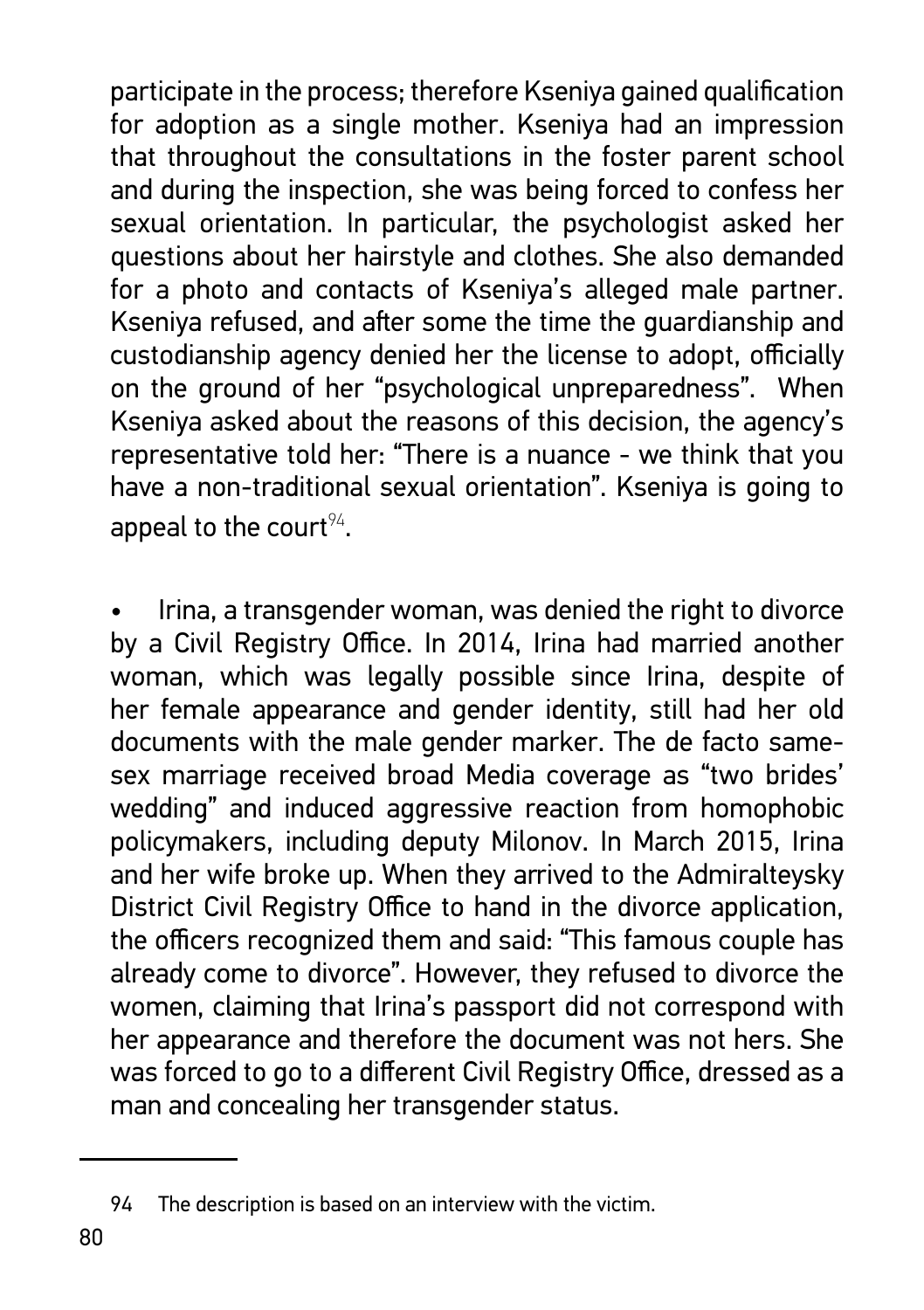In November 2015, Irina faced problems with the Civil Registry Office again, when she decided to marry for a second time. When Irina and her fiancée applied for marriage, the Wedding Palace staff made transphobic comments and demanded that Irina "wear clothes appropriate for this venue". Irina had an impression that the staff was reluctant to accept her application: the couple was repeatedly transferred to different staff members who were consulting each other on whether or not to accept the marriage application. The process took longer than an hour, but the application was finally accepted. When Irina, dressed in formal suit, her bride and their guests arrived to the marriage ceremony, they were repeatedly transferred to different staff members again and the wedding was delayed. When the time for the ceremony came, the women were asked to enter the hall, but instead of conducting the ceremony, staff members just asked the brides to sign necessary papers. The women were not declared spouses and were not offered to exchange rings. When Irina asked why there was no ceremony, the Palace representative answered: "We decided it would be better for us and for you" and added rudely: "You have already had your ceremony". Staff member also threatened Irina to call the police if she and her wife did not leave because they were supposedly disturbing public peace. Irina asked for an official written denial, but was rudely refused $95$ .

<sup>95</sup> The description is based on an interview with the victim.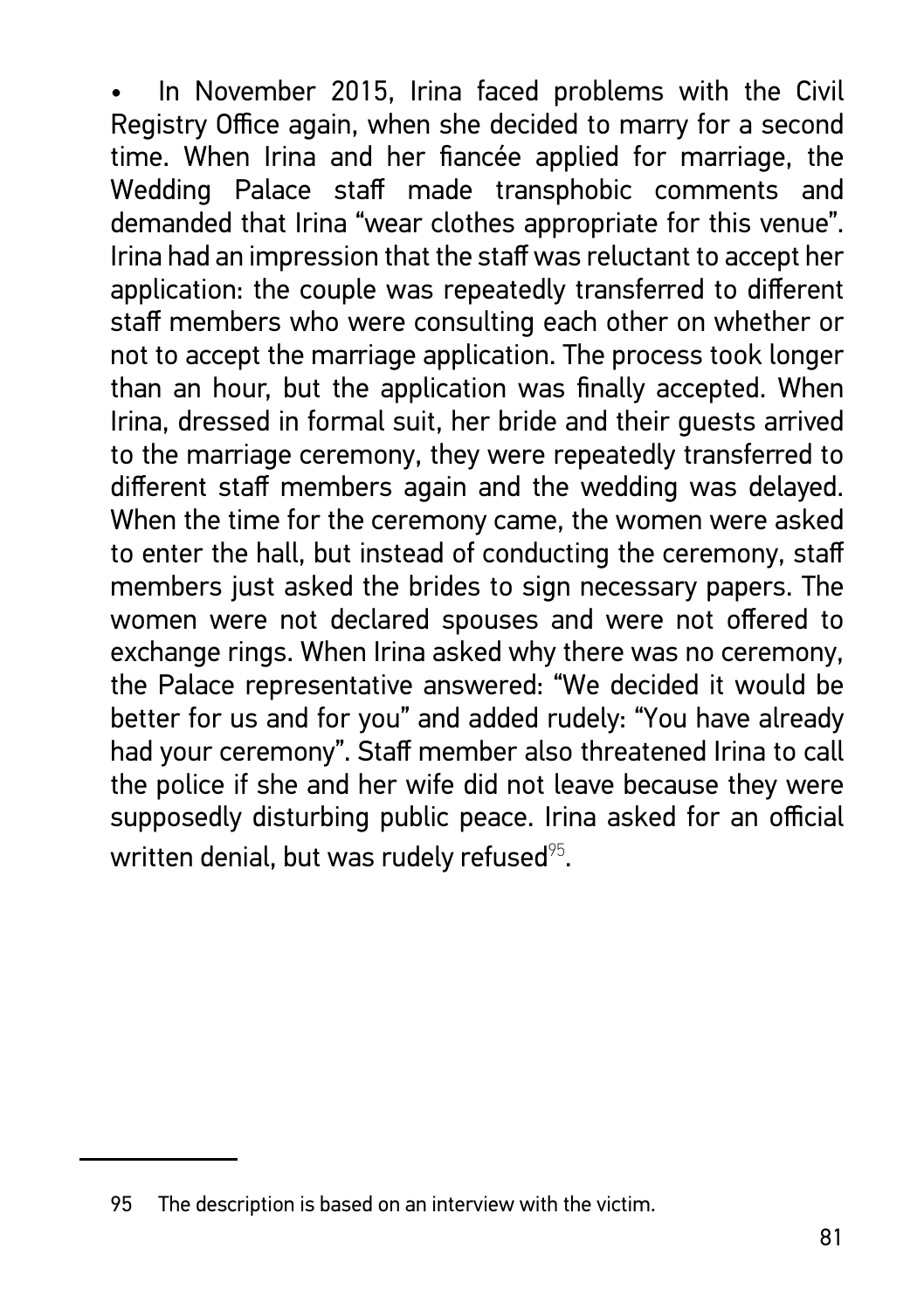# **Recommendations**

## To the Saint Petersburg Human Rights Ombudsman

1. To promote effective investigation, prosecution and punishment of all act of violence based on the sexual orientation and/or gender identity of the victim, and actions intended to incite hatred or enmity, or to humiliate a person or a group of people on the grounds of their relation to LGBTQI community. with qualification of the motive of hatred in such crimes. In particular, to promote recognition of LGBTQI persons as a social group protected under the Criminal Code in order to gain the qualification of the motive of hatred as an aggravating circumstance or characterizing indicia:

2. To continue to promote and support dialoque between the representatives of the LGBTQI communities of the region and the city authorities (including law enforcement agencies), for example, through joining round tables or trilateral meetings;

3. To promote dialoque between representatives of transgender communities and Civil Registry Offices (first and foremost, the Civil Registry Office Committee of Saint Petersburg Government) to ensure the establishment of legal gender recognition procedure adhering to international standards;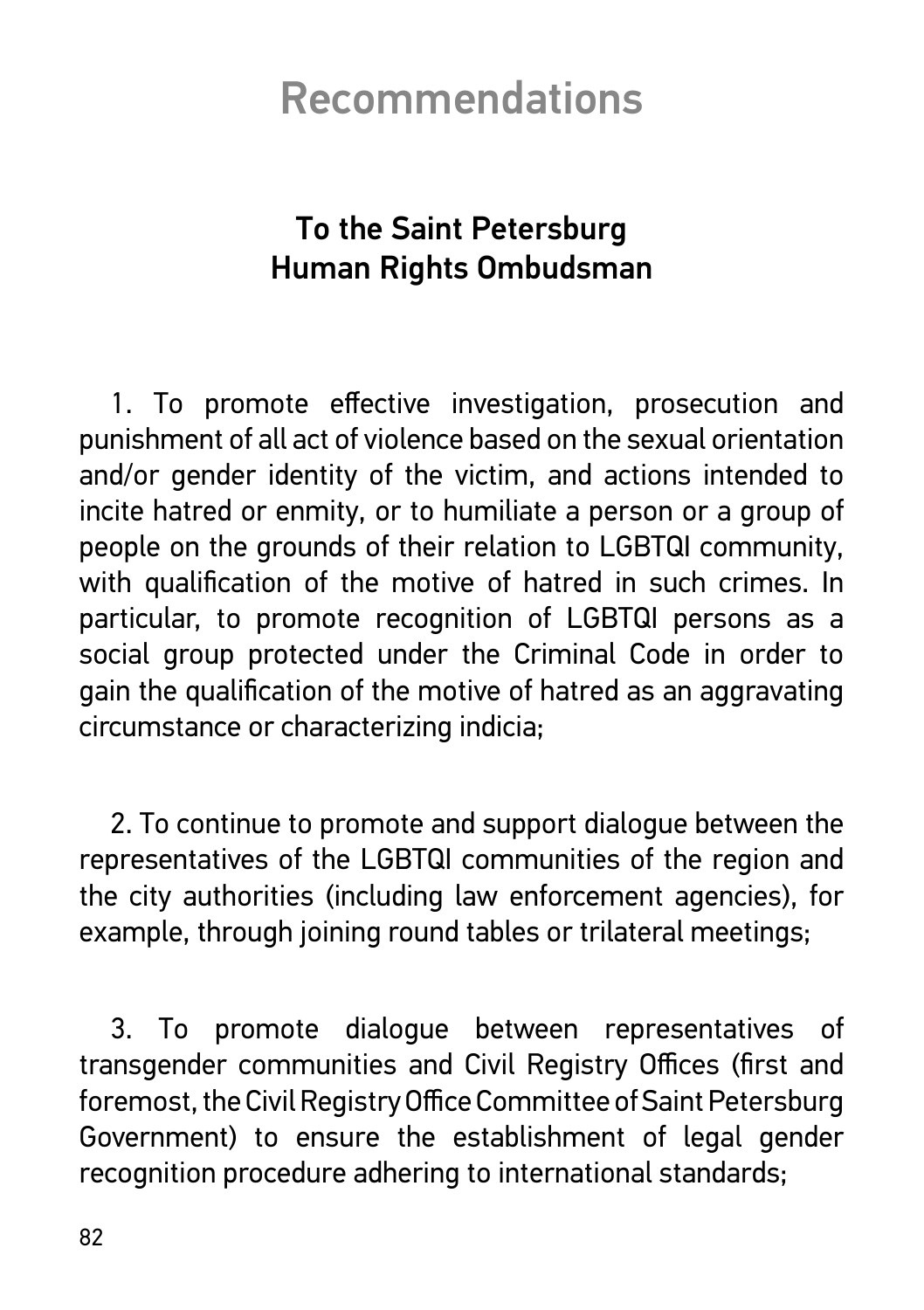4. To continue to include data on discrimination on grounds of sexual orientation and/or gender identity as well as other human rights abuses against members of LGBTQI communities and their allies in the Ombudsman's annual report.

## To the Committee on Legality, Public Order and Safety of the Saint Petersburg Government

1. To ensure the possibility to hold peaceful public events in support of the human rights of LGBTQI persons;

2. To refrain from groundless refusals (including refusals on grounds of the "propaganda law") to approve the holding of such public events, to refrain from creating other administrative barriers for holding peaceful public events in support of LGBTQI.

### To law enforcement agencies

1. To ensure the investigation, prosecution and punishment of all acts of violence motivated by sexual orientation and/or gender identity of the victim, as well as acts aimed at inciting hatred or enmity, as well as humiliation of a person or a group of people on the grounds of their relation to the LGBTQI community;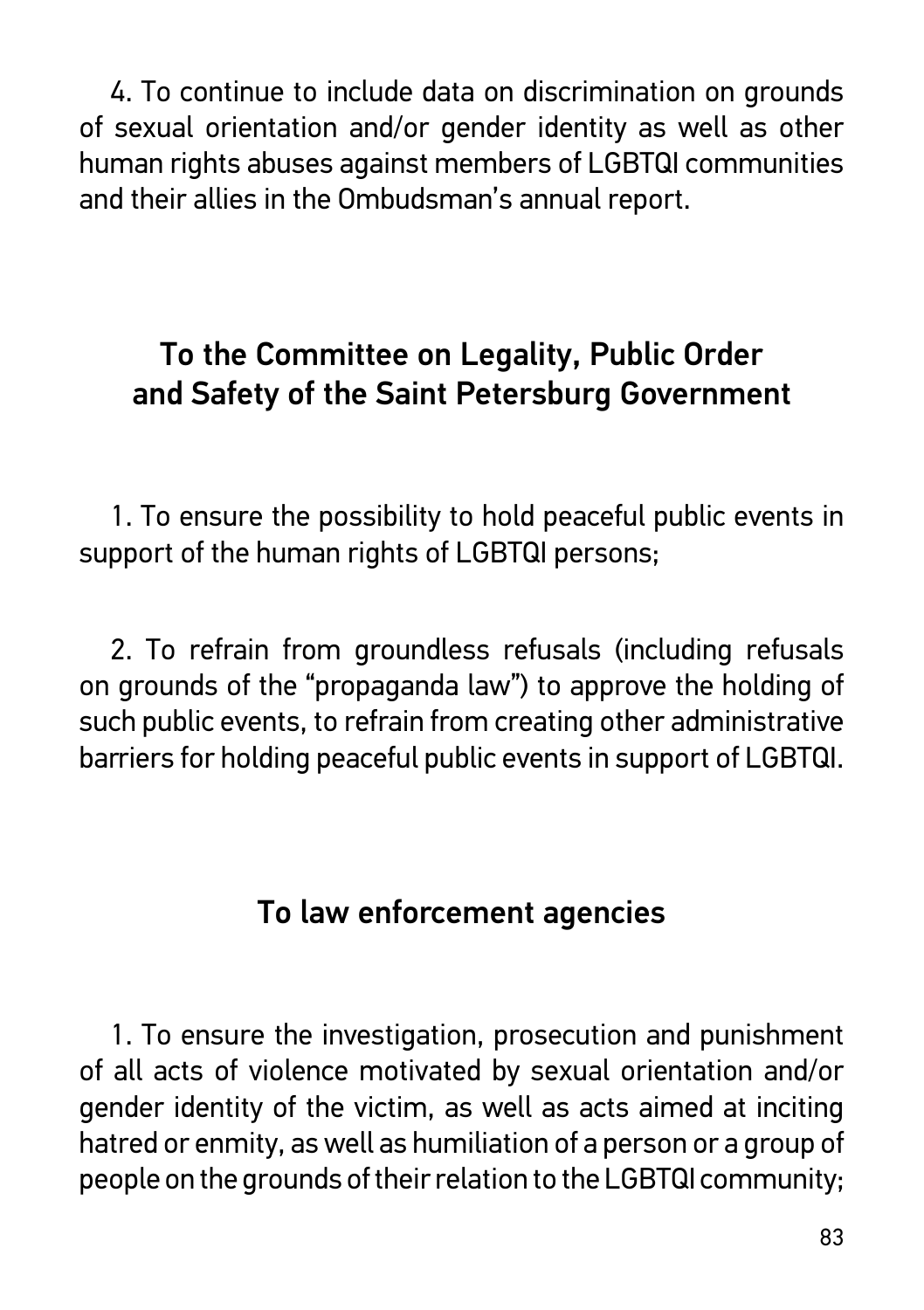2. To use, in classification and determination of punishment for such acts, provisions of the Criminal Code of Russia on the motive of hatred or hostility toward a social group;

3. To ensure the safety and possibility for assemblies that relate to issues of sexual orientation and/or gender identity, including festivals, rallies and pickets;

4. To instruct law enforcement officers, with the help of LGBTQI communities, on respectful behavior towards LGBTQI persons to prevent violent and humiliating behavior of the police officers towards LGBTQI persons and transgender persons in particular.

### To the courts

1. To consider, in resolving specific cases on LGBTQI issues:

a) The decision of the Constitutional Court of Russia of September 23, 2014 # 24-p (in particular, "sexual orientation as such cannot be a valid criterion for establishing differences in the legal status of a person and a citizen"; "LGBTQI persons can be viewed as a social group protected from hatred and discrimination by legislative provisions, including the Administrative Offence Code of Russia and the Criminal Code of Russia");

b) Recommendations on the rights of LGBTQI (hate crimes and hate speech, freedom of assembly and freedom of expression,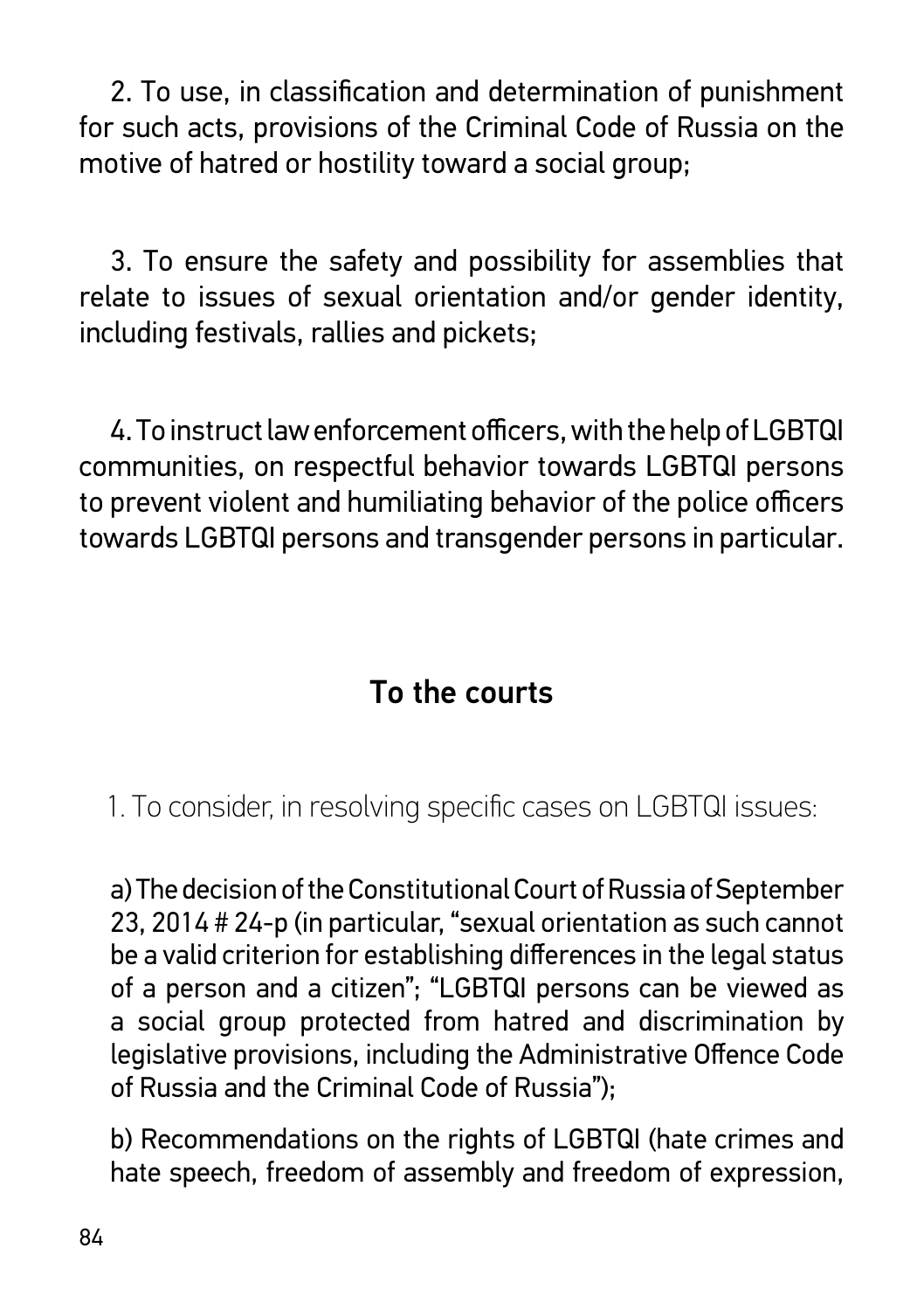application of the "propaganda law" etc.) made by the United Nations treaty bodies established in accordance with the international treaties ratified by the Russian Federation, including recommendations of the UN Committee on the Rights of the Child, the UN Committee on the Elimination of Discrimination Against Women, the UN Human Rights Committee (in particular, the need for recognition of LGBTQI as a social group protected by the Criminal Code).

2. In resolving cases on legal gender recognition.

a) To refrain from stipulation of one or more surgical interventions as a necessary requirement for legal gender reassignment. taking into consideration relevant court decisions in other regions of Russia and international human rights standards;

b) To put into practice Article 8 of the European Convention of Human Rights and Fundamental Freedoms, which states, in correspondence with the practice of the European Court of Human Rights, the need for protection of the right to legal gender reassignment as a part of the right to respect for private life, and the necessity of the change of identification documents if there are medical evidences of gender reassignment;

c) To ensure the existence of a quick and accessible procedure of legal gender recognition through the court, which includes qualified and full preparation of the case and refraining from excessive procedural actions such as medical examination when the person in question has medical certificates of gender reassignment, and to ensure prompt execution of court rulings.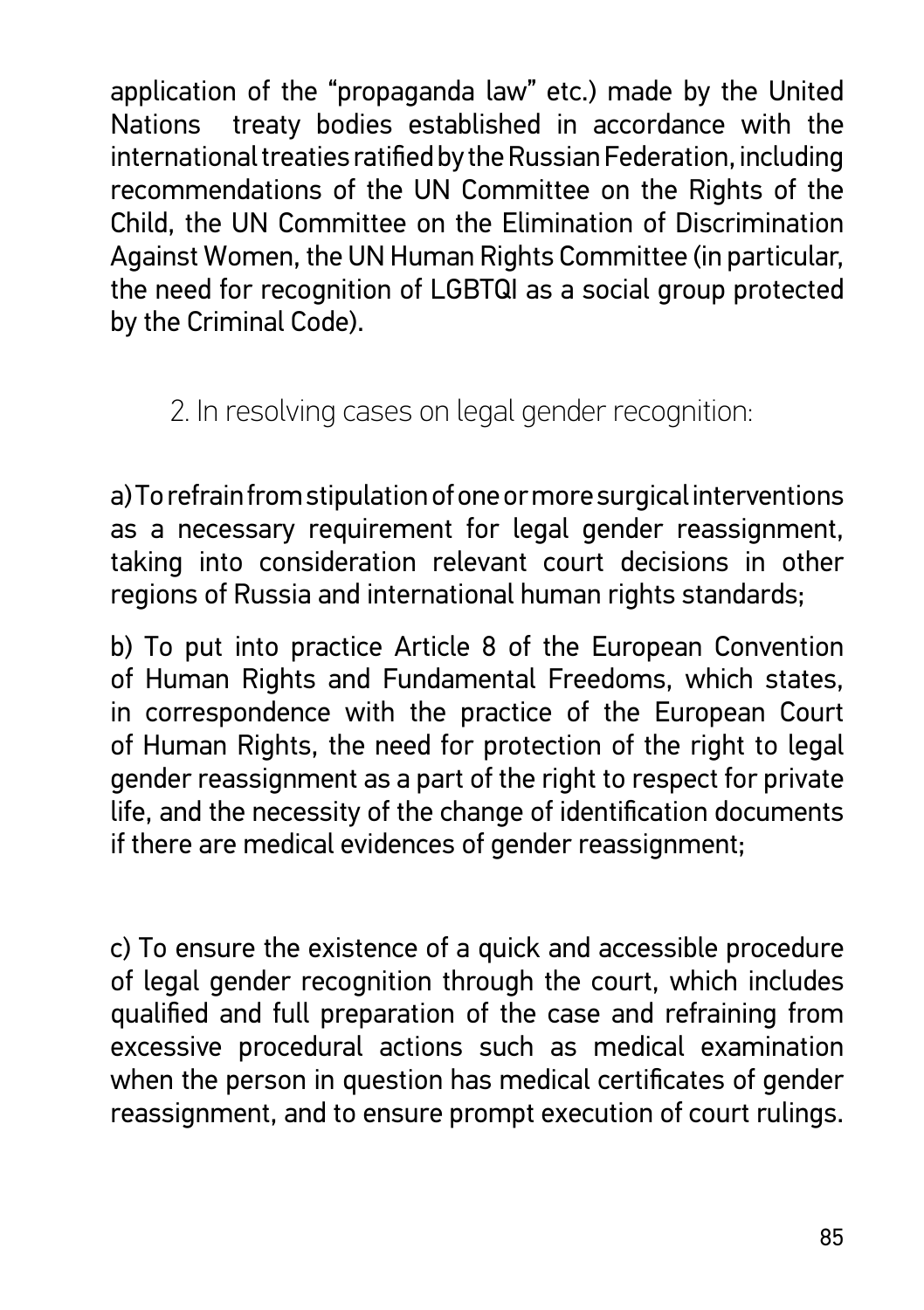#### To educational institutions

1. To provide measures for the protection of the labor rights of educational workers who are members of LGBTQI communities. or their supporters:

2. To disallow persecution, harassment and dismissal of educational workers who are members of LGBTQL communities. or their supporters, in particular through prohibition of usage of para. 8 of Article 81 of the Labor Code of Russia in cases of the employee's dismissal on the ground of his or her sexual orientation and/or gender identity.

### To the Civil Registry Office Committee

1. To ensure prompt, accessible and transparent legal gender recognition procedure for transgender individuals by administrative means:

2. To ensure the access of transgender individuals to marriage and divorce procedures in accordance with their legal gender without discrimination on the ground of their gender identity, gender expression or appearance.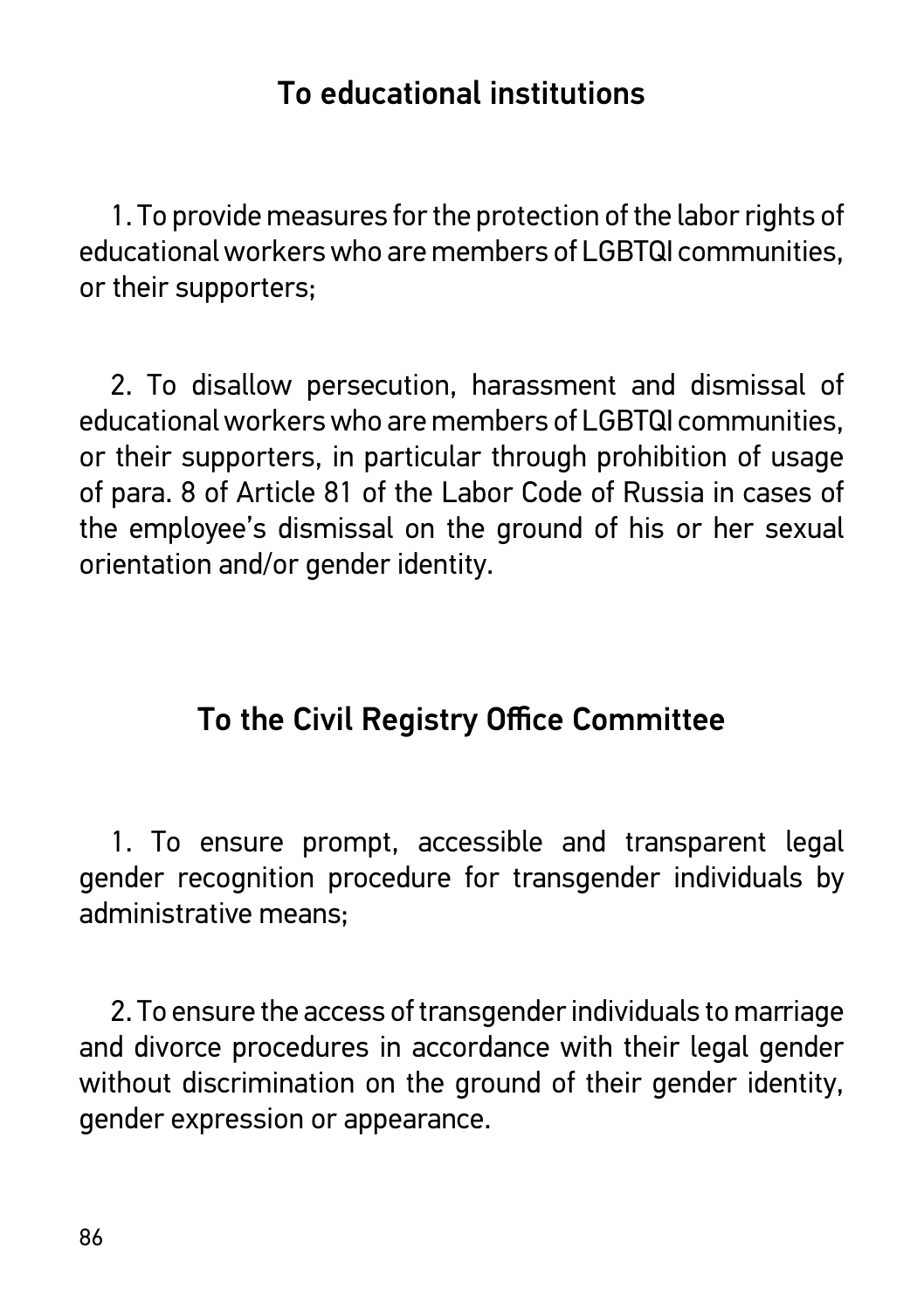### To medical specialists working with transgender persons

1. To ensure access of transgender individuals to medical services through training of specialists, both in private and governmental medical institutions, on the specific needs transgender people, and through the facilitation of appointments with private doctors when hormonal medication proscriptions are needed;

2. To prevent involuntary hospitalization and other unnecessary measures towards transgender individuals and to prevent denial of medical services on the ground of a person's gender identity or discrepancy between their appearance and documents.

#### To state guardianship and custodianship authorities

To prevent denials to grant licenses for adoption, guardianship and foster parenting on the ground of sexual orientation or gender identity.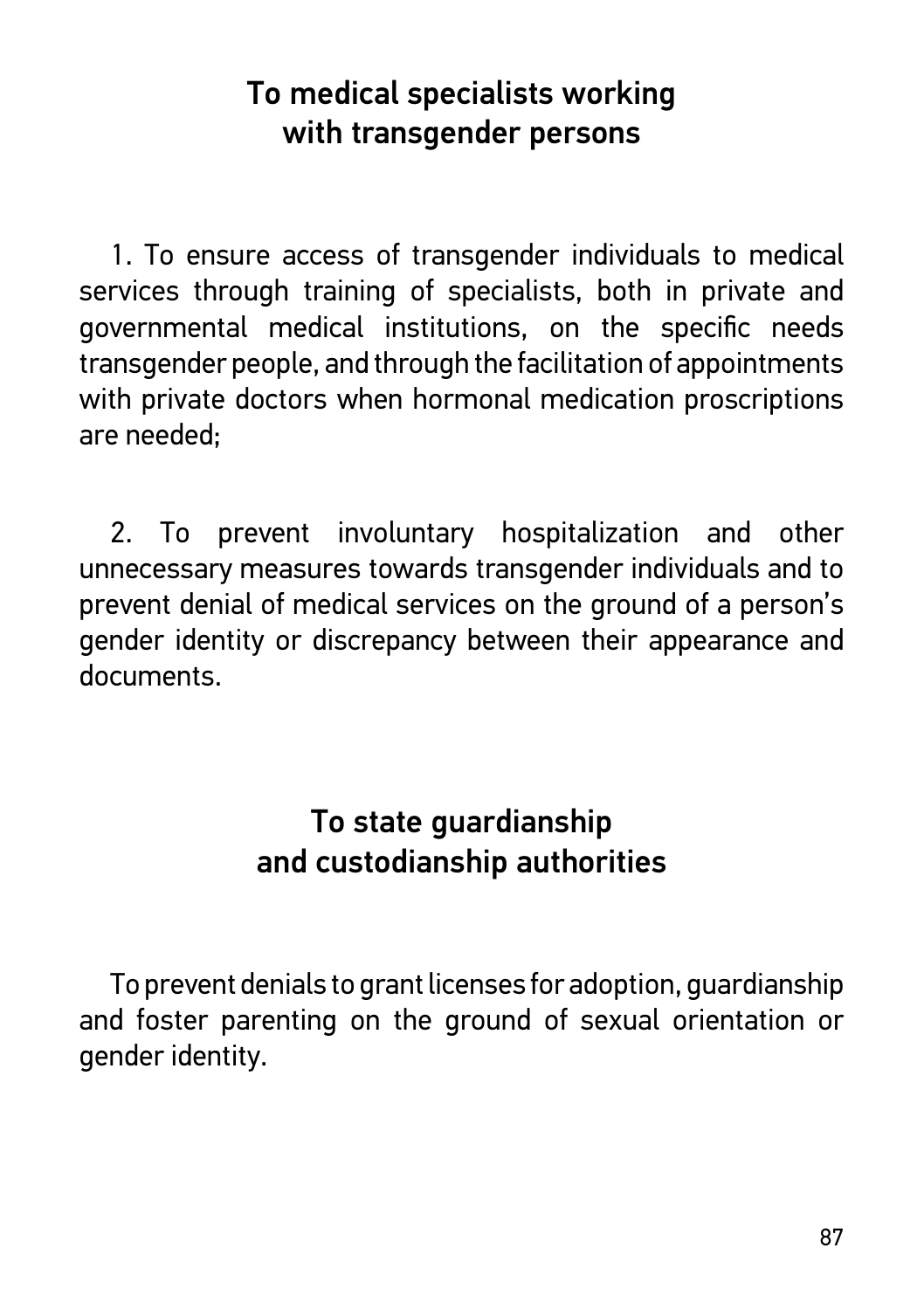#### To Non-Government Organizations

To include aspects related to sexual orientation and gender identity in their programs, projects and events, with the participation of members of LGBTQI communities or LGBTQI organizations of the city.

#### To the Trade Unions

To include aspects related to sexual orientation and gender identity in their programs, projects and events, with the participation of members of LGBTQI communities or LGBTQI organizations of the city and to take measures to protect LGBTQI persons from workplace discrimination.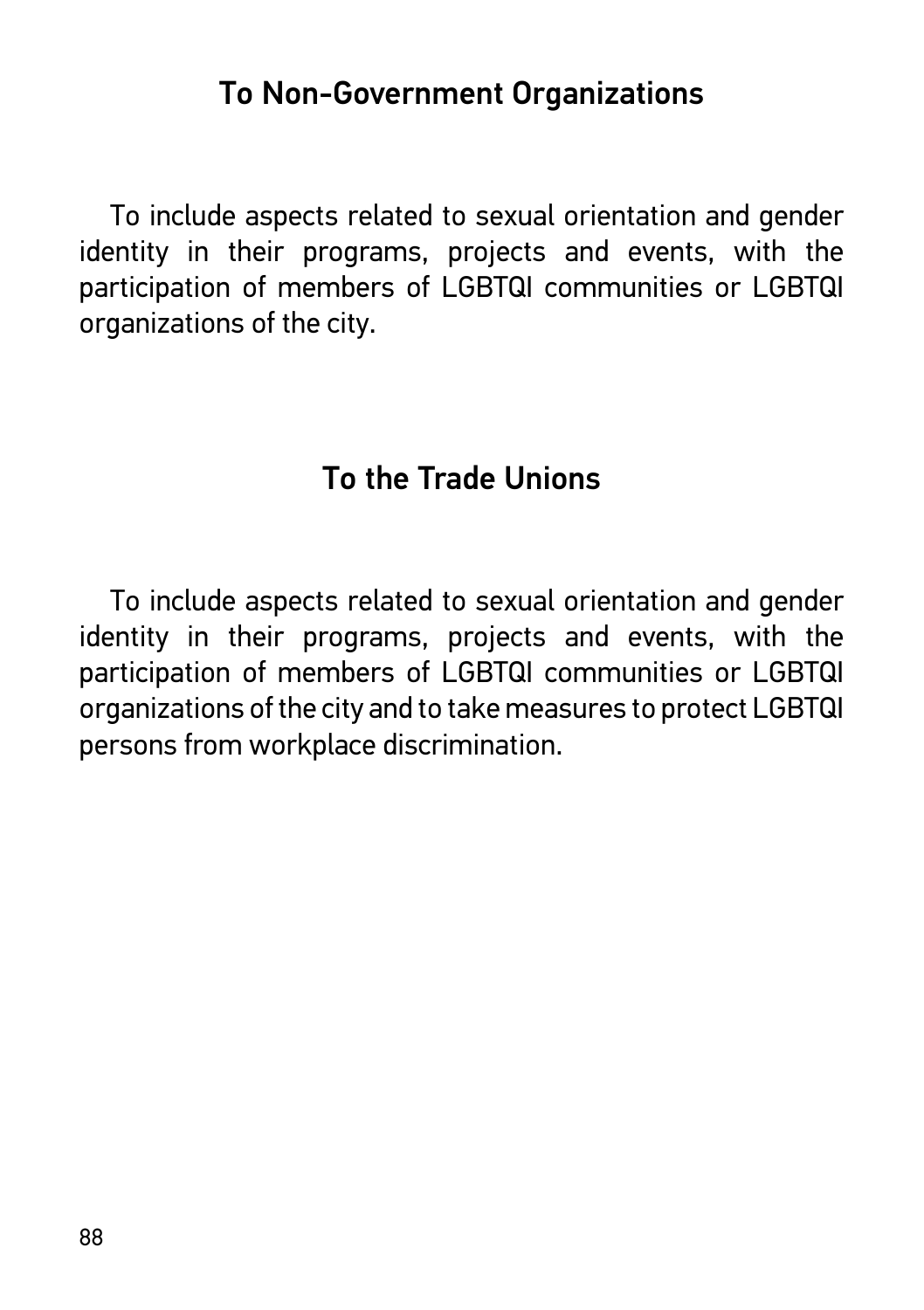# Acknowledgments

This report was written by **Jonny Dzhibladze**, Coordinator of Coming Out's Monitoring Program, and edited by **Kseniya Kirichenko**, Coordinator of Coming Out's Strategic Litigation Program.

The English translation of this report was done by Mark Kandolsky and Jonny Dzhibladze.

The layout and design was prepared by Anton Macintosh and Karl Martin.

### We express thanks to all persons who shared their stories for this report.

We also express deep gratitude to Coming Out's team of volunteers who helped to create this report through monitoring public events and street actions, monitoring media and social networks, interviewing the victims, gathering and processing photo, audio and video materials: Olga Panova, Merivel Michelson, Mark Kandolsky, Asta K., Sasha Arsenyeva, and Daniel Grachev.